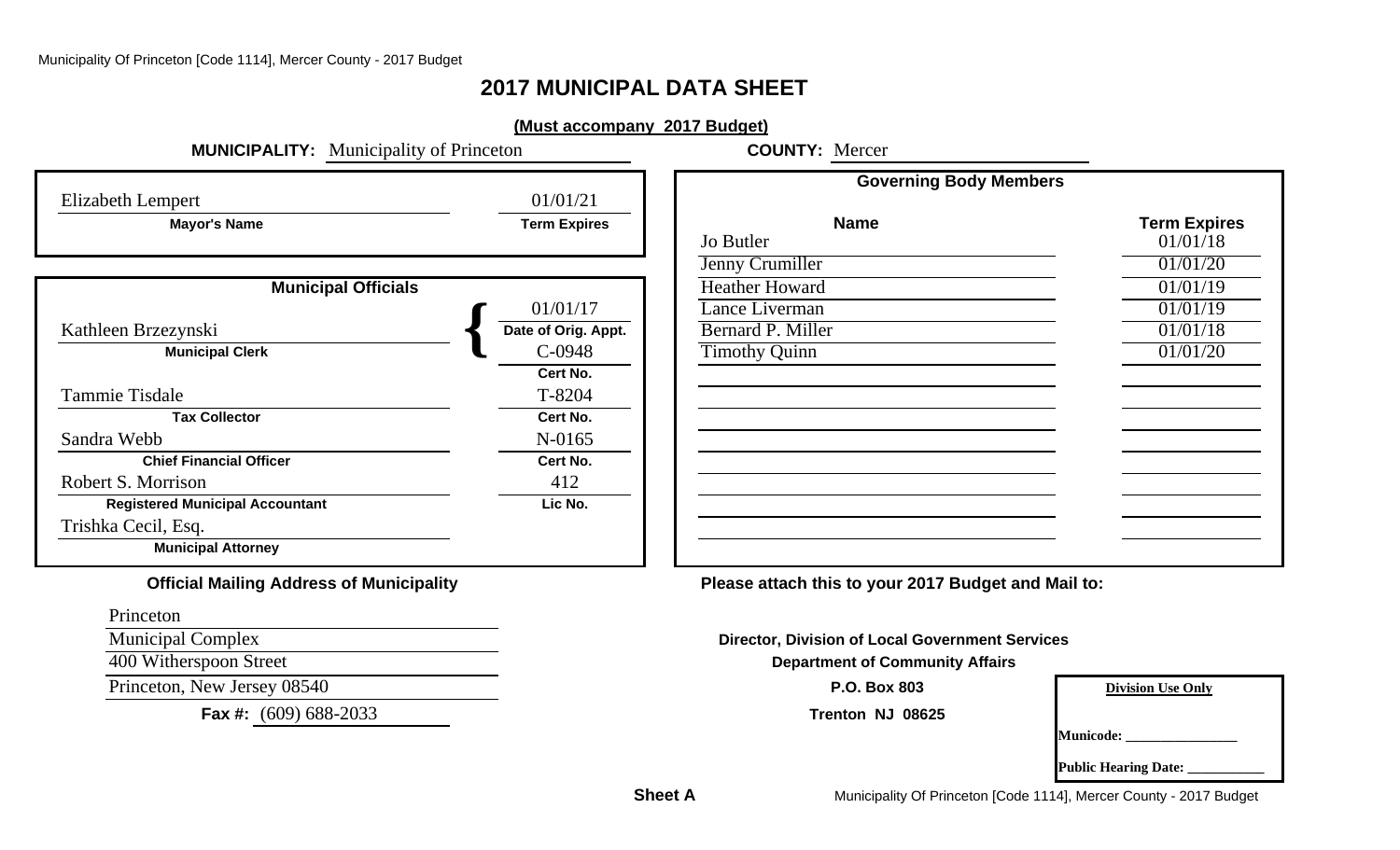# **2017 MUNICIPAL BUDGET**

| Municipal Budget of the Municipality                         |                                                                                                                                                                                                                                                                                                             |        | of Princeton                                                                                                                  |                     |                                          | , County of Mercer                                         |        |                                          |                                |                                                                                  | for the Fiscal Year 2017.                                                                                                                                                                                                                                                                  |
|--------------------------------------------------------------|-------------------------------------------------------------------------------------------------------------------------------------------------------------------------------------------------------------------------------------------------------------------------------------------------------------|--------|-------------------------------------------------------------------------------------------------------------------------------|---------------------|------------------------------------------|------------------------------------------------------------|--------|------------------------------------------|--------------------------------|----------------------------------------------------------------------------------|--------------------------------------------------------------------------------------------------------------------------------------------------------------------------------------------------------------------------------------------------------------------------------------------|
|                                                              | It is hereby certified that the Budget and Capital budget annexed hereto and hereby made a part                                                                                                                                                                                                             |        |                                                                                                                               |                     |                                          |                                                            |        |                                          |                                |                                                                                  |                                                                                                                                                                                                                                                                                            |
|                                                              | hereof is a true copy of the Budget and Capital Budget approved by resolution of the Governing Body on the                                                                                                                                                                                                  |        |                                                                                                                               |                     |                                          |                                                            |        |                                          |                                | Clerk<br>400 Witherspoon Street                                                  |                                                                                                                                                                                                                                                                                            |
| 27th<br>day of                                               | February                                                                                                                                                                                                                                                                                                    |        | , 2017                                                                                                                        |                     |                                          |                                                            |        |                                          |                                | Address                                                                          |                                                                                                                                                                                                                                                                                            |
|                                                              | and that public advertisement will be made in accordance with the provisions of N.J.S. 40A:4-6 and                                                                                                                                                                                                          |        |                                                                                                                               |                     |                                          |                                                            |        |                                          |                                | Princeton, New Jersey 08540                                                      |                                                                                                                                                                                                                                                                                            |
| N.J.A.C. 5:30-4.4(d).                                        |                                                                                                                                                                                                                                                                                                             |        |                                                                                                                               |                     |                                          |                                                            |        |                                          |                                | <b>Address</b>                                                                   |                                                                                                                                                                                                                                                                                            |
|                                                              | Certified by me, this 27th                                                                                                                                                                                                                                                                                  |        |                                                                                                                               | day of              | February                                 |                                                            | , 2017 |                                          | $(609)$ 924-5704               |                                                                                  |                                                                                                                                                                                                                                                                                            |
|                                                              |                                                                                                                                                                                                                                                                                                             |        |                                                                                                                               |                     |                                          |                                                            |        |                                          |                                | <b>Phone Number</b>                                                              |                                                                                                                                                                                                                                                                                            |
| equals the total of appropriations.<br>Certified by me, this | It is hereby certified that the approved Budget annexed hereto and hereby made a part<br>is an exact copy of the original on file with the Clerk of the Governing Body, that all additions<br>are correct, all statements contained herein are in proof and the total of anticipated revenues<br>27th       | day of | February                                                                                                                      |                     | .2017                                    |                                                            |        | Local Budget Law, N.J.S. 40A:4-1 et seq. |                                | equals the total of appropriations and the budget is in full compliance with the | It is hereby certified that the approved Budget annexed hereto and hereby made a part<br>is an exact copy of the original on file with the Clerk of the Governing Body, that all additions<br>are correct, all statements contained herein are in proof, the total of anticipated revenues |
|                                                              |                                                                                                                                                                                                                                                                                                             |        |                                                                                                                               |                     |                                          | Certified by me, this                                      |        | 27th                                     |                                | day of                                                                           | February                                                                                                                                                                                                                                                                                   |
|                                                              |                                                                                                                                                                                                                                                                                                             |        | PO Box 1450                                                                                                                   |                     |                                          |                                                            |        |                                          |                                |                                                                                  |                                                                                                                                                                                                                                                                                            |
|                                                              | Registered Municipal Accountant                                                                                                                                                                                                                                                                             |        |                                                                                                                               | Address             |                                          |                                                            |        |                                          |                                |                                                                                  |                                                                                                                                                                                                                                                                                            |
| Highland Park, New Jersey 08904                              |                                                                                                                                                                                                                                                                                                             |        | $(732)$ 393-1000                                                                                                              |                     |                                          |                                                            |        |                                          | <b>Chief Financial Officer</b> |                                                                                  |                                                                                                                                                                                                                                                                                            |
|                                                              | Address                                                                                                                                                                                                                                                                                                     |        |                                                                                                                               | <b>Phone Number</b> |                                          |                                                            |        |                                          |                                |                                                                                  |                                                                                                                                                                                                                                                                                            |
|                                                              |                                                                                                                                                                                                                                                                                                             |        |                                                                                                                               |                     | <b>DO NOT USE THESE SPACES</b>           |                                                            |        |                                          |                                |                                                                                  |                                                                                                                                                                                                                                                                                            |
|                                                              |                                                                                                                                                                                                                                                                                                             |        |                                                                                                                               |                     |                                          |                                                            |        |                                          |                                |                                                                                  |                                                                                                                                                                                                                                                                                            |
|                                                              |                                                                                                                                                                                                                                                                                                             |        |                                                                                                                               |                     |                                          |                                                            |        |                                          |                                |                                                                                  |                                                                                                                                                                                                                                                                                            |
|                                                              |                                                                                                                                                                                                                                                                                                             |        |                                                                                                                               |                     |                                          |                                                            |        |                                          |                                |                                                                                  |                                                                                                                                                                                                                                                                                            |
|                                                              | <b>CERTIFICATION OF ADOPTED BUDGET</b>                                                                                                                                                                                                                                                                      |        |                                                                                                                               |                     | Do Not Advertise This Certification Form |                                                            |        |                                          |                                |                                                                                  | <b>CERTIFICATION OF APPROVED BUDGET</b>                                                                                                                                                                                                                                                    |
|                                                              | It is hereby certified that the amount to be raised by taxation for local purposes has been compared<br>with the approved Budget previously certified by me and any changes required as a condition to<br>such approval have been made. The adopted budget is certified with respect to the foregoing only. |        |                                                                                                                               |                     |                                          | of law, and approval is given pursuant to N.J.S. 40A:4-79. |        |                                          |                                |                                                                                  | It is hereby certified that the Approved Budget made part hereof complies with the requirements                                                                                                                                                                                            |
|                                                              |                                                                                                                                                                                                                                                                                                             |        | <b>STATE OF NEW JERSEY</b><br><b>Department of Community Affairs</b><br>Director of the Division of Local Government Services |                     |                                          |                                                            |        |                                          |                                | <b>STATE OF NEW JERSEY</b><br><b>Department of Community Affairs</b>             | Director of the Division of Local Government Services                                                                                                                                                                                                                                      |
| Dated:                                                       | 2017                                                                                                                                                                                                                                                                                                        | By:    |                                                                                                                               |                     |                                          | Dated:                                                     |        |                                          | , 2017                         | By:                                                                              |                                                                                                                                                                                                                                                                                            |
|                                                              |                                                                                                                                                                                                                                                                                                             |        |                                                                                                                               |                     |                                          |                                                            |        |                                          |                                |                                                                                  |                                                                                                                                                                                                                                                                                            |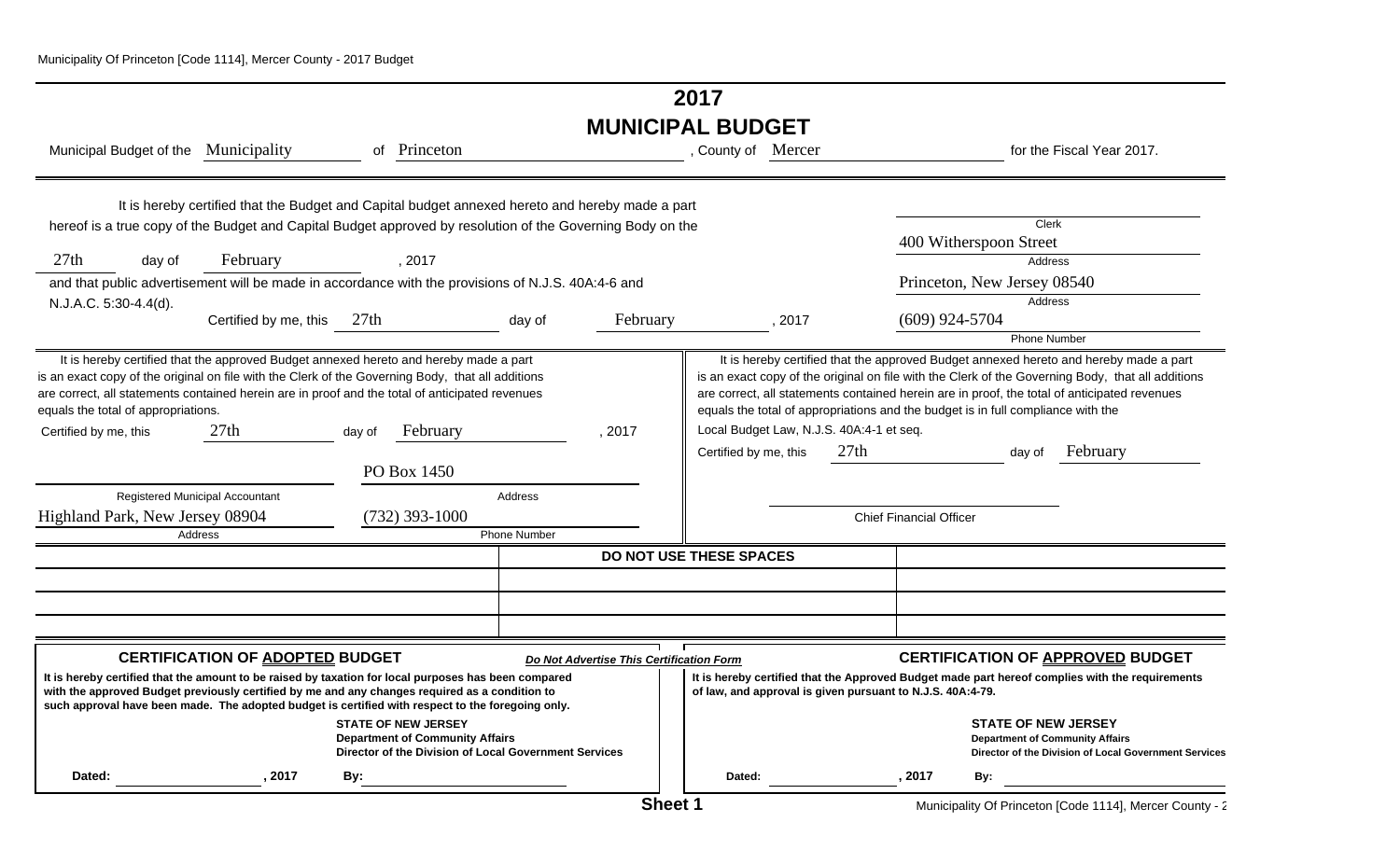# **MUNICIPAL BUDGET NOTICE**



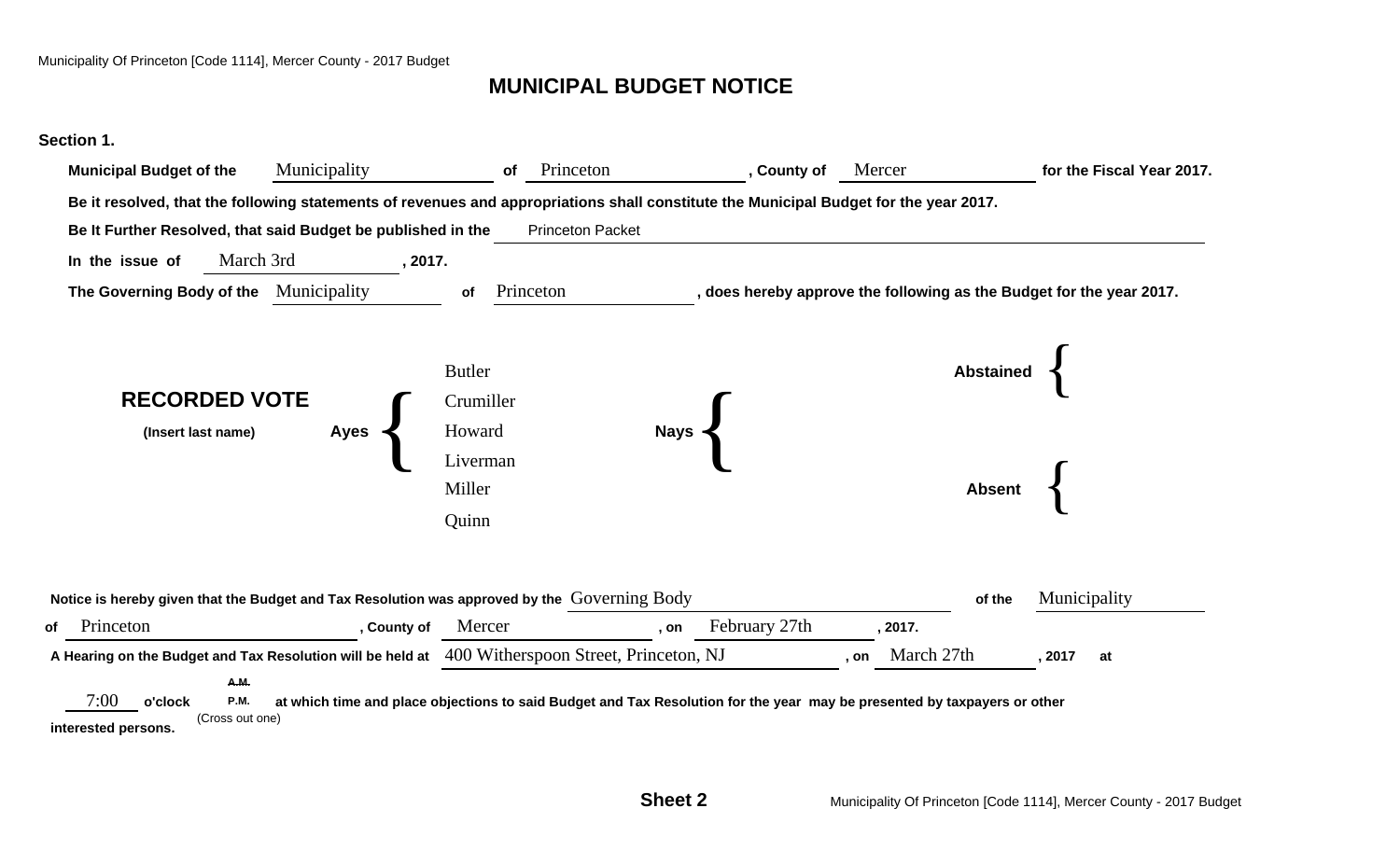## **EXPLANATORY STATEMENT SUMMARY OF CURRENT FUND SECTION OF APPROVED BUDGET**

|                                                                                                                                                               | <b>YEAR 2017</b>    |
|---------------------------------------------------------------------------------------------------------------------------------------------------------------|---------------------|
| General Appropriations For: (Reference to item and sheet number should be omitted in advertised budget)                                                       | XXXXXXXXX.XX        |
| 1. Appropriations within "CAPS" -                                                                                                                             | <b>XXXXXXXXX.XX</b> |
| (a) Municipal Purposes {(Item H-1, Sheet 19)(N.J.S. 40A:4-45.2)}                                                                                              | 38,087,690.75       |
| 2. Appropriations excluded from "CAPS"                                                                                                                        | <b>XXXXXXXXX.XX</b> |
| (a) Municipal Purposes {(Item H-2, Sheet 28)(N.J.S. 40A:4-45.3 as amended)}                                                                                   | 21,333,171.29       |
| (b) Local School District Purposes in Municipal Budget (Item K, Sheet 29)                                                                                     | 0.00                |
| Total General Appropriations excluded from "CAPS" (Item O, Sheet 29)                                                                                          | 21,333,171.29       |
| 3. Reserve for Uncollected Taxes (Item M, Sheet 29) - Based on Estimated<br>98.2% Percent of Tax Collections                                                  | 2,915,135.41        |
| <b>Building Aid Allowance</b><br>$2017 - $$<br>0.00<br>4. Total General Appropriations (Item 9, Sheet 29)<br>for Schools-State Aid<br>$2016 - $$<br>0.00      | 62,335,997.45       |
| 5. Less: Anticipated Revenues Other Than Current Property Tax (Item 5, Sheet 11)<br>(i.e. Surplus, Miscellaneous Revenues and Receipts from Delinquent Taxes) | 28,409,236.98       |
| 6. Difference: Amounts to be Raised by Taxes for Support of Municipal Budget (as follows)                                                                     | <b>XXXXXXXXX.XX</b> |
| (a) Local Tax for Municipal Purposes Including Reserve for Uncollected Taxes (Item 6(a), Sheet 11)                                                            | 31, 335, 751. 38    |
| (b) Addition to Local District School Tax (Item 6(b), Sheet 11)                                                                                               | 0.00                |
| (c) Minimum Library Tax                                                                                                                                       | 2,591,009.09        |
|                                                                                                                                                               |                     |
|                                                                                                                                                               |                     |
|                                                                                                                                                               |                     |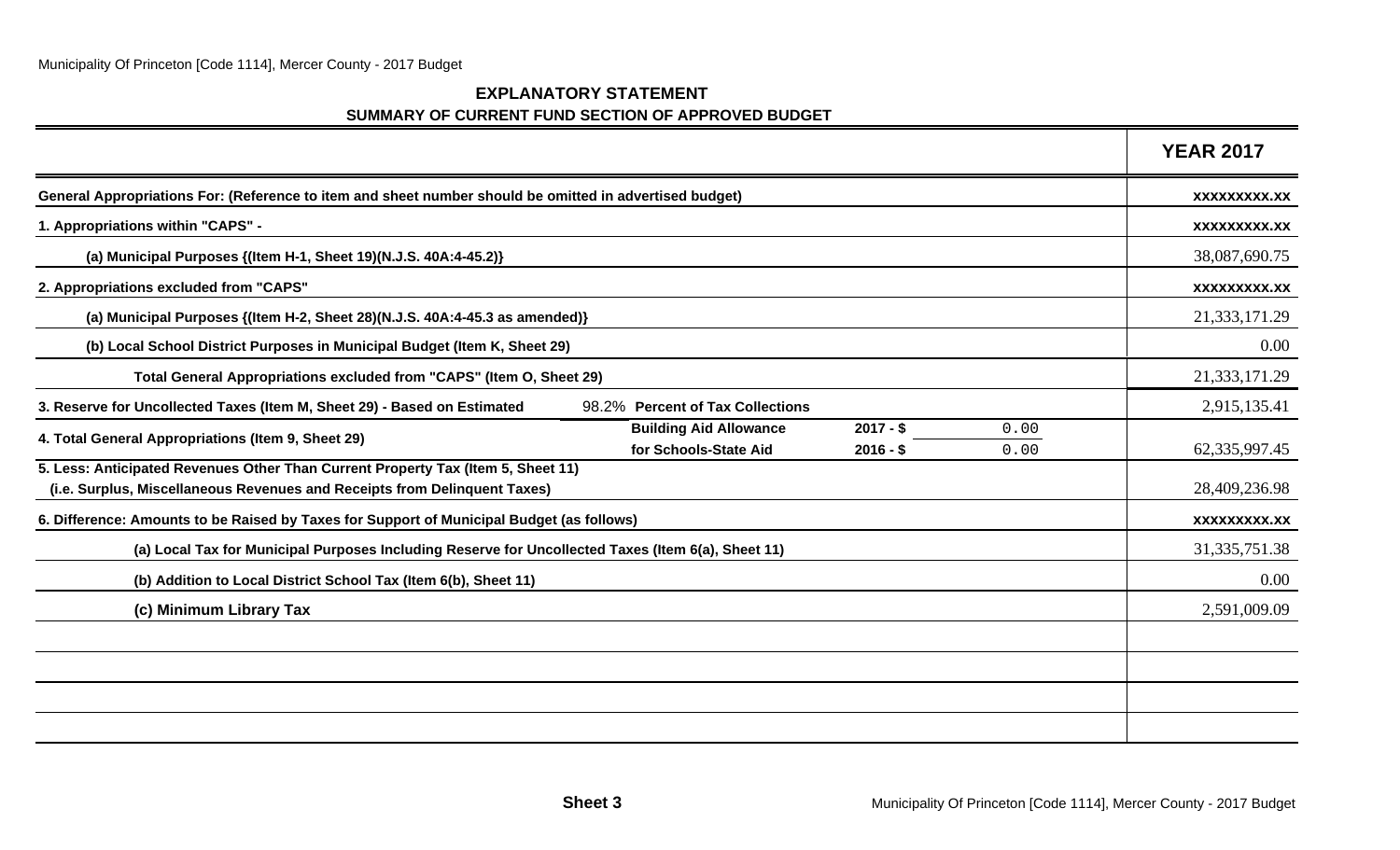# **EXPLANATORY STATEMENT - (Continued)**

## **SUMMARY OF 2016 APPROPRIATIONS EXPENDED AND CANCELED**

|                                                                                             | <b>General Budget</b> | <b>Water Utility</b> | <b>Affordable Housing</b><br><b>Utility</b> | Parking<br><b>Utility</b> | Fourth<br><b>Utility</b> | Fifth<br><b>Utility</b> |
|---------------------------------------------------------------------------------------------|-----------------------|----------------------|---------------------------------------------|---------------------------|--------------------------|-------------------------|
| <b>Budget Appropriations - Adopted Budget</b>                                               | 61,938,313.46         | 0.00                 | 467,903.00                                  | 4,227,226.00              | 0.00                     | $0.00\,$                |
| Budget Appropriations Added by N.J.S. 40A:4-87                                              | 153,447.97            | 0.00 <sub>1</sub>    | 0.00                                        | 0.00 <sub>1</sub>         | 0.00                     | 0.00                    |
| <b>Emergency Appropriations</b>                                                             | 0.00                  | 0.00                 | 0.00                                        | 0.00                      | 0.00                     | 0.00                    |
| <b>Total Appropriations</b>                                                                 | 62,091,761.43         | 0.00                 | 467,903.00                                  | 4,227,226.00              | 0.00                     | $0.00\,$                |
| <b>Expenditures:</b><br>Paid or Charged (Including Reserve for<br><b>Uncollected Taxes)</b> | 57,704,785.00         | 0.00 <sub>1</sub>    | 419,050.48                                  | 4,025,251.82              | 0.00                     | 0.00                    |
| <b>Reserved</b>                                                                             | 3,811,938.19          | 0.00                 | $0.00\,$                                    | 183,649.18                | 0.00                     | 0.00                    |
| <b>Unexpended Balances Cancelled</b>                                                        | 575,038.24            | 0.00                 | 48,852.52                                   | 18,325.00                 | 0.00                     | $0.00\,$                |
| <b>Total Expenditures and Unexpended</b>                                                    |                       |                      |                                             |                           |                          |                         |
| <b>Balances Cancelled</b>                                                                   | 62,091,761.43         | 0.00                 | 467,903.00                                  | 4,227,226.00              | 0.00                     | 0.00                    |
| Overexpenditures *                                                                          | $0.00\degree$         | $0.00\,$             | $0.00\,$                                    | 0.00 <sub>l</sub>         | 0.00                     | 0.00                    |

 **\* See Budget appropriation Items so marked to the right of column "Expended 2016 Reserved."**

**Explanation of Appropriations for "Other Expenses"**

**The amounts appropriated under the title of "Other Expenses" are for operating costs other than "Salaries & Wages"**

**Some of the items included in "Other Expenses" are:**

**Materials, supplies and non-bondable equipment;**

**Repairs and maintenance of buildings, equipment, roads, etc.,**

**Contractual services for garbage and trash removal, fire hydrant service, aid to volunteer fire companies, etc.;**

**Printing and advertising, utility services, Insurance and many other items essential to the services rendered by municipal government.**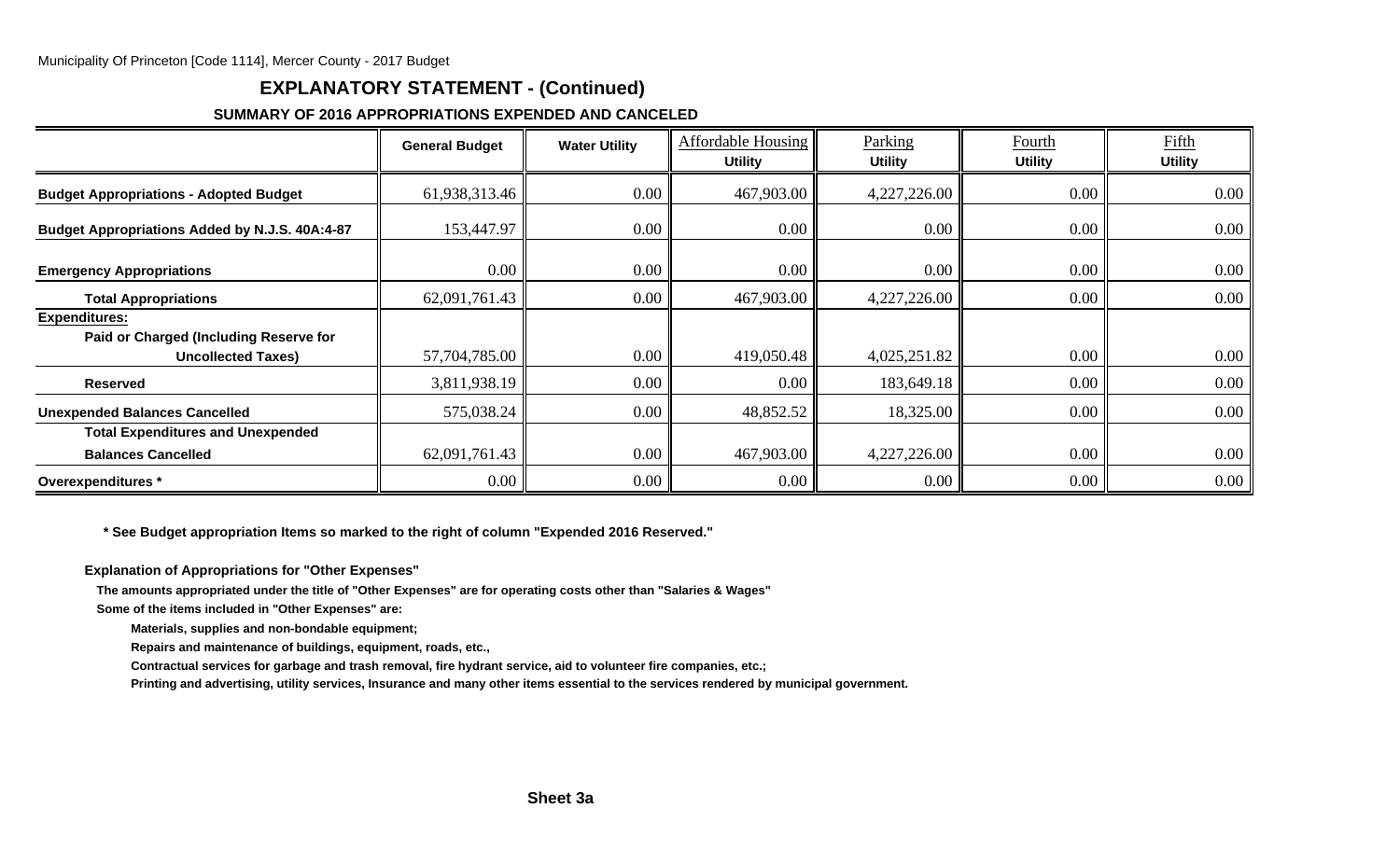| <b>EXPLANATORY STATEMENT - (Continued)</b> |                                                                 |                       |                                                                               |               |
|--------------------------------------------|-----------------------------------------------------------------|-----------------------|-------------------------------------------------------------------------------|---------------|
|                                            |                                                                 | <b>BUDGET MESSAGE</b> |                                                                               |               |
| <b>2016 CAP Calculation</b>                |                                                                 |                       | 2016 Levy Cap Calculation                                                     |               |
| Total General Appropriations for 2016      |                                                                 | 61,938,313.46         | Prior Year Amount to be Raised by Taxation for Municipal Purposes             | 30,395,544.02 |
| <b>CAP</b> Base Adjustment                 |                                                                 | 0.00                  | Cap Base Adjustment                                                           | 0.00          |
| Subtotal                                   |                                                                 | 61,938,313.46         | Less: Prior Year Deferred Charges to Future Taxation Unfunded                 | 0.00          |
|                                            |                                                                 |                       | Less: Prior Year Deferred Charges: Emergencies                                | 0.00          |
| Exceptions:                                |                                                                 |                       | Less: Prior Year Recycling Tax                                                | 0.00          |
| <b>Other Operations</b>                    |                                                                 | 8,139,697.00          | Less: Changes in Service Provider: Transfer of Service / Function             | 0.00          |
| Public-Private Offset                      |                                                                 | 843,990.14            | Net Prior Year Tax Levy for Municipal Purpose Tax for Cap Calculation         | 30,395,544.02 |
| Capital Improvement                        |                                                                 | 150,000.00            | Plus: 2% Cap Increase                                                         | 607,910.88    |
| Debt Service                               |                                                                 | 11,631,792.84         | <b>Adjusted Tax Levy</b>                                                      | 31,003,454.90 |
| <b>Deferred Charges</b>                    |                                                                 | 683,516.00            | Plus: Assumption of Service / Function                                        | 0.00          |
| <b>Reserve for Uncollected Taxes</b>       |                                                                 | 2,914,906.48          | Adjusted Tax Levy Prior to Exclusions                                         | 31,003,454.90 |
| <b>Total Exceptions</b>                    |                                                                 | 24,363,902.46         | Exclusions:                                                                   |               |
|                                            |                                                                 |                       | Allowable Shared Service Agreements Increase                                  | 0.00          |
| Amount on Which CAP is Applied             |                                                                 | 37,574,411.00         | Allowable Health Insurance Cost Increase                                      | 18,406.00     |
| .5% CAP                                    |                                                                 | 187,872.06            | Allowable Pension Obligations Increase                                        | 133,150.00    |
| 3.5% COLA Ordinance                        |                                                                 | 1,127,232.33          | Allowable LOSAP Increase                                                      | 0.00          |
|                                            | Allowable Operating Appropriations before Additional Exceptions | 38,889,515.39         | Allowable Capital Improvements Increase                                       | 0.00          |
| New Construction (60,777,000 * .441)       |                                                                 | 268,026.57            | Allow. Debt Svc., Cap. Leases & Debt Svc Sh. Of Costs                         | 297,706.00    |
| 2015 Bank                                  |                                                                 | 713,218.61            | Recycling Tax Appropriation                                                   | 0.00          |
| 2016 Bank                                  |                                                                 | 1,293,489.95          | Deferred Charges to Future Taxation: Unfunded                                 | 0.00          |
| Maximum Allowable 2016 Budget Within CAP   |                                                                 | 41,164,250.52         | Current Year Deferred Charges: Emergencies                                    | 0.00          |
| 2016 Appropriations Wihtin CAP             |                                                                 | 38, 165, 744. 75      | <b>Add Total Exclusions</b>                                                   | 449,262.00    |
|                                            |                                                                 |                       | Less Cancelled or Unexpended Exclusions                                       | 0.00          |
|                                            |                                                                 |                       | <b>Adjusted Tax Levy After Exclusions</b>                                     | 31,452,716.90 |
|                                            | 2017<br>2016                                                    |                       | Addtions:                                                                     |               |
| <b>Total Estimated Health Care Costs</b>   | 4,605,200.00 4,421,779.00                                       |                       | New Ratables-Incr. in Valuations                                              | 60,777,000.00 |
| Less: Estimated Employee Contributions     | $-863,000.00$<br>$-800,000.00$                                  |                       | Prior Year's Local Municipal Purpose Tax Rate (per \$100)                     | 0.44          |
| Net Costs                                  | 3,744,217.00 3,623,795.00                                       |                       | New Ratable Adjustment to Levy                                                | 268,026.57    |
|                                            |                                                                 |                       | 2014 Cap Bank Utilized in 2017                                                | 0.00          |
|                                            |                                                                 |                       | 2015 Cap Bank Utilized in 2017                                                | 0.00          |
|                                            |                                                                 |                       | 2016 Cap Bank Utilized in 2017                                                | 0.00          |
|                                            |                                                                 |                       | Maximum Allowable Amount to be Raised by Taxation                             | 31,720,743.47 |
|                                            |                                                                 |                       | Amount to be Raised by Taxation for Municipal Purposes                        | 31,643,805.38 |
|                                            |                                                                 |                       | Amount to be Raised by Taxation for Municipal Purposes Under / Over Cap (+/-) | 76,938.09     |
|                                            |                                                                 |                       |                                                                               |               |

**NOTE:**

 **Sheet 3bMANDATORY MINIMUM BUDGET MESSAGE MUST INCLUDE A SUMMARY OF:**

*[a.k.a. Sheet3b(1)]*

Municipality Of Princeton [Code 1114], Mercer County - 2017 Budget

**1. HOW THE 1977 "CAP" WAS CALCULATED. (Explain in words what the "CAPS" mean and show the figures.)**

**2. 2010 "CAP'" LEVY CAP WORKBOOK SUMMARY**

**3. A SUMMARY BY FUNCTION OF THE APPROPRIATIONS THAT ARE SPREAD AMONG MORE THAN ONE OFFICIAL LINE ITEM**

**(e.g. if Police S&W appears in the regular section and also under "Operations Excluded from "CAPS" section, combine the**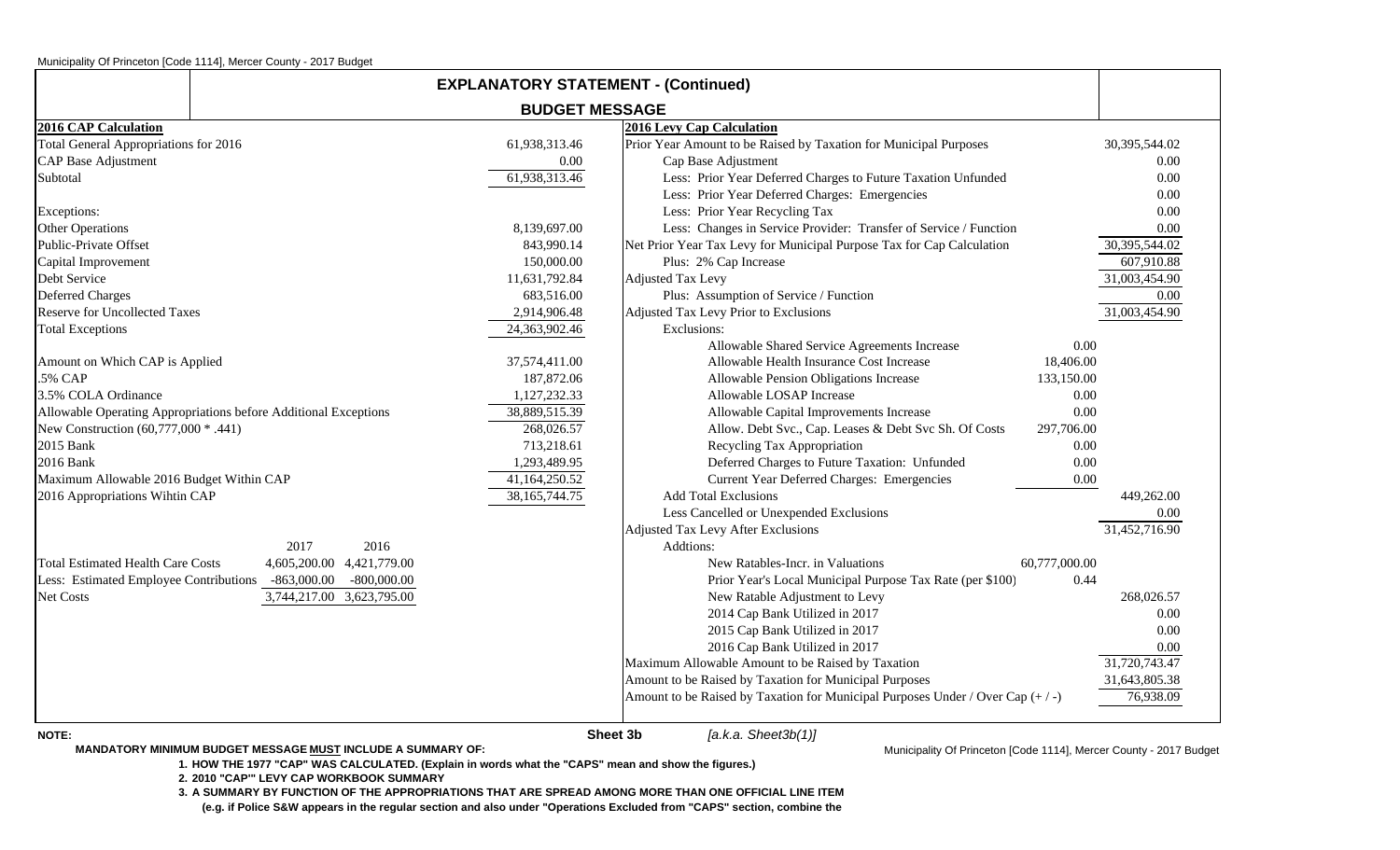# **CURRENT FUND - ANTICIPATED REVENUES**

| <b>GENERAL REVENUES</b>                                                                    |                 | <b>Anticipated</b>   | <b>Realized in</b>   |                     |  |
|--------------------------------------------------------------------------------------------|-----------------|----------------------|----------------------|---------------------|--|
|                                                                                            | <b>FCOA</b>     | 2017                 | 2016                 | Cash in 2016        |  |
| 1. Surplus Anticipated                                                                     | 08-101          | 6,230,000.00         | 6,100,000.00         | 6,100,000.00        |  |
| 2. Surplus Anticipated with Prior Written Consent of Director of Local Government Services | 08-102          |                      |                      |                     |  |
| <b>Total Surplus Anticipated</b>                                                           | 08-100          | 6,230,000.00         | 6,100,000.00         | 6,100,000.00        |  |
| 3. Miscellaneous Revenues - Section A: Local Revenues                                      | <b>XXXXXXXX</b> | XXXXXXXXXX.XX        | <b>XXXXXXXXXX.XX</b> | <b>XXXXXXXXX.XX</b> |  |
| Licenses:                                                                                  | <b>XXXXXXXX</b> | <b>XXXXXXXXXX.XX</b> | <b>XXXXXXXXXX.XX</b> | xxxxxxxxxx.xx       |  |
| Alcoholic Beverages                                                                        | 08-103          | 62,000.00            | 62,000.00            | 62,692.00           |  |
| Other                                                                                      | 08-104          | 84,000.00            | 84,000.00            | 95,553.00           |  |
| <b>Fees and Permits</b>                                                                    | 08-105          | 390,000.00           | 390,000.00           | 395,256.82          |  |
| Fines and Costs:                                                                           | <b>XXXXXXXX</b> | <b>XXXXXXXXXX.XX</b> | XXXXXXXXXX.XX        | <b>XXXXXXXXX.XX</b> |  |
| <b>Municipal Court</b>                                                                     | 08-110          | 1,147,000.00         | 1,219,000.00         | 1,147,738.56        |  |
| Other                                                                                      | 08-109          |                      |                      |                     |  |
| Interest and Costs on Taxes                                                                | 08-112          | 400,000.00           | 349,000.00           | 441,757.36          |  |
| Interest and Costs on Assessments                                                          | 08-115          |                      |                      |                     |  |
| <b>Parking Meters</b>                                                                      | 08-111          |                      |                      |                     |  |
| Interest on Investments and Deposits                                                       | 08-113          | 184,973.69           | 185, 187. 29         | 209,770.92          |  |
| <b>Anticipated Utility Operating Surplus</b>                                               | 08-114          | 1,400,000.00         | 1,400,000.00         | 1,400,000.00        |  |
|                                                                                            |                 |                      |                      |                     |  |
| <b>Sewer Rentals</b>                                                                       | 08-117          | 6,640,000.00         | 6,690,000.00         | 6,682,523.52        |  |
|                                                                                            |                 |                      |                      |                     |  |
|                                                                                            |                 |                      |                      |                     |  |
|                                                                                            |                 |                      |                      |                     |  |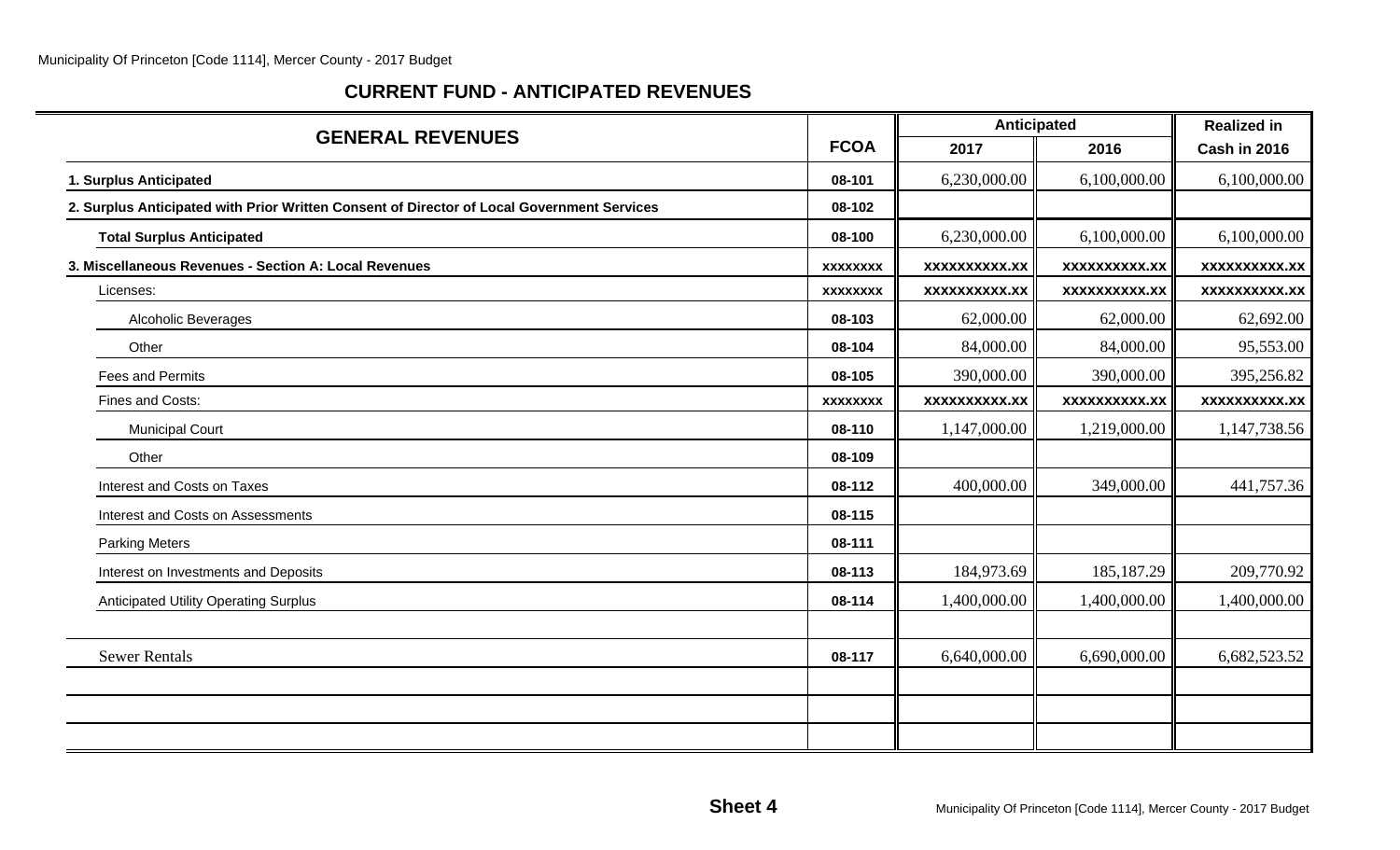| <b>GENERAL REVENUES</b>                                                          |             | Anticipated   |               | <b>Realized in</b> |
|----------------------------------------------------------------------------------|-------------|---------------|---------------|--------------------|
|                                                                                  | <b>FCOA</b> | 2017          | 2016          | Cash in 2016       |
| 3. Miscellaneous Revenues - Section A: Local Revenues (Continued):               |             |               |               |                    |
| Institute for Advanced Study - Payment in Lieu of Taxes                          | 09-210      | 250,000.00    | 250,000.00    | 250,000.00         |
| Tenacre Foundation - Payment in Lieu of Taxes                                    | 09-210      | 500,000.00    | 500,000.00    | 500,000.00         |
| Princeton Community Village, Inc. - Payment in Lieu of Taxes                     | 09-210      | 340,000.00    | 340,000.00    | 350, 515. 75       |
| Princeton University Fair Share                                                  | 09-211      | 3,090,000.00  | 2,970,000.00  | 2,970,000.00       |
|                                                                                  | 08-124      |               |               |                    |
|                                                                                  | 08-121      |               |               |                    |
| Life Hazard Use Fees                                                             | 08-122      | 87,600.00     | 89,000.00     | 87,632.33          |
| Fire and Housing Inspection Fees                                                 | 08-123      | 238,000.00    | 242,000.00    | 238,032.00         |
|                                                                                  |             |               |               |                    |
|                                                                                  |             |               |               |                    |
|                                                                                  |             |               |               |                    |
|                                                                                  |             |               |               |                    |
|                                                                                  |             |               |               |                    |
|                                                                                  |             |               |               |                    |
|                                                                                  |             |               |               |                    |
|                                                                                  |             |               |               |                    |
|                                                                                  |             |               |               |                    |
|                                                                                  |             |               |               |                    |
|                                                                                  |             |               |               |                    |
|                                                                                  |             |               |               |                    |
| Total Section A: Local Revenue - Includes Total of "Group 3." items from Sheet 4 | 08-001      | 14,813,573.69 | 14,770,187.29 | 14,831,472.26      |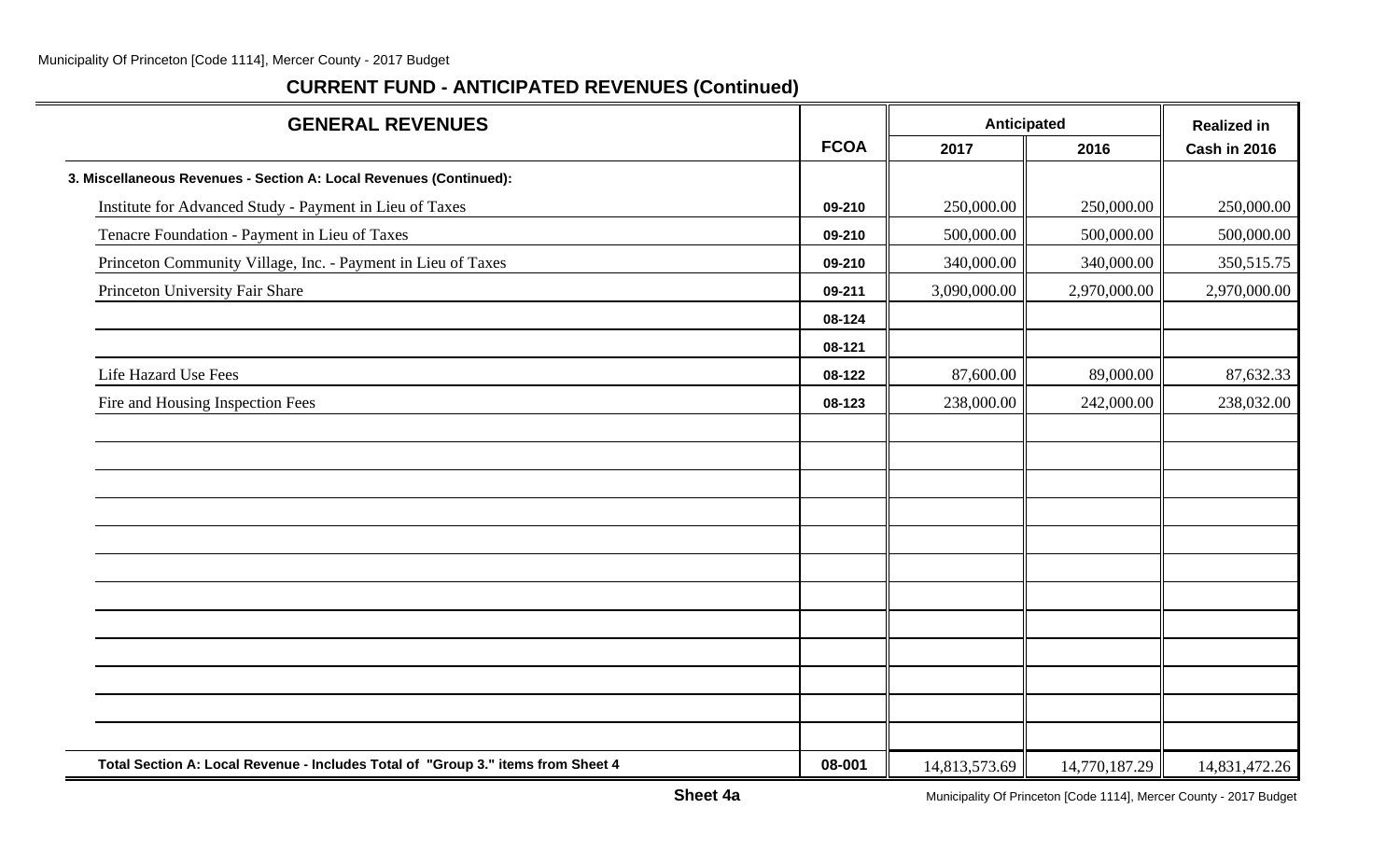| <b>GENERAL REVENUES</b>                                                            |             | Anticipated  | <b>Realized in</b> |              |
|------------------------------------------------------------------------------------|-------------|--------------|--------------------|--------------|
|                                                                                    | <b>FCOA</b> | 2017         | 2016               | Cash in 2016 |
| 3. Miscellaneous Revenues - Section B: State Aid Without Offsetting Appropriations |             |              |                    |              |
| Legislative Initiative Municipal Block Grant                                       | 09-201      |              |                    |              |
| Extraordinary Aid (N.J.S.A. 52:27D-118.35)                                         | 09-204      |              |                    |              |
| Consolidated Municipal Property Tax Relief Aid                                     | 09-200      |              |                    |              |
| Energy Receipts Tax (P.L. 1997, Chapters 162 & 167)                                | 09-202      | 2,452,421.00 | 2,452,421.00       | 2,452,421.00 |
| Supplemental Energy Receipts Tax                                                   | 09-203      |              |                    |              |
| Garden State Trust Fund                                                            | 09-205      | 4,855.00     | 4,855.00           | 4,855.00     |
| Consolidation Act - State reimbursement for costs                                  | 09-205      |              |                    |              |
|                                                                                    |             |              |                    |              |
|                                                                                    |             |              |                    |              |
|                                                                                    |             |              |                    |              |
|                                                                                    |             |              |                    |              |
|                                                                                    |             |              |                    |              |
|                                                                                    |             |              |                    |              |
|                                                                                    |             |              |                    |              |
|                                                                                    |             |              |                    |              |
| <b>Total Section B: State Aid Without Offsetting Appropriations</b>                | 09-001      | 2,457,276.00 | 2,457,276.00       | 2,457,276.00 |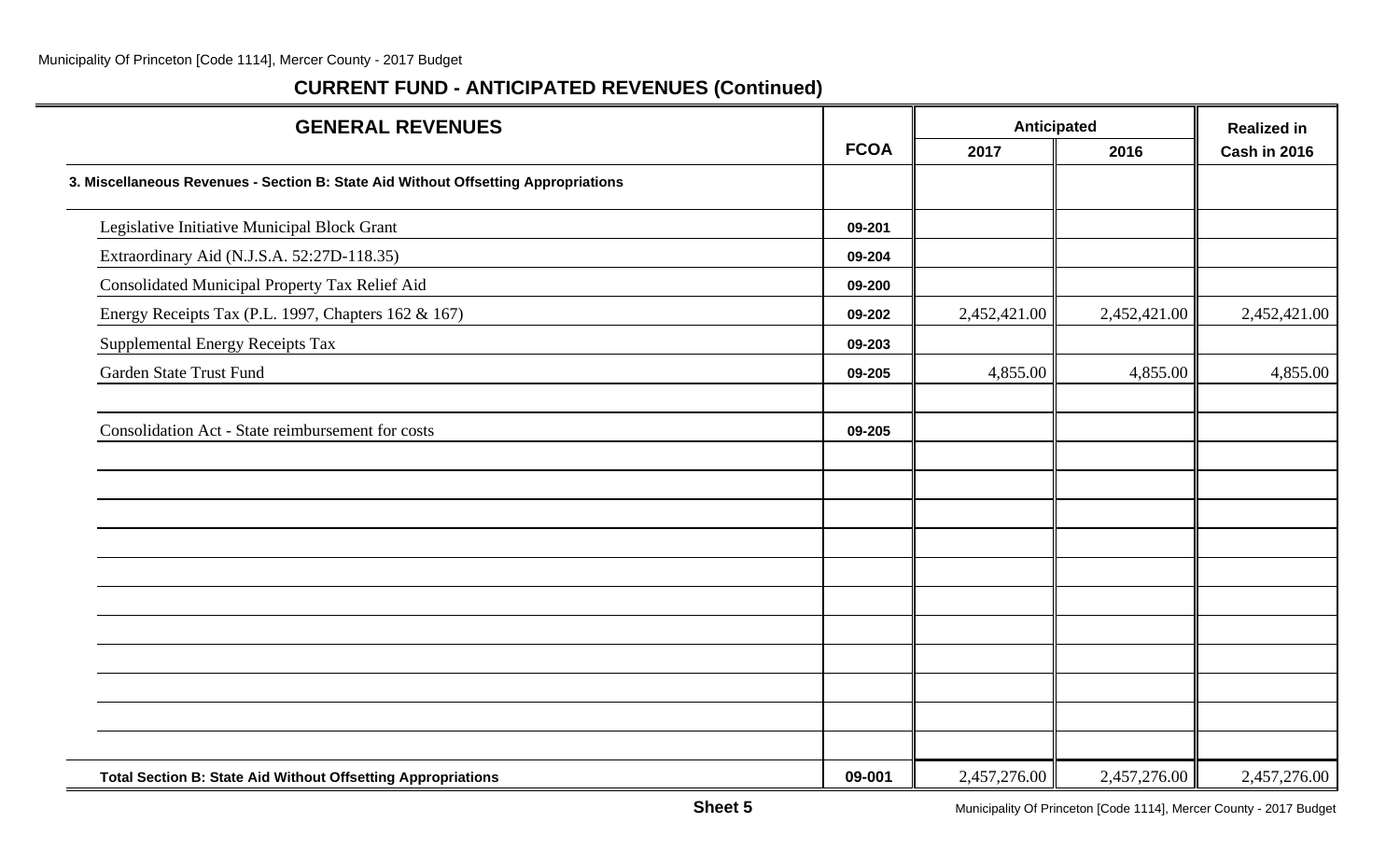# **CURRENT FUND - ANTICIPATED REVENUES (Continued)**

| <b>GENERAL REVENUES</b>                                                                                                                                |               | Anticipated          |                      | <b>Realized in</b>   |
|--------------------------------------------------------------------------------------------------------------------------------------------------------|---------------|----------------------|----------------------|----------------------|
|                                                                                                                                                        | <b>FCOA</b>   | 2017                 | 2016                 | Cash in 2016         |
| 3. Miscellaneous Revenues - Section C: Dedicated Uniform Construction Code Fees<br>Offset with Appropriations (N.J.S. 40A:4-36 and N.J.A.C. 5:23-4.17) | <b>XXXXXX</b> | <b>XXXXXXXXXX.XX</b> | <b>XXXXXXXXXX.XX</b> | <b>XXXXXXXXXX.XX</b> |
| <b>Uniform Construction Code Fees</b>                                                                                                                  | 08-160        |                      |                      |                      |
| UCC Administrative Fee                                                                                                                                 | 08-161        | 203,926.00           | 202,324.00           | 202,324.00           |
|                                                                                                                                                        |               |                      |                      |                      |
|                                                                                                                                                        |               |                      |                      |                      |
|                                                                                                                                                        |               |                      |                      |                      |
| Special Item of General Revenue Anticipated with Prior Written<br><b>Consent of Director of Local Government Services:</b>                             | <b>XXXXXX</b> | <b>XXXXXXXXXX.XX</b> | <b>XXXXXXXXXX.XX</b> | <b>XXXXXXXXXX.XX</b> |
| Additional Dedicated Uniform Construction Code Fees offset with Appropriations<br>(N.J.S. 40A:4-45.3h and N.J.S.A. 5:23-4.17):                         | <b>XXXXXX</b> | XXXXXXXXXX.XX        | XXXXXXXXXX.XX        | <b>XXXXXXXXXX.XX</b> |
| <b>Uniform Construction Code Fees</b>                                                                                                                  | 08-160        |                      |                      |                      |
|                                                                                                                                                        |               |                      |                      |                      |
|                                                                                                                                                        |               |                      |                      |                      |
|                                                                                                                                                        |               |                      |                      |                      |
|                                                                                                                                                        |               |                      |                      |                      |
|                                                                                                                                                        |               |                      |                      |                      |
|                                                                                                                                                        |               |                      |                      |                      |
|                                                                                                                                                        |               |                      |                      |                      |
| Total Section C: Dedicated Uniform Construction Code Fees Offset with Appropriations                                                                   | 08-002        | 203,926.00           | 202,324.00           | 202,324.00           |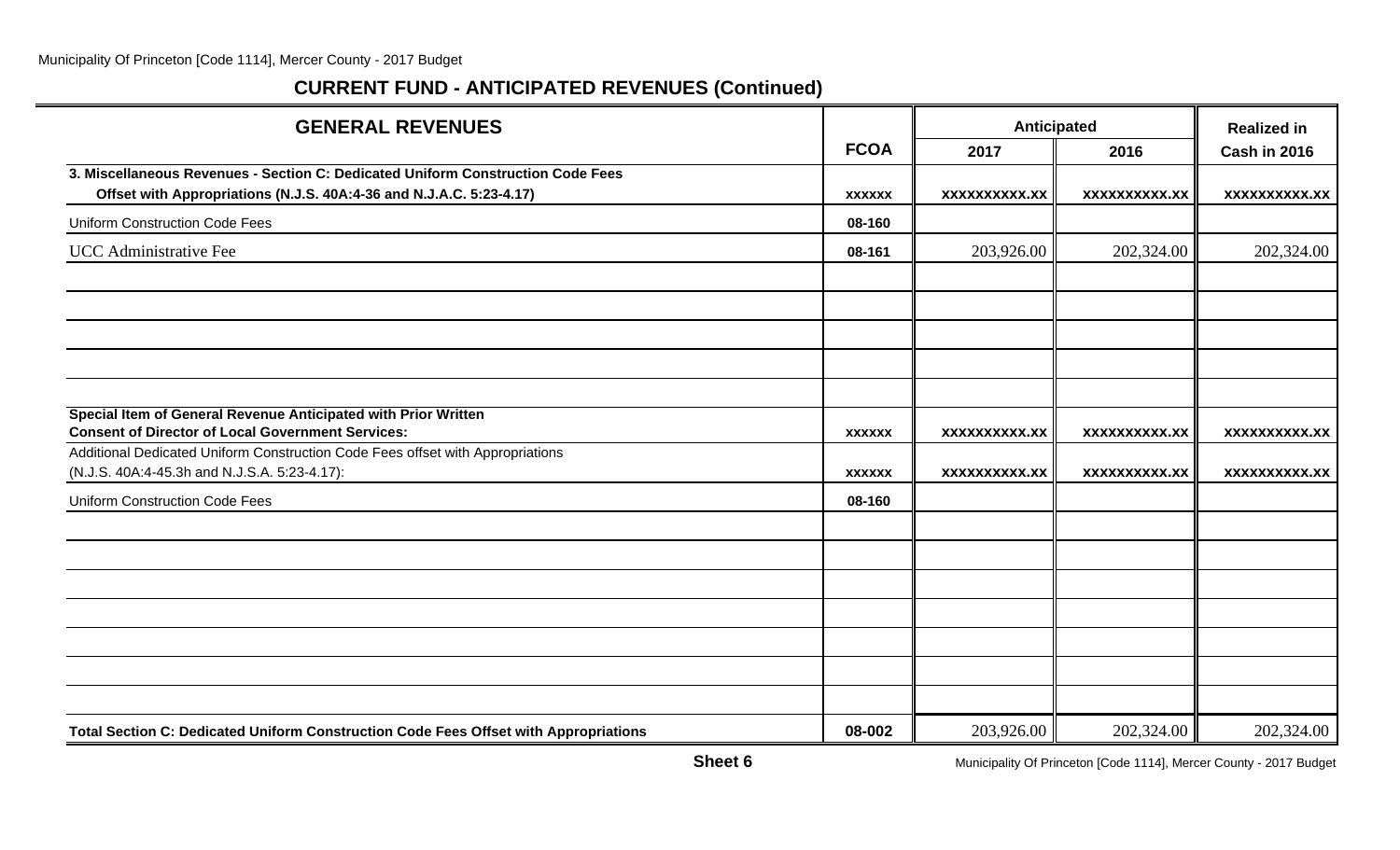| <b>GENERAL REVENUES</b>                                                                                                                                          |               | Anticipated         |                     | <b>Realized in</b>  |
|------------------------------------------------------------------------------------------------------------------------------------------------------------------|---------------|---------------------|---------------------|---------------------|
|                                                                                                                                                                  | <b>FCOA</b>   | 2017                | 2016                | <b>Cash in 2016</b> |
| 3. Miscellaneous Revenues - Section D: Special Items of General Revenue Anticipated with<br>Prior Written Consent of the Director of Local Government Services - |               |                     |                     |                     |
| <b>Shared Service Agreements Offset With Appropriations:</b>                                                                                                     | <b>XXXXXX</b> | <b>XXXXXXXXX.XX</b> | <b>XXXXXXXXX.XX</b> | xxxxxxxxx.xx        |
|                                                                                                                                                                  |               |                     |                     |                     |
|                                                                                                                                                                  |               |                     |                     |                     |
|                                                                                                                                                                  |               |                     |                     |                     |
|                                                                                                                                                                  |               |                     |                     |                     |
|                                                                                                                                                                  |               |                     |                     |                     |
|                                                                                                                                                                  |               |                     |                     |                     |
|                                                                                                                                                                  |               |                     |                     |                     |
|                                                                                                                                                                  |               |                     |                     |                     |
|                                                                                                                                                                  |               |                     |                     |                     |
|                                                                                                                                                                  |               |                     |                     |                     |
|                                                                                                                                                                  |               |                     |                     |                     |
|                                                                                                                                                                  |               |                     |                     |                     |
|                                                                                                                                                                  |               |                     |                     |                     |
|                                                                                                                                                                  |               |                     |                     |                     |
|                                                                                                                                                                  |               |                     |                     |                     |
|                                                                                                                                                                  |               |                     |                     |                     |
|                                                                                                                                                                  |               |                     |                     |                     |
|                                                                                                                                                                  |               |                     |                     |                     |
| Total Section D: Interlocal Municipal Service Agreements Offset With Appropriations                                                                              | 11-001        | 0.00                | 0.00                | $0.00\,$            |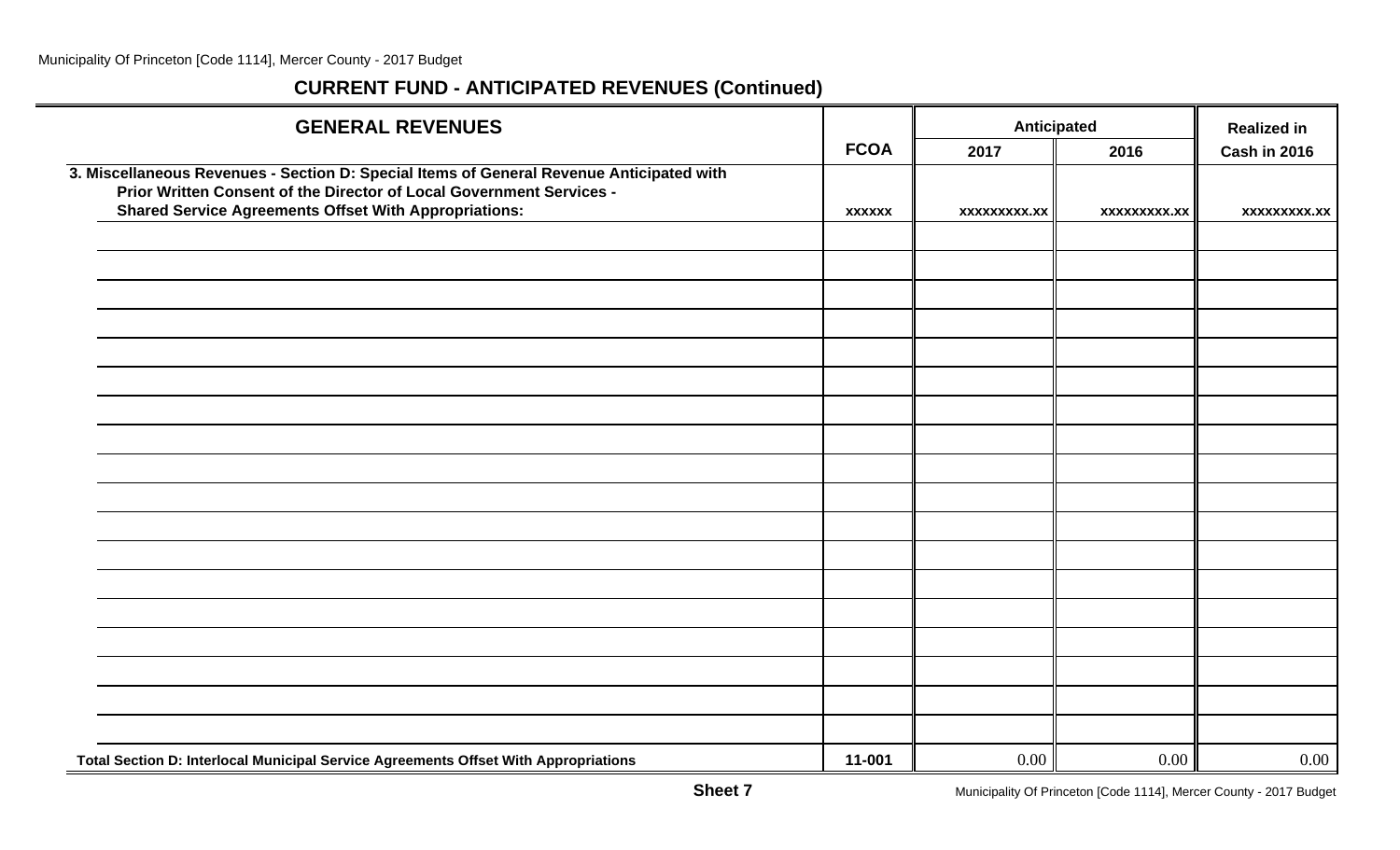| <b>GENERAL REVENUES</b>                                                                                                                                                                                                               |               |                     | Anticipated         | <b>Realized in</b>  |
|---------------------------------------------------------------------------------------------------------------------------------------------------------------------------------------------------------------------------------------|---------------|---------------------|---------------------|---------------------|
|                                                                                                                                                                                                                                       | <b>FCOA</b>   | 2017                | 2016                | Cash in 2016        |
| 3. Miscellaneous Revenues - Section E: Special Items of General Revenue Anticipated<br>with Prior Written Consent of Director of Local Government Services - Additional<br>Revenue Offset with Appropriations (N.J.S.A. 40A:4-45.3h): | <b>XXXXXX</b> | <b>XXXXXXXXX.XX</b> | <b>XXXXXXXXX.XX</b> | <b>XXXXXXXXX.XX</b> |
|                                                                                                                                                                                                                                       |               |                     |                     |                     |
|                                                                                                                                                                                                                                       |               |                     |                     |                     |
|                                                                                                                                                                                                                                       |               |                     |                     |                     |
|                                                                                                                                                                                                                                       |               |                     |                     |                     |
|                                                                                                                                                                                                                                       |               |                     |                     |                     |
|                                                                                                                                                                                                                                       |               |                     |                     |                     |
|                                                                                                                                                                                                                                       |               |                     |                     |                     |
|                                                                                                                                                                                                                                       |               |                     |                     |                     |
|                                                                                                                                                                                                                                       |               |                     |                     |                     |
|                                                                                                                                                                                                                                       |               |                     |                     |                     |
|                                                                                                                                                                                                                                       |               |                     |                     |                     |
|                                                                                                                                                                                                                                       |               |                     |                     |                     |
|                                                                                                                                                                                                                                       |               |                     |                     |                     |
|                                                                                                                                                                                                                                       |               |                     |                     |                     |
|                                                                                                                                                                                                                                       |               |                     |                     |                     |
|                                                                                                                                                                                                                                       |               |                     |                     |                     |
|                                                                                                                                                                                                                                       |               |                     |                     |                     |
|                                                                                                                                                                                                                                       |               |                     |                     |                     |
| Total Section E: Special Item of General Revenue Anticipated with Prior Written Consent                                                                                                                                               | <b>XXXXXX</b> | xxxxxxxxx.xx        | <b>XXXXXXXXX.XX</b> | <b>XXXXXXXXX.XX</b> |
| of Director of Local Government Services - Additional Revenues<br>[Sheet Not Used]                                                                                                                                                    | 08-003        | 0.00                | $0.00\,$            | 0.00                |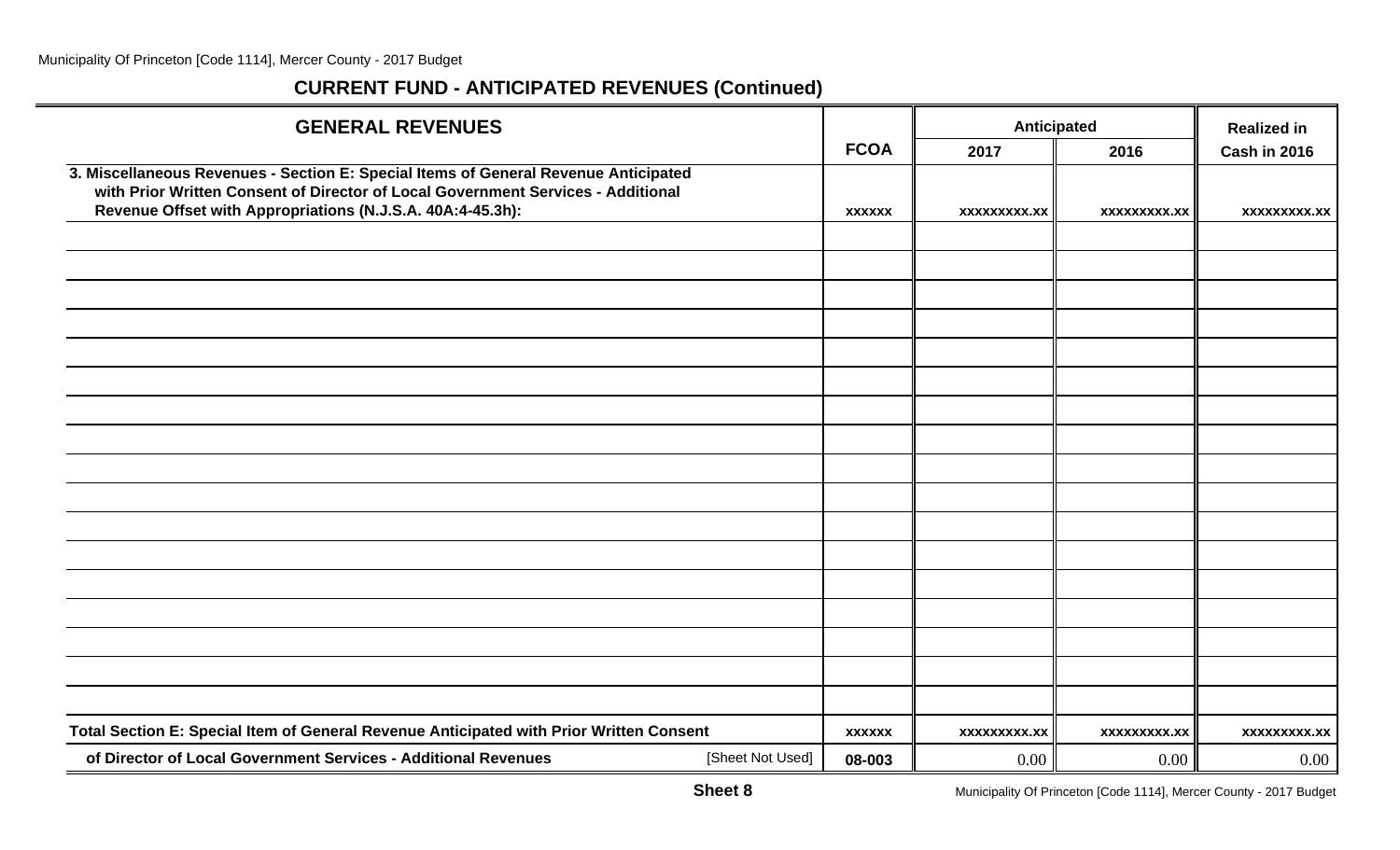| <b>GENERAL REVENUES</b>                                                                                                                                                                                                        |               | Anticipated  |                     | <b>Realized in</b> |
|--------------------------------------------------------------------------------------------------------------------------------------------------------------------------------------------------------------------------------|---------------|--------------|---------------------|--------------------|
|                                                                                                                                                                                                                                | <b>FCOA</b>   | 2017         | 2016                | Cash in 2016       |
| 3. Miscellaneous Revenues - Section F: Special Items of General Revenue Anticipated with<br>Prior Written Consent of Director of Local Government Services - Public and<br><b>Private Revenues Offset with Appropriations:</b> | <b>XXXXXX</b> | XXXXXXXXX.XX | <b>XXXXXXXXX.XX</b> | xxxxxxxxx.xx       |
| Municipal Alliance on Alcoholism and Drug Abuse                                                                                                                                                                                | 10-703        | 28,056.00    | 28,056.00           | 28,056.00          |
| <b>CDC</b> Preventative Health                                                                                                                                                                                                 | 10-730        |              | 10,000.00           | 10,000.00          |
| Princeton Regional Schools - Drug Program - STAR                                                                                                                                                                               | 10-735        | 8,500.00     | 8,500.00            | 8,500.00           |
| Mercer County Regional Drug Treatment Program                                                                                                                                                                                  | 10-731        | 11,147.00    | 30,000.00           | 30,000.00          |
| Princeton Regional Schools - Drug Program - Academic Success Today                                                                                                                                                             | 10-736        | 10,000.00    | 10,000.00           | 10,000.00          |
| Corner House Foundation - Contribution to Drug Treatment Program                                                                                                                                                               | 10-700        | 230,000.00   | 200,000.00          | 200,000.00         |
| Princeton Regional Schools - NJMSPLI                                                                                                                                                                                           | 10-732        | 1,000.00     | 1,000.00            | 1,000.00           |
| <b>Cranbury Drug Intervention Program</b>                                                                                                                                                                                      | 10-738        | 10,080.00    | 10,080.00           | 10,080.00          |
| State of New Jersey - Vicinage Program                                                                                                                                                                                         | 10-740        | 75,000.00    | 50,000.00           | 50,000.00          |
| Mercer County - PYP                                                                                                                                                                                                            | 10-739        |              | 27,304.00           | 27,304.00          |
| <b>Association of NJ Environmental Commissions</b>                                                                                                                                                                             | 10-760        |              | 1,000.00            | 1,000.00           |
| Cops in Shops                                                                                                                                                                                                                  | 10-747        |              | 2,800.00            | 2,800.00           |
| <b>PU-Prospect Street Lighting</b>                                                                                                                                                                                             | 12-701        | 7,654.00     | 7,654.00            | 7,654.00           |
| PU-Fire Equipment                                                                                                                                                                                                              | 12-701        | 20,000.00    | 20,000.00           | 20,000.00          |
| <b>Bonner Foundation</b>                                                                                                                                                                                                       | 12-701        | 21,500.00    | 21,500.00           | 21,500.00          |
| <b>NJ Prevention Network</b>                                                                                                                                                                                                   | 10-737        |              | 3,000.00            | 3,000.00           |
| <b>Burke Grant</b>                                                                                                                                                                                                             | 10-737        | 40,000.00    |                     |                    |
| <b>Client Fees</b>                                                                                                                                                                                                             | 10-741        | 36,000.00    | 50,000.00           | 50,000.00          |
| NJS - Division of Addiction Services                                                                                                                                                                                           | 10-748        | 60,000.00    | 200,000.00          | 200,000.00         |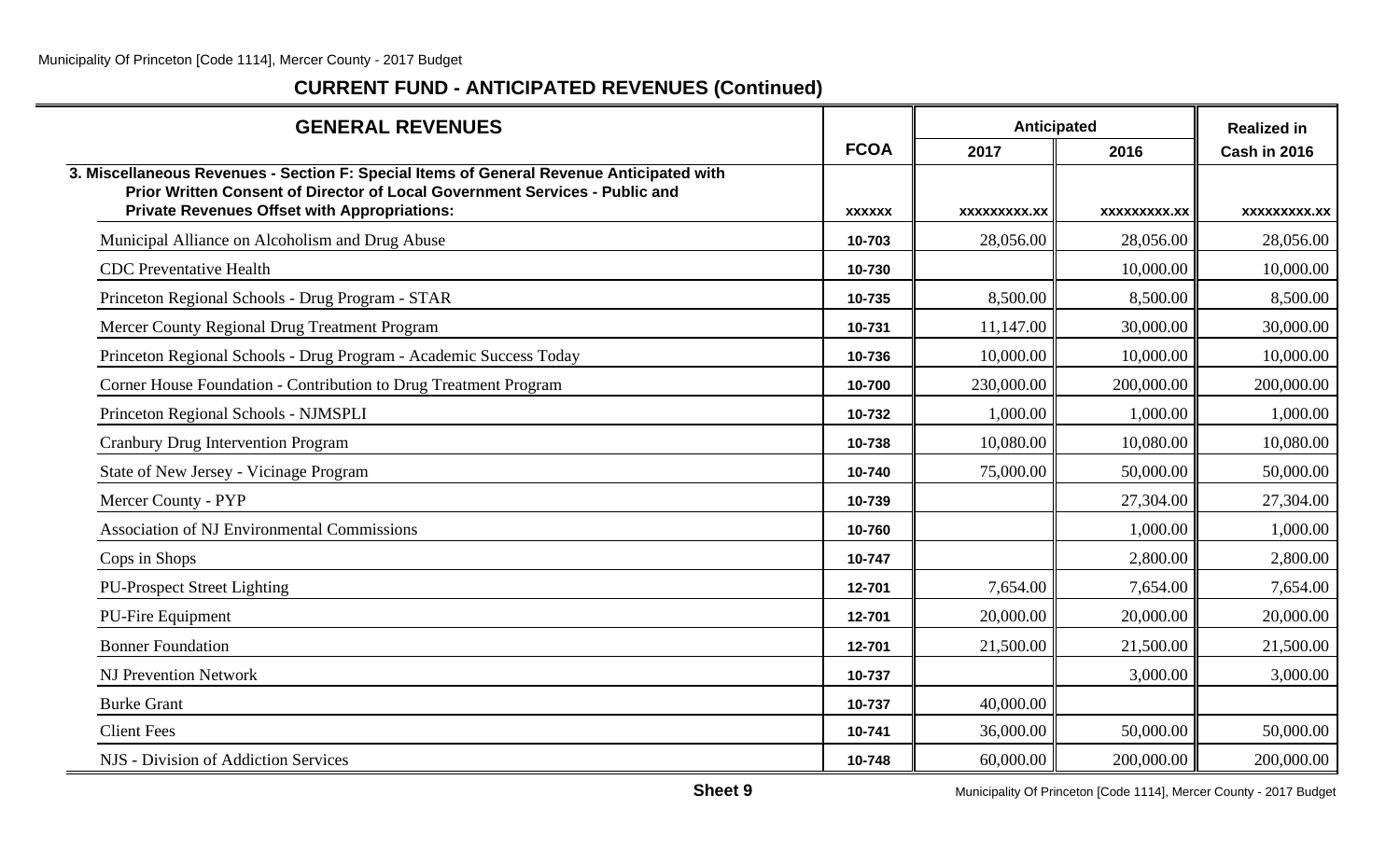| <b>GENERAL REVENUES</b>                                                                                                                                                                                                             |               | Anticipated         |              | <b>Realized in</b>  |
|-------------------------------------------------------------------------------------------------------------------------------------------------------------------------------------------------------------------------------------|---------------|---------------------|--------------|---------------------|
|                                                                                                                                                                                                                                     | <b>FCOA</b>   | 2017                | 2016         | <b>Cash in 2016</b> |
| 3. Miscellaneous Revenues - Section F: Special Items of General Revenue Anticipated with<br>Prior Written Consent of Director of Local Government Services - Public and<br>Private Revenues Offset with Appropriations (continued): | <b>XXXXXX</b> | <b>XXXXXXXXX.XX</b> | XXXXXXXXX.XX | XXXXXXXXX.XX        |
| <b>Adolescent Mercer County</b>                                                                                                                                                                                                     | 10-749        |                     | 28,497.00    | 28,497.00           |
| <b>DDEF</b> Grant                                                                                                                                                                                                                   | 10-743        |                     | 68,468.90    | 68,468.90           |
| Food Waste Recycling                                                                                                                                                                                                                |               |                     | 20,000.00    | 20,000.00           |
| DEP-Recycling Tonnage                                                                                                                                                                                                               | 10-745        | 55,916.24           | 55,146.63    | 55,146.93           |
| Municipal Alcohol Ed Rehab Prog                                                                                                                                                                                                     | 10-744        |                     | 2,779.84     | 2,779.84            |
| <b>DEP-Clean Communities</b>                                                                                                                                                                                                        | 10-770        |                     | 70,945.49    | 70,945.49           |
| Pedestrian Safety                                                                                                                                                                                                                   | 10-708        |                     | 3,069.50     | 3,069.50            |
| <b>Mercer County Body Cameras</b>                                                                                                                                                                                                   | 10-708        |                     | 15,000.00    | 15,000.00           |
| NJDLPS-Body Armor Fund                                                                                                                                                                                                              | 10-742        |                     | 4,670.33     | 4,670.33            |
| Church & Dwight                                                                                                                                                                                                                     | 10-742        | 9,000.00            |              |                     |
| <b>Safer Grant</b>                                                                                                                                                                                                                  | 10-742        |                     | 35,632.00    | 35,632.00           |
| <b>Medicaid Reimbursement</b>                                                                                                                                                                                                       | 10-785        | 80,000.00           |              |                     |
| Princeton Area Community Foundation                                                                                                                                                                                                 | 10-742        | 20,000.00           |              |                     |
| Hepatitis B Inoculation Fund                                                                                                                                                                                                        | 10-742        | 4,346.00            |              |                     |
| <b>Bonner Foundation-Unappropriated Grant</b>                                                                                                                                                                                       |               | 3,049.14            | 2,334.12     | 2,334.12            |
|                                                                                                                                                                                                                                     |               |                     |              |                     |
| Total Section F: Special Item of General Revenue Anticipated with Prior Written                                                                                                                                                     | <b>XXXXXX</b> | XXXXXXXXX.XX        | XXXXXXXXX.XX | XXXXXXXXX.XX        |
| <b>Consent of Director of Local Government Services - Public and Private Revenues</b>                                                                                                                                               | 10-001        | 731,248.38          | 987,437.81   | 987,438.11          |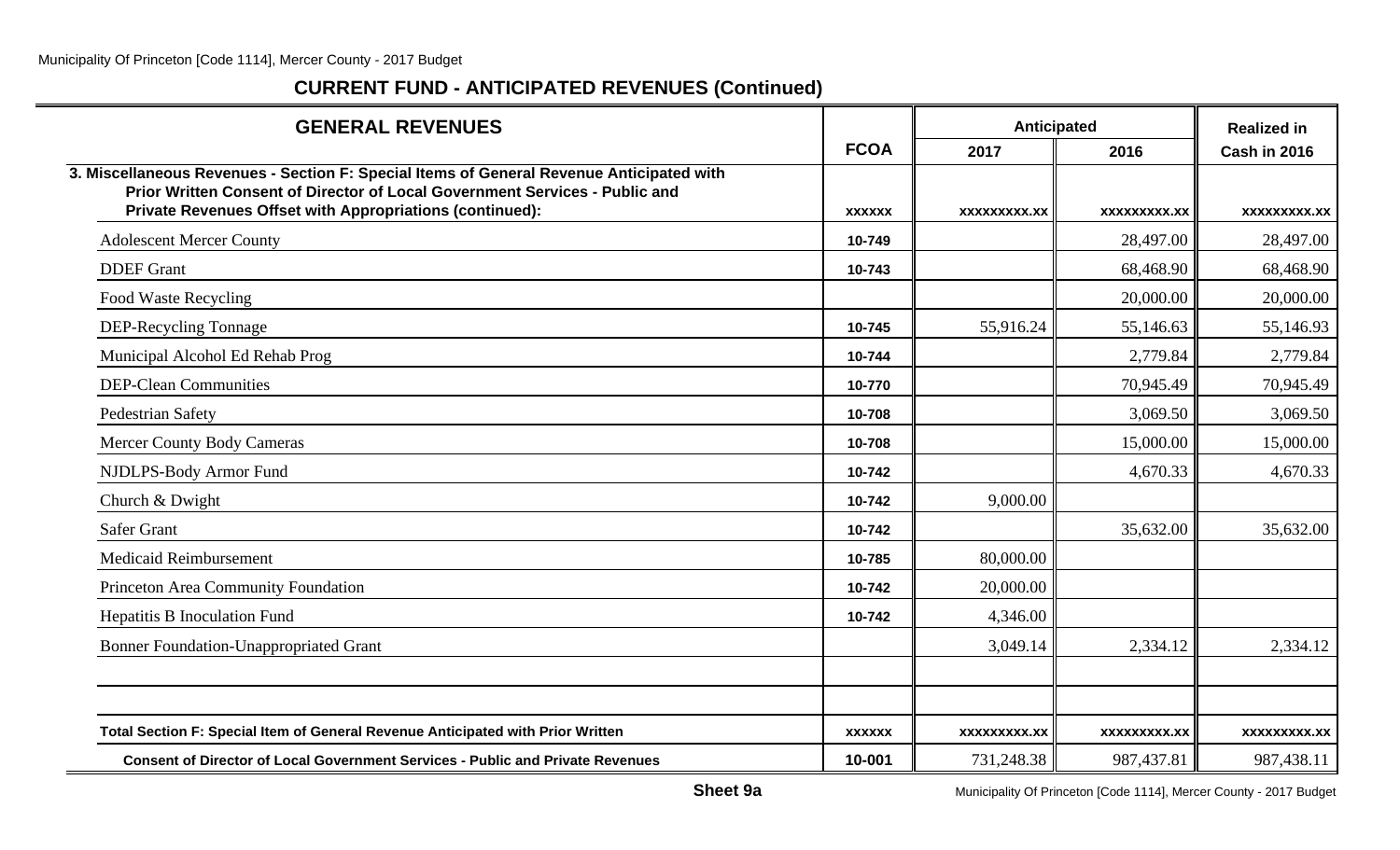| <b>GENERAL REVENUES</b>                                                                                                                                                    |               |                     | Anticipated  | <b>Realized in</b>  |
|----------------------------------------------------------------------------------------------------------------------------------------------------------------------------|---------------|---------------------|--------------|---------------------|
|                                                                                                                                                                            | <b>FCOA</b>   | 2017                | 2016         | <b>Cash in 2016</b> |
| 3. Miscellaneous Revenues - Section G: Special Items of General Revenue Anticipated with<br>Prior Written Consent of Director of Local Government Services - Other Special |               |                     |              |                     |
| Items:                                                                                                                                                                     | <b>XXXXXX</b> | <b>XXXXXXXXX.XX</b> | XXXXXXXXX.XX | XXXXXXXXX.XX        |
| Utility Operating Surplus of Prior Year                                                                                                                                    | 08-116        |                     |              |                     |
| Uniform Fire Safety Act                                                                                                                                                    | 08-106        |                     |              |                     |
| Theological seminary                                                                                                                                                       | 08-126        | 234,501.00          | 211,326.00   | 211,326.00          |
| PILOT - Elm Court                                                                                                                                                          | 08-129        | 80,000.00           | 77,000.00    | 81,701.50           |
| <b>Chamber Street Land Lease</b>                                                                                                                                           | 08-127        | 147,000.00          | 141,600.00   | 147,630.00          |
| Reserve for Debt Service - Institute Woods                                                                                                                                 | 08-127        | 85,531.91           | 246,793.00   | 246,762.84          |
| Reserve for Debt Service - Other                                                                                                                                           | 08-128        | 750,000.00          | 1,400,000.00 | 1,400,000.00        |
| <b>Trust Surplus-Improvement Assessments</b>                                                                                                                               | 08-135        | 100,000.00          | 300,000.00   | 300,000.00          |
|                                                                                                                                                                            | 08-122        |                     |              |                     |
|                                                                                                                                                                            | 08-117        |                     |              |                     |
| Shared Service Agreement - Library / School District                                                                                                                       | 08-117        | 70,000.00           | 70,000.00    | 71,481.95           |
| Cable TV                                                                                                                                                                   | 08-117        | 100,000.00          | 100,000.00   | 100,000.00          |
|                                                                                                                                                                            |               |                     |              |                     |
|                                                                                                                                                                            |               |                     |              |                     |
|                                                                                                                                                                            |               |                     |              |                     |
|                                                                                                                                                                            |               |                     |              |                     |
|                                                                                                                                                                            |               |                     |              |                     |
|                                                                                                                                                                            |               |                     |              |                     |
|                                                                                                                                                                            |               |                     |              |                     |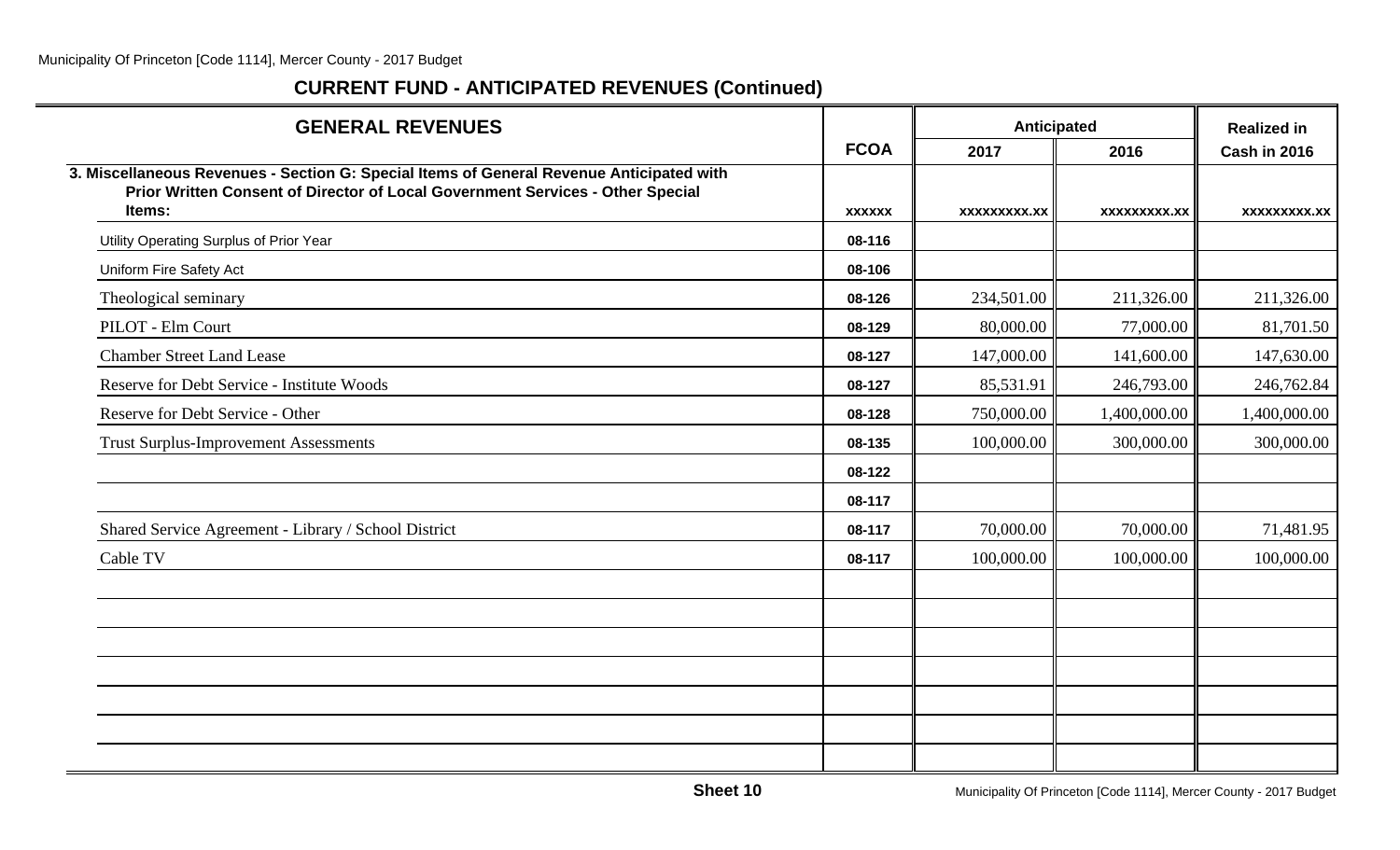| <b>GENERAL REVENUES</b>                                                                                                                                                    |               | Anticipated         |                     | <b>Realized in</b>  |
|----------------------------------------------------------------------------------------------------------------------------------------------------------------------------|---------------|---------------------|---------------------|---------------------|
|                                                                                                                                                                            | <b>FCOA</b>   | 2017                | 2016                | <b>Cash in 2016</b> |
| 3. Miscellaneous Revenues - Section G: Special Items of General Revenue Anticipated with<br>Prior Written Consent of Director of Local Government Services - Other Special |               |                     |                     |                     |
| Items (continued):                                                                                                                                                         | <b>XXXXXX</b> | xxxxxxxxx.xx        | <b>XXXXXXXXX.XX</b> | xxxxxxxxx.xx        |
| Stony Brook Sewer Industrial User Fees                                                                                                                                     | 08-134        | 15,000.00           | 20,000.00           | 15,983.48           |
|                                                                                                                                                                            | 08-135        |                     |                     |                     |
|                                                                                                                                                                            | 08-137        |                     |                     |                     |
|                                                                                                                                                                            | 08-161        |                     |                     |                     |
| Hotel/Motel Tax                                                                                                                                                            | 08-143        | 328,000.00          | 308,000.00          | 328,319.65          |
| General Capital Fund - Fund Balance                                                                                                                                        | 08-170        | 600,000.00          | 600,000.00          | 600,000.00          |
| Reserve for Premium on Bonds                                                                                                                                               | 08-107        | 319,180.00          | 100,000.00          | 100,000.00          |
|                                                                                                                                                                            |               |                     |                     |                     |
|                                                                                                                                                                            |               |                     |                     |                     |
|                                                                                                                                                                            |               |                     |                     |                     |
|                                                                                                                                                                            |               |                     |                     |                     |
|                                                                                                                                                                            |               |                     |                     |                     |
|                                                                                                                                                                            |               |                     |                     |                     |
|                                                                                                                                                                            |               |                     |                     |                     |
|                                                                                                                                                                            |               |                     |                     |                     |
|                                                                                                                                                                            |               |                     |                     |                     |
|                                                                                                                                                                            |               |                     |                     |                     |
| Total Section G: Special Item of General Revenue Anticipated with Prior Written                                                                                            | <b>XXXXXX</b> | <b>XXXXXXXXX.XX</b> | <b>XXXXXXXXX.XX</b> | <b>XXXXXXXXX.XX</b> |
| <b>Consent of Director of Local Government Services - Other Special Items</b>                                                                                              | 08-004        | 2,829,212.91        | 3,574,719.00        | 3,603,205.42        |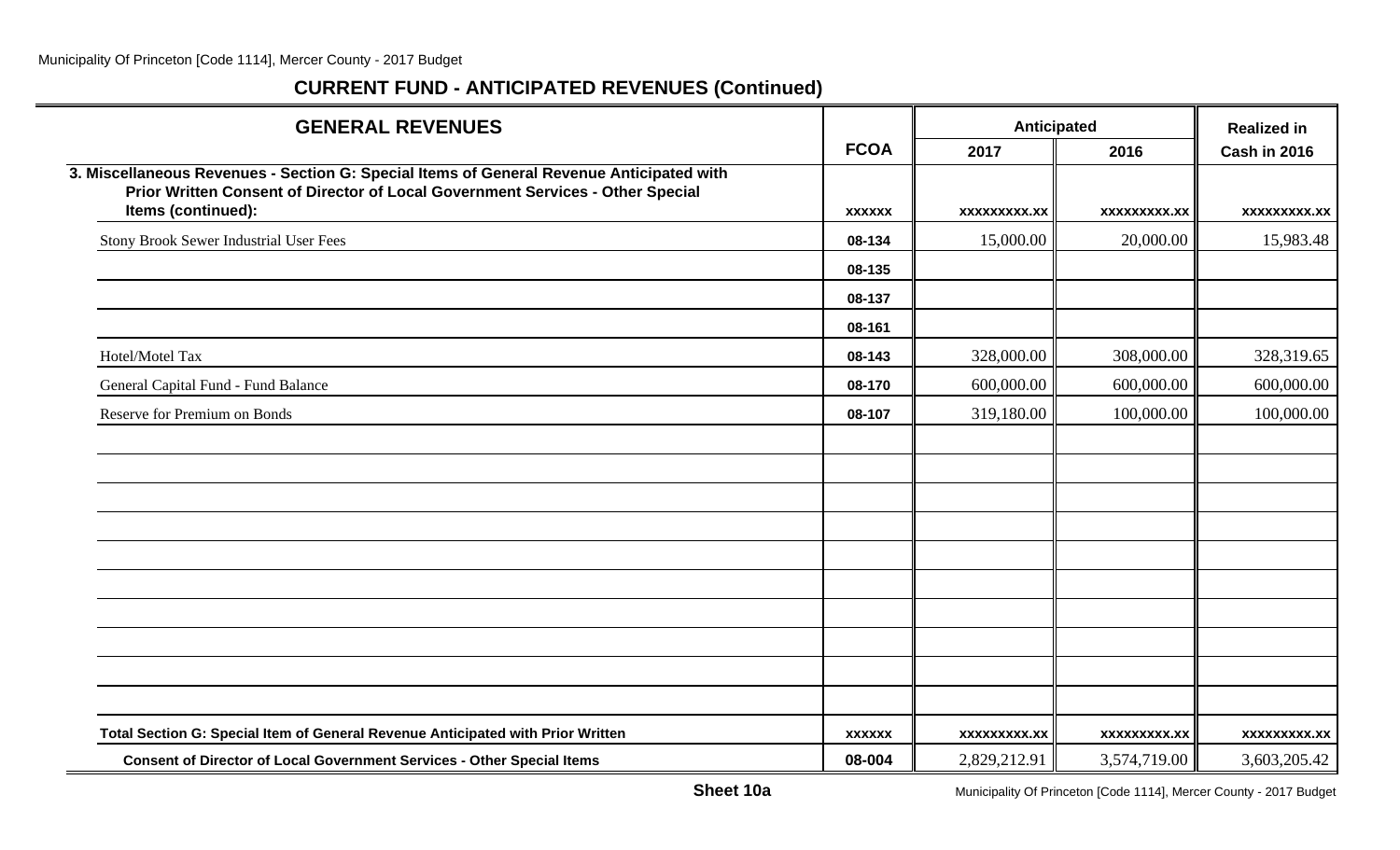| <b>GENERAL REVENUES</b>                                                                                                                                                                                 |               | <b>Anticipated</b>  |                     | <b>Realized in</b>  |
|---------------------------------------------------------------------------------------------------------------------------------------------------------------------------------------------------------|---------------|---------------------|---------------------|---------------------|
|                                                                                                                                                                                                         | <b>FCOA</b>   | 2017                | 2016                | Cash in 2016        |
| <b>SUMMARY OF REVENUES</b>                                                                                                                                                                              | <b>XXXXXX</b> | <b>XXXXXXXXX.XX</b> | xxxxxxxxx.xx        | <b>XXXXXXXXX.XX</b> |
| 1. Surplus Anticipated (Sheet 4, #1)                                                                                                                                                                    | 08-101        | 6,230,000.00        | 6,100,000.00        | 6,100,000.00        |
| 2. Surplus Anticipated with Prior Written Consent of Director of Local Government Services (Sheet 4, #2)                                                                                                | 08-102        | 0.00                | 0.00                | 0.00                |
| 3. Miscellaneous Revenues:                                                                                                                                                                              | <b>XXXXXX</b> | <b>XXXXXXXXX.XX</b> | <b>XXXXXXXXX.XX</b> | xxxxxxxxx.xx        |
| Total Section A: Local Revenues                                                                                                                                                                         | 08-001        | 14,813,573.69       | 14,770,187.29       | 14,831,472.26       |
| Total Section B: State Aid Without Offsetting Appropriations                                                                                                                                            | 09-001        | 2,457,276.00        | 2,457,276.00        | 2,457,276.00        |
| Total Section C: Dedicated Uniform Construction Code Fees Offset with Appropriations                                                                                                                    | 08-002        | 203,926.00          | 202,324.00          | 202,324.00          |
| Special Items of General Revenue Anticipated with Prior Written Consent of<br>Total Section D:<br>Director of Local Government Service-Shared Services Agreements                                       | 11-001        | 0.00                | 0.00                | 0.00                |
| Special Items of General Revenue Anticipated with Prior Written Consent of<br>Total Section E:<br>Director of Local Government Services - Additional Revenues Offset with Appropriations                | 08-003        | 0.00                | 0.00                | 0.00                |
| Special Items of General Revenue Anticipated with Prior Written Consent of<br><b>Total Section F:</b><br>Director of Local Government Services - Public and Private Revenues Offset with Appropriations | 10-001        | 731,248.38          | 987,437.81          | 987,438.11          |
| Special Items of General Revenue Anticipated with Prior Written Consent of<br><b>Total Section G:</b><br>Director of Local Government Services - Other Special Items                                    | 08-004        | 2,829,212.91        | 3,574,719.00        | 3,603,205.42        |
| <b>Total Miscellaneous Revenues</b>                                                                                                                                                                     | 13-099        | 21,035,236.98       | 21,991,944.10       | 22,081,715.79       |
| 4. Receipts from Delinquent Taxes                                                                                                                                                                       | 15-499        | 1,144,000.00        | 1,067,074.26        | 1,113,492.62        |
| 5. Subtotal General Revenues (Items 1,2,3 and 4)                                                                                                                                                        | 13-199        | 28,409,236.98       | 29,159,018.36       | 29, 295, 208. 41    |
| 6. Amount to be Raised by Taxes for Support of Municipal Budget:                                                                                                                                        | <b>XXXXXX</b> |                     |                     |                     |
| a) Local Tax for Municipal Purposes Including Reserve for Uncollected Taxes                                                                                                                             | 07-190        | 31, 335, 751.38     | 30,395,544.02       | xxxxxxxxx.xx        |
| b) Addition to Local District School Tax                                                                                                                                                                | 07-191        |                     |                     | <b>XXXXXXXXX.XX</b> |
| c) Minimum Library Tax                                                                                                                                                                                  | 07-192        | 2,591,009.09        | 2,537,199.05        | 35,439,083.56       |
| Total Amount to be Raised by Taxes for Support of Municipal Budget                                                                                                                                      | 07-199        | 33,926,760.47       | 32,932,743.07       | 35,439,083.56       |
| 7. Total General Revenues                                                                                                                                                                               | 13-299        | 62, 335, 997. 45    | 62,091,761.43       | 64,734,291.97       |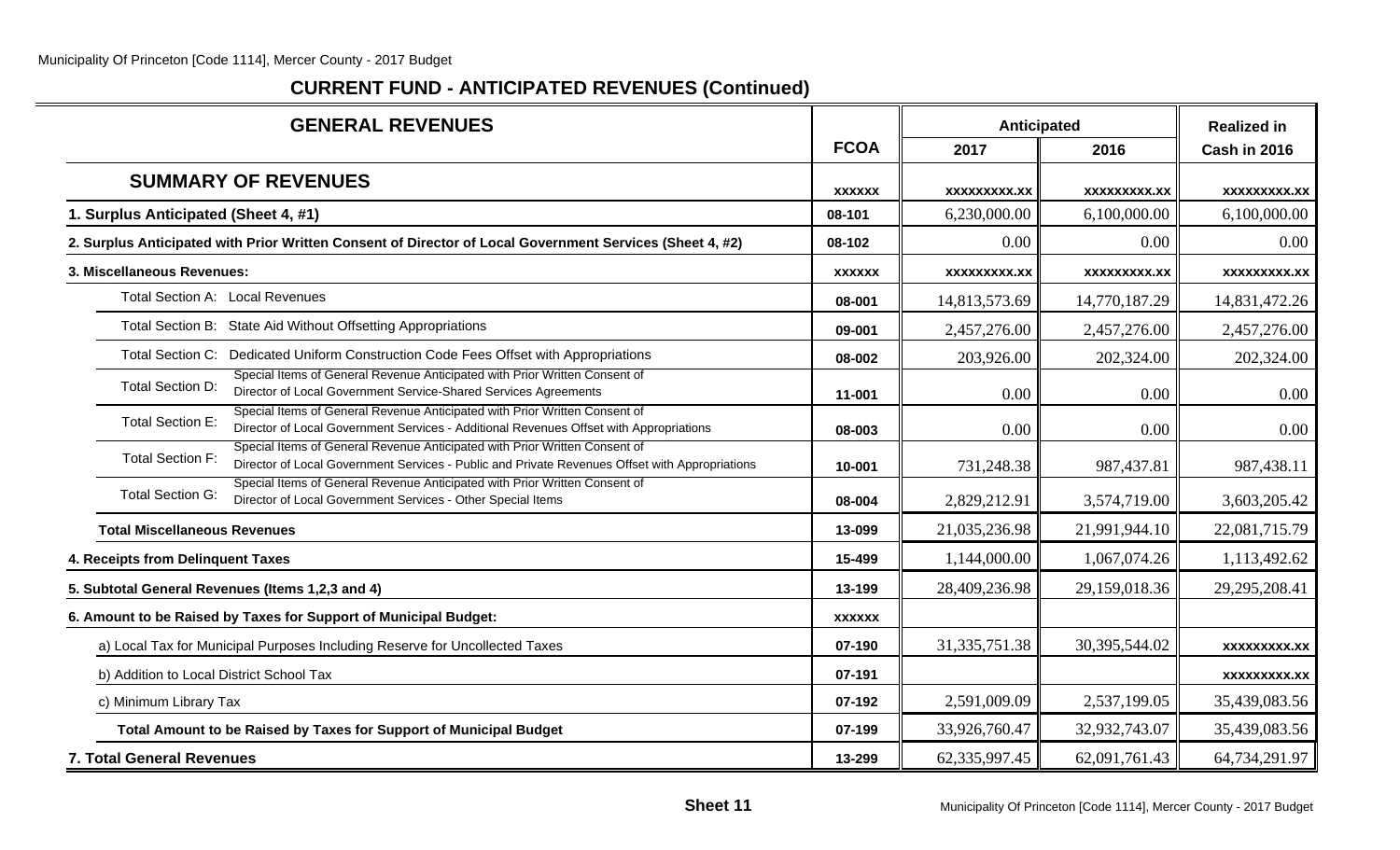**CURRENT FUND - APPROPRIATIONS**

| <b>8. GENERAL APPROPRIATIONS</b>    |             |              | Appropriated |                                   |                                               | Expended 2016             |                 |
|-------------------------------------|-------------|--------------|--------------|-----------------------------------|-----------------------------------------------|---------------------------|-----------------|
|                                     |             |              |              | for 2016 By                       | Total for 2016                                |                           |                 |
| (A) Operations - within "CAPS"      | <b>FCOA</b> | for 2017     | for 2016     | <b>Emergency</b><br>Appropriation | <b>As Modified By</b><br><b>All Transfers</b> | Paid or<br><b>Charged</b> | <b>Reserved</b> |
| <b>GENERAL GOVERNMENT:</b>          |             |              |              |                                   | $\ddotsc$                                     |                           |                 |
| <b>General Administration</b>       | 20-100      |              |              |                                   |                                               |                           |                 |
| Salaries and Wages                  | 20-100-1    | 279,914.00   | 214,966.00   |                                   | 214,966.00                                    | 209,659.91                | 5,306.09        |
| Other Expenses                      | 20-100-2    | 1,504,249.00 | 1,480,600.00 |                                   | 1,348,100.00                                  | 331,686.70                | 1,008,413.30    |
| <b>Information Technology</b>       | 20-140      |              |              |                                   |                                               |                           |                 |
| Salaries and Wages                  | 20-140-1    | 307,076.00   | 297,404.00   |                                   | 299,404.00                                    | 297,693.81                | 1,710.19        |
| Other Expenses                      | 20-140-2    | 522,042.00   | 517,042.00   |                                   | 517,042.00                                    | 502,000.48                | 5,041.52        |
| Human Resources (Personnel)         | 20-105      |              |              |                                   |                                               |                           |                 |
| Other Expenses                      | 20-105-2    | 259,725.00   | 279,725.00   |                                   | 279,725.00                                    | 219,630.60                | 60,094.40       |
|                                     |             |              |              |                                   |                                               |                           |                 |
| Mayor and Council                   | 20-110      |              |              |                                   |                                               |                           |                 |
| Salaries and Wages                  | 20-110-1    | 80,000.00    | 80,000.00    |                                   | 80,000.00                                     | 79,999.80                 | 0.20            |
| Other Expenses                      | 20-110-2    | 22,150.00    | 22,150.00    |                                   | 22,150.00                                     | 7,187.95                  | 14,962.05       |
| Municipal Clerk                     | 20-120      |              |              |                                   |                                               |                           |                 |
| Salaries and Wages                  | 20-120-1    | 327,185.00   | 313,814.00   |                                   | 316,814.00                                    | 315,862.55                | 951.45          |
| Other Expenses                      | 20-120-2    | 43,500.00    | 43,500.00    |                                   | 43,500.00                                     | 33,012.21                 | 10,487.79       |
| Elections                           | 20-120      |              |              |                                   |                                               |                           |                 |
| Salaries and Wages                  | 20-120-1    | 6,000.00     | 4,500.00     |                                   | 4,500.00                                      | 4,062.08                  | 437.92          |
| Other Expenses                      | 20-120-2    | 15,700.00    | 15,700.00    |                                   | 15,700.00                                     | 12,329.30                 | 3,370.70        |
|                                     |             |              |              |                                   |                                               |                           |                 |
| Financial Administration (Treasury) | 20-130      |              |              |                                   | $\ldots$                                      |                           |                 |
| Salaries and Wages                  | 20-130-1    | 597,656.00   | 668,574.00   |                                   | 668,574.00                                    | 608,938.01                | 59,635.99       |
| Other Expenses                      | 20-130-2    | 30,350.00    | 30,350.00    |                                   | 30,350.00                                     | 17,285.85                 | 13,064.15       |
| Audit expenses                      | 20-135-2    | 51,000.00    | 50,000.00    |                                   | 50,000.00                                     | 0.00                      | 50,000.00       |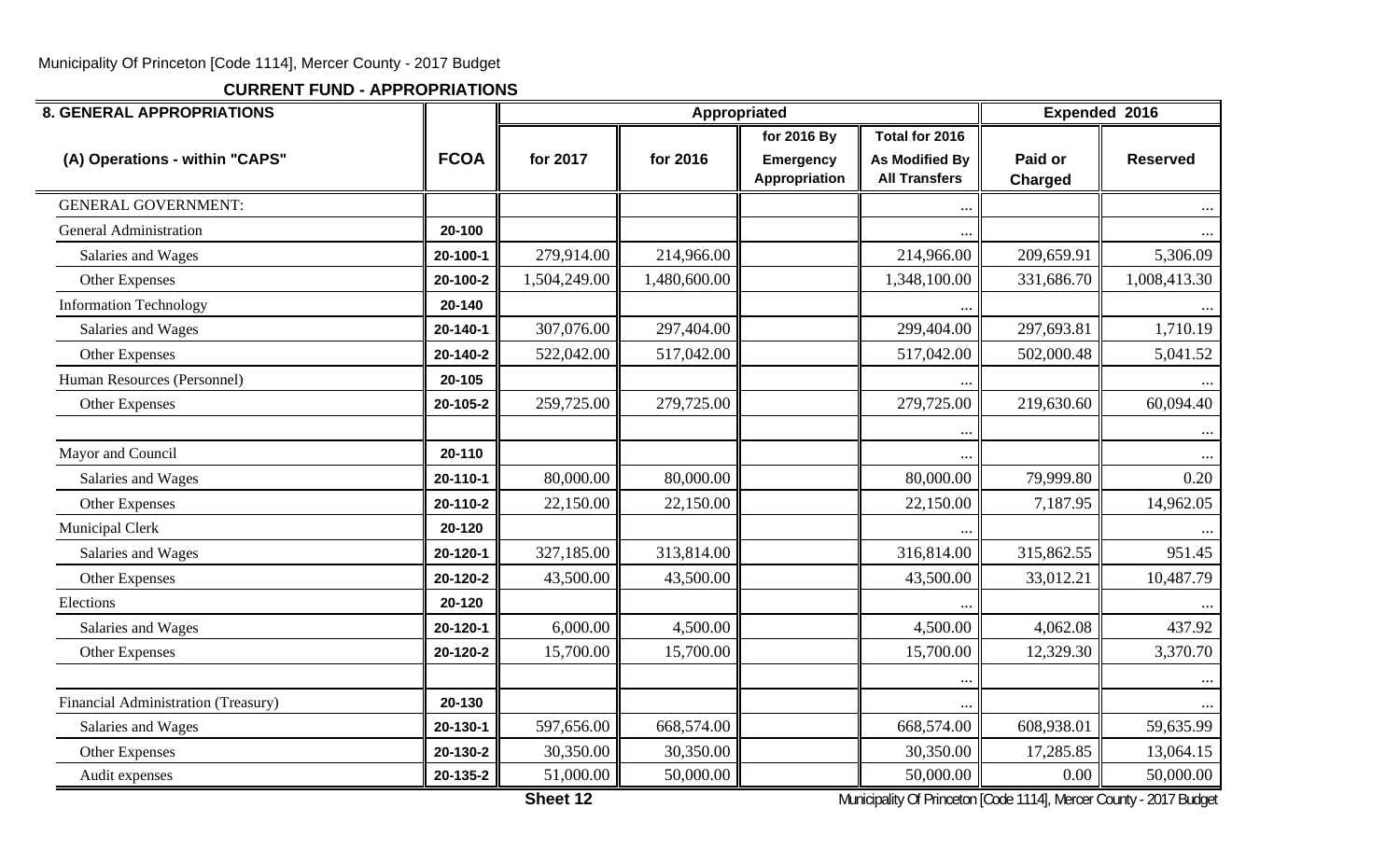**CURRENT FUND - APPROPRIATIONS**

| <b>8. GENERAL APPROPRIATIONS</b>          |                |            | Appropriated |                            |                                               | Expended 2016             |                 |
|-------------------------------------------|----------------|------------|--------------|----------------------------|-----------------------------------------------|---------------------------|-----------------|
|                                           |                |            |              | for 2016 By                | Total for 2016                                |                           |                 |
| (A) Operations - within "CAPS" - (cont'd) | <b>FCOA</b>    | for 2017   | for 2016     | Emergency<br>Appropriation | <b>As Modified By</b><br><b>All Transfers</b> | Paid or<br><b>Charged</b> | <b>Reserved</b> |
| Revenue Administration (Tax Collection)   | 20-145         |            |              |                            |                                               |                           |                 |
| Salaries and Wages                        | 20-145-1       | 125,564.00 | 164,507.00   |                            | 164,507.00                                    | 127,725.86                | 36,781.14       |
| Other Expenses                            | 20-145-2       | 14,725.00  | 14,725.00    |                            | 14,725.00                                     | 7,186.02                  | 7,538.98        |
| Tax Assessment Administration             | 20-150         |            |              |                            |                                               |                           |                 |
| Salaries and Wages                        | 20-150-1       | 165,848.00 | 162,596.00   |                            | 162,596.00                                    | 162,595.92                | 0.08            |
| Other Expenses                            | 20-150-2       | 84,000.00  | 84,000.00    |                            | 84,000.00                                     | 51,688.56                 | 32,311.44       |
| Legal Services (Legal Department)         | 20-155         |            |              |                            |                                               |                           |                 |
| Other Expenses                            | 20-155-2       | 460,000.00 | 439,500.00   |                            | 439,500.00                                    | 381,878.98                | 57,621.02       |
| Defense of Tax Appeals                    | 20-155-2       | 30,000.00  | 30,000.00    |                            | 30,000.00                                     | 23,294.56                 | 6,705.44        |
| Call Center - Salaries & Wages            | $20 - 124 - 1$ | 73,178.00  | 132,140.00   |                            | 138,140.00                                    | 137,791.96                | 348.04          |
| Call Center - Other Expenses              | 20-124-2       | 13,600.00  | 16,700.00    |                            | 16,700.00                                     | 7,891.10                  | 8,808.90        |
| <b>Engineering Services</b>               | 20-165         |            |              |                            |                                               |                           |                 |
| Salaries and Wages                        | 20-165-1       | 957,043.00 | 983,263.00   |                            | 983,263.00                                    | 869,784.21                | 113,478.79      |
| Other Expenses                            | 20-165-2       | 48,000.00  | 48,000.00    |                            | 48,000.00                                     | 41,907.88                 | 6,092.12        |
| <b>Historical Sites Office</b>            | 20-175         |            |              |                            |                                               |                           |                 |
| Salaries and Wages                        | 20-175-1       | 2,000.00   | 2,000.00     |                            | 2,000.00                                      | 2,000.00                  |                 |
| Other Expenses                            | 20-175-2       | 31,035.00  | 31,035.00    |                            | 31,035.00                                     | 7,858.71                  | 23,176.29       |
| <b>LAND USE ADMINISTRATION:</b>           | 21-180         |            |              |                            |                                               |                           |                 |
| Planning Board                            | 21-180         |            |              |                            |                                               |                           |                 |
| Salaries and Wages                        | 21-180-1       | 313,001.00 | 232,991.00   |                            | 232,991.00                                    | 228,547.11                | 4,443.89        |
| Other Expenses                            | 21-180-2       | 208,200.00 | 78,200.00    |                            | 78,200.00                                     | 37,228.74                 | 40,971.26       |
| Zoning Board of Adjustment                | 21-185         |            |              |                            |                                               |                           |                 |
| Salaries and Wages                        | 21-185-1       | 141,494.00 | 221,788.00   |                            | 221,788.00                                    | 221,291.68                | 496.32          |
| Other Expenses                            | 21-185-2       | 24,800.00  | 24,800.00    |                            | 24,800.00                                     | 24,378.16                 | 421.84          |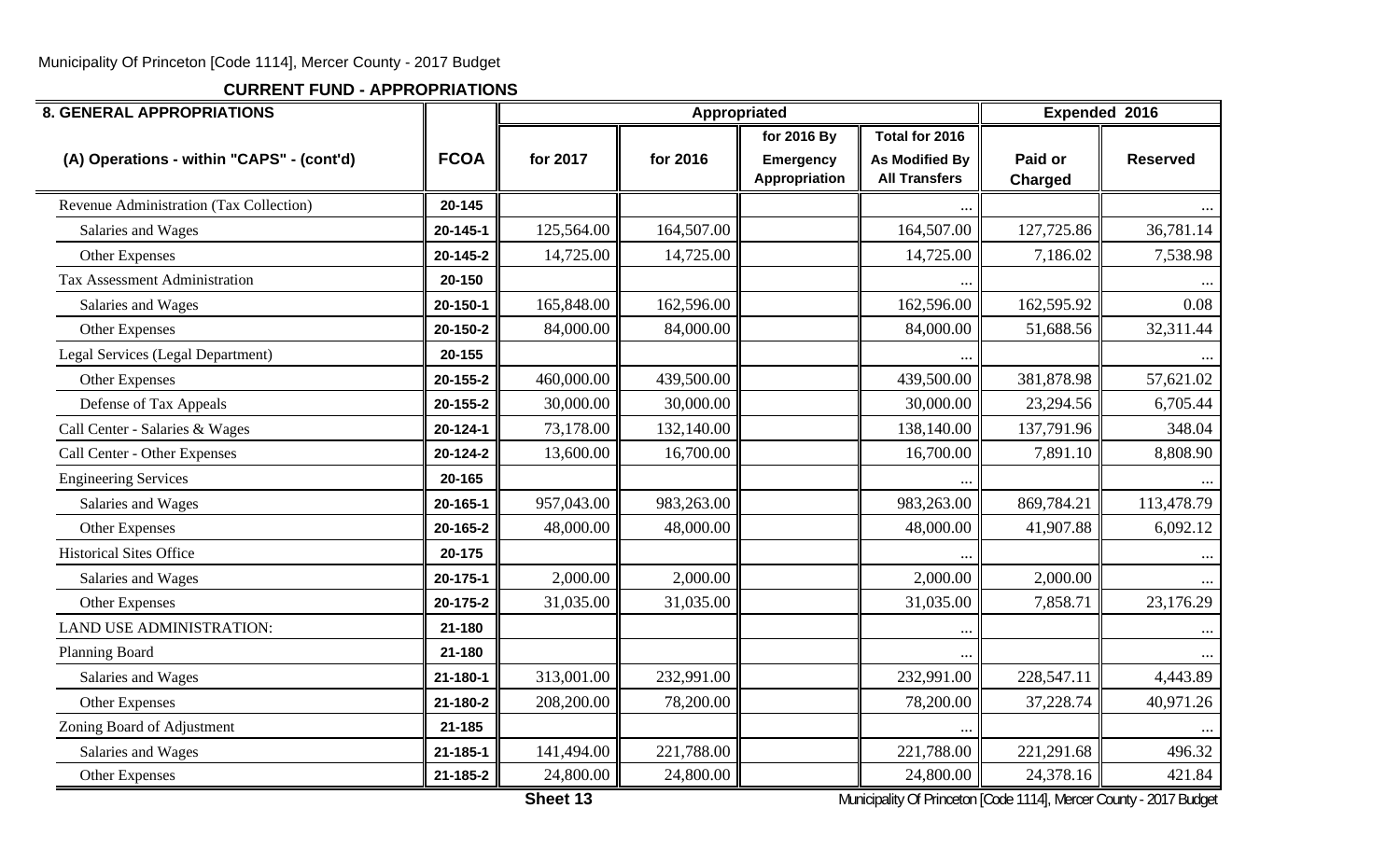| <b>8. GENERAL APPROPRIATIONS</b>          | Appropriated |              |              |                                   |                                               |                    |                 |
|-------------------------------------------|--------------|--------------|--------------|-----------------------------------|-----------------------------------------------|--------------------|-----------------|
|                                           |              |              |              | for 2016 By                       | Total for 2016                                |                    |                 |
| (A) Operations - within "CAPS" - (cont'd) | <b>FCOA</b>  | for 2017     | for 2016     | <b>Emergency</b><br>Appropriation | <b>As Modified By</b><br><b>All Transfers</b> | Paid or<br>Charged | <b>Reserved</b> |
| PUBLIC SAFETY FUNCTIONS:                  |              |              |              |                                   | $\bullet$ .                                   |                    |                 |
| <b>Police Department</b>                  | 25-240       |              |              |                                   |                                               |                    |                 |
| Salaries and Wages                        | 25-240-1     | 7,158,581.00 | 7,006,025.00 |                                   | 7,010,525.00                                  | 7,010,107.10       | 417.90          |
| Other Expenses                            | 25-240-2     | 325,496.00   | 357,966.00   |                                   | 357,966.00                                    | 280,233.36         | 27,732.64       |
| Police Dispatch / 911                     | 25-250       |              |              |                                   |                                               |                    |                 |
| Salaries and Wages                        | 25-250-1     | 827,395.00   | 804,116.00   |                                   | 804,116.00                                    | 725,755.24         | 78,360.76       |
| Other Expenses                            | 25-250-2     |              |              |                                   |                                               |                    |                 |
| Office of Emergency Management            | 25-252       |              |              |                                   |                                               |                    |                 |
| Salaries and Wages                        | 25-252-1     | 139,400.00   | 154,039.00   |                                   | 154,039.00                                    | 122,696.43         | 1,342.57        |
| Other Expenses                            | 25-252-2     | 16,500.00    | 16,000.00    |                                   | 16,000.00                                     | 14,160.47          | 1,839.53        |
| Fire Department                           | 25-255       |              |              |                                   |                                               |                    |                 |
| Salaries and Wages                        | 25-255-1     | 10,000.00    | 10,000.00    |                                   | 10,000.00                                     | 10,000.00          |                 |
| Other Expenses (Incl LOSAP alt)           | 25-255-2     | 331,850.00   | 331,850.00   |                                   | 331,850.00                                    | 293,536.92         | 27,813.08       |
| Other Expenses-Fire Facilities            | 25-255-2     | 126,500.00   | 126,500.00   |                                   | 126,500.00                                    | 95,591.78          | 30,908.22       |
| Fire Hydrant Service                      | 25-265-2     | 675,000.00   | 675,000.00   |                                   | 675,000.00                                    | 653,264.64         | 21,735.36       |
| <b>Fire Prevention</b>                    | 25-265       |              |              |                                   |                                               |                    |                 |
| Salaries and Wages                        | 25-265-1     | 295,450.00   | 288,198.00   |                                   | 288,198.00                                    | 267,763.26         | 20,434.74       |
| Other Expenses                            | 25-265-2     | 15,340.00    | 9,340.00     |                                   | 9,340.00                                      | 7,780.17           | 1,559.83        |
| Municipal Prosecutor's Office             | 25-275       |              |              |                                   |                                               |                    | $\cdots$        |
| Other Expenses                            | 25-275-2     | 70,000.00    | 70,000.00    |                                   | 70,000.00                                     | 70,000.00          | $\cdots$        |
| PUBLIC WORKS FUNCTIONS:                   |              |              |              |                                   | $\ddotsc$                                     |                    | $\cdots$        |
| <b>Streets and Road Maintenance</b>       | 26-290       |              |              |                                   |                                               |                    |                 |
| Salaries and Wages                        | 26-290-1     | 1,692,831.75 | 1,706,816.00 |                                   | 1,706,816.00                                  | 1,618,359.20       | 88,456.80       |
| Other Expenses                            | 26-290-2     | 479,400.00   | 421,900.00   |                                   | 421,900.00                                    | 300,244.06         | 121,655.94      |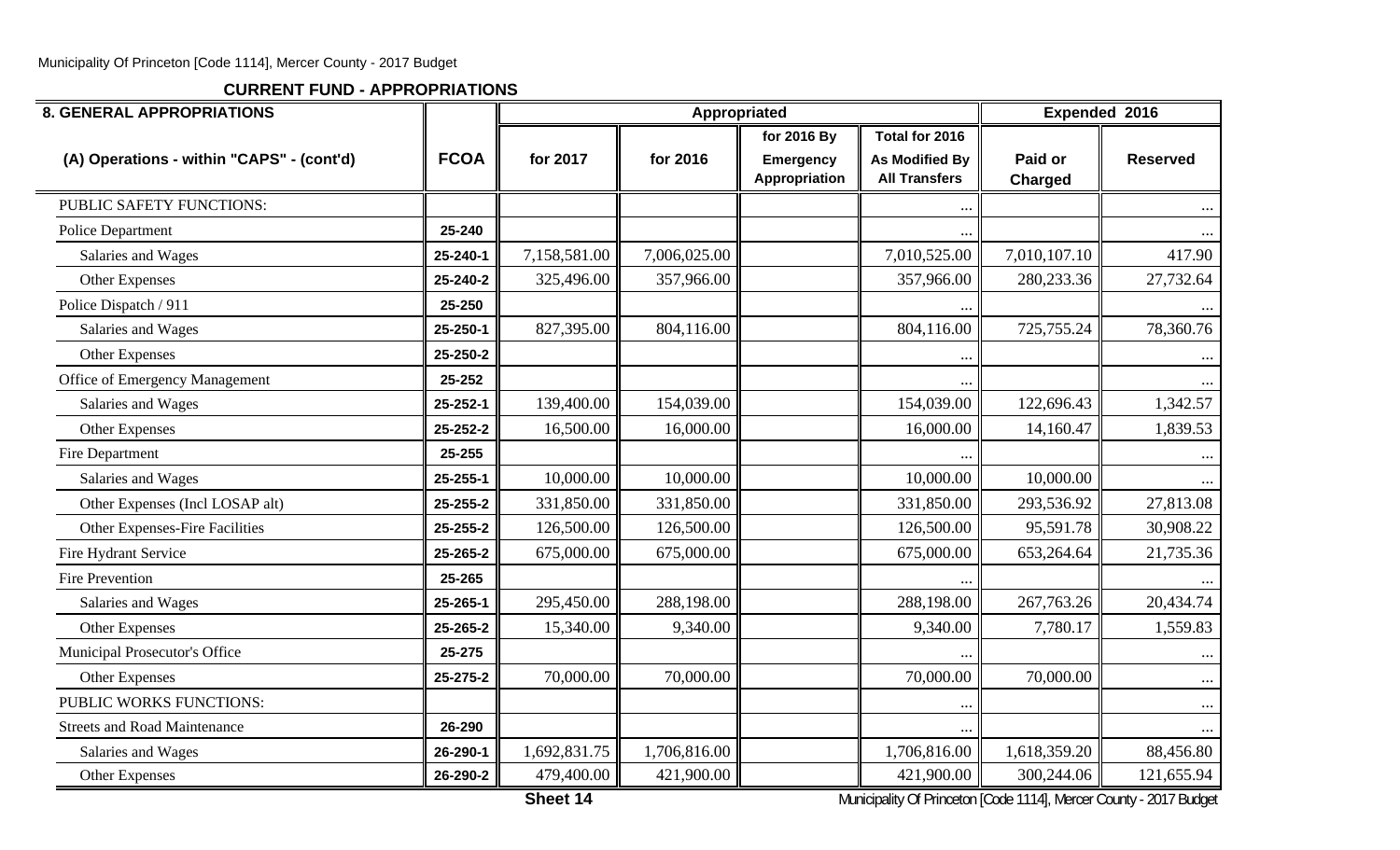**CURRENT FUND - APPROPRIATIONS**

| <b>8. GENERAL APPROPRIATIONS</b>                    |             |            | Appropriated |                            |                                               |                           | Expended 2016   |
|-----------------------------------------------------|-------------|------------|--------------|----------------------------|-----------------------------------------------|---------------------------|-----------------|
|                                                     |             |            |              | for 2016 By                | Total for 2016                                |                           |                 |
| (A) Operations - within "CAPS" - (cont'd)           | <b>FCOA</b> | for 2017   | for 2016     | Emergency<br>Appropriation | <b>As Modified By</b><br><b>All Transfers</b> | Paid or<br><b>Charged</b> | <b>Reserved</b> |
|                                                     |             |            |              |                            | $\cdots$                                      |                           |                 |
|                                                     |             |            |              |                            | $\ddotsc$                                     |                           | $\cdots$        |
|                                                     |             |            |              |                            |                                               |                           |                 |
| <b>Sustainable Princeton</b>                        | 21-180-2    | 30,000.00  | 30,000.00    |                            | 30,000.00                                     | 12,470.00                 | 17,530.00       |
| <b>Building and Grounds</b>                         | 26-310      |            |              |                            | $\ldots$                                      |                           |                 |
| Salaries and Wages                                  | 26-310-1    | 610,131.00 | 607,194.00   |                            | 607,194.00                                    | 527,927.07                | 79,266.93       |
| Other Expenses                                      | 26-310-2    | 481,050.00 | 481,550.00   |                            | 481,550.00                                    | 430,417.95                | 51,132.05       |
| Vehicle Maintenance (Including Police Vehicles)     | 26-315      |            |              |                            |                                               |                           |                 |
| Salaries and Wages                                  | 26-315-1    | 346,860.00 | 342,209.00   |                            | 342,209.00                                    | 298,170.14                | 44,038.86       |
| Other Expenses                                      | 26-315-2    | 318,000.00 | 318,000.00   |                            | 358,000.00                                    | 344,340.94                | 13,659.06       |
| Community Services Act (Condominium Community Costs | 26-325-2    | 250,000.00 | 250,000.00   |                            | 250,000.00                                    | 0.00                      | 250,000.00      |
| HEALTH AND HUMAN SERVICES FUNCTIONS                 |             |            |              |                            | $\ddotsc$                                     |                           |                 |
| <b>Health Commission</b>                            | 27-330      |            |              |                            |                                               |                           |                 |
| Salaries and Wages                                  | 27-330-1    | 239,331.00 | 331,988.00   |                            | 331,988.00                                    | 331,388.90                | 599.10          |
| Other Expenses                                      | 27-330-2    | 139,708.00 | 116,968.00   |                            | 116,968.00                                    | 94,699.62                 | 22,268.38       |
| Worker and Community Right to Know Act              | 27-330-2    | 1,000.00   | 1,000.00     |                            | 1,000.00                                      | 0.00                      | 1,000.00        |
| <b>Environmental Commission</b>                     | 27-335      |            |              |                            |                                               |                           |                 |
| Salaries and Wages                                  | 27-335-1    | 3,600.00   | 3,600.00     |                            | 3,600.00                                      | 2,673.75                  | 926.25          |
| Other Expenses                                      | 27-335-2    | 3,000.00   | 3,000.00     |                            | 3,000.00                                      | 3,000.00                  |                 |
| Animal Control-S&W                                  | 27-340-1    | 61,466.00  | 63,795.00    |                            | 63,795.00                                     | 56,915.29                 | 6,879.71        |
| <b>Animal Control-OE</b>                            | 27-340-2    | 9,350.00   | 12,200.00    |                            | 12,200.00                                     | 9,525.98                  | 2,674.02        |
| Deer Management Program                             | 27-340      |            |              |                            |                                               |                           |                 |
| Salaries and Wages                                  | 27-340-1    | 20,000.00  | 20,000.00    |                            | 20,000.00                                     | 18,388.33                 | 1,611.67        |
| Other Expenses                                      | 27-340-2    | 74,530.00  | 75,250.00    |                            | 75,250.00                                     | 75,048.37                 | 201.63          |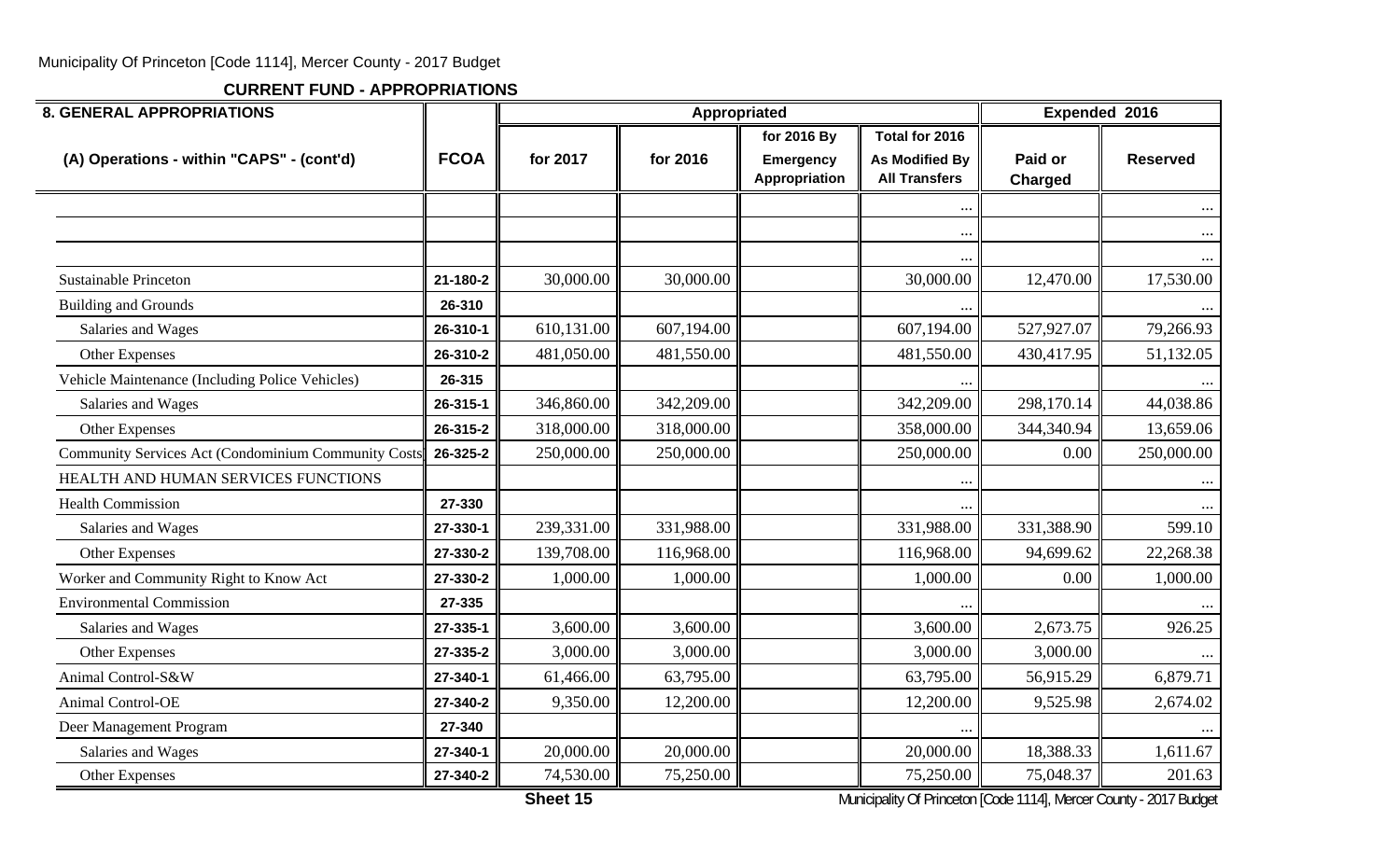**CURRENT FUND - APPROPRIATIONS**

| <b>8. GENERAL APPROPRIATIONS</b>              |             |            | Appropriated |                                   |                                               | Expended 2016             |                 |  |  |
|-----------------------------------------------|-------------|------------|--------------|-----------------------------------|-----------------------------------------------|---------------------------|-----------------|--|--|
|                                               |             |            |              | for 2016 By                       | Total for 2016                                |                           |                 |  |  |
| (A) Operations - within "CAPS" - (cont'd)     | <b>FCOA</b> | for 2017   | for 2016     | <b>Emergency</b><br>Appropriation | <b>As Modified By</b><br><b>All Transfers</b> | Paid or<br><b>Charged</b> | <b>Reserved</b> |  |  |
| Human Services Commission                     | 27-345      |            |              |                                   |                                               |                           |                 |  |  |
| Salaries and Wages                            | 27-345-1    | 129,304.00 | 113,965.00   |                                   | 144,965.00                                    | 144,879.73                | 85.27           |  |  |
| Other Expenses                                | 27-345-2    | 18,550.00  | 18,850.00    |                                   | 18,850.00                                     | 11,445.29                 | 7,404.71        |  |  |
| Drug Abuse Prevention Program (Corner House)  | 27-330      |            |              |                                   |                                               |                           |                 |  |  |
| Salaries and Wages                            | 27-330-1    | 246,743.00 | 219,202.00   |                                   | 219,202.00                                    | 199,000.24                | 20,201.76       |  |  |
| Other Expenses                                | 27-330-2    | 142,488.00 | 155,000.00   |                                   | 155,000.00                                    | 149,890.48                | 5,109.52        |  |  |
| <b>Contribution to Senior Resource Center</b> | 27-330      |            |              |                                   |                                               |                           |                 |  |  |
| Salaries and Wages                            | 27-330-1    | 10,000.00  | 10,000.00    |                                   | 10,000.00                                     | 10,000.00                 |                 |  |  |
| Other Expenses                                | 27-330-2    | 242,000.00 | 204,650.00   |                                   | 250,650.00                                    | 228,954.95                | 21,695.05       |  |  |
| PARKS AND RECREATION FUNCTIONS                |             |            |              |                                   |                                               |                           |                 |  |  |
| <b>Recreation Board</b>                       | 28-370      |            |              |                                   | $\ddotsc$                                     |                           |                 |  |  |
| Salaries and Wages                            | 28-370-1    | 809,119.00 | 820,564.00   |                                   | 820,564.00                                    | 787,117.92                | 33,446.08       |  |  |
| Other Expenses                                | 28-370-2    | 60,900.00  | 61,150.00    |                                   | 61,150.00                                     | 50,265.36                 | 10,884.64       |  |  |
| Maintenance of Parks and Playgrounds          | 28-375      |            |              |                                   | $\cdots$                                      |                           | $\cdots$        |  |  |
| Salaries and Wages                            | 28-375-1    |            |              |                                   |                                               |                           |                 |  |  |
| Other Expenses                                | 28-375-2    | 105,500.00 | 105,750.00   |                                   | 105,750.00                                    | 101,774.95                | 3,975.05        |  |  |
| <b>Celebration of Public Events</b>           | 30-420-2    | 7,000.00   | 7,500.00     |                                   | 7,500.00                                      | 3,977.31                  | 3,522.69        |  |  |
| UTILITY EXPENSES AND BULK PURCHASES           |             |            |              |                                   |                                               |                           |                 |  |  |
| Electricity                                   | 31-430      | 400,000.00 | 400,000.00   |                                   | 400,000.00                                    | 182,388.76                | 217,611.24      |  |  |
| Telephone (excluding equipment acquisition)   | 31-440      | 225,000.00 | 225,000.00   |                                   | 225,000.00                                    | 211,549.68                | 13,450.32       |  |  |
| Water                                         | 31-445      | 21,000.00  | 21,000.00    |                                   | 21,000.00                                     | 15,218.62                 | 5,781.38        |  |  |
| Gas (natural or propane)                      | 31-446      | 100,000.00 | 100,000.00   |                                   | 100,000.00                                    | 78,499.82                 | 21,500.18       |  |  |
| Fuel Oil                                      | 31-447      | 305,000.00 | 305,000.00   |                                   | 305,000.00                                    | 200,384.59                | 104,615.41      |  |  |
| <b>Street Lighting</b>                        | 31-435      | 290,000.00 | 290,000.00   |                                   | 290,000.00                                    | 272,551.77                | 17,448.23       |  |  |

**[Extra Sheet]** Sheet 15a **Sheet 15a** Municipality Of Princeton [Code 1114], Mercer County - 2017 Budget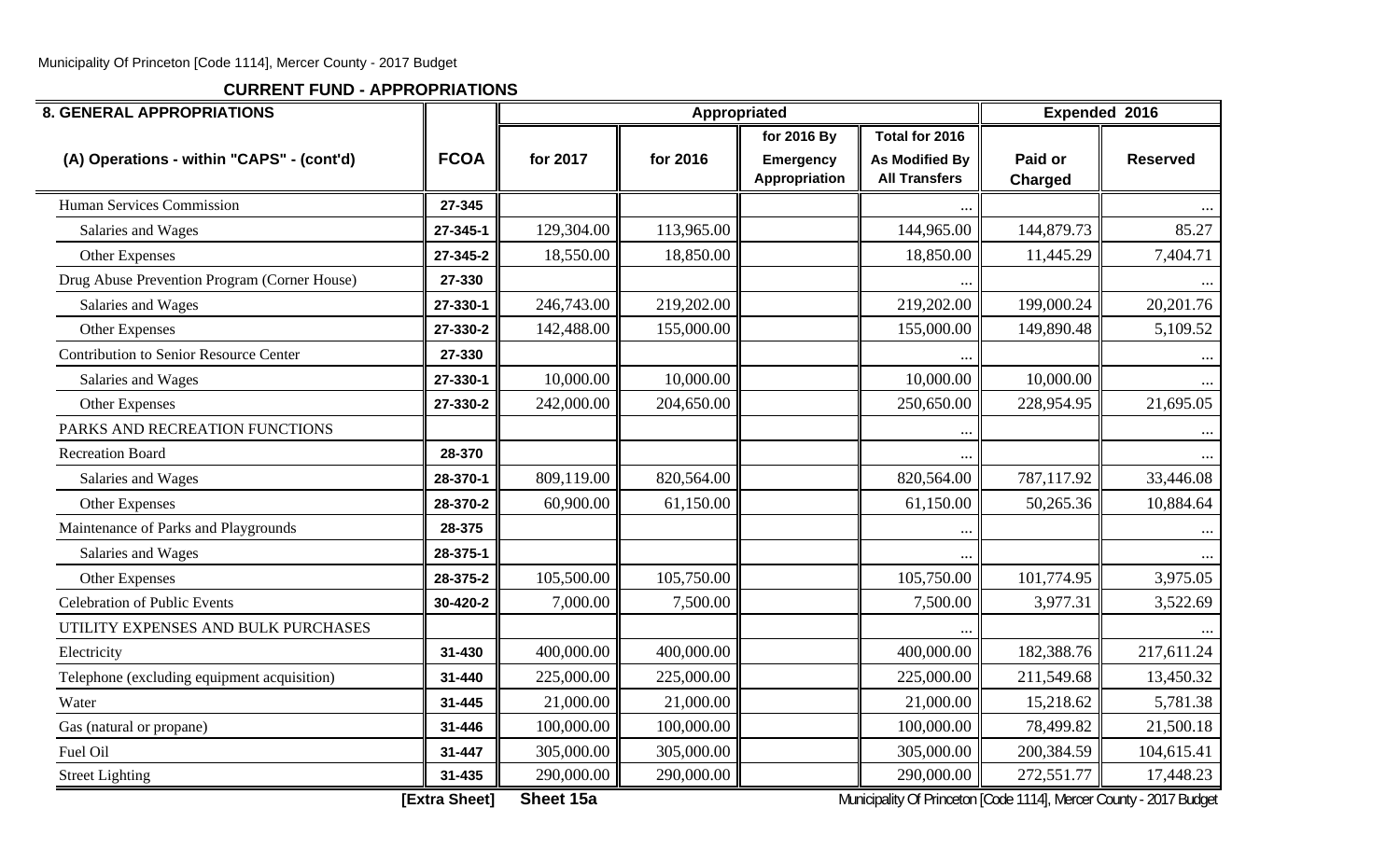| <b>8. GENERAL APPROPRIATIONS</b>          |                |              |              | Appropriated                              |                                                                 | Expended 2016             |                      |
|-------------------------------------------|----------------|--------------|--------------|-------------------------------------------|-----------------------------------------------------------------|---------------------------|----------------------|
| (A) Operations - within "CAPS" - (cont'd) | <b>FCOA</b>    | for 2017     | for 2016     | for 2016 By<br>Emergency<br>Appropriation | Total for 2016<br><b>As Modified By</b><br><b>All Transfers</b> | Paid or<br><b>Charged</b> | <b>Reserved</b>      |
| Sewer System                              | 31-455         |              |              |                                           | $\cdots$                                                        |                           | $\cdots$             |
| Salaries and Wages                        | $31 - 455 - 1$ | 625,823.00   | 663,185.00   |                                           | 663,185.00                                                      | 544,739.39                | 72,845.61            |
| Other Expenses                            | 31-455-2       | 347,000.00   | 327,000.00   |                                           | 327,000.00                                                      | 305,302.82                | 21,697.18            |
|                                           |                |              |              |                                           | $\ldots$                                                        |                           | $\cdots$             |
|                                           |                |              |              |                                           | $\ddotsc$                                                       |                           | $\ldots$             |
|                                           |                |              |              |                                           | $\bullet$ .                                                     |                           | $\ldots$             |
|                                           | 26-305         |              |              |                                           | $\cdots$                                                        |                           | $\cdots$             |
| Garbage and Trash Removal                 |                |              | 1,504,500.00 |                                           | $\cdots$                                                        | 1,499,920.90              | $\cdots$             |
| Other Expenses                            | 26-305-2       | 1,535,500.00 |              |                                           | 1,504,500.00                                                    |                           | 4,579.10             |
| <b>Municipal Court</b>                    | 43-490         |              |              |                                           | $\ldots$<br>$\ddotsc$                                           |                           | $\cdots$<br>$\cdots$ |
| Salaries and Wages                        | 43-490-1       | 351,711.00   | 344,961.00   |                                           | 344,961.00                                                      | 337,461.29                | 7,499.71             |
| Other Expenses                            | 43-490-2       | 27,780.00    | 27,780.00    |                                           | 27,780.00                                                       | 22,515.69                 | 5,264.31             |
|                                           |                |              |              |                                           |                                                                 |                           | $\ldots$             |
| Public Defender (P.L. 1997, c.256)        | 43-495         |              |              |                                           |                                                                 |                           | $\cdots$             |
| Other Expenses                            | 43-495-2       | 37,500.00    | 57,500.00    |                                           | 57,500.00                                                       | 27,500.00                 | $\ldots$             |
|                                           |                |              |              |                                           | $\ddotsc$                                                       |                           | $\cdots$             |
| <b>Rental Housing</b>                     |                |              |              |                                           | $\ddotsc$<br>$\cdots$                                           |                           | $\ldots$<br>$\cdots$ |
| Salaries and Wages                        | 25-270-1       | 190,717.00   | 185,410.00   |                                           | 185,410.00                                                      | 184,492.73                | 917.27               |
|                                           |                |              |              |                                           | $\ddotsc$                                                       |                           | $\ldots$             |
|                                           |                |              |              |                                           | $\cdots$                                                        |                           | $\cdots$             |
|                                           |                |              |              |                                           | $\ddots$                                                        |                           | $\cdots$             |
|                                           |                |              |              |                                           | $\ddots$                                                        |                           | $\cdots$             |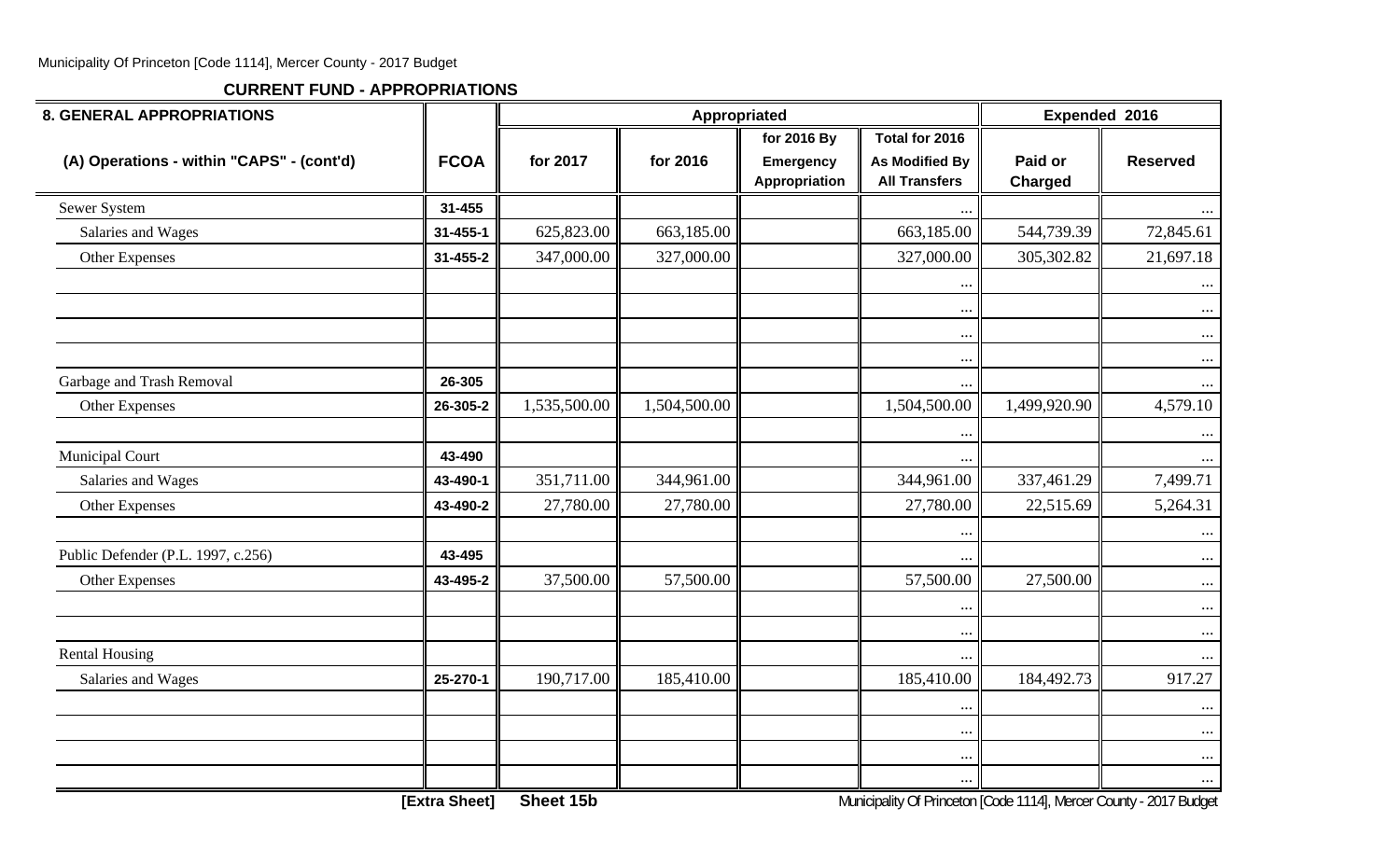| <b>8. GENERAL APPROPRIATIONS</b>                                           |               |                     | Appropriated        |                                           |                                                                 |                           | Expended 2016       |  |
|----------------------------------------------------------------------------|---------------|---------------------|---------------------|-------------------------------------------|-----------------------------------------------------------------|---------------------------|---------------------|--|
| (A) Operations - within "CAPS" - (continued)                               | <b>FCOA</b>   | for 2017            | for 2016            | for 2016 By<br>Emergency<br>Appropriation | Total for 2016<br><b>As Modified By</b><br><b>All Transfers</b> | Paid or<br><b>Charged</b> | <b>Reserved</b>     |  |
| <b>Uniform Construction Code-</b>                                          | <b>XXXXXX</b> | <b>XXXXXXXXX.XX</b> | <b>XXXXXXXXX.XX</b> | <b>XXXXXXXXX.XX</b>                       | <b>XXXXXXXXX.XX</b>                                             | <b>XXXXXXXXX.XX</b>       | <b>XXXXXXXXX.XX</b> |  |
| <b>Appropriations Offset by Dedicated</b><br>Revenues (N.J.A.C. 5:23-4.17) | <b>XXXXXX</b> | <b>XXXXXXXXX.XX</b> | <b>XXXXXXXXX.XX</b> | <b>XXXXXXXXX.XX</b>                       | <b>XXXXXXXXX.XX</b>                                             | <b>XXXXXXXXX.XX</b>       | <b>XXXXXXXXX.XX</b> |  |
| <b>State Uniform Constuction Code</b>                                      |               |                     |                     |                                           | $\ddots$                                                        |                           |                     |  |
| <b>Construction Official</b>                                               | 22-195        |                     |                     |                                           | $\ddots$                                                        |                           |                     |  |
| Salaries and Wages                                                         | 22-195-1      |                     |                     |                                           | $\cdots$                                                        |                           |                     |  |
| <b>Other Expenses</b>                                                      | 22-195-2      |                     |                     |                                           | $\cdots$                                                        |                           |                     |  |
|                                                                            |               |                     |                     |                                           | $\cdots$                                                        |                           |                     |  |
|                                                                            |               |                     |                     |                                           | $\ddots$                                                        |                           |                     |  |
|                                                                            |               |                     |                     |                                           | $\cdots$                                                        |                           |                     |  |
|                                                                            |               |                     |                     |                                           | $\cdots$                                                        |                           |                     |  |
|                                                                            |               |                     |                     |                                           | $\cdots$                                                        |                           |                     |  |
|                                                                            |               |                     |                     |                                           | $\ddots$                                                        |                           |                     |  |
|                                                                            |               |                     |                     |                                           | $\ddots$                                                        |                           |                     |  |
|                                                                            |               |                     |                     |                                           | $\cdots$                                                        |                           |                     |  |
|                                                                            |               |                     |                     |                                           | $\cdots$                                                        |                           |                     |  |
|                                                                            |               |                     |                     |                                           | $\cdots$                                                        |                           |                     |  |
|                                                                            |               |                     |                     |                                           | $\cdots$                                                        |                           |                     |  |
|                                                                            |               |                     |                     |                                           | $\cdot \cdot \cdot$                                             |                           |                     |  |
|                                                                            |               |                     |                     |                                           | $\ddots$                                                        |                           |                     |  |
|                                                                            |               |                     |                     |                                           | $\cdots$                                                        |                           |                     |  |
|                                                                            |               |                     |                     |                                           | $\cdots$                                                        |                           |                     |  |
|                                                                            |               |                     |                     |                                           | $\bullet$ .                                                     |                           |                     |  |
|                                                                            |               |                     |                     |                                           | $\ldots$                                                        |                           |                     |  |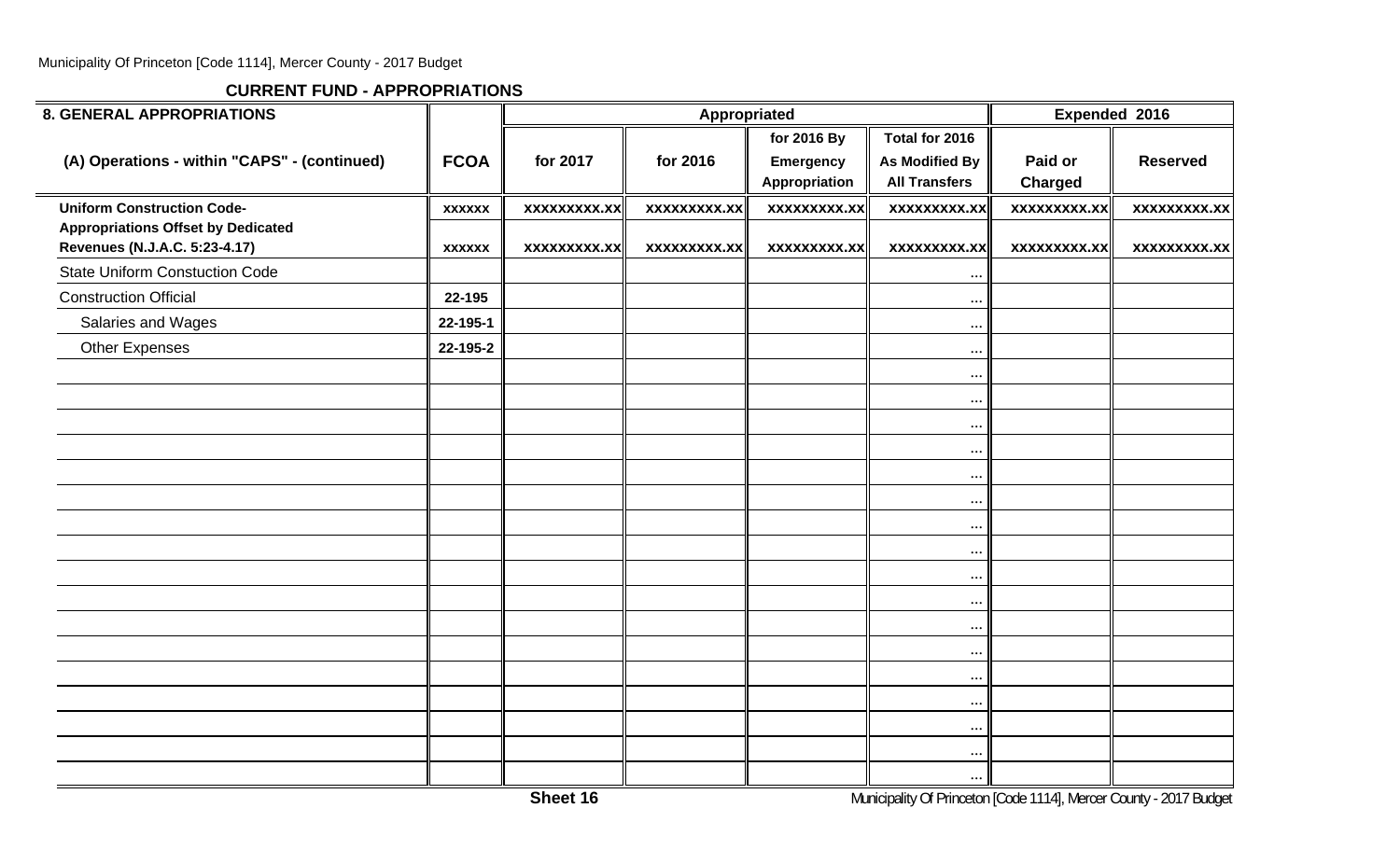**CURRENT FUND - APPROPRIATIONS**

| <b>8. GENERAL APPROPRIATIONS</b>                              |                |               |                    | Appropriated                                     |                                                                 |                     | Expended 2016       |
|---------------------------------------------------------------|----------------|---------------|--------------------|--------------------------------------------------|-----------------------------------------------------------------|---------------------|---------------------|
| (A) Operations - within "CAPS" - (continued)                  | <b>FCOA</b>    | for 2017      | for 2016           | for 2016 By<br><b>Emergency</b><br>Appropriation | Total for 2016<br><b>As Modified By</b><br><b>All Transfers</b> | Paid or<br>Charged  | <b>Reserved</b>     |
| <b>UNCLASSIFIED:</b>                                          | <b>XXXXXX</b>  | xxxxxxxxx.xx  | <b>XXXXXXXX.XX</b> | <b>XXXXXXXXX.XX</b>                              | <b>XXXXXXXXX.XX</b>                                             | <b>XXXXXXXXX.XX</b> | <b>XXXXXXXXX.XX</b> |
| Salary and Wage Adjustment                                    | 30-425-1       |               |                    |                                                  |                                                                 |                     |                     |
| <b>Accumulated Leave Compensation</b>                         | 30-415-2       | 100,000.00    | 160,000.00         |                                                  | 160,000.00                                                      | 124,309.19          | 35,690.81           |
|                                                               | 20-100-1       |               |                    |                                                  | $\cdot \cdot \cdot$                                             |                     |                     |
|                                                               | 20-100-2       |               |                    |                                                  | $\ldots$                                                        |                     |                     |
|                                                               |                |               |                    |                                                  | $\ddotsc$                                                       |                     |                     |
| Transportation of Local Pupils by Board of Education          | 25-240-2       | 213,000.00    | 213,000.00         |                                                  | 213,000.00                                                      | 170,061.00          | 42,939.00           |
| (N.J.S. 18a:39-1.2)                                           |                |               |                    |                                                  | $\cdots$                                                        |                     |                     |
|                                                               |                |               |                    |                                                  |                                                                 |                     |                     |
| <b>Liability Insurance</b>                                    | 23-210-2       | 801,454.00    | 741,891.00         |                                                  | 741,891.00                                                      | 733,391.09          | 8,499.91            |
| <b>Workers Compensation Insurance</b>                         | 23-215-2       | 402,097.00    | 443,700.00         |                                                  | 443,700.00                                                      | 381,154.00          | 62,546.00           |
| <b>Employee Group Insurance</b>                               | 23-220         |               |                    |                                                  | $\ddots$                                                        |                     |                     |
| <b>Other Expenses</b>                                         | 23-220-2       | 4,605,200.00  | 4,421,779.00       |                                                  | 4,421,779.00                                                    | 4,107,452.37        | 314,326.63          |
| <b>Health Benefit Waiver</b>                                  | 23-221         |               |                    |                                                  | $\ddotsc$                                                       |                     |                     |
| <b>Other Expenses</b>                                         | 23-221-2       | 160,000.00    | 160,000.00         |                                                  | 160,000.00                                                      | 134,593.38          | 25,406.62           |
|                                                               |                |               |                    |                                                  | $\ddotsc$                                                       |                     |                     |
|                                                               |                |               |                    |                                                  |                                                                 |                     |                     |
| Total Operations {Item 8(A)} within "CAPS"                    | 34-199         | 34,001,190.75 | 33,627,411.00      | 0.00                                             | 33,627,411.00                                                   | 29,867,650.99       | 3,575,660.01        |
| <b>B. Contingent</b>                                          | 35-470         |               |                    |                                                  | $\cdots$                                                        |                     |                     |
| <b>Total Operations Including Contingent</b><br>within "CAPS" | 34-201         | 34,001,190.75 | 33,627,411.00      | 0.00                                             | 33,627,411.00                                                   | 29,867,650.99       | 3,575,660.01        |
| Detail:                                                       |                |               |                    |                                                  |                                                                 |                     |                     |
| <b>Salaries &amp; Wages</b>                                   | 34-201-1       | 17,144,421.75 | 17,173,810.00      | 0.00                                             | 17,220,310.00                                                   | 16,463,788.91       | 680,921.09          |
| <b>Other Expenses (Including Contingent)</b>                  | $34 - 201 - 2$ | 16,856,769.00 | 16,453,601.00      | 0.00                                             | 16,407,101.00                                                   | 13,403,862.08       | 2,894,738.92        |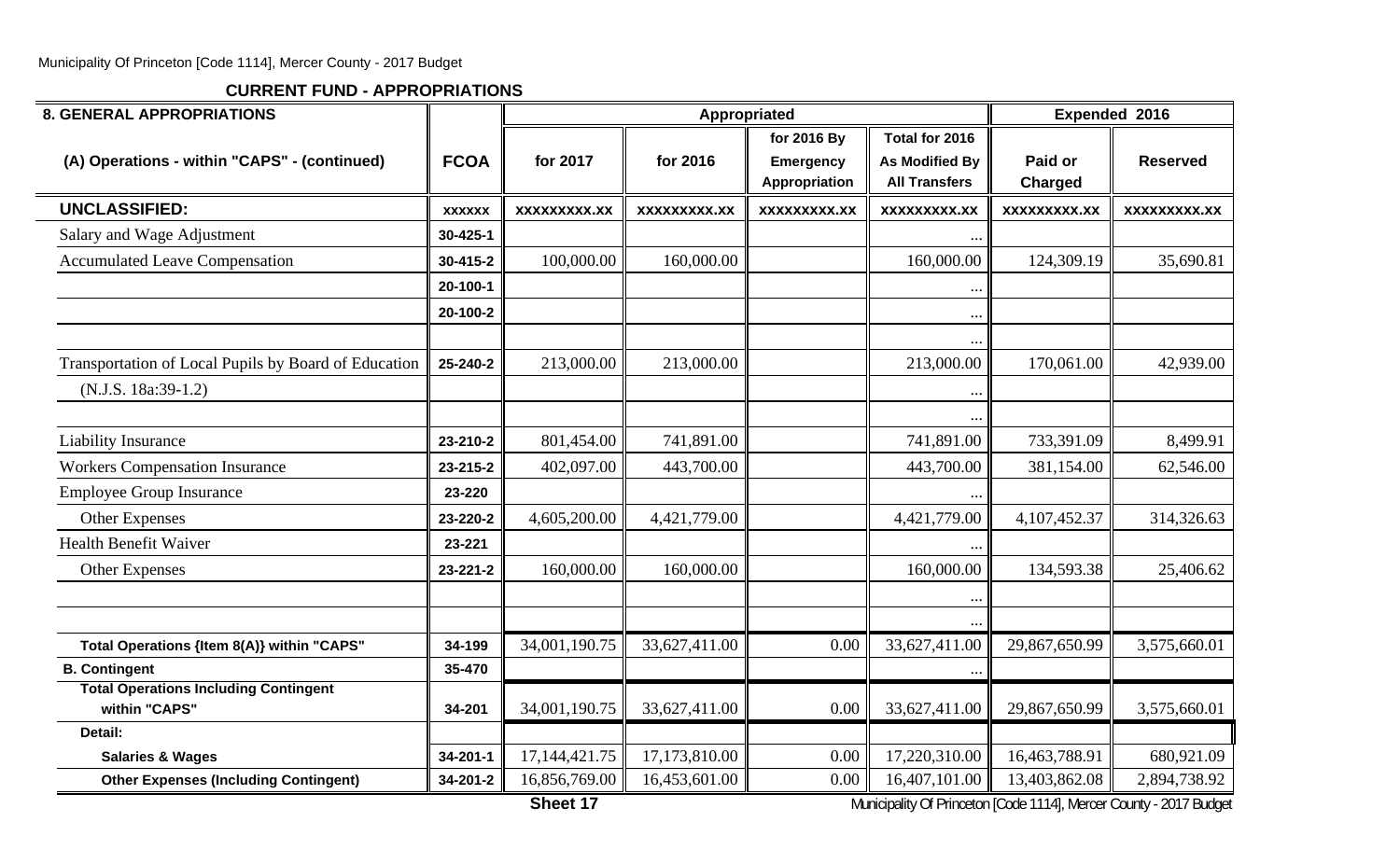| <b>8. GENERAL APPROPRIATIONS</b>                  |               |                     |                     | Appropriated        |                       |                     | Expended 2016       |
|---------------------------------------------------|---------------|---------------------|---------------------|---------------------|-----------------------|---------------------|---------------------|
|                                                   |               |                     |                     | for 2016 By         | Total for 2016        |                     |                     |
|                                                   | <b>FCOA</b>   | for 2017            | for 2016            | <b>Emergency</b>    | <b>As Modified By</b> | Paid or             | <b>Reserved</b>     |
|                                                   |               |                     |                     | Appropriation       | <b>All Transfers</b>  | <b>Charged</b>      |                     |
| (E) Deferred Charges and Statutory Expenditures - |               |                     |                     |                     |                       |                     |                     |
| <b>Municipal within "CAPS"</b>                    | <b>XXXXXX</b> | <b>XXXXXXXXX.XX</b> | <b>XXXXXXXXX.XX</b> | <b>XXXXXXXXX.XX</b> | XXXXXXXXX.XX          | <b>XXXXXXXXX.XX</b> | <b>XXXXXXXXX.XX</b> |
| (1) DEFERRED CHARGES                              | <b>XXXXXX</b> | <b>XXXXXXXXX.XX</b> | <b>XXXXXXXXX.XX</b> | XXXXXXXXX.XX        | XXXXXXXXX.XX          | XXXXXXXXX.XX        | XXXXXXXXX.XX        |
| <b>Emergency Authorizations</b>                   | 46-870        |                     |                     | <b>XXXXXXXXX.XX</b> | $\bullet$ $\bullet$ : |                     | <b>XXXXXXXXX.XX</b> |
|                                                   |               |                     |                     | <b>XXXXXXXXX.XX</b> | $\ddotsc$             |                     | <b>XXXXXXXXX.XX</b> |
|                                                   |               |                     |                     | <b>XXXXXXXXX.XX</b> | $\ddotsc$             |                     | <b>XXXXXXXXX.XX</b> |
|                                                   |               |                     |                     | <b>XXXXXXXXX.XX</b> | $\ddotsc$             |                     | <b>XXXXXXXXX.XX</b> |
|                                                   |               |                     |                     | <b>XXXXXXXXX.XX</b> | $\ddotsc$             |                     | <b>XXXXXXXXX.XX</b> |
|                                                   |               |                     |                     | <b>XXXXXXXXX.XX</b> | $\ddotsc$             |                     | <b>XXXXXXXXX.XX</b> |
|                                                   |               |                     |                     | <b>XXXXXXXXX.XX</b> | $\ddotsc$             |                     | XXXXXXXXX.XX        |
|                                                   |               |                     |                     | <b>XXXXXXXXX.XX</b> | $\cdot \cdot$         |                     | <b>XXXXXXXXX.XX</b> |
|                                                   |               |                     |                     | <b>XXXXXXXXX.XX</b> | $\ddotsc$             |                     | <b>XXXXXXXXX.XX</b> |
|                                                   |               |                     |                     | <b>XXXXXXXXX.XX</b> | $\cdots$              |                     | XXXXXXXXX.XX        |
|                                                   |               |                     |                     | <b>XXXXXXXXX.XX</b> | $\cdot \cdot$         |                     | <b>XXXXXXXXX.XX</b> |
|                                                   |               |                     |                     | <b>XXXXXXXXX.XX</b> |                       |                     | <b>XXXXXXXXX.XX</b> |
|                                                   |               |                     |                     | <b>XXXXXXXXX.XX</b> | $\ldots$              |                     | XXXXXXXXX.XX        |
|                                                   |               |                     |                     | <b>XXXXXXXXX.XX</b> | $\ddotsc$             |                     | <b>XXXXXXXXX.XX</b> |
|                                                   |               |                     |                     | <b>XXXXXXXXX.XX</b> |                       |                     | XXXXXXXXX.XX        |
|                                                   |               |                     |                     | <b>XXXXXXXXX.XX</b> | $\ddotsc$             |                     | <b>XXXXXXXXX.XX</b> |
|                                                   |               |                     |                     | <b>XXXXXXXXX.XX</b> | $\ddotsc$             |                     | <b>XXXXXXXXX.XX</b> |
|                                                   |               |                     |                     | <b>XXXXXXXXX.XX</b> | $\ddotsc$             |                     | <b>XXXXXXXXX.XX</b> |
|                                                   |               |                     |                     | <b>XXXXXXXXX.XX</b> | $\ddotsc$             |                     | <b>XXXXXXXXX.XX</b> |
|                                                   |               |                     |                     | <b>XXXXXXXXX.XX</b> | $\ddotsc$             |                     | <b>XXXXXXXXX.XX</b> |
|                                                   |               |                     |                     | <b>XXXXXXXXX.XX</b> | $\ddotsc$             |                     | <b>XXXXXXXXX.XX</b> |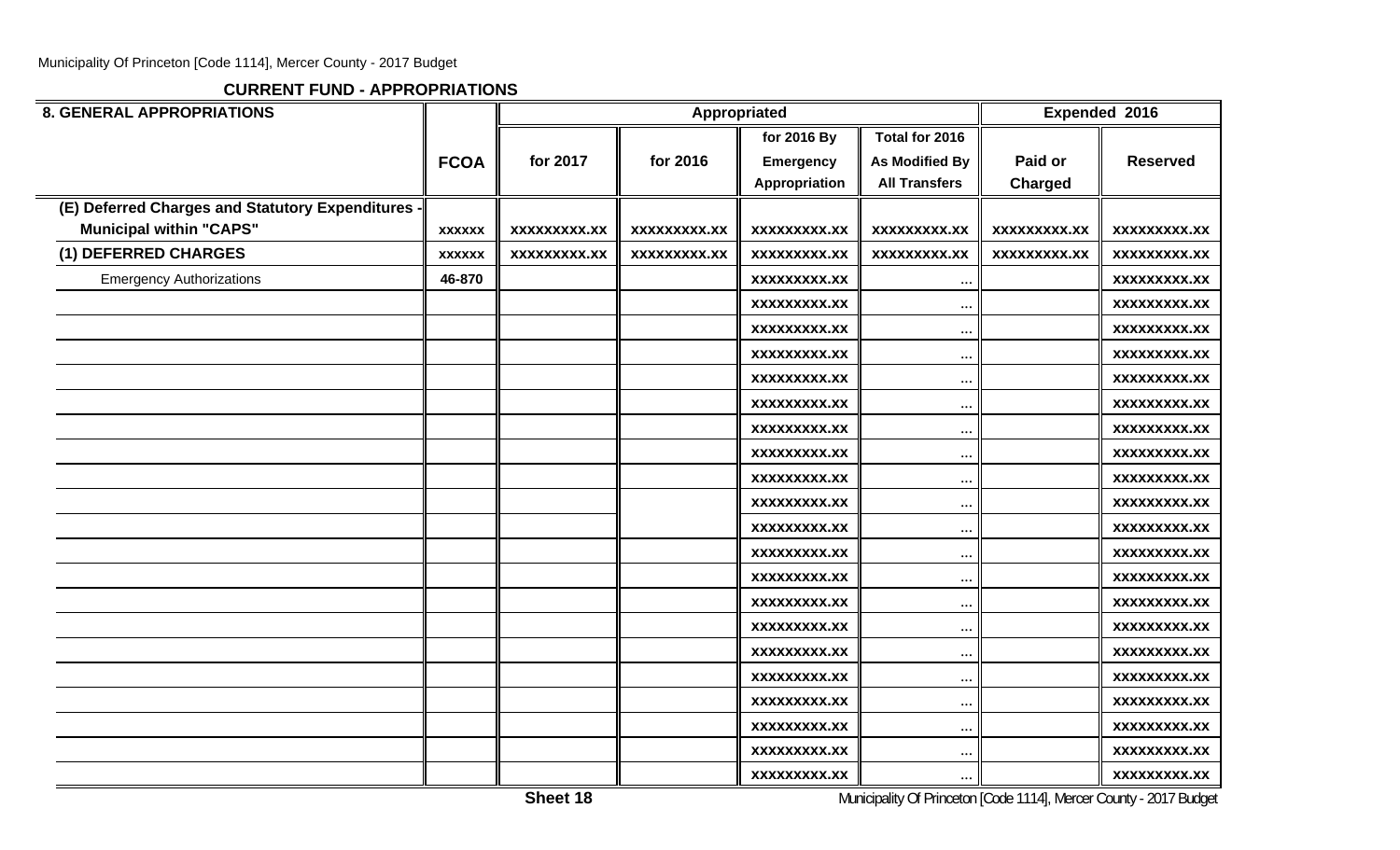**CURRENT FUND - APPROPRIATIONS**

| <b>8. GENERAL APPROPRIATIONS</b>                                                                |               |                     |                     | Appropriated                                     |                                                                 |                           | Expended 2016       |
|-------------------------------------------------------------------------------------------------|---------------|---------------------|---------------------|--------------------------------------------------|-----------------------------------------------------------------|---------------------------|---------------------|
|                                                                                                 | <b>FCOA</b>   | for 2017            | for 2016            | for 2016 By<br><b>Emergency</b><br>Appropriation | Total for 2016<br><b>As Modified By</b><br><b>All Transfers</b> | Paid or<br><b>Charged</b> | <b>Reserved</b>     |
| (E) Deferred Charges and Statutory Expenditures -<br><b>Municipal within "CAPS" (continued)</b> | <b>XXXXXX</b> | <b>XXXXXXXXX.XX</b> | <b>XXXXXXXXX.XX</b> | <b>XXXXXXXXX.XX</b>                              | XXXXXXXXX.XX                                                    | <b>XXXXXXXXX.XX</b>       | <b>XXXXXXXXX.XX</b> |
| (2) STATUTORY EXPENDITURES:                                                                     | <b>XXXXXX</b> | <b>XXXXXXXXX.XX</b> | <b>XXXXXXXX.XX</b>  | XXXXXXXXX.XX                                     | <b>XXXXXXXXX.XX</b>                                             | <b>XXXXXXXX.XX</b>        | <b>XXXXXXXX.XX</b>  |
| Contribution to:<br>Public Employees' Retirement System                                         | 36-471        | 1,400,500.00        | 1,242,500.00        |                                                  | 1,242,500.00                                                    | 1,242,500.00              | 0.00                |
| Social Security System (O.A.S.I.)                                                               | 36-472        | 995,000.00          | 1,025,000.00        |                                                  | 1,025,000.00                                                    | 863,761.99                | 141,238.01          |
| <b>Consolidated Police and Firemen's</b><br>Pension Fund                                        | 36-474        | 21,000.00           | 21,000.00           |                                                  | 21,000.00                                                       | 19,523.40                 | 1,476.60            |
| Police and Firemen's Retirement System<br>of N.J.                                               | 36-475        | 1,600,000.00        | 1,600,000.00        |                                                  | 1,600,000.00                                                    | 1,600,000.00              | 0.00                |
| Unemployment Insurance                                                                          | 23-225        | 50,000.00           | 50,000.00           |                                                  | 50,000.00                                                       | 18,003.72                 | 31,996.28           |
| Defined Contribution Retirement Program                                                         | 36-477        | 20,000.00           | 8,500.00            |                                                  | 8,500.00                                                        | 7,329.95                  | 1,170.05            |
|                                                                                                 |               |                     |                     |                                                  | $\cdot$ .                                                       |                           |                     |
|                                                                                                 |               |                     |                     |                                                  | $\cdots$                                                        |                           |                     |
|                                                                                                 |               |                     |                     |                                                  | $\ddotsc$                                                       |                           |                     |
|                                                                                                 |               |                     |                     |                                                  | $\ddotsc$                                                       |                           |                     |
|                                                                                                 |               |                     |                     |                                                  | $\ddotsc$                                                       |                           |                     |
|                                                                                                 |               |                     |                     |                                                  | $\cdots$                                                        |                           |                     |
|                                                                                                 |               |                     |                     |                                                  | $\ddotsc$                                                       |                           |                     |
|                                                                                                 |               |                     |                     |                                                  |                                                                 |                           |                     |
| Total Deferred Charges and Statutory<br>Expenditures - Municipal within "CAPS"                  | 34-209        | 4,086,500.00        | 3,947,000.00        | 0.00                                             | 3,947,000.00                                                    | 3,751,119.06              | 175,880.94          |
|                                                                                                 |               |                     |                     |                                                  |                                                                 |                           |                     |
|                                                                                                 |               |                     |                     |                                                  |                                                                 |                           |                     |
| (G) Cash Deficit of Preceeding Year                                                             | 46-855        |                     |                     |                                                  | $\ddots$                                                        |                           |                     |
| (H-1) Total General Appropriations for Municipal<br><b>Purposes within "CAPS"</b>               | 34-299        | 38,087,690.75       | 37,574,411.00       | 0.00                                             | 37,574,411.00                                                   | 33,618,770.05             | 3,751,540.95        |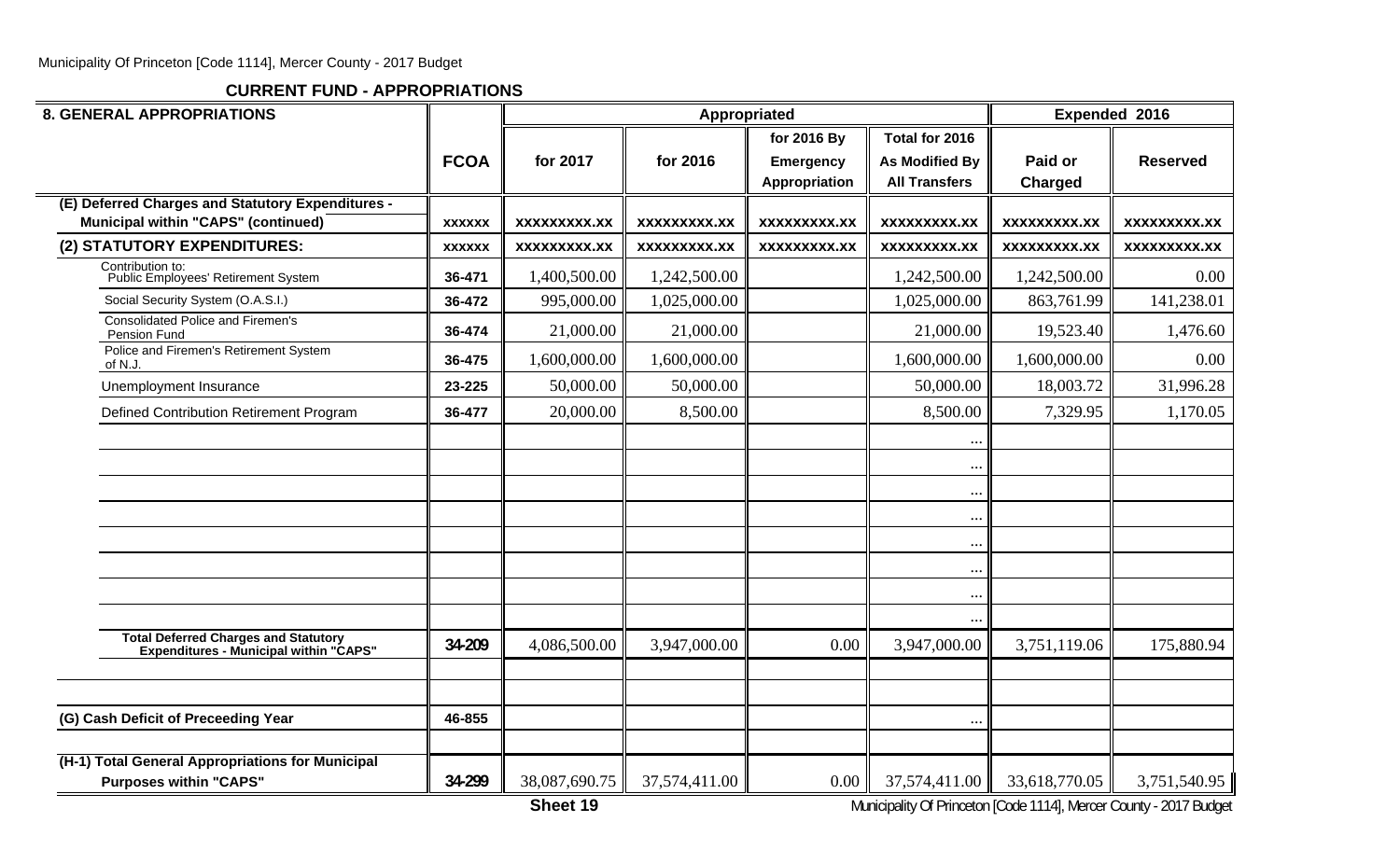| <b>8. GENERAL APPROPRIATIONS</b>                       |                |              | Appropriated |                                                  |                                                                 |                                                                    | Expended 2016   |
|--------------------------------------------------------|----------------|--------------|--------------|--------------------------------------------------|-----------------------------------------------------------------|--------------------------------------------------------------------|-----------------|
| (A) Operations - Excluded from "CAPS"                  | <b>FCOA</b>    | for 2017     | for 2016     | for 2016 By<br><b>Emergency</b><br>Appropriation | Total for 2016<br><b>As Modified By</b><br><b>All Transfers</b> | Paid or<br><b>Charged</b>                                          | <b>Reserved</b> |
|                                                        |                |              |              |                                                  | $\cdots$                                                        |                                                                    | $\ldots$        |
| Group Insurance for Employees                          | 23-220-2       |              | 19,697.00    |                                                  | 19,697.00                                                       | 19,697.00                                                          | $\cdots$        |
|                                                        |                |              |              |                                                  | $\cdots$                                                        |                                                                    | $\cdots$        |
|                                                        |                |              |              |                                                  | $\ldots$                                                        |                                                                    | $\cdots$        |
|                                                        |                |              |              |                                                  | $\cdots$                                                        |                                                                    | $\cdots$        |
| <b>Affordable Housing Agency</b>                       | 21-190         |              |              |                                                  | $\cdots$                                                        |                                                                    | $\cdots$        |
| Other Expenses                                         | 21-190-2       | 100,000.00   | 100,000.00   |                                                  | 100,000.00                                                      | 100,000.00                                                         | $\ldots$        |
|                                                        |                |              |              |                                                  | $\cdots$                                                        |                                                                    | $\cdots$        |
| Maintenance of Joint Public Library: Proportionate Sha | 29-390         |              |              |                                                  | $\cdots$                                                        |                                                                    | $\cdots$        |
| <b>Other Expenses</b>                                  | 29-390-2       | 4,212,250.00 | 4,150,000.00 |                                                  | 4,150,000.00                                                    | 4,150,000.00                                                       | $\ldots$        |
|                                                        |                |              |              |                                                  | $\cdots$                                                        |                                                                    | $\cdots$        |
| <b>Stony Brook Regional Sewerage Authority</b>         |                |              |              |                                                  | $\cdots$                                                        |                                                                    | $\cdots$        |
| Other Expenses                                         | $31 - 455 - 2$ | 3,850,000.00 | 3,850,000.00 |                                                  | 3,850,000.00                                                    | 3,831,759.61                                                       | 18,240.39       |
| <b>Industrial User Fee</b>                             | 31-455-2       | 20,000.00    | 20,000.00    |                                                  | 20,000.00                                                       | 9,791.84                                                           | 10,208.16       |
|                                                        |                |              |              |                                                  | $\cdots$                                                        |                                                                    | $\cdots$        |
|                                                        |                |              |              |                                                  | $\cdots$                                                        |                                                                    | $\cdots$        |
|                                                        |                |              |              |                                                  | $\cdots$                                                        |                                                                    | $\cdots$        |
|                                                        |                |              |              |                                                  | $\cdots$                                                        |                                                                    | $\cdots$        |
|                                                        |                |              |              |                                                  | $\cdots$                                                        |                                                                    | $\cdots$        |
|                                                        |                |              |              |                                                  | $\cdots$                                                        |                                                                    | $\cdots$        |
|                                                        |                |              |              |                                                  | $\cdots$                                                        |                                                                    | $\cdots$        |
|                                                        |                |              |              |                                                  | $\cdots$                                                        |                                                                    | $\cdots$        |
|                                                        |                |              |              |                                                  | $\cdots$                                                        |                                                                    | $\cdots$        |
|                                                        |                | Sheet 20     |              |                                                  | $\cdots$                                                        | Municipality Of Princeton [Code 1114], Mercer County - 2017 Budget | $\cdots$        |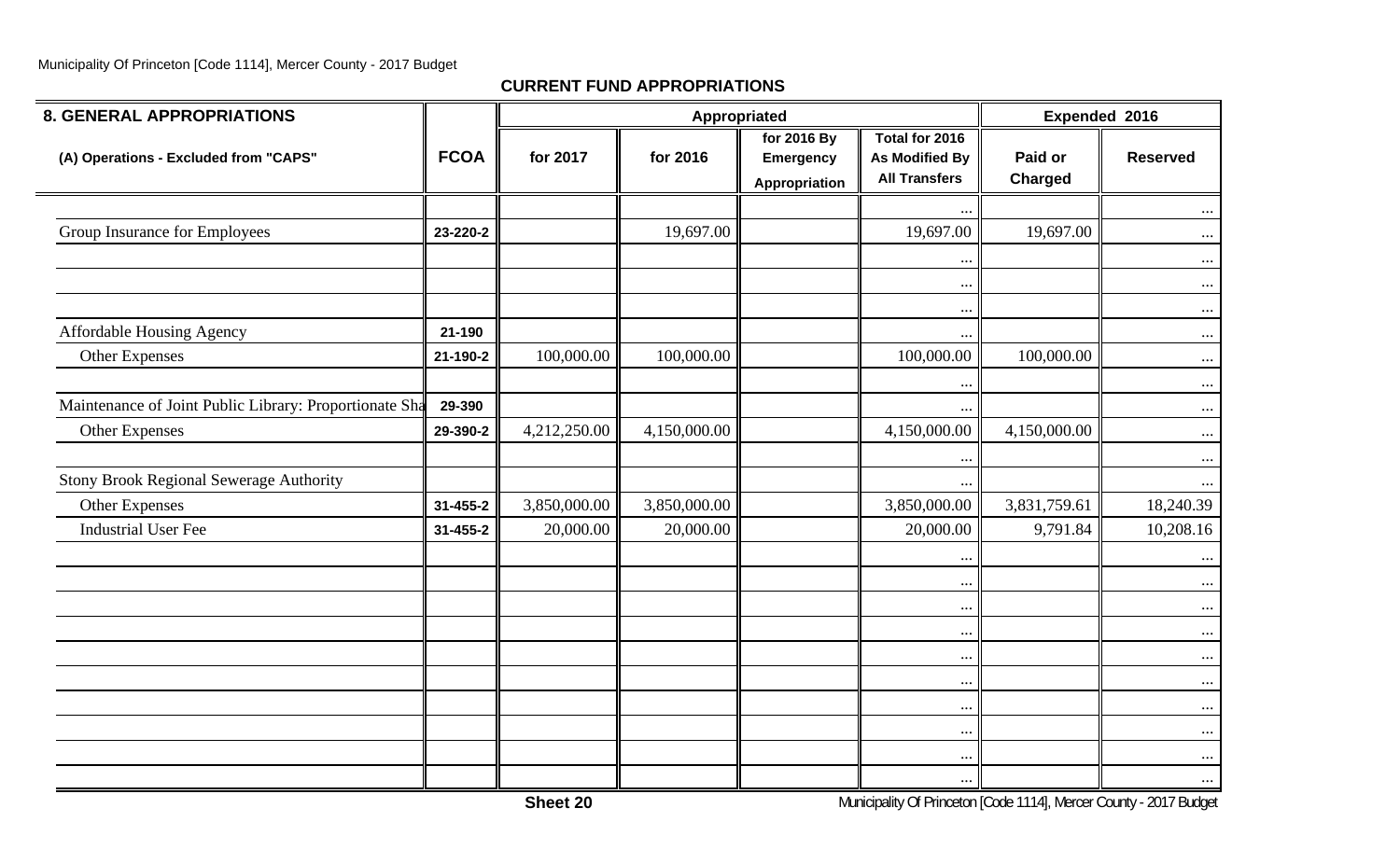**CURRENT FUND APPROPRIATIONS**

| <b>8. GENERAL APPROPRIATIONS</b>                     |             |              |              | Appropriated                              |                                                                 |                           | Expended 2016   |
|------------------------------------------------------|-------------|--------------|--------------|-------------------------------------------|-----------------------------------------------------------------|---------------------------|-----------------|
| (A) Operations - Excluded from "CAPS"                | <b>FCOA</b> | for 2017     | for 2016     | for 2016 By<br>Emergency<br>Appropriation | Total for 2016<br><b>As Modified By</b><br><b>All Transfers</b> | Paid or<br><b>Charged</b> | <b>Reserved</b> |
|                                                      |             |              |              |                                           | $\cdots$                                                        |                           |                 |
|                                                      |             |              |              |                                           | $\cdots$                                                        |                           |                 |
|                                                      |             |              |              |                                           | $\cdots$                                                        |                           |                 |
|                                                      |             |              |              |                                           | $\cdots$                                                        |                           |                 |
|                                                      |             |              |              |                                           | $\cdots$                                                        |                           |                 |
|                                                      |             |              |              |                                           | $\ldots$                                                        |                           |                 |
|                                                      |             |              |              |                                           | $\cdots$                                                        |                           |                 |
|                                                      |             |              |              |                                           | $\ddots$                                                        |                           |                 |
|                                                      |             |              |              |                                           | $\cdots$                                                        |                           |                 |
|                                                      |             |              |              |                                           | $\cdots$                                                        |                           |                 |
|                                                      |             |              |              |                                           | $\cdots$                                                        |                           |                 |
|                                                      |             |              |              |                                           | $\cdots$                                                        |                           |                 |
|                                                      |             |              |              |                                           | $\cdots$                                                        |                           |                 |
|                                                      |             |              |              |                                           | $\cdots$                                                        |                           |                 |
|                                                      |             |              |              |                                           | $\cdots$                                                        |                           |                 |
|                                                      |             |              |              |                                           | $\cdots$                                                        |                           |                 |
|                                                      |             |              |              |                                           | $\cdots$                                                        |                           |                 |
|                                                      |             |              |              |                                           | $\ldots$                                                        |                           |                 |
|                                                      |             |              |              |                                           | $\cdots$                                                        |                           |                 |
|                                                      |             |              |              |                                           | $\cdots$                                                        |                           |                 |
|                                                      |             |              |              |                                           | $\cdots$                                                        |                           |                 |
|                                                      |             |              |              |                                           | $\cdots$                                                        |                           |                 |
|                                                      |             |              |              |                                           |                                                                 |                           |                 |
| <b>Total Other Operations - Excluded from "CAPS"</b> | 34-300      | 8,182,250.00 | 8,139,697.00 | 0.00                                      | 8,139,697.00                                                    | 8,111,248.45              | 28,448.55       |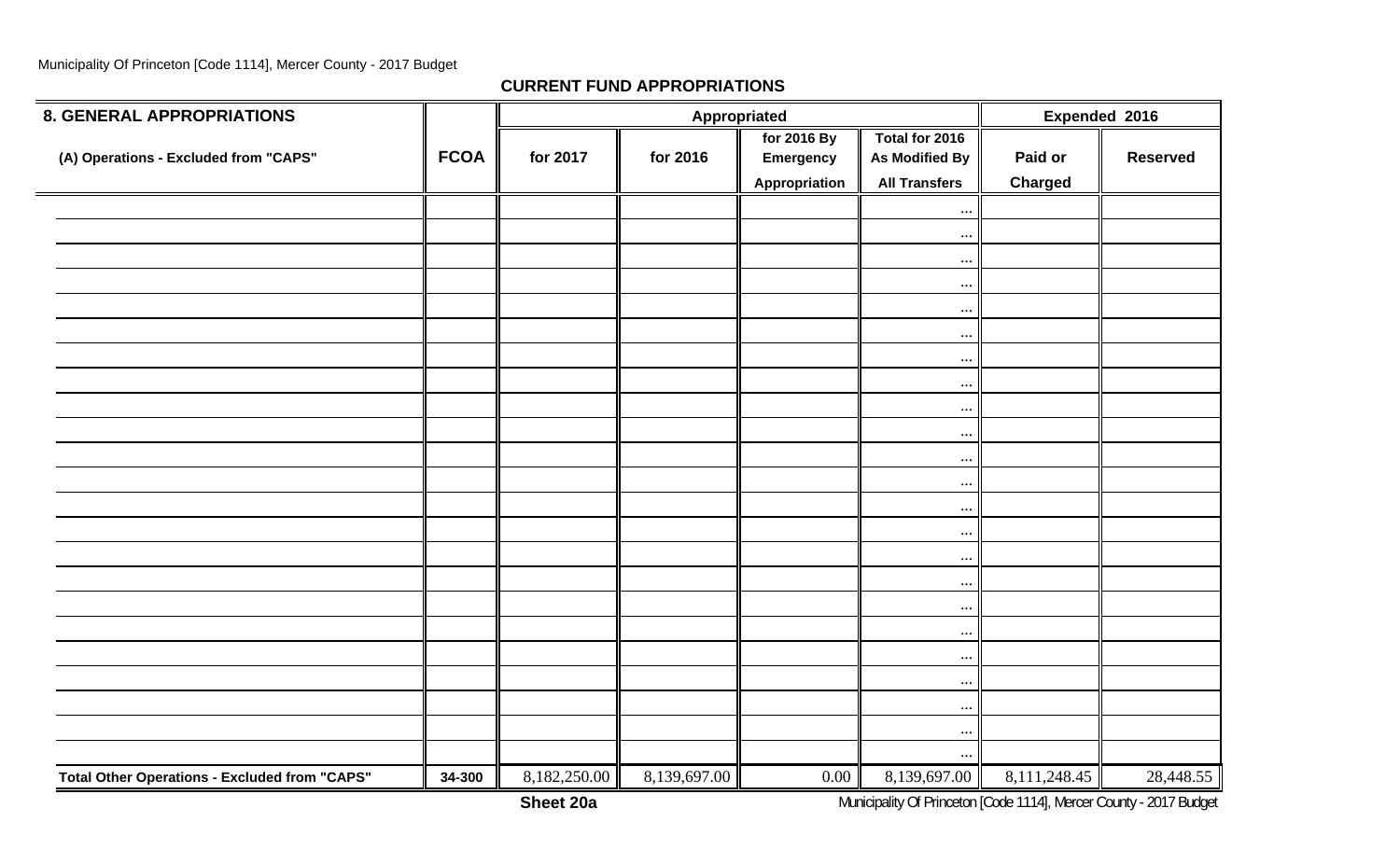| <b>8. GENERAL APPROPRIATIONS</b>                      |               |                    |                    | Appropriated       |                       | Expended 2016      |                    |
|-------------------------------------------------------|---------------|--------------------|--------------------|--------------------|-----------------------|--------------------|--------------------|
|                                                       |               |                    |                    | for 2016 By        | Total for 2016        |                    |                    |
| (A) Operations - Excluded from "CAPS"                 | <b>FCOA</b>   | for 2017           | for 2016           | <b>Emergency</b>   | <b>As Modified By</b> | Paid or            | <b>Reserved</b>    |
|                                                       |               |                    |                    | Appropriation      | <b>All Transfers</b>  | Charged            |                    |
| <b>Uniform Construction Code</b>                      |               |                    |                    |                    |                       |                    |                    |
| <b>Appropriations Offset by Increased</b>             | <b>XXXXXX</b> | <b>XXXXXXXXXXX</b> | <b>XXXXXXXXXXX</b> | <b>XXXXXXXXXXX</b> | <b>XXXXXXXXXXX</b>    | <b>XXXXXXXXXXX</b> | <b>XXXXXXXXXXX</b> |
| Fee Revenues (N.J.A.C. 5:23-4.17)                     | <b>XXXXXX</b> | <b>XXXXXXXXXXX</b> | <b>XXXXXXXXXXX</b> | <b>XXXXXXXXXXX</b> | <b>XXXXXXXXXXX</b>    | <b>XXXXXXXXXXX</b> | <b>XXXXXXXXXXX</b> |
|                                                       |               |                    |                    |                    | $\ddots$              |                    |                    |
|                                                       |               |                    |                    |                    | $\cdots$              |                    |                    |
|                                                       |               |                    |                    |                    | $\cdots$              |                    |                    |
|                                                       |               |                    |                    |                    | $\ddots$              |                    |                    |
|                                                       |               |                    |                    |                    | $\ddots$              |                    |                    |
|                                                       |               |                    |                    |                    | $\ddotsc$             |                    |                    |
|                                                       |               |                    |                    |                    | $\cdots$              |                    |                    |
|                                                       |               |                    |                    |                    | $\cdots$              |                    |                    |
|                                                       |               |                    |                    |                    | $\cdot \cdot$         |                    |                    |
|                                                       |               |                    |                    |                    | $\ddotsc$             |                    |                    |
|                                                       |               |                    |                    |                    | $\cdots$              |                    |                    |
|                                                       |               |                    |                    |                    | $\cdots$              |                    |                    |
|                                                       |               |                    |                    |                    | $\ddots$              |                    |                    |
|                                                       |               |                    |                    |                    | $\ddots$              |                    |                    |
|                                                       |               |                    |                    |                    | $\cdots$              |                    |                    |
|                                                       |               |                    |                    |                    | $\ddots$              |                    |                    |
|                                                       |               |                    |                    |                    |                       |                    |                    |
|                                                       |               |                    |                    |                    | $\ddots$              |                    |                    |
|                                                       |               |                    |                    |                    | $\ddots$              |                    |                    |
|                                                       |               |                    |                    |                    | $\cdots$              |                    |                    |
| <b>Total Uniform Construction Code Appropriations</b> | 22-999        | $0.00\,$           | 0.00               | 0.00               | 0.00                  | 0.00               | $0.00\,$           |
|                                                       |               |                    |                    |                    |                       |                    |                    |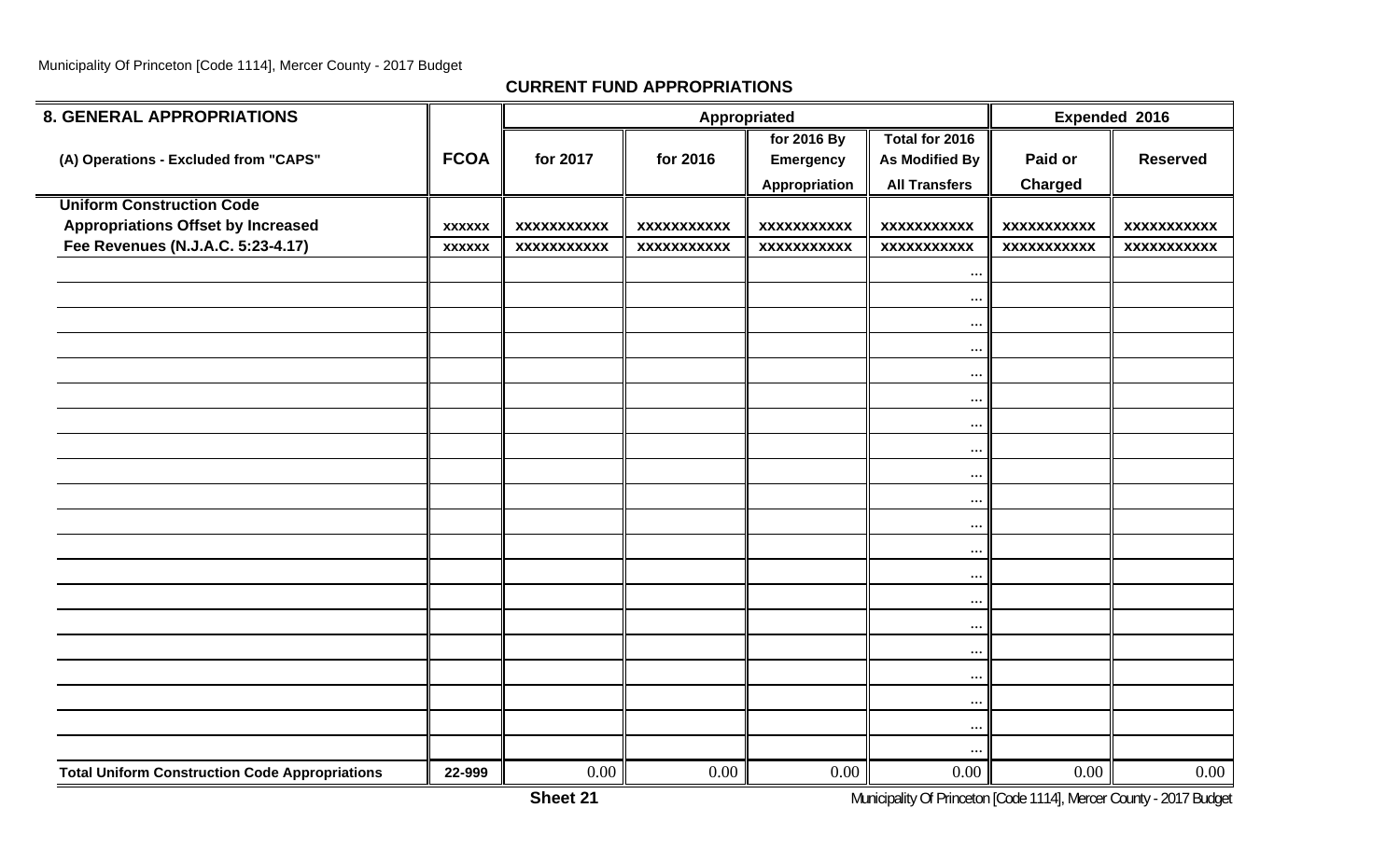| <b>8. GENERAL APPROPRIATIONS</b>       |               |                    |                    | Appropriated       |                       | Expended 2016      |                    |
|----------------------------------------|---------------|--------------------|--------------------|--------------------|-----------------------|--------------------|--------------------|
|                                        |               |                    |                    | for 2016 By        | Total for 2016        |                    |                    |
| (A) Operations - Excluded from "CAPS"  | <b>FCOA</b>   | for 2017           | for 2016           | <b>Emergency</b>   | <b>As Modified By</b> | Paid or            | <b>Reserved</b>    |
|                                        |               |                    |                    | Appropriation      | <b>All Transfers</b>  | <b>Charged</b>     |                    |
| <b>Shared Service Agreements</b>       | <b>XXXXXX</b> | <b>XXXXXXXXXXX</b> | <b>XXXXXXXXXXX</b> | <b>XXXXXXXXXXX</b> | <b>XXXXXXXXXXX</b>    | <b>XXXXXXXXXXX</b> | <b>XXXXXXXXXXX</b> |
|                                        |               |                    |                    |                    | 0.00                  |                    |                    |
|                                        |               |                    |                    |                    | 0.00                  |                    |                    |
|                                        |               |                    |                    |                    | 0.00                  |                    |                    |
|                                        |               |                    |                    |                    | 0.00                  |                    |                    |
|                                        |               |                    |                    |                    | 0.00                  |                    |                    |
|                                        |               |                    |                    |                    | 0.00                  |                    |                    |
|                                        |               |                    |                    |                    | 0.00                  |                    |                    |
|                                        |               |                    |                    |                    | 0.00                  |                    |                    |
|                                        |               |                    |                    |                    | 0.00                  |                    |                    |
|                                        |               |                    |                    |                    | 0.00                  |                    |                    |
|                                        |               |                    |                    |                    | 0.00                  |                    |                    |
|                                        |               |                    |                    |                    | 0.00                  |                    |                    |
|                                        |               |                    |                    |                    | 0.00                  |                    |                    |
|                                        |               |                    |                    |                    | 0.00                  |                    |                    |
|                                        |               |                    |                    |                    | 0.00                  |                    |                    |
|                                        |               |                    |                    |                    | 0.00                  |                    |                    |
|                                        |               |                    |                    |                    | 0.00                  |                    |                    |
|                                        |               |                    |                    |                    | 0.00                  |                    |                    |
|                                        |               |                    |                    |                    | 0.00                  |                    |                    |
|                                        |               |                    |                    |                    | 0.00                  |                    |                    |
|                                        |               |                    |                    |                    | 0.00                  |                    |                    |
|                                        |               |                    |                    |                    | 0.00                  |                    |                    |
| <b>Total Shared Service Agreements</b> | 42-999        | $0.00\,$           | 0.00               | 0.00               | 0.00                  | 0.00               | $0.00\,$           |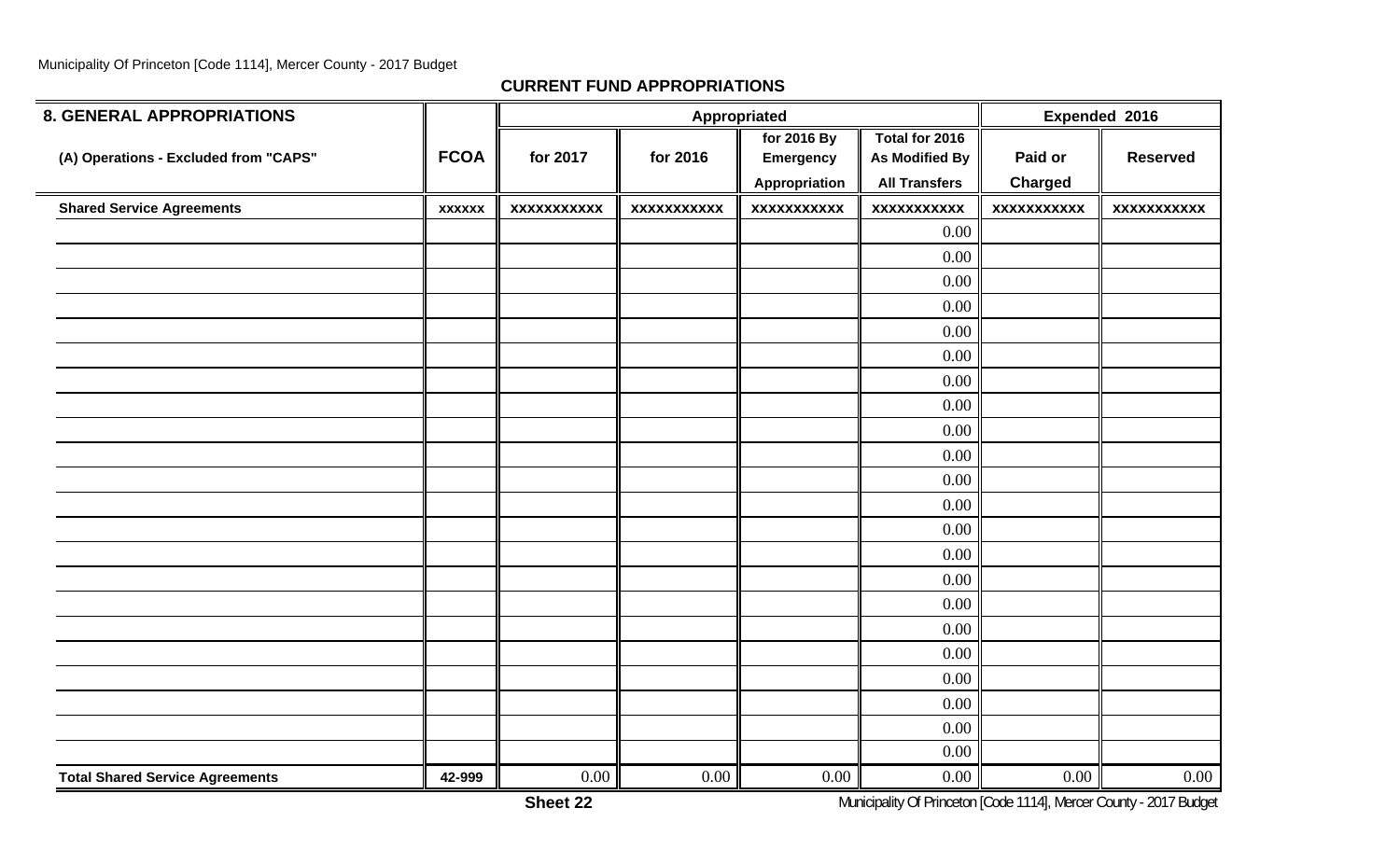| <b>8. GENERAL APPROPRIATIONS</b>                 |               |                    |                    | Appropriated       |                       |                    | Expended 2016   |
|--------------------------------------------------|---------------|--------------------|--------------------|--------------------|-----------------------|--------------------|-----------------|
|                                                  |               |                    |                    | for 2016 By        | Total for 2016        |                    |                 |
| (A) Operations - Excluded from "CAPS"            | <b>FCOA</b>   | for 2017           | for 2016           | <b>Emergency</b>   | <b>As Modified By</b> | Paid or            | <b>Reserved</b> |
|                                                  |               |                    |                    | Appropriation      | <b>All Transfers</b>  | <b>Charged</b>     |                 |
| <b>Additional Appropriations Offset by</b>       |               |                    |                    |                    |                       |                    |                 |
| Revenues (N.J.S. 40A:4-45.3h)                    | <b>XXXXXX</b> | <b>XXXXXXXXXXX</b> | <b>XXXXXXXXXXX</b> | <b>XXXXXXXXXXX</b> | <b>XXXXXXXXXXX</b>    | <b>XXXXXXXXXXX</b> | XXXXXXXXXXX     |
|                                                  |               |                    |                    |                    | $\ddots$              |                    |                 |
|                                                  |               |                    |                    |                    | $\ddots$              |                    |                 |
|                                                  |               |                    |                    |                    | $\cdots$              |                    |                 |
|                                                  |               |                    |                    |                    | $\cdots$              |                    |                 |
|                                                  |               |                    |                    |                    | $\ddots$              |                    |                 |
|                                                  |               |                    |                    |                    | $\ddots$              |                    |                 |
|                                                  |               |                    |                    |                    | $\cdots$              |                    |                 |
|                                                  |               |                    |                    |                    | $\cdots$              |                    |                 |
|                                                  |               |                    |                    |                    | $\cdots$              |                    |                 |
|                                                  |               |                    |                    |                    | $\ddots$              |                    |                 |
|                                                  |               |                    |                    |                    | $\cdots$              |                    |                 |
|                                                  |               |                    |                    |                    | $\cdots$              |                    |                 |
|                                                  |               |                    |                    |                    | $\cdots$              |                    |                 |
|                                                  |               |                    |                    |                    | $\cdots$              |                    |                 |
|                                                  |               |                    |                    |                    | $\cdots$              |                    |                 |
|                                                  |               |                    |                    |                    | $\cdots$              |                    |                 |
|                                                  |               |                    |                    |                    | $\cdots$              |                    |                 |
|                                                  |               |                    |                    |                    | $\cdots$              |                    |                 |
|                                                  |               |                    |                    |                    | $\cdots$              |                    |                 |
|                                                  |               |                    |                    |                    | $\ddots$              |                    |                 |
| <b>Total Additional Appropriations Offset by</b> |               |                    |                    |                    |                       |                    |                 |
| Revenues (N.J.S. 40A:4-45.3h)                    | 34-303        | $0.00\,$           | 0.00               | 0.00               | 0.00                  | 0.00               | $0.00\,$        |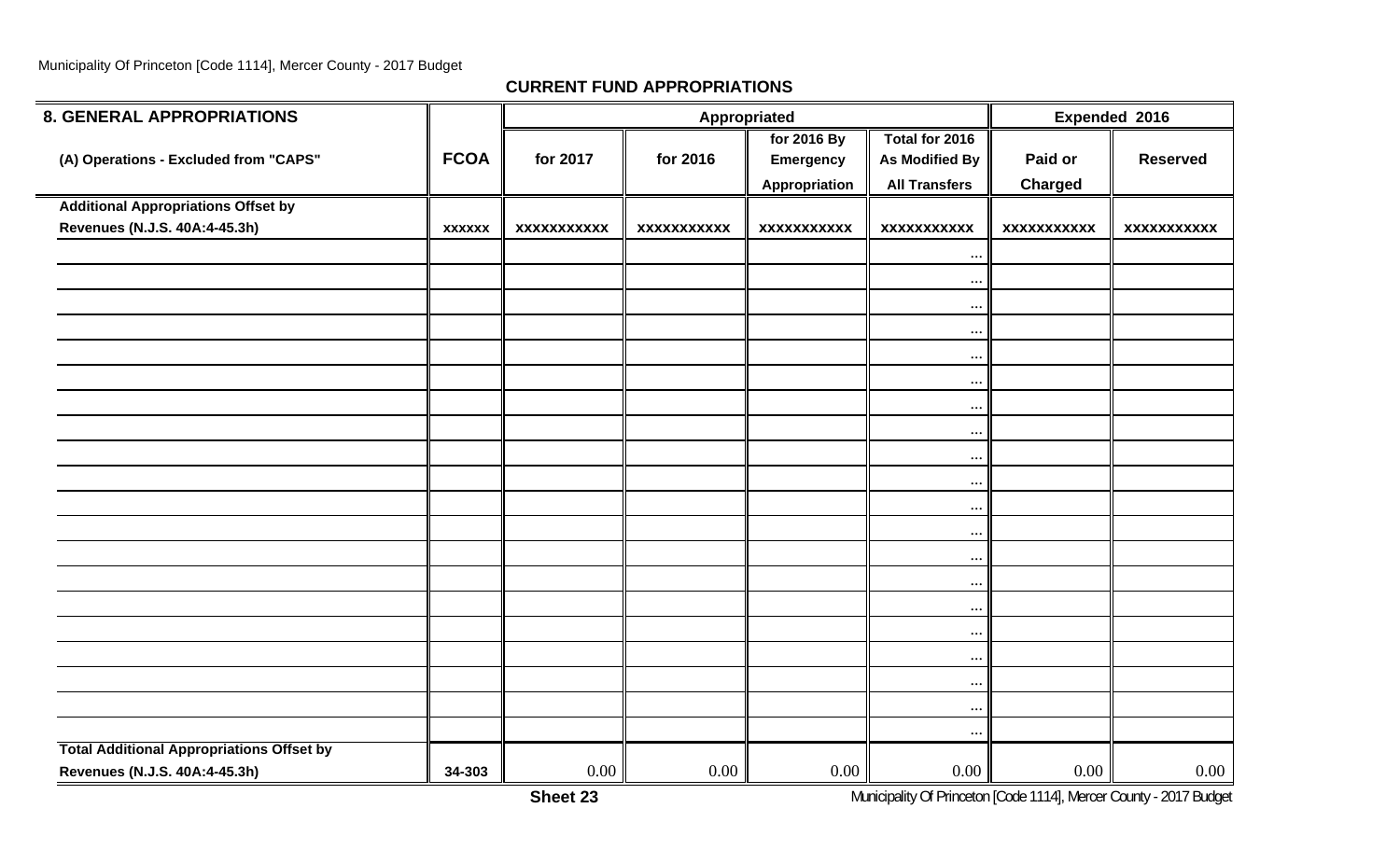| <b>8. GENERAL APPROPRIATIONS</b>                      |              |                    | Appropriated       |                    |                       |                    | Expended 2016      |
|-------------------------------------------------------|--------------|--------------------|--------------------|--------------------|-----------------------|--------------------|--------------------|
|                                                       |              |                    |                    | for 2016 By        | Total for 2016        |                    |                    |
| (A) Operations - Excluded from "CAPS"                 | <b>FCOA</b>  | for 2017           | for 2016           | <b>Emergency</b>   | <b>As Modified By</b> | Paid or            | <b>Reserved</b>    |
|                                                       |              |                    |                    | Appropriation      | <b>All Transfers</b>  | Charged            |                    |
| <b>Public and Private Programs Offset by Revenues</b> | <b>XXXXX</b> | <b>XXXXXXXXXXX</b> | <b>XXXXXXXXXXX</b> | <b>XXXXXXXXXXX</b> | <b>XXXXXXXXXXX</b>    | <b>XXXXXXXXXXX</b> | <b>XXXXXXXXXXX</b> |
| Corner House Foundation-Mercer Reg. Drug Treatmen     | 40-700       |                    |                    |                    |                       |                    |                    |
| Salaries and Wages                                    | 40-700-1     | 133,000.00         | 103,000.00         |                    | 103,000.00            | 103,000.00         | 0.00               |
| <b>Other Expenses</b>                                 | 40-700-2     | 97,000.00          | 97,000.00          |                    | 97,000.00             | 75,051.31          | 21,948.69          |
| Drug Program-Cranbury Intervention Program            | 41-738       |                    |                    |                    |                       |                    |                    |
| Salaries and Wages                                    | 41-738-1     | 10,080.00          | 10,080.00          |                    | 10,080.00             | 10,080.00          | 0.00               |
| <b>Body Armor</b>                                     | 41-742       |                    |                    |                    |                       |                    |                    |
| <b>Other Expenses</b>                                 | 41-742-2     |                    | 4,670.33           |                    | 4,670.33              | 4,670.33           | 0.00               |
| Princeton Regional Municipal Alliance Program:        | 41-734       |                    |                    |                    |                       |                    |                    |
| Salaries and Wages                                    | 41-734-1     | 17,056.00          | 17,056.00          |                    | 17,056.00             | 17,056.00          | 0.00               |
| <b>Other Expenses</b>                                 | 41-734-2     | 11,000.00          | 11,000.00          |                    | 11,000.00             | 11,000.00          | 0.00               |
| <b>Adolescent Mercer County</b>                       | 41-749       |                    |                    |                    |                       |                    |                    |
| Salaries and Wages                                    | 41-749-1     |                    | 23,497.00          |                    | 23,497.00             | 23,497.00          | 0.00               |
| <b>Other Expenses</b>                                 | 41-749-2     |                    | 5,000.00           |                    | 5,000.00              | 5,000.00           | 0.00               |
| NJS Division of Addiction Services - Salaries & Wage  | 41-737-1     | 60,000.00          | 200,000.00         |                    | 200,000.00            | 200,000.00         | 0.00               |
| Drug Program-Mercer County                            | 41-731-1     | 11,147.00          | 30,000.00          |                    | 30,000.00             | 30,000.00          | 0.00               |
| Association of NJ Environmental Commissions           | 41-743       |                    |                    |                    |                       |                    |                    |
| <b>Other Expenses</b>                                 | 41-743-2     |                    | 1,000.00           |                    | 1,000.00              | 1,000.00           | 0.00               |
| Academic Success Today                                | 41-736       |                    |                    |                    |                       |                    |                    |
| Salaries and Wages                                    | 41-736-1     | 5,000.00           | 5,000.00           |                    | 5,000.00              | 5,000.00           | 0.00               |
| Other Expenses                                        | 41-736-2     | 5,000.00           | 5,000.00           |                    | 5,000.00              | 5,000.00           | 0.00               |
| Burke Grant - Salaries & Wages                        | 41-762-1     | 40,000.00          |                    |                    | $\cdots$              |                    |                    |
| Church & Dwight - Salaries & Wages                    | 41-763-1     | 9,000.00           |                    |                    | $\ddotsc$             |                    |                    |
| Medicaid - Salaries & Wages                           | 41-764-1     | 80,000.00          |                    |                    |                       |                    |                    |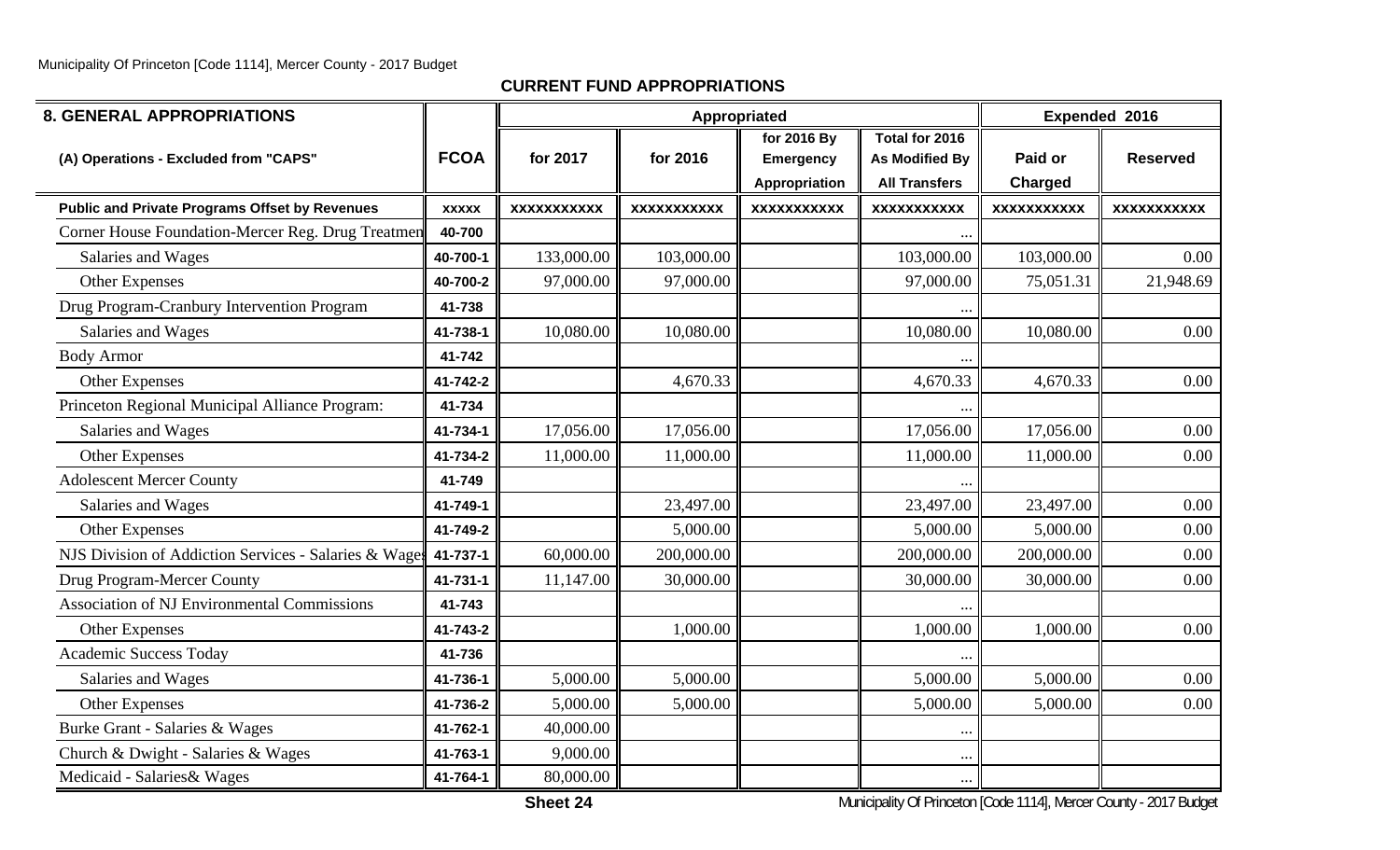**CURRENT FUND APPROPRIATIONS**

| <b>8. GENERAL APPROPRIATIONS</b>                       |               |                    |                    | Appropriated       |                       |                    | Expended 2016      |
|--------------------------------------------------------|---------------|--------------------|--------------------|--------------------|-----------------------|--------------------|--------------------|
|                                                        | <b>FCOA</b>   |                    |                    | for 2016 By        | Total for 2016        |                    |                    |
| (A) Operations - Excluded from "CAPS"                  |               | for 2017           | for 2016           | Emergency          | <b>As Modified By</b> | Paid or            | <b>Reserved</b>    |
|                                                        |               |                    |                    | Appropriation      | <b>All Transfers</b>  | Charged            |                    |
| Public and Private Programs Offset by Revenues (contil | <b>XXXXXX</b> | <b>XXXXXXXXXXX</b> | <b>XXXXXXXXXXX</b> | <b>XXXXXXXXXXX</b> | <b>XXXXXXXXXXX</b>    | <b>XXXXXXXXXXX</b> | <b>XXXXXXXXXXX</b> |
|                                                        |               |                    |                    |                    | $\cdots$              |                    |                    |
| Mercer County - PYP program                            | 41-739        |                    |                    |                    |                       |                    |                    |
| Salaries and Wages                                     | 41-739-1      |                    | 27,304.00          |                    | 27,304.00             | 27,304.00          | 0.00               |
| <b>Drunk Driving</b>                                   | 41-744        |                    |                    |                    | $\cdots$              |                    |                    |
| Salaries and Wages                                     | 41-744-1      |                    | 68,468.90          |                    | 68,468.90             | 68,468.90          | 0.00               |
| Alcohol Education Rehab. - Other Expenses              | 41-745-2      |                    | 2,779.84           |                    | 2,779.84              | 2,779.84           | 0.00               |
| Recycling Tonnage - Other Expenses                     | 41-746-2      | 55,916.24          | 55,146.93          |                    | 55,146.93             | 55,146.93          | 0.00               |
| <b>Bonner Foundation</b>                               | 41-741-2      | 21,500.00          | 21,500.00          |                    | 21,500.00             | 21,500.00          | 0.00               |
| Princeton Univ - Fire Equipment                        | 41-747-2      | 20,000.00          | 20,000.00          |                    | 20,000.00             | 20,000.00          | 0.00               |
| Princeton Univ - Prospect Ave Street Lighting          | 41-750-2      | 7,654.00           | 7,654.00           |                    | 7,654.00              | 7,654.00           | 0.00               |
| <b>NJ Prevention Network</b>                           | 41-747-2      |                    | 3,000.00           |                    | 3,000.00              | 3,000.00           | 0.00               |
| Cops in Shops                                          | 41-748-1      |                    | 2,800.00           |                    | 2,800.00              | 2,800.00           | 0.00               |
| <b>Clean Communities</b>                               | 41-751-2      |                    | 70,945.49          |                    | 70,945.49             | 70,945.49          | 0.00               |
| <b>Mercer County Body Cameras</b>                      | 41-752-2      |                    | 15,000.00          |                    | 15,000.00             | 15,000.00          | 0.00               |
| <b>Bonner Foundation-Unappropriated</b>                | 41-760-2      | 3,049.14           | 2,334.12           |                    | 2,334.12              | 2,334.12           | 0.00               |
| Alcohol Ed Rehab                                       | 41-752-2      |                    |                    |                    |                       |                    |                    |
| Pedestrian Safety                                      | 41-752-2      |                    | 3,069.50           |                    | 3,069.50              | 3,069.50           | 0.00               |
| Drive Sober or get pulled over                         | 41-752-2      |                    |                    |                    | $\cdots$              |                    |                    |
| NJ Health Officer's Assoc                              | 41-752-2      |                    |                    |                    |                       |                    |                    |
| <b>Safer Grant</b>                                     | 41-752-2      |                    | 35,632.00          |                    | 35,632.00             | 35,632.00          | 0.00               |
| Food Waste Recycling                                   | 41-754-2      |                    | 20,000.00          |                    | 20,000.00             | 20,000.00          | 0.00               |
| Heptatitis B Inoculation Fund                          | 41-761-2      | 4,346.00           |                    |                    | $\cdots$              |                    |                    |
|                                                        |               |                    |                    |                    | $\cdots$              |                    |                    |

**[ Extra Sheet ] Sheet 24a** Municipality Of Princeton [Code 1114], Mercer County - 2017 Budget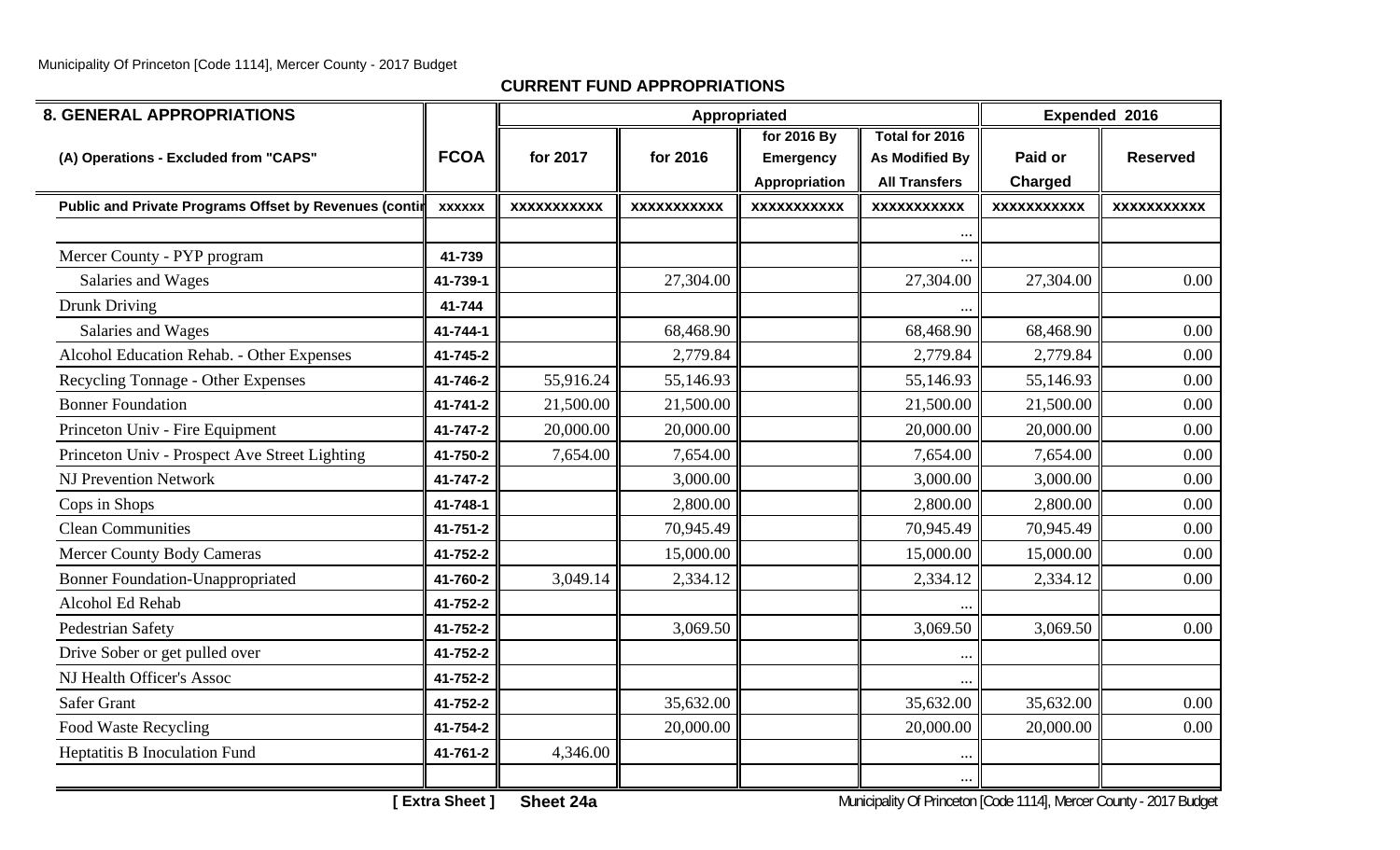## **CURRENT FUND APPROPRIATIONS**

| <b>8. GENERAL APPROPRIATIONS</b>                  |               |                    | Appropriated       |                    |                       | Expended 2016             |                    |
|---------------------------------------------------|---------------|--------------------|--------------------|--------------------|-----------------------|---------------------------|--------------------|
|                                                   |               |                    |                    | for 2016 By        | Total for 2016        |                           |                    |
| (A) Operations - Excluded from "CAPS" (continued) | <b>FCOA</b>   | for 2017           | for 2016           | <b>Emergency</b>   | <b>As Modified By</b> | Paid or                   | <b>Reserved</b>    |
|                                                   |               |                    |                    | Appropriation      | <b>All Transfers</b>  | <b>Charged</b>            |                    |
| <b>Public and Private Programs Offset</b>         |               |                    |                    |                    |                       |                           |                    |
| by Revenues (continued)                           | <b>XXXXXX</b> | <b>XXXXXXXXXXX</b> | <b>XXXXXXXXXXX</b> | <b>XXXXXXXXXXX</b> | <b>XXXXXXXXXXX</b>    | <b>XXXXXXXXXXX</b>        | <b>XXXXXXXXXXX</b> |
| Drug Program-NJMSPLI                              | 41-732        |                    |                    |                    |                       |                           |                    |
| Salaries and Wages                                | 41-732-1      | 1,000.00           | 1,000.00           |                    | 1,000.00              | 1,000.00                  | 0.00               |
| Drug Program-STAR                                 | 41-735        |                    |                    |                    |                       |                           |                    |
| Salaries and Wages                                | 41-735-1      | 8,500.00           | 8,500.00           |                    | 8,500.00              | 8,500.00                  | 0.00               |
| Drug Program-St of NJ-Vicinage Program            | 41-740        |                    |                    |                    |                       |                           |                    |
| Salaries and Wages                                | 41-740-1      | 75,000.00          | 50,000.00          |                    | 50,000.00             | 50,000.00                 | 0.00               |
| <b>Client Fees</b>                                |               |                    |                    |                    |                       |                           |                    |
| Salaries and Wages                                | 41-764-1      | 36,000.00          | 50,000.00          |                    | 50,000.00             | 50,000.00                 | 0.00               |
| <b>Matching Funds for Grants</b>                  | 30-412-2      | 10,000.00          | 10,000.00          |                    | 10,000.00             | 0.00                      | 10,000.00          |
|                                                   |               |                    |                    |                    | $\bullet\bullet$      |                           |                    |
| Princeton Area Community Foundation               | 41-765-2      | 20,000.00          |                    |                    |                       |                           |                    |
| <b>CDC</b> Preventative Health                    | 41-754-2      |                    | 10,000.00          |                    | 10,000.00             | 10,000.00                 | 0.00               |
|                                                   |               |                    |                    |                    | $\ddotsc$             |                           |                    |
|                                                   |               |                    |                    |                    |                       |                           |                    |
|                                                   |               |                    |                    |                    | $\cdots$              |                           |                    |
| <b>Total Public and Private Programs Offset</b>   |               |                    |                    |                    |                       |                           |                    |
| by Revenue                                        | 40-999        | 741,248.38         | 997,438.11         | 0.00               | 997,438.11            | 965,489.42                | 31,948.69          |
| <b>Total Operations - Excluded from "CAPS"</b>    | 34-305        | 8,923,498.38       | 9,137,135.11       | 0.00               | 9,137,135.11          | 9,076,737.87              | 60,397.24          |
| Detail:                                           |               |                    |                    |                    |                       |                           |                    |
| <b>Salaries &amp; Wages</b>                       | 34-305-1      | 485,783.00         | 596,705.90         | 0.00               | 596,705.90            | 596,705.90                | 0.00               |
| <b>Other Expenses</b>                             | 34-305-2      | 8,437,715.38       | 8,540,429.21       | 0.00               | 8,540,429.21          | $8,480,\overline{031.97}$ | 60,397.24          |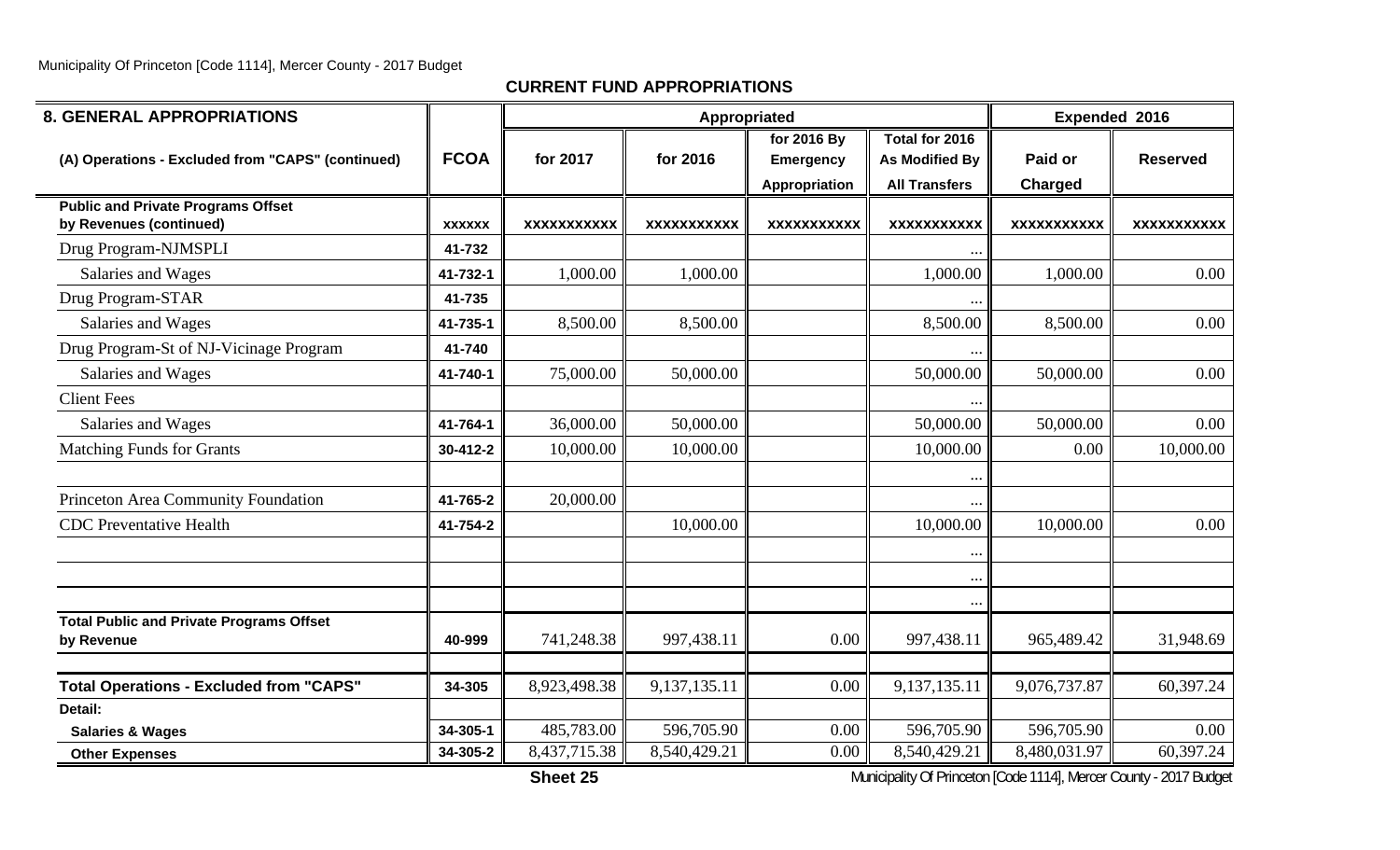| <b>8. GENERAL APPROPRIATIONS</b>                |             |            | Appropriated |                                           | Expended 2016                                                   |                           |                 |
|-------------------------------------------------|-------------|------------|--------------|-------------------------------------------|-----------------------------------------------------------------|---------------------------|-----------------|
| (C) Capital Improvements - Excluded from "CAPS" | <b>FCOA</b> | for 2017   | for 2016     | for 2016 By<br>Emergency<br>Appropriation | Total for 2016<br><b>As Modified By</b><br><b>All Transfers</b> | Paid or<br><b>Charged</b> | <b>Reserved</b> |
| <b>Down Payments on Improvements</b>            | 44-902      |            |              |                                           | $\cdots$                                                        |                           | $\cdots$        |
| <b>Capital Improvement Fund</b>                 | 44-901      | 350,000.00 | 150,000.00   | <b>XXXXXXXXXX</b>                         | 150,000.00                                                      | 150,000.00                | $\cdots$        |
|                                                 |             |            |              |                                           | $\cdots$                                                        |                           | $\cdots$        |
|                                                 |             |            |              |                                           | $\cdots$                                                        |                           | $\ldots$        |
|                                                 |             |            |              |                                           | $\cdots$                                                        |                           | $\cdots$        |
|                                                 |             |            |              |                                           | $\cdots$                                                        |                           | $\ldots$        |
|                                                 |             |            |              |                                           | $\cdots$                                                        |                           | $\cdots$        |
|                                                 |             |            |              |                                           | $\cdots$                                                        |                           | $\cdots$        |
|                                                 |             |            |              |                                           | $\cdots$                                                        |                           | $\cdots$        |
|                                                 |             |            |              |                                           | $\cdots$                                                        |                           | $\cdots$        |
|                                                 |             |            |              |                                           | $\cdots$                                                        |                           | $\cdots$        |
|                                                 |             |            |              |                                           | $\cdots$                                                        |                           | $\cdots$        |
|                                                 |             |            |              |                                           | $\cdots$                                                        |                           | $\cdots$        |
|                                                 |             |            |              |                                           | $\cdots$                                                        |                           | $\cdots$        |
|                                                 |             |            |              |                                           | $\cdots$                                                        |                           | $\cdots$        |
|                                                 |             |            |              |                                           | $\ldots$                                                        |                           | $\cdots$        |
|                                                 |             |            |              |                                           | $\cdots$                                                        |                           | $\cdots$        |
|                                                 |             |            |              |                                           | $\cdots$                                                        |                           | $\cdots$        |
|                                                 |             |            |              |                                           | $\cdots$                                                        |                           | $\cdots$        |
|                                                 |             |            |              |                                           | $\cdots$                                                        |                           | $\cdots$        |
|                                                 |             |            |              |                                           | $\cdots$                                                        |                           | $\cdots$        |
|                                                 |             |            |              |                                           | $\cdots$                                                        |                           | $\cdots$        |
|                                                 |             |            |              |                                           | $\cdots$                                                        |                           | $\cdots$        |
|                                                 |             |            |              |                                           | $\cdots$                                                        |                           | $\cdots$        |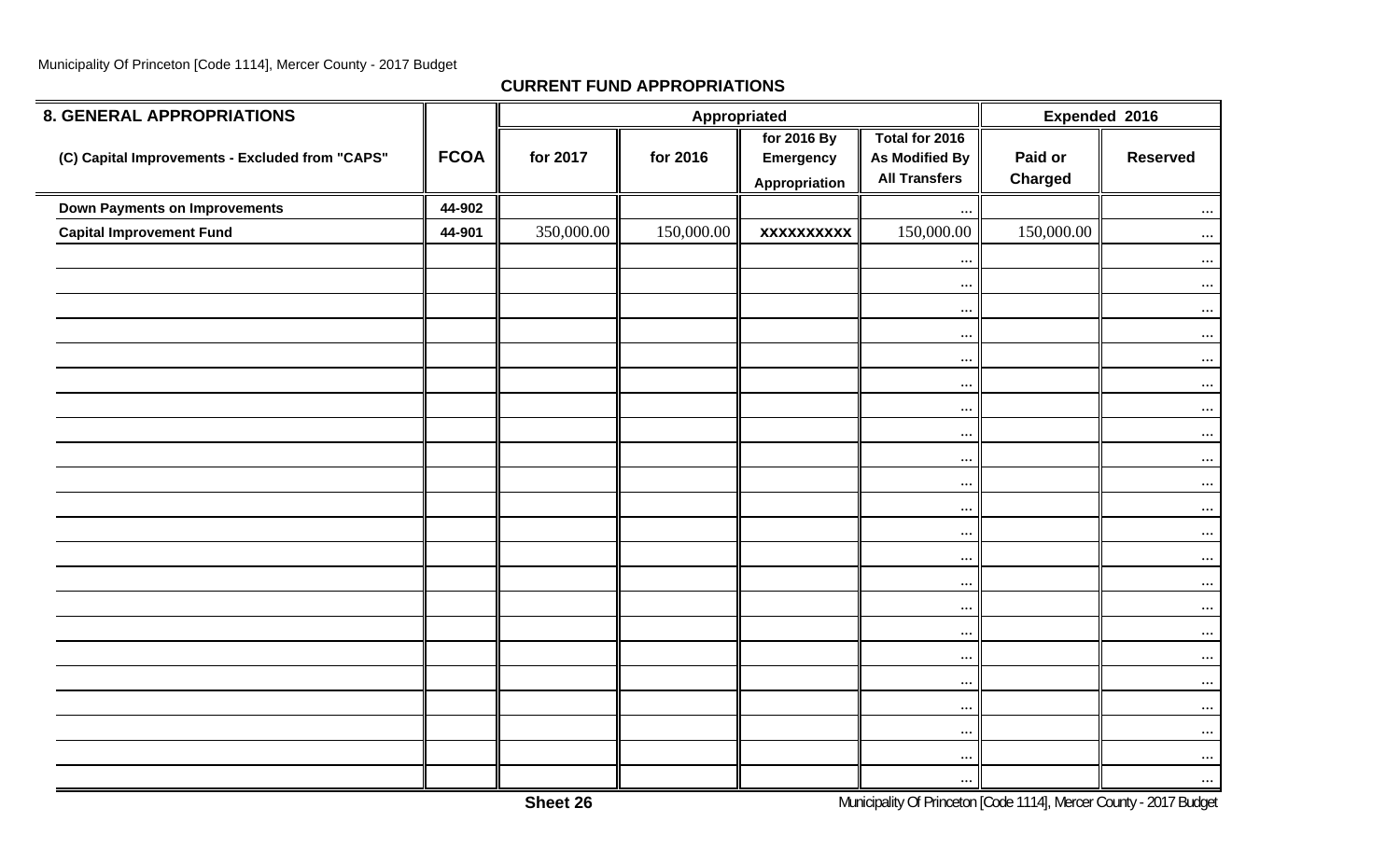| <b>8. GENERAL APPROPRIATIONS</b>                         |               |                    |                    | Appropriated                    |                                         |                    | Expended 2016      |
|----------------------------------------------------------|---------------|--------------------|--------------------|---------------------------------|-----------------------------------------|--------------------|--------------------|
| (C) Capital Improvements - Excluded from "CAPS"          | <b>FCOA</b>   | for 2017           | for 2016           | for 2016 By<br><b>Emergency</b> | Total for 2016<br><b>As Modified By</b> | Paid or            | <b>Reserved</b>    |
|                                                          |               |                    |                    | Appropriation                   | <b>All Transfers</b>                    | <b>Charged</b>     |                    |
|                                                          |               |                    |                    |                                 | $\ddotsc$                               |                    |                    |
|                                                          |               |                    |                    |                                 | $\ddotsc$                               |                    |                    |
|                                                          |               |                    |                    |                                 | $\ddotsc$                               |                    |                    |
|                                                          |               |                    |                    |                                 | $\cdots$                                |                    |                    |
|                                                          |               |                    |                    |                                 | $\cdots$                                |                    |                    |
| <b>Public and Private Programs Offset by Revenues:</b>   | <b>XXXXXX</b> | <b>XXXXXXXXXXX</b> | <b>XXXXXXXXXXX</b> | <b>XXXXXXXXXXX</b>              | <b>XXXXXXXXXXX</b>                      | <b>XXXXXXXXXXX</b> | <b>XXXXXXXXXXX</b> |
| New Jersey DOT Trust Fund Authority Act                  | 41-865        |                    |                    |                                 | $\cdots$                                |                    |                    |
|                                                          |               |                    |                    |                                 | $\ddotsc$                               |                    |                    |
|                                                          |               |                    |                    |                                 | $\ddots$                                |                    |                    |
|                                                          |               |                    |                    |                                 | $\cdots$                                |                    |                    |
|                                                          |               |                    |                    |                                 | $\cdots$                                |                    |                    |
|                                                          |               |                    |                    |                                 | $\ddotsc$                               |                    |                    |
|                                                          |               |                    |                    |                                 | $\ddots$                                |                    |                    |
|                                                          |               |                    |                    |                                 | $\ddots$                                |                    |                    |
|                                                          |               |                    |                    |                                 | $\ddots$                                |                    |                    |
|                                                          |               |                    |                    |                                 | $\ddotsc$                               |                    |                    |
|                                                          |               |                    |                    |                                 | $\ldots$                                |                    |                    |
|                                                          |               |                    |                    |                                 | $\ddotsc$                               |                    |                    |
|                                                          |               |                    |                    |                                 | $\ldots$                                |                    |                    |
|                                                          |               |                    |                    |                                 | $\cdots$                                |                    |                    |
|                                                          |               |                    |                    |                                 | $\cdot \cdot$                           |                    |                    |
|                                                          |               |                    |                    |                                 | $\ldots$                                |                    |                    |
|                                                          |               |                    |                    |                                 | $\ddotsc$                               |                    |                    |
| <b>Total Capital Improvements - Excluded from "CAPS"</b> | 44-999        | 350,000.00         | 150,000.00         | $0.00\,$                        | 150,000.00                              | 150,000.00         | $0.00\,$           |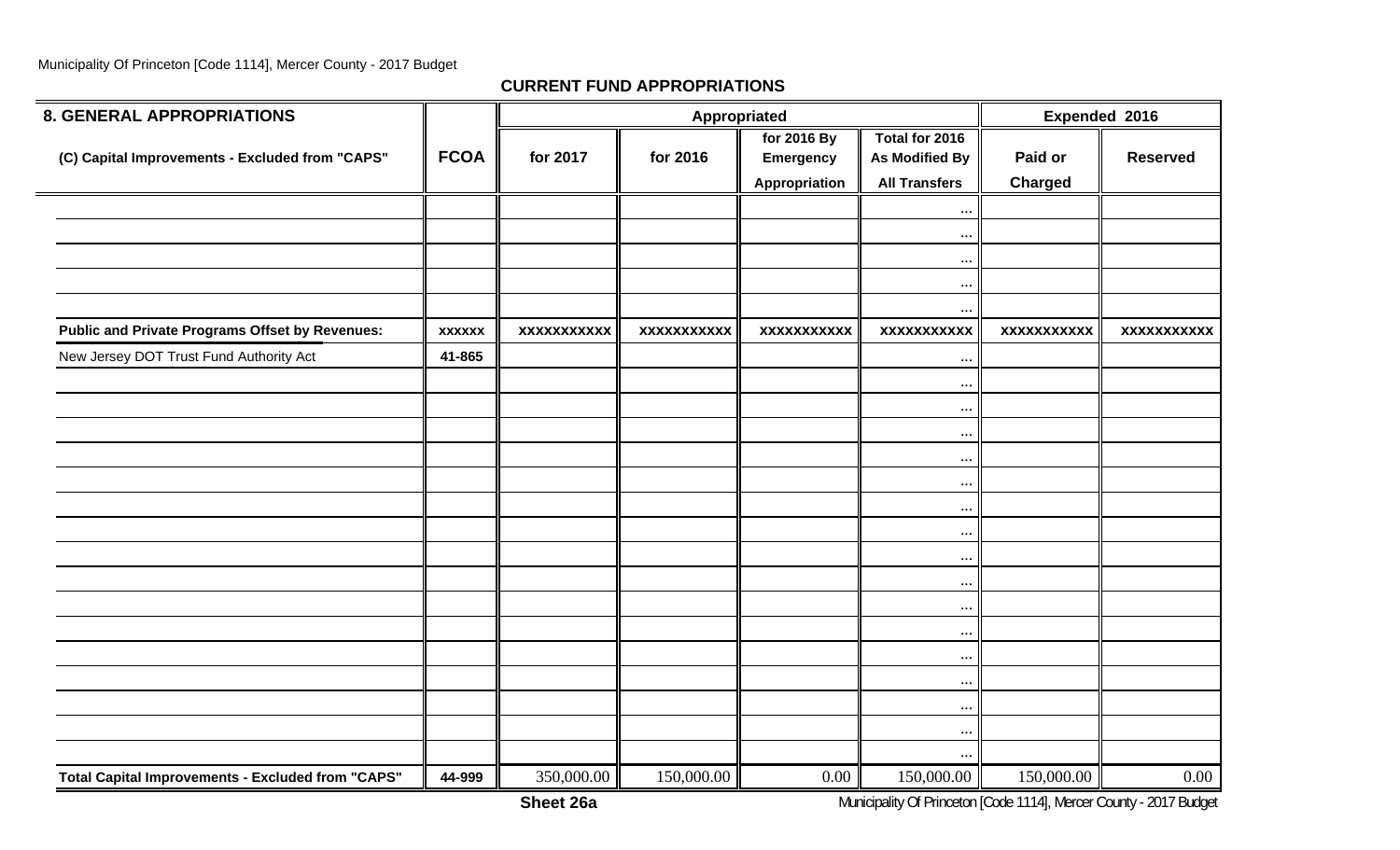## **CURRENT FUND APPROPRIATIONS**

| <b>8. GENERAL APPROPRIATIONS</b>                           |               |                    | Appropriated       |                                                  | Expended 2016                                                   |                    |                    |
|------------------------------------------------------------|---------------|--------------------|--------------------|--------------------------------------------------|-----------------------------------------------------------------|--------------------|--------------------|
| (D) Municipal Debt Service - Excluded from "CAPS"          | <b>FCOA</b>   | for 2017           | for 2016           | for 2016 By<br><b>Emergency</b><br>Appropriation | Total for 2016<br><b>As Modified By</b><br><b>All Transfers</b> | Paid or<br>Charged | <b>Reserved</b>    |
| Payment of Bond Principal                                  | 45-920        | 8,350,000.00       | 7,950,000.00       |                                                  | 7,950,000.00                                                    | 7,929,409.48       | <b>XXXXXXXXXXX</b> |
| Payment of Bond Antic. Notes and Capital Notes             | 45-925        |                    |                    |                                                  | $\ddots$                                                        |                    | <b>XXXXXXXXXXX</b> |
| Interest on Bonds                                          | 45-930        | 1,525,000.00       | 2,050,000.00       |                                                  | 2,050,000.00                                                    | 2,035,096.64       | <b>XXXXXXXXXXX</b> |
| Interest on Notes                                          | 45-935        | 365,625.00         | 135,000.00         |                                                  | 135,000.00                                                      | 129,749.99         | <b>XXXXXXXXXXX</b> |
| <b>Green Trust Loan Program:</b>                           | <b>XXXXXX</b> | <b>XXXXXXXXXXX</b> | <b>XXXXXXXXXXX</b> | <b>XXXXXXXXXXX</b>                               | <b>XXXXXXXXXXX</b>                                              | <b>XXXXXXXXXXX</b> | <b>XXXXXXXXXXX</b> |
| Loan Repayments for Principal and Interest                 | 45-940        | 85,531.91          | 246,792.84         |                                                  | 246,792.84                                                      | 246,792.84         | <b>XXXXXXXXXXX</b> |
|                                                            |               |                    |                    |                                                  | $\ddotsc$                                                       |                    | <b>XXXXXXXXXXX</b> |
|                                                            |               |                    |                    |                                                  |                                                                 |                    | <b>XXXXXXXXXXX</b> |
| NJ Environmental Infrastructure Trust Loan                 | 45-943        | 1,050,000.00       | 1,250,000.00       |                                                  | 1,250,000.00                                                    | 919,805.65         | <b>XXXXXXXXXXX</b> |
|                                                            |               |                    |                    |                                                  | $\ddotsc$                                                       |                    | <b>XXXXXXXXXXX</b> |
|                                                            |               |                    |                    |                                                  | $\ddotsc$                                                       |                    | <b>XXXXXXXXXXX</b> |
|                                                            |               |                    |                    |                                                  | $\ddots$                                                        |                    | <b>XXXXXXXXXXX</b> |
|                                                            |               |                    |                    |                                                  | $\ddotsc$                                                       |                    | <b>XXXXXXXXXXX</b> |
|                                                            |               |                    |                    |                                                  | $\ddotsc$                                                       |                    | <b>XXXXXXXXXXX</b> |
|                                                            |               |                    |                    |                                                  | $\ddots$                                                        |                    | <b>XXXXXXXXXXX</b> |
|                                                            |               |                    |                    |                                                  | $\ldots$                                                        |                    | <b>XXXXXXXXXXX</b> |
|                                                            |               |                    |                    |                                                  | $\ddotsc$                                                       |                    | <b>XXXXXXXXXXX</b> |
| Capital Lease Obligations Approved Prior to 7/1/2007       |               |                    |                    |                                                  | $\ddots$                                                        |                    | <b>XXXXXXXXXXX</b> |
| Principal                                                  | 45-941        |                    |                    |                                                  | $\cdots$                                                        |                    | <b>XXXXXXXXXXX</b> |
| Interest                                                   | 45-941        |                    |                    |                                                  | $\ddotsc$                                                       |                    | <b>XXXXXXXXXXX</b> |
| Capital Lease Obligations Approved After 7/1/2007          |               |                    |                    |                                                  | $\ddotsc$                                                       |                    | <b>XXXXXXXXXXX</b> |
| Principal                                                  | 45-941        |                    |                    |                                                  | $\cdots$                                                        |                    | <b>XXXXXXXXXXX</b> |
| Interest                                                   | 45-941        |                    |                    |                                                  |                                                                 |                    | <b>XXXXXXXXXXX</b> |
| <b>Total Municipal Debt Service - Excluded from "CAPS"</b> | 45-999        | 11,376,156.91      | 11,631,792.84      | 0.00                                             | 11,631,792.84                                                   | 11,260,854.60      | <b>XXXXXXXXXXX</b> |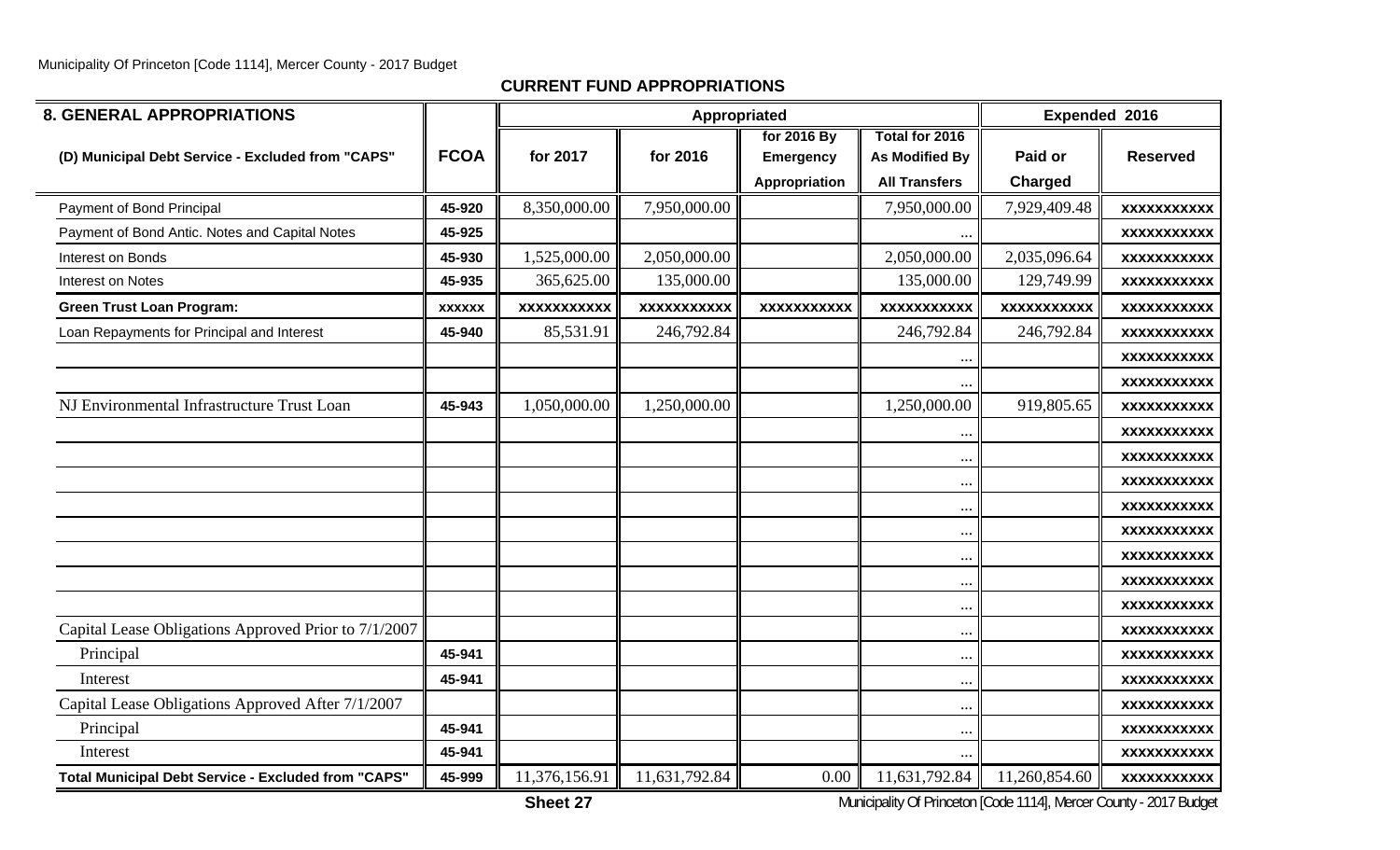| <b>8. GENERAL APPROPRIATIONS</b>                 |              |                    |                    | Appropriated       |                       |                    | <b>Expended 2016</b> |
|--------------------------------------------------|--------------|--------------------|--------------------|--------------------|-----------------------|--------------------|----------------------|
|                                                  |              |                    |                    | for 2016 By        | Total for 2016        |                    |                      |
| (E) Deferred Charges - Municipal -               | <b>FCOA</b>  | for 2017           | for 2016           | <b>Emergency</b>   | <b>As Modified By</b> | Paid or            | <b>Reserved</b>      |
| <b>Excluded from "CAPS"</b>                      |              |                    |                    | Appropriation      | <b>All Transfers</b>  | Charged            |                      |
| (1) DEFERRED CHARGES:                            | <b>XXXXX</b> | <b>XXXXXXXXXXX</b> | <b>XXXXXXXXXXX</b> | <b>XXXXXXXXXXX</b> | <b>XXXXXXXXXXX</b>    | <b>XXXXXXXXXXX</b> | <b>XXXXXXXXXXX</b>   |
| <b>Emergency Authorizations</b>                  | 46-870       |                    |                    | <b>XXXXXXXXXXX</b> | $\ddotsc$             |                    | XXXXXXXXXXX          |
| <b>Special Emergency Authorizations-</b>         |              |                    |                    |                    |                       |                    |                      |
| 5 Years (N.J.S. 40A:4-55)                        | 46-875       | 483,516.00         | 483,516.00         | XXXXXXXXXXX        | 483,516.00            | 483,516.00         | <b>XXXXXXXXXXX</b>   |
| <b>Special Emergency Authorizations-</b>         |              |                    |                    |                    |                       |                    |                      |
| 3 Years (N.J.S. 40A:4-55.1 & 40A:4-55.13)        | 46-871       |                    |                    | XXXXXXXXXXX        |                       |                    | XXXXXXXXXX           |
| Deferred Charges to Future Taxation:             | 46-886       | 200,000.00         | 200,000.00         | XXXXXXXXXX         | 200,000.00            | 200,000.00         | <b>XXXXXXXXXXX</b>   |
|                                                  |              |                    |                    | XXXXXXXXXX         | $\ddotsc$             |                    | <b>XXXXXXXXXXX</b>   |
|                                                  |              |                    |                    | <b>XXXXXXXXXXX</b> | $\ddotsc$             |                    | XXXXXXXXXXX          |
|                                                  |              |                    |                    | <b>XXXXXXXXXXX</b> | $\ddotsc$             |                    | XXXXXXXXXX           |
|                                                  |              |                    |                    | XXXXXXXXXXX        | $\ddotsc$             |                    | <b>XXXXXXXXXXX</b>   |
|                                                  |              |                    |                    | <b>XXXXXXXXXX</b>  | $\cdots$              |                    | XXXXXXXXXXX          |
|                                                  |              |                    |                    | XXXXXXXXXXX        | $\ddotsc$             |                    | XXXXXXXXXXX          |
|                                                  |              |                    |                    | <b>XXXXXXXXXX</b>  | $\cdots$              |                    | XXXXXXXXXX           |
|                                                  |              |                    |                    | XXXXXXXXXX         | $\ddotsc$             |                    | XXXXXXXXXX           |
|                                                  |              |                    |                    | <b>XXXXXXXXXXX</b> | $\ddotsc$             |                    | XXXXXXXXXXX          |
| <b>Total Deferred Charges - Municipal -</b>      |              |                    |                    |                    |                       |                    |                      |
| <b>Excluded from "CAPS"</b>                      | 46-999       | 683,516.00         | 683,516.00         | <b>XXXXXXXXXXX</b> | 683,516.00            | 683,516.00         | <b>XXXXXXXXXXX</b>   |
| (F) Judgements (N.J.S. 40A:4-45.3cc)             | 37-480       |                    |                    |                    | 0.00                  |                    | XXXXXXXXXX           |
| (N) Transferred to Board of Education for Use of |              |                    |                    |                    |                       |                    |                      |
| Local Schools (N.J.S.A. 40:48-17.1 & 17.3)       | 29-405       |                    |                    | XXXXXXXXXXX        | 0.00                  |                    | XXXXXXXXXXX          |
| (G) With Prior Consent of Local Finance Board:   |              |                    |                    | <b>XXXXXXXXXXX</b> |                       |                    | <b>XXXXXXXXXXX</b>   |
| <b>Cash Deficit of Preceeding Year</b>           | 46-885       |                    |                    | <b>XXXXXXXXXXX</b> | 0.00                  |                    | XXXXXXXXXXX          |
|                                                  |              |                    |                    | <b>XXXXXXXXXXX</b> |                       |                    | <b>XXXXXXXXXXX</b>   |
| (H-2) Total General Appropriations for Municipal |              |                    |                    |                    |                       |                    |                      |
| <b>Purposes Excluded from "CAPS"</b>             | 34-309       | 21,333,171.29      | 21,602,443.95      | 0.00               | 21,602,443.95         | 21,171,108.47      | 60,397.24            |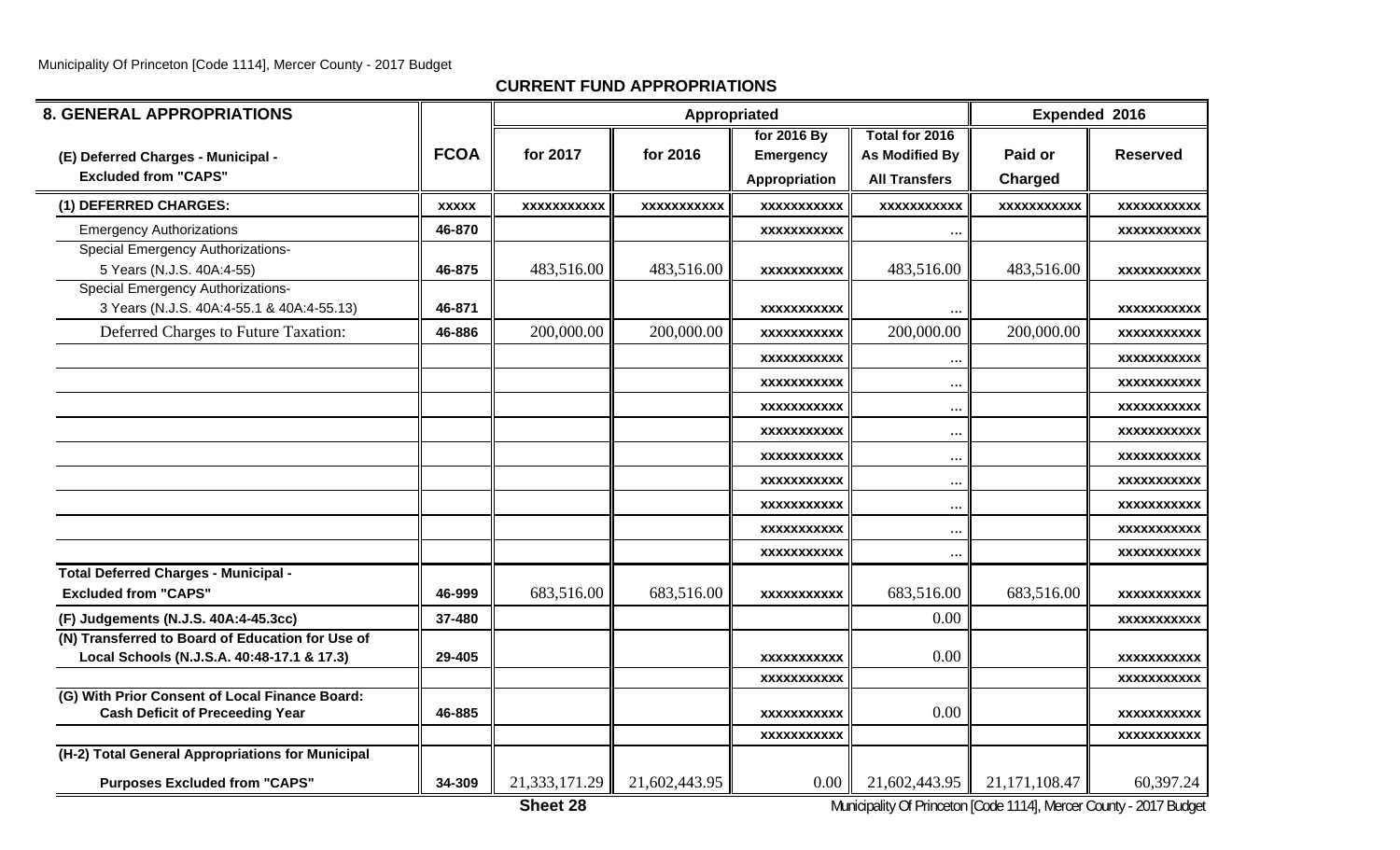**CURRENT FUND APPROPRIATIONS**

| <b>8. GENERAL APPROPRIATIONS</b>                                                                     |               |               |               | Appropriated     |                       | Expended 2016      |                    |
|------------------------------------------------------------------------------------------------------|---------------|---------------|---------------|------------------|-----------------------|--------------------|--------------------|
|                                                                                                      |               |               |               | for 2016 By      | Total for 2016        |                    |                    |
|                                                                                                      | <b>FCOA</b>   | for 2017      | for 2016      | <b>Emergency</b> | <b>As Modified By</b> | Paid or            | <b>Reserved</b>    |
|                                                                                                      |               |               |               | Appropriation    | <b>All Transfers</b>  | Charged            |                    |
| For Local District School Purposes -                                                                 |               |               |               |                  |                       |                    |                    |
| <b>Excluded from "CAPS"</b>                                                                          | <b>XXXXXX</b> | XXXXXXXX.XX   | XXXXXXXX.XX   | XXXXXXXX.XX      | <b>XXXXXXXX.XX</b>    | <b>XXXXXXXX.XX</b> | XXXXXXXX.XX        |
| (I) Type 1 District School Debt Service                                                              | <b>XXXXXX</b> | XXXXXXXX.XX   | XXXXXXXX.XX   | XXXXXXXX.XX      | <b>XXXXXXXX.XX</b>    | <b>XXXXXXXX.XX</b> | XXXXXXX.XX         |
| Payment of Bond Principal                                                                            | 48-920        |               |               |                  | $\ddotsc$             |                    | XXXXXXXX.XX        |
| Payment of Bond Anticipation Notes                                                                   | 48-925        |               |               |                  | $\ddotsc$             |                    | XXXXXXXX.XX        |
| <b>Interest on Bonds</b>                                                                             | 48-930        |               |               |                  | $\ddotsc$             |                    | XXXXXXXX.XX        |
| Interest on Notes                                                                                    | 48-935        |               |               |                  | $\ddotsc$             |                    | XXXXXXXX.XX        |
|                                                                                                      |               |               |               |                  | $\ddotsc$             |                    | XXXXXXXX.XX        |
|                                                                                                      |               |               |               |                  | $\ddotsc$             |                    | XXXXXXXX.XX        |
| <b>Total of Type 1 District School Debt Service</b>                                                  |               |               |               |                  |                       |                    |                    |
| - Excluded from "CAPS"                                                                               | 48-999        | 0.00          | 0.00          | 0.00             | 0.00                  | 0.00               | <b>XXXXXXXX.XX</b> |
| (J) Deferred Charges and Statutory Expenditures -                                                    |               |               |               |                  |                       |                    |                    |
| <b>Local School - Excluded from "CAPS"</b>                                                           | <b>XXXXXX</b> | XXXXXXXX.XX   | XXXXXXXX.XX   | XXXXXXXX.XX      | <b>XXXXXXXX.XX</b>    | <b>XXXXXXXX.XX</b> | <b>XXXXXXXX.XX</b> |
| <b>Emergency Authorizations - Schools</b>                                                            | 29-406        |               |               | XXXXXXXX.XX      | 0.00                  |                    | XXXXXXXX.XX        |
| Capital Project for Land, Building or Equipment                                                      |               |               |               |                  |                       |                    |                    |
| N.J.S. 18A:22-20                                                                                     | 29-407        |               |               |                  | 0.00                  |                    | XXXXXXXX.XX        |
| <b>Total of Deferred Charges and Statutory Expen-</b><br>ditures-Local School - Excluded from "CAPS" | 29-409        | 0.00          | 0.00          | 0.00             | 0.00                  | 0.00               | XXXXXXXX.XX        |
| (K) Total Municipal Appropriations for Local District School                                         |               |               |               |                  |                       |                    |                    |
| Purposes {Item (I) and (J)} - Excluded from "CAPS"                                                   | 29-410        | 0.00          | 0.00          | 0.00             | 0.00                  | 0.00               | <b>XXXXXXXX.XX</b> |
| (O) Total General Appropriations - Excluded from<br>"CAPS"                                           | 34-399        | 21,333,171.29 | 21,602,443.95 | 0.00             | 21,602,443.95         | 21, 171, 108. 47   | 60,397.24          |
|                                                                                                      |               |               |               |                  |                       |                    |                    |
| (L) Subtotal General Appropriations<br>${Items (H-1) and (O)}$                                       | 34-400        | 59,420,862.04 | 59,176,854.95 | 0.00             | 59,176,854.95         | 54,789,878.52      | 3,811,938.19       |
| (M) Reserve for Uncollected Taxes                                                                    | 50-899        | 2,915,135.41  | 2,914,906.48  | XXXXXXXX.XX      | 2,914,906.48          | 2,914,906.48       | <b>XXXXXXXX.XX</b> |
| 9. Total General Appropriations                                                                      | 34-499        | 62,335,997.45 | 62,091,761.43 | 0.00             | 62,091,761.43         | 57,704,785.00      | 3,811,938.19       |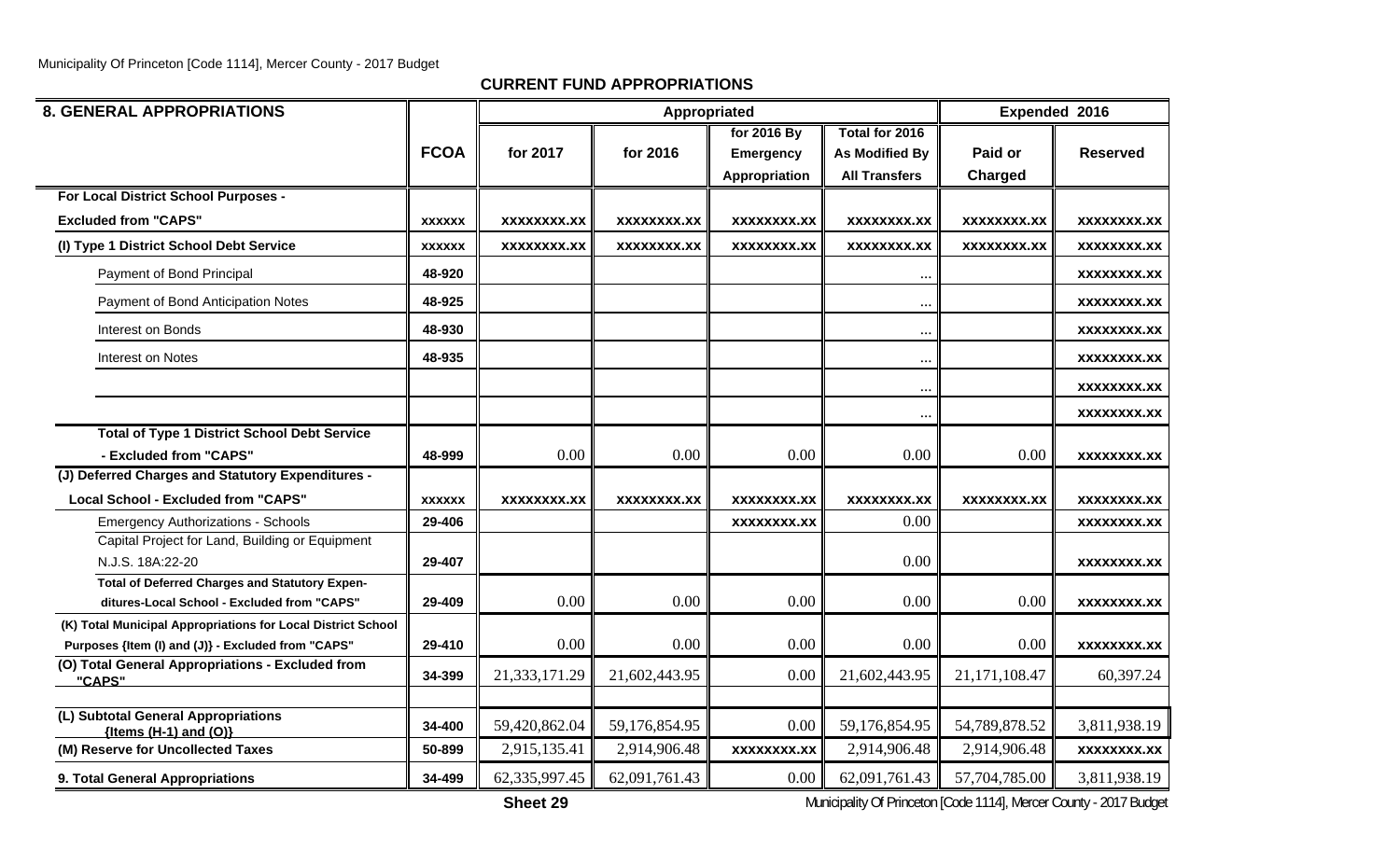**CURRENT FUND APPROPRIATIONS**

| <b>8. GENERAL APPROPRIATIONS</b>                      |               |                   | Appropriated      |                                                  |                                                                 |                           | Expended 2016     |
|-------------------------------------------------------|---------------|-------------------|-------------------|--------------------------------------------------|-----------------------------------------------------------------|---------------------------|-------------------|
| <b>Summary of Appropriations</b>                      | <b>FCOA</b>   | for 2017          | for 2016          | for 2016 By<br><b>Emergency</b><br>Appropriation | Total for 2016<br><b>As Modified By</b><br><b>All Transfers</b> | Paid or<br><b>Charged</b> | <b>Reserved</b>   |
| (H-1) Total General Appropriations for                |               |                   |                   |                                                  |                                                                 |                           |                   |
| <b>Municipal Purposes within "CAPS"</b>               | 34-299        | 38,087,690.75     | 37,574,411.00     | 0.00                                             | 37,574,411.00                                                   | 33,618,770.05             | 3,751,540.95      |
|                                                       | <b>XXXXXX</b> |                   |                   | <b>XXXXXXXXXX</b>                                |                                                                 |                           | <b>XXXXXXXXXX</b> |
| <b>Operations - Excluded from "CAPS"</b><br>(A)       | <b>XXXXXX</b> | <b>XXXXXXXXXX</b> | <b>XXXXXXXXXX</b> | <b>XXXXXXXXXX</b>                                | <b>XXXXXXXXXX</b>                                               | <b>XXXXXXXXXX</b>         | <b>XXXXXXXXXX</b> |
| <b>Other Operations</b>                               | 34-300        | 8,182,250.00      | 8,139,697.00      | 0.00                                             | 8,139,697.00                                                    | 8,111,248.45              | 28,448.55         |
| <b>Uniform Construction Code</b>                      | 22-999        | 0.00              | 0.00              | 0.00                                             | 0.00                                                            | 0.00                      | 0.00              |
| <b>Shared Service Agreements</b>                      | 42-999        | 0.00              | 0.00              | 0.00                                             | 0.00                                                            | 0.00                      | 0.00              |
| <b>Additional Appropriations Offset by Revs.</b>      | 34-303        | 0.00              | 0.00              | 0.00                                             | 0.00                                                            | 0.00                      | 0.00              |
| Public & Private Progs Offset by Revs.                | 40-999        | 741,248.38        | 997,438.11        | 0.00                                             | 997,438.11                                                      | 965,489.42                | 31,948.69         |
| <b>Total Operations - Excluded from "CAPS"</b>        | 34-305        | 8,923,498.38      | 9,137,135.11      | 0.00                                             | 9,137,135.11                                                    | 9,076,737.87              | 60,397.24         |
| <b>Capital Improvements</b><br>(C)                    | 44-999        | 350,000.00        | 150,000.00        | 0.00                                             | 150,000.00                                                      | 150,000.00                | 0.00              |
| <b>Municipal Debt Service</b><br>(D)                  | 45-999        | 11,376,156.91     | 11,631,792.84     | 0.00                                             | 11,631,792.84                                                   | 11,260,854.60             | <b>XXXXXXXXX</b>  |
| <b>Total Deferred Charges (Sheets 28 only)</b><br>(E) | 46-999        | 683,516.00        | 683,516.00        | <b>XXXXXXXXXX</b>                                | 683,516.00                                                      | 683,516.00                | <b>XXXXXXXXX</b>  |
| <b>Judgements</b><br>(F)                              | 37-480        | 0.00              | 0.00              | 0.00                                             | 0.00                                                            | 0.00                      | 0.00              |
| <b>Cash Deficit</b><br>(G)                            | 46-885        | 0.00              | 0.00              | <b>XXXXXXXXXX</b>                                | 0.00                                                            | 0.00                      | <b>XXXXXXXXX</b>  |
| <b>Local District School Purposes</b><br>(K)          | 29-410        | 0.00              | 0.00              | 0.00                                             | 0.00                                                            | 0.00                      | <b>XXXXXXXXX</b>  |
| <b>Transferred to Board of Education</b><br>(N)       | 29-405        | 0.00              | 0.00              | <b>XXXXXXXXXX</b>                                | 0.00                                                            | 0.00                      | <b>XXXXXXXXX</b>  |
| (M) Reserve for Uncollected Taxes                     | 50-899        | 2,915,135.41      | 2,914,906.48      | <b>XXXXXXXXXX</b>                                | 2,914,906.48                                                    | 2,914,906.48              | <b>XXXXXXXXX</b>  |
| <b>Total General Appropriations</b>                   | 34-499        | 62,335,997.45     | 62,091,761.43     | 0.00                                             | 62,091,761.43                                                   | 57,704,785.00             | 3,811,938.19      |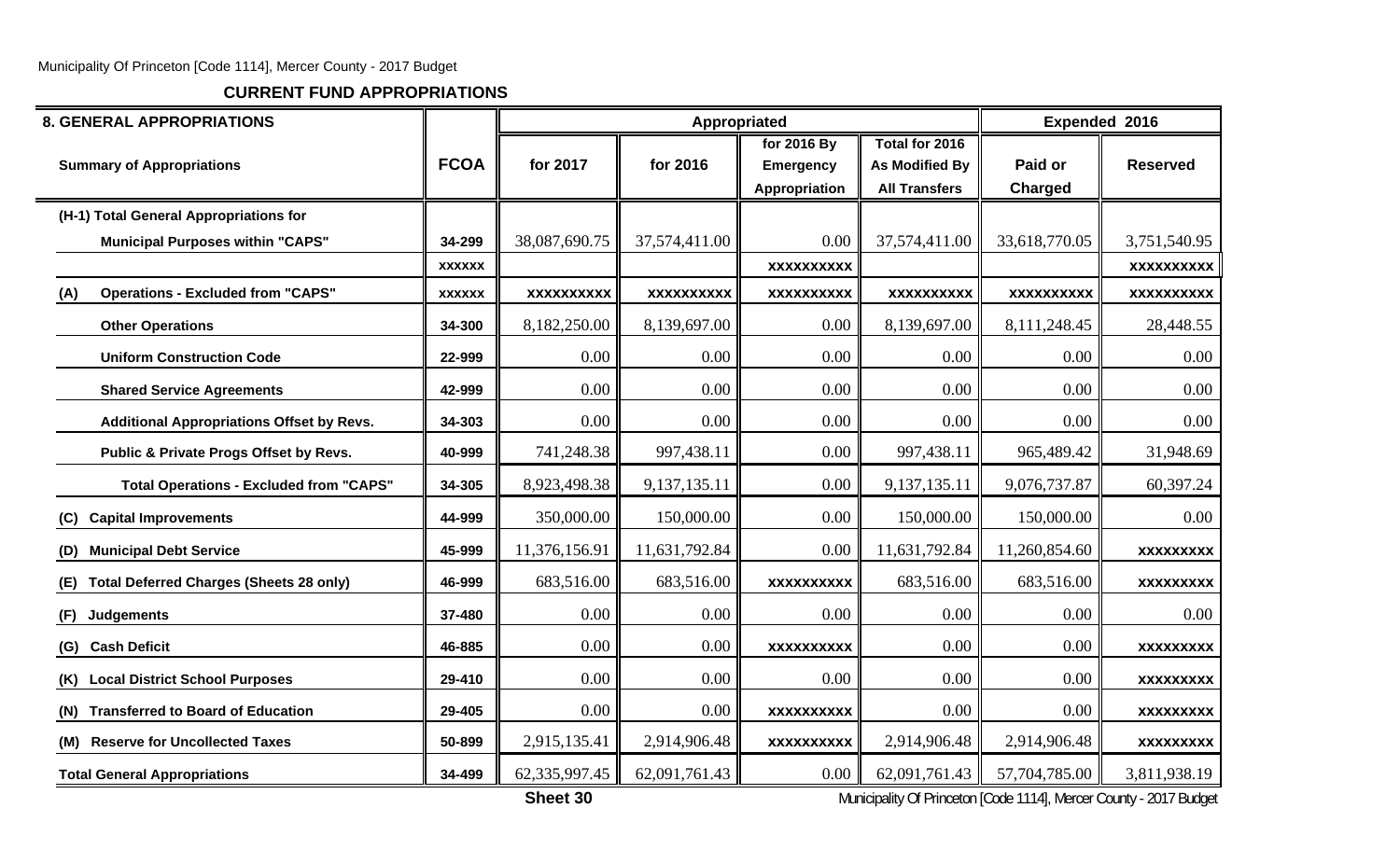Municipality Of Princeton [Code 1114], Mercer County - 2017 Budget **NOT APPLICABLE** 

# **DEDICATED WATER UTILITY BUDGET**

| <b>10. DEDICATED REVENUES FROM WATER UTILITY</b>                                                                   |               | Anticipated         |                                                                    | <b>Realized in</b>  |                                    |
|--------------------------------------------------------------------------------------------------------------------|---------------|---------------------|--------------------------------------------------------------------|---------------------|------------------------------------|
|                                                                                                                    |               | 2017                | 2016                                                               | Cash in 2016        |                                    |
| <b>Operating Surplus Anticipated</b>                                                                               | 08-501        |                     |                                                                    |                     |                                    |
| <b>Operating Surplus Anticipated with Prior Written</b><br><b>Consent of Director of Local Government Services</b> | 08-502        |                     |                                                                    |                     |                                    |
| <b>Total Operating Surplus Anticipated</b>                                                                         | 08-500        | 0.00                | 0.00                                                               | 0.00                | * Note: Use Pages 31, 32 and 33    |
| Rents                                                                                                              | 08-503        |                     |                                                                    |                     | for Water Utility only.            |
| Fire Hydrant Service                                                                                               | 08-504        |                     |                                                                    |                     | All other utilities use sheets 34, |
| Miscellaneous                                                                                                      | 08-505        |                     |                                                                    |                     | 35 and 36.                         |
|                                                                                                                    |               |                     |                                                                    |                     |                                    |
|                                                                                                                    |               |                     |                                                                    |                     | Use a separate set of sheets       |
|                                                                                                                    |               |                     |                                                                    |                     | for each separate Utility.         |
|                                                                                                                    |               |                     |                                                                    |                     |                                    |
|                                                                                                                    |               |                     |                                                                    |                     |                                    |
|                                                                                                                    |               |                     |                                                                    |                     |                                    |
| Special Items of General Revenue Anticipated with Prior                                                            |               |                     |                                                                    |                     |                                    |
| Written Consent of Director of Local Government Services                                                           | <b>XXXXXX</b> | <b>XXXXXXXXX.XX</b> | <b>XXXXXXXXX.XX</b>                                                | <b>XXXXXXXXX.XX</b> |                                    |
|                                                                                                                    |               |                     |                                                                    |                     |                                    |
|                                                                                                                    |               |                     |                                                                    |                     |                                    |
|                                                                                                                    |               |                     |                                                                    |                     |                                    |
|                                                                                                                    |               |                     |                                                                    |                     |                                    |
|                                                                                                                    |               |                     |                                                                    |                     |                                    |
| <b>Deficit (General Budget)</b>                                                                                    | 08-549        |                     |                                                                    |                     |                                    |
|                                                                                                                    |               |                     |                                                                    |                     |                                    |
| <b>Total Water Utility Revenues</b>                                                                                | 08-599        | 0.00                | 0.00                                                               | 0.00                |                                    |
| Sheet 31                                                                                                           |               |                     | Municipality Of Princeton [Code 1114], Mercer County - 2017 Budget |                     | <b>NOT APPLICABLE</b>              |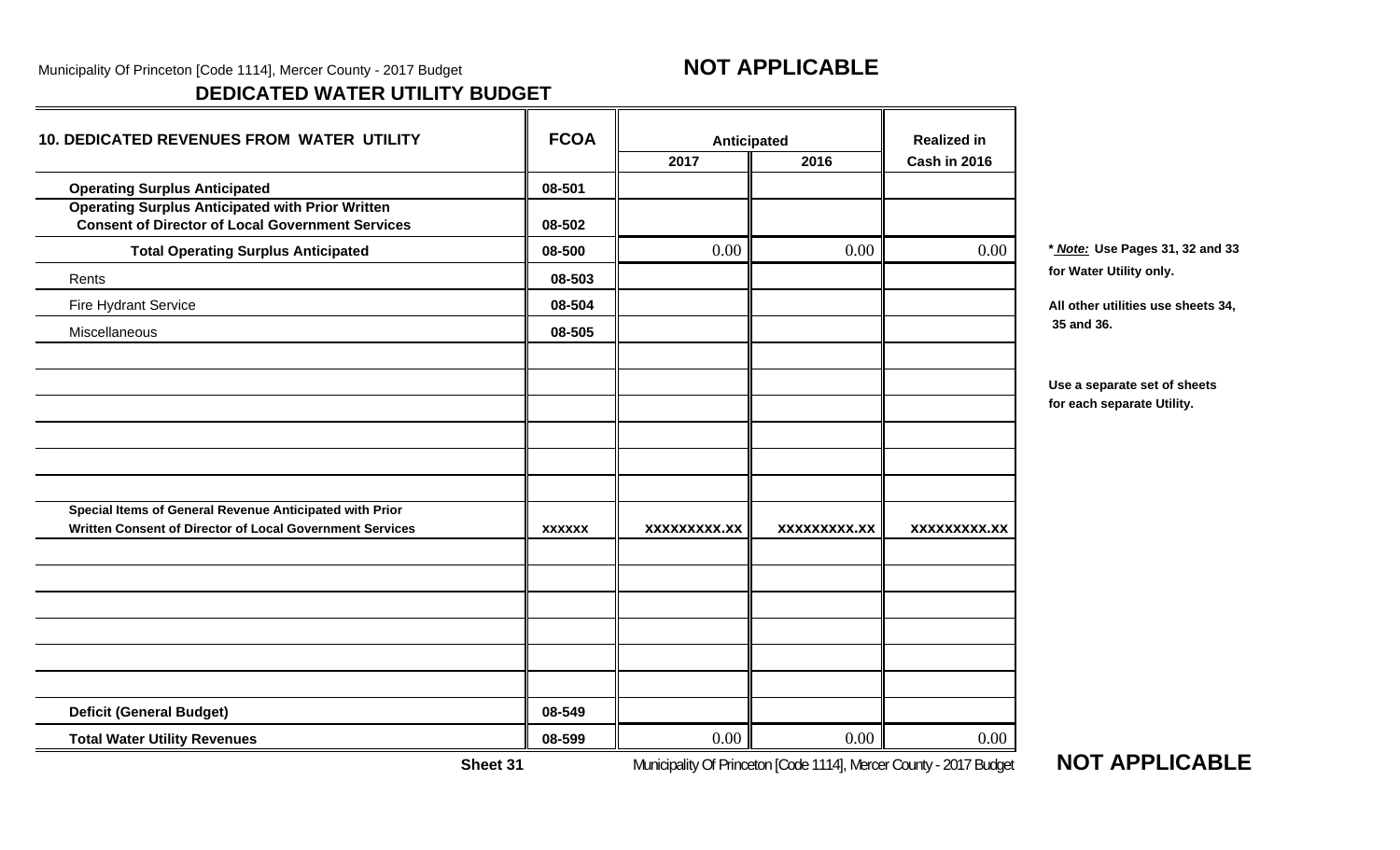# **DEDICATED WATER UTILITY BUDGET - (Continued)** *DEDICATED WATER UTILITY BUDGET - (Continued)* **<b>***CONTINUED SECTED 32 for Water Utility only.*

|                                        |               |                     | Appropriated        |                                   |                                            | Expended 2016       |                     |
|----------------------------------------|---------------|---------------------|---------------------|-----------------------------------|--------------------------------------------|---------------------|---------------------|
| <b>11. APPROPRIATIONS FOR</b>          |               |                     |                     | for 2016 by                       | Total for 2016 as                          | Paid or             |                     |
| <b>WATER UTILITY</b>                   | <b>FCOA</b>   | for 2017            | for 2016            | <b>Emergency</b><br>Appropriation | <b>Modified By All</b><br><b>Transfers</b> | Charged             | <b>Reserved</b>     |
| Operating:                             | <b>XXXXXX</b> | <b>XXXXXXXXX.XX</b> | <b>XXXXXXXXX.XX</b> | xxxxxxxxx.xx                      | <b>XXXXXXXXX.XX</b>                        | <b>XXXXXXXXX.XX</b> | <b>XXXXXXXXX.XX</b> |
| Salaries & Wages                       | 55-501        |                     |                     |                                   | $\ldots$                                   |                     |                     |
| Other Expenses                         | 55-502        |                     |                     |                                   | $\ddots$                                   |                     |                     |
|                                        |               |                     |                     |                                   | $\cdots$                                   |                     |                     |
|                                        |               |                     |                     |                                   | $\cdots$                                   |                     |                     |
|                                        |               |                     |                     |                                   | $\ldots$                                   |                     |                     |
|                                        |               |                     |                     |                                   | $\cdots$                                   |                     |                     |
| <b>Capital Improvements:</b>           | <b>XXXXXX</b> | <b>XXXXXXXXX.XX</b> | <b>XXXXXXXXX.XX</b> | <b>XXXXXXXXX.XX</b>               | <b>XXXXXXXXX.XX</b>                        | <b>XXXXXXXXX.XX</b> | <b>XXXXXXXXX.XX</b> |
| Down Payment on Improvements           | 55-510        |                     |                     |                                   | $\cdots$                                   |                     |                     |
| Capital Improvement Fund               | 55-511        |                     |                     |                                   | $\cdots$                                   |                     |                     |
| <b>Capital Outlay</b>                  | 55-512        |                     |                     |                                   | $\ddots$                                   |                     |                     |
|                                        |               |                     |                     |                                   | $\cdots$                                   |                     |                     |
|                                        |               |                     |                     |                                   | $\cdots$                                   |                     |                     |
|                                        |               |                     |                     |                                   | $\ddots$                                   |                     |                     |
| <b>Debt Service:</b>                   | <b>XXXXXX</b> | <b>XXXXXXXXX.XX</b> | <b>XXXXXXXXX.XX</b> | <b>XXXXXXXXX.XX</b>               | <b>XXXXXXXXX.XX</b>                        | <b>XXXXXXXXX.XX</b> | <b>XXXXXXXXX.XX</b> |
| Payment of Bond Principal              | 55-520        |                     |                     |                                   | $\ddots$                                   |                     | <b>XXXXXXXXX.XX</b> |
| Payment of Bond Anticipation Notes and |               |                     |                     |                                   |                                            |                     |                     |
| <b>Capital Notes</b>                   | 55-521        |                     |                     |                                   | $\cdots$                                   |                     | xxxxxxxxx.xx        |
| Interest on Bonds                      | 55-522        |                     |                     |                                   | $\cdots$                                   |                     | <b>XXXXXXXXX.XX</b> |
| Interest on Notes                      | 55-523        |                     |                     |                                   | $\cdots$                                   |                     | xxxxxxxxx.xx        |
|                                        |               |                     |                     |                                   | $\cdots$                                   |                     | <b>XXXXXXXXX.XX</b> |
|                                        |               |                     |                     |                                   |                                            |                     | <b>XXXXXXXXX.XX</b> |

**NOT APPLICABLE**

Sheet 32 **Sheet 32** Municipality Of Princeton [Code 1114], Mercer County - 2017 Budget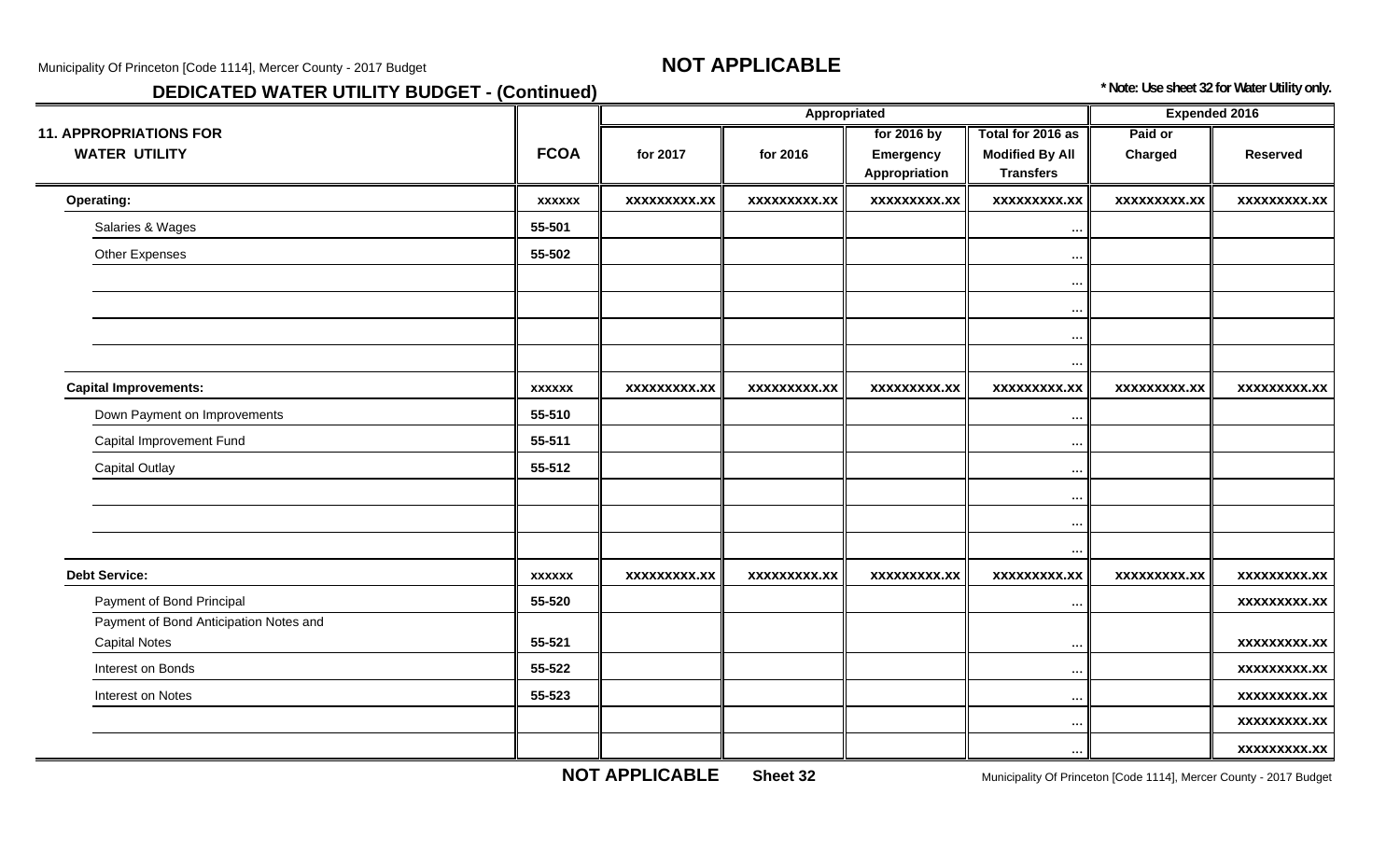# Municipality Of Princeton [Code 1114], Mercer County - 2017 Budget **NOT APPLICABLE**

# **DEDICATED WATER UTILITY BUDGET - (Continued)** NOTE: Use sheet 33 for Water Utility only.

|                                                     |               |                     | Appropriated        |                     |                        | <b>Expended 2016</b> |                     |
|-----------------------------------------------------|---------------|---------------------|---------------------|---------------------|------------------------|----------------------|---------------------|
| <b>11. APPROPRIATIONS FOR WATER UTILITY</b>         |               |                     |                     | for 2016 by         | Total for 2016 as      | Paid or              |                     |
|                                                     | <b>FCOA</b>   | for 2017            | for 2016            | Emergency           | <b>Modified By All</b> | Charged              | <b>Reserved</b>     |
|                                                     |               |                     |                     | Appropriation       | <b>All Transfers</b>   |                      |                     |
| <b>Deferred Charges and Statutory Expenditures:</b> | <b>XXXXXX</b> | <b>XXXXXXXXX.XX</b> | <b>XXXXXXXXX.XX</b> | <b>XXXXXXXXX.XX</b> | <b>XXXXXXXXX.XX</b>    | <b>XXXXXXXXX.XX</b>  | <b>XXXXXXXXX.XX</b> |
| <b>DEFERRED CHARGES:</b>                            | <b>XXXXXX</b> | <b>XXXXXXXXX.XX</b> | <b>XXXXXXXXX.XX</b> | <b>XXXXXXXXX.XX</b> | <b>XXXXXXXXX.XX</b>    | <b>XXXXXXXXX.XX</b>  | <b>XXXXXXXXX.XX</b> |
| <b>Emergency Authorizations</b>                     | 55-530        |                     |                     | <b>XXXXXXXXX.XX</b> | $\cdots$               |                      | <b>XXXXXXXXX.XX</b> |
|                                                     |               |                     |                     | <b>XXXXXXXXX.XX</b> | $\ldots$               |                      | <b>XXXXXXXXX.XX</b> |
|                                                     |               |                     |                     | <b>XXXXXXXXX.XX</b> | $\cdots$               |                      | <b>XXXXXXXXX.XX</b> |
|                                                     |               |                     |                     | <b>XXXXXXXXX.XX</b> | $\ldots$               |                      | <b>XXXXXXXXX.XX</b> |
|                                                     |               |                     |                     | <b>XXXXXXXXX.XX</b> | $\ldots$               |                      | <b>XXXXXXXXX.XX</b> |
|                                                     |               |                     |                     | <b>XXXXXXXXX.XX</b> | $\cdots$               |                      | <b>XXXXXXXXX.XX</b> |
|                                                     |               |                     |                     | <b>XXXXXXXXX.XX</b> | $\cdots$               |                      | <b>XXXXXXXXX.XX</b> |
| <b>STATUTORY EXPENDITURES:</b>                      | <b>XXXXXX</b> | <b>XXXXXXXXX.XX</b> | <b>XXXXXXXXX.XX</b> | <b>XXXXXXXXX.XX</b> | <b>XXXXXXXXX.XX</b>    | <b>XXXXXXXXX.XX</b>  | xxxxxxxxx.xx        |
| Contribution To:                                    |               |                     |                     |                     |                        |                      |                     |
| Public Employees' Retirement System                 | 55-540        |                     |                     |                     | $\ddotsc$              |                      |                     |
| Social Security System (O.A.S.I.)                   | 55-541        |                     |                     |                     | $\ddots$               |                      |                     |
| Unemployment Compensation Insurance                 |               |                     |                     |                     |                        |                      |                     |
| (N.J.S.A. 43:21-3 et. seq.)                         | 55-542        |                     |                     |                     | $\cdots$               |                      |                     |
|                                                     |               |                     |                     |                     |                        |                      |                     |
|                                                     |               |                     |                     |                     | $\ddotsc$              |                      |                     |
|                                                     |               |                     |                     |                     | $\ddotsc$              |                      |                     |
|                                                     |               |                     |                     |                     | $\ddotsc$              |                      |                     |
| Judgements                                          | 55-531        |                     |                     |                     |                        |                      |                     |
|                                                     |               |                     |                     |                     | $\cdots$               |                      |                     |
| <b>Deficit in Operations in Prior Years</b>         | 55-532        |                     |                     | <b>XXXXXXXXX.XX</b> | $\ddots$               |                      | <b>XXXXXXXXX.XX</b> |
| <b>Surplus (General Budget)</b>                     | 55-545        |                     |                     | <b>XXXXXXXXX.XX</b> | $\ddots$               |                      | <b>XXXXXXXXX.XX</b> |
| TOTAL WATER UTILITY APPROPRIATIONS                  | 55-599        | 0.00                | 0.00                | 0.00                | 0.00                   | 0.00                 | 0.00                |

**NOT APPLICABLE**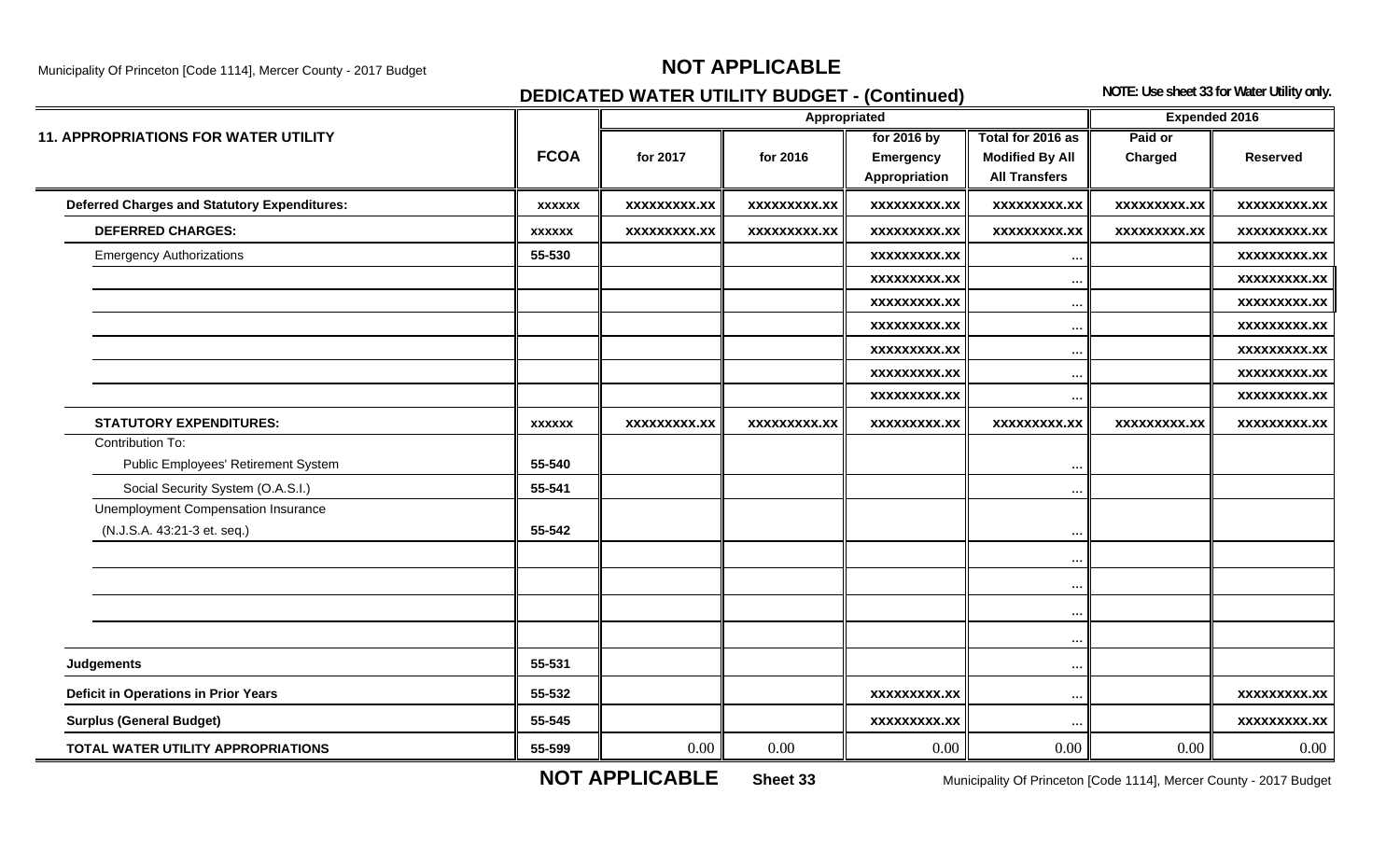# **DEDICATED AFFORDABLE HOUSING UTILITY BUDGET**

| <b>10. DEDICATED REVENUES FROM</b>                                                                                  | <b>FCOA</b>   | Anticipated         |                     | <b>Realized in</b>  |  |
|---------------------------------------------------------------------------------------------------------------------|---------------|---------------------|---------------------|---------------------|--|
| <b>AFFORDABLE HOUSING UTILITY</b>                                                                                   |               | 2017                | 2016                | Cash in 2016        |  |
| <b>Operating Surplus Anticipated</b>                                                                                | 08-501        |                     |                     |                     |  |
| <b>Operating Surplus Anticipated with Prior Written</b><br><b>Consent of Director of Local Government Services</b>  | 08-502        |                     |                     |                     |  |
| <b>Total Operating Surplus Anticipated</b>                                                                          | 08-500        | 0.00                | 0.00                | 0.00                |  |
|                                                                                                                     |               |                     |                     |                     |  |
|                                                                                                                     |               |                     |                     |                     |  |
|                                                                                                                     |               |                     |                     |                     |  |
|                                                                                                                     |               |                     |                     |                     |  |
|                                                                                                                     |               |                     |                     |                     |  |
| Special Items of General Revenue Anticipated with Prior<br>Written Consent of Director of Local Government Services | <b>XXXXXX</b> | <b>XXXXXXXXX.XX</b> | <b>XXXXXXXXX.XX</b> | <b>XXXXXXXXX.XX</b> |  |
| Contribution to Affordable Housing Program (General Budget)                                                         | 08-511        | 100,000.00          | 100,000.00          | 100,000.00          |  |
| <b>Affordable Housing Fees</b>                                                                                      | 08-510        | 153,461.00          | 153,461.00          | 153,461.00          |  |
| Reserve for Aff. Ho. Section 10B340                                                                                 | 08-510        | 241,915.00          | 214,442.00          | 214,442.00          |  |
| <b>Deficit (General Budget)</b>                                                                                     | 08-549        |                     |                     |                     |  |
| <b>Total Affordable Housing Utility Revenues</b>                                                                    | 08-599        | 495,376.00          | 467,903.00          | 467,903.00          |  |

**Use a separate set of sheets for each separate Utility.**

**Sheet 34**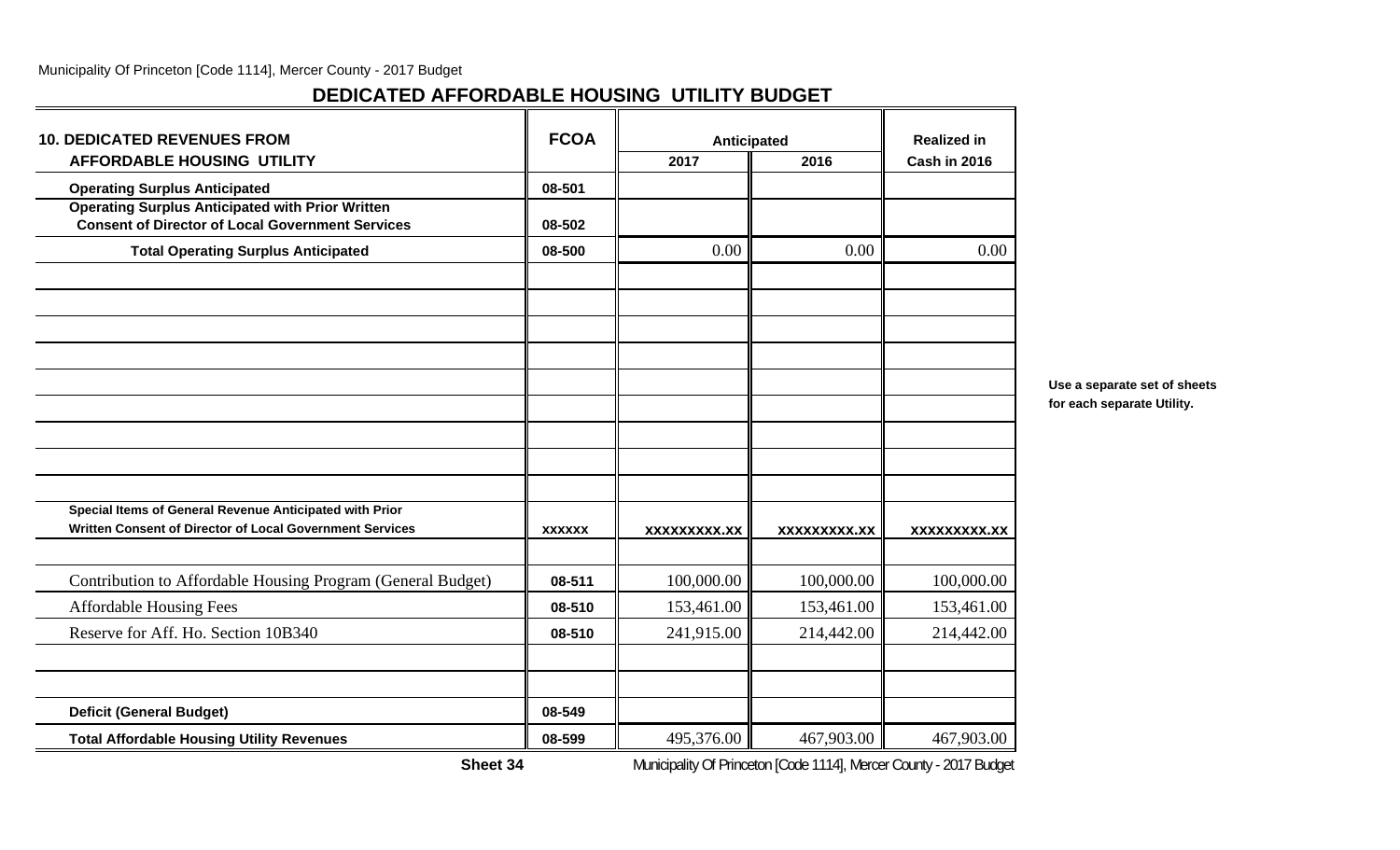# **DEDICATED AFFORDABLE HOUSING UTILITY BUDGET - (Continued)** \* Note: Use sheet 32 for Water Utility only.

|                                                                    |               |                     | Appropriated        |                                           |                                                                 | <b>Expended 2016</b> |                     |
|--------------------------------------------------------------------|---------------|---------------------|---------------------|-------------------------------------------|-----------------------------------------------------------------|----------------------|---------------------|
| <b>11. APPROPRIATIONS FOR</b><br><b>AFFORDABLE HOUSING UTILITY</b> | <b>FCOA</b>   | for 2017            | for 2016            | for 2016 by<br>Emergency<br>Appropriation | Total for 2016 as<br><b>Modified By All</b><br><b>Transfers</b> | Paid or<br>Charged   | <b>Reserved</b>     |
| <b>Operating:</b>                                                  | <b>XXXXXX</b> | xxxxxxxxx.xx        | xxxxxxxxx.xx        | <b>XXXXXXXXX.XX</b>                       | <b>XXXXXXXXX.XX</b>                                             | <b>XXXXXXXXX.XX</b>  | <b>XXXXXXXXX.XX</b> |
| Salaries & Wages                                                   | 55-501        | 102,135.00          | 99,663.00           |                                           | 99,663.00                                                       | 96,639.32            | $0.00\,$            |
| Other Expenses                                                     | 55-502        | 393,241.00          | 368,240.00          |                                           | 368,240.00                                                      | 322,411.16           | $0.00\,$            |
| Rehab Program                                                      |               |                     |                     |                                           | $\ddotsc$                                                       |                      |                     |
|                                                                    |               |                     |                     |                                           | $\ddotsc$                                                       |                      |                     |
|                                                                    |               |                     |                     |                                           | $\ddots$<br>$\ddots$                                            |                      |                     |
| <b>Capital Improvements:</b>                                       | <b>XXXXXX</b> | <b>XXXXXXXXX.XX</b> | <b>XXXXXXXXX.XX</b> | <b>XXXXXXXXX.XX</b>                       | <b>XXXXXXXXX.XX</b>                                             | <b>XXXXXXXXX.XX</b>  | <b>XXXXXXXXX.XX</b> |
| Down Payment on Improvements                                       | 55-510        |                     |                     |                                           | $\cdots$                                                        |                      |                     |
| Capital Improvement Fund                                           | 55-511        |                     |                     |                                           | $\cdots$                                                        |                      |                     |
| <b>Capital Outlay</b>                                              | 55-512        |                     |                     |                                           | $\cdots$                                                        |                      |                     |
|                                                                    |               |                     |                     |                                           | $\cdots$                                                        |                      |                     |
|                                                                    |               |                     |                     |                                           | $\cdots$                                                        |                      |                     |
| <b>Debt Service:</b>                                               | <b>XXXXXX</b> | <b>XXXXXXXXX.XX</b> | XXXXXXXXX.XX        | XXXXXXXXX.XX                              | $\cdots$<br>XXXXXXXXX.XX                                        | <b>XXXXXXXXX.XX</b>  | xxxxxxxxx.xx        |
| Payment of Bond Principal                                          | 55-520        |                     |                     |                                           |                                                                 |                      | <b>XXXXXXXXX.XX</b> |
| Payment of Bond Anticipation Notes and                             |               |                     |                     |                                           | $\cdots$                                                        |                      |                     |
| <b>Capital Notes</b>                                               | 55-521        |                     |                     |                                           | $\cdots$                                                        |                      | <b>XXXXXXXXX.XX</b> |
| Interest on Bonds                                                  | 55-522        |                     |                     |                                           | $\cdots$                                                        |                      | <b>XXXXXXXXX.XX</b> |
| Interest on Notes                                                  | 55-523        |                     |                     |                                           | $\ddotsc$                                                       |                      | <b>XXXXXXXXX.XX</b> |
|                                                                    |               |                     |                     |                                           | $\cdots$                                                        |                      | <b>XXXXXXXXX.XX</b> |
|                                                                    |               |                     |                     |                                           | $\cdots$                                                        |                      | xxxxxxxxx.xx        |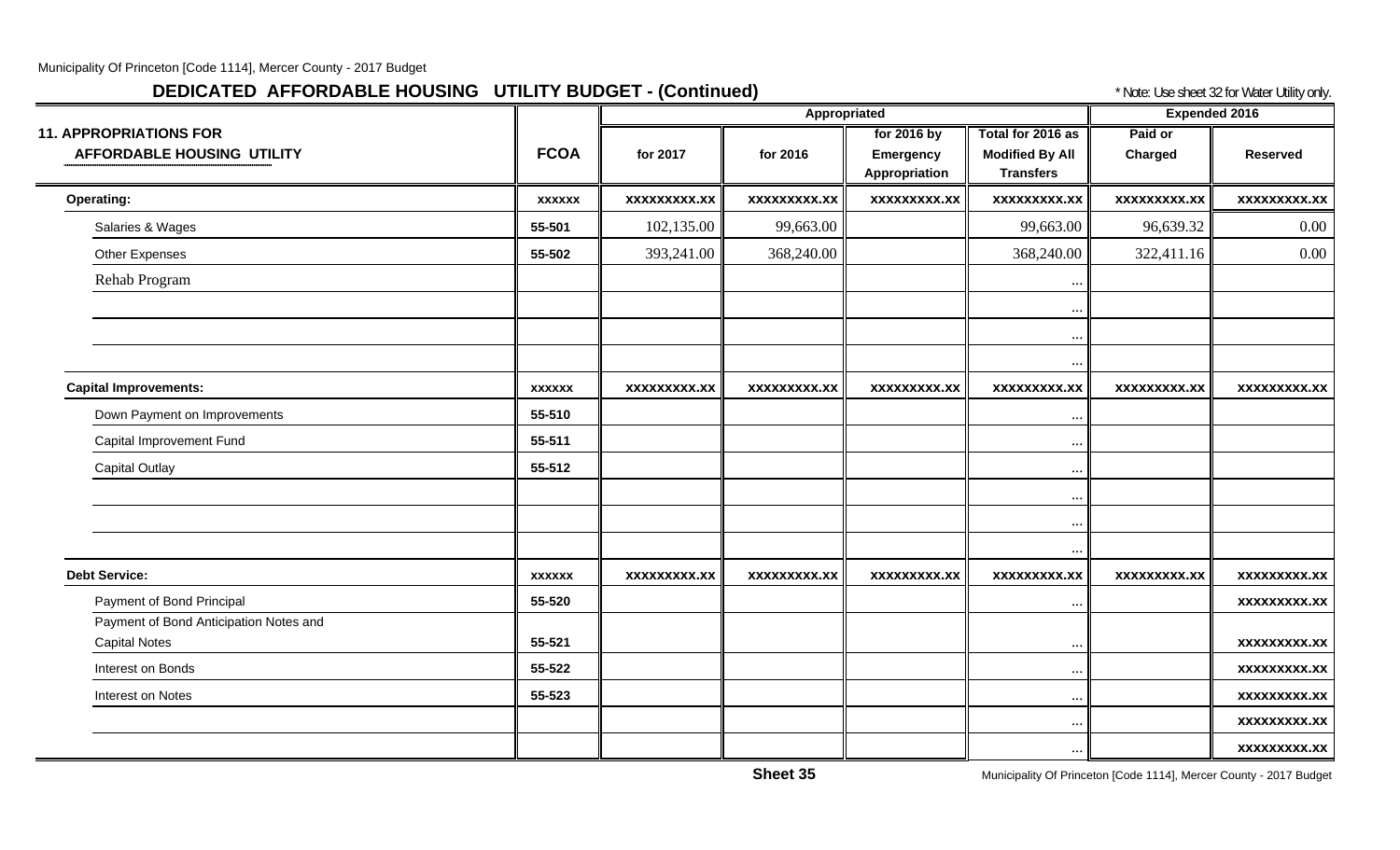# **DEDICATED AFFORDABLE HOUSING UTILITY BUDGET - (Continued)**

|                                                     |               |                     | Appropriated        |                     |                        | <b>Expended 2016</b> |                     |
|-----------------------------------------------------|---------------|---------------------|---------------------|---------------------|------------------------|----------------------|---------------------|
| <b>11. APPROPRIATIONS FOR</b>                       |               |                     |                     | for 2016 by         | Total for 2016 as      | Paid or              |                     |
| <b>AFFORDABLE HOUSING UTILITY</b>                   | <b>FCOA</b>   | for 2017            | for 2016            | Emergency           | <b>Modified By All</b> | Charged              | <b>Reserved</b>     |
|                                                     |               |                     |                     | Appropriation       | <b>All Transfers</b>   |                      |                     |
| <b>Deferred Charges and Statutory Expenditures:</b> | <b>XXXXXX</b> | <b>XXXXXXXXX.XX</b> | <b>XXXXXXXXX.XX</b> | <b>XXXXXXXXX.XX</b> | <b>XXXXXXXXX.XX</b>    | xxxxxxxxx.xx         | <b>XXXXXXXXX.XX</b> |
| <b>DEFERRED CHARGES:</b>                            | <b>XXXXXX</b> | <b>XXXXXXXXX.XX</b> | <b>XXXXXXXXX.XX</b> | <b>XXXXXXXXX.XX</b> | <b>XXXXXXXXX.XX</b>    | <b>XXXXXXXXX.XX</b>  | <b>XXXXXXXXX.XX</b> |
| <b>Emergency Authorizations</b>                     | 55-530        |                     |                     | <b>XXXXXXXXX.XX</b> |                        |                      | <b>XXXXXXXXX.XX</b> |
|                                                     |               |                     |                     | <b>XXXXXXXXX.XX</b> |                        |                      | <b>XXXXXXXXX.XX</b> |
|                                                     |               |                     |                     | <b>XXXXXXXXX.XX</b> | $\ddotsc$              |                      | <b>XXXXXXXXX.XX</b> |
|                                                     |               |                     |                     | <b>XXXXXXXX.XX</b>  |                        |                      | <b>XXXXXXXXX.XX</b> |
|                                                     |               |                     |                     | XXXXXXXXX.XX        | $\ddots$               |                      | <b>XXXXXXXXX.XX</b> |
|                                                     |               |                     |                     | <b>XXXXXXXXX.XX</b> | $\ddotsc$              |                      | <b>XXXXXXXXX.XX</b> |
|                                                     |               |                     |                     | <b>XXXXXXXX.XX</b>  |                        |                      | <b>XXXXXXXXX.XX</b> |
| <b>STATUTORY EXPENDITURES:</b>                      | <b>XXXXXX</b> | <b>XXXXXXXXX.XX</b> | <b>XXXXXXXXX.XX</b> | <b>XXXXXXXXX.XX</b> | <b>XXXXXXXXX.XX</b>    | <b>XXXXXXXXX.XX</b>  | <b>XXXXXXXXX.XX</b> |
| Contribution To:                                    |               |                     |                     |                     |                        |                      |                     |
| Public Employees' Retirement System                 | 55-540        |                     |                     |                     |                        |                      |                     |
| Social Security System (O.A.S.I.)                   | 55-541        |                     |                     |                     |                        |                      |                     |
| Unemployment Compensation Insurance                 |               |                     |                     |                     |                        |                      |                     |
| (N.J.S.A. 43:21-3 et. seq.)                         | 55-542        |                     |                     |                     |                        |                      |                     |
|                                                     |               |                     |                     |                     |                        |                      |                     |
|                                                     |               |                     |                     |                     | $\ddotsc$              |                      |                     |
|                                                     |               |                     |                     |                     |                        |                      |                     |
|                                                     |               |                     |                     |                     |                        |                      |                     |
| Judgements                                          | 55-531        |                     |                     |                     | $\ddotsc$              |                      |                     |
| <b>Deficit in Operations in Prior Years</b>         | 55-532        |                     |                     | <b>XXXXXXXXX.XX</b> | $\ddotsc$              |                      | <b>XXXXXXXXX.XX</b> |
| <b>Surplus (General Budget)</b>                     | 55-545        |                     |                     | <b>XXXXXXXXX.XX</b> |                        |                      | <b>XXXXXXXXX.XX</b> |
| TOTAL AFFORDABLE HOUSING UTILITY APPROPRIATIONS     | 55-599        | 495,376.00          | 467,903.00          | 0.00                | 467,903.00             | 419,050.48           | 0.00                |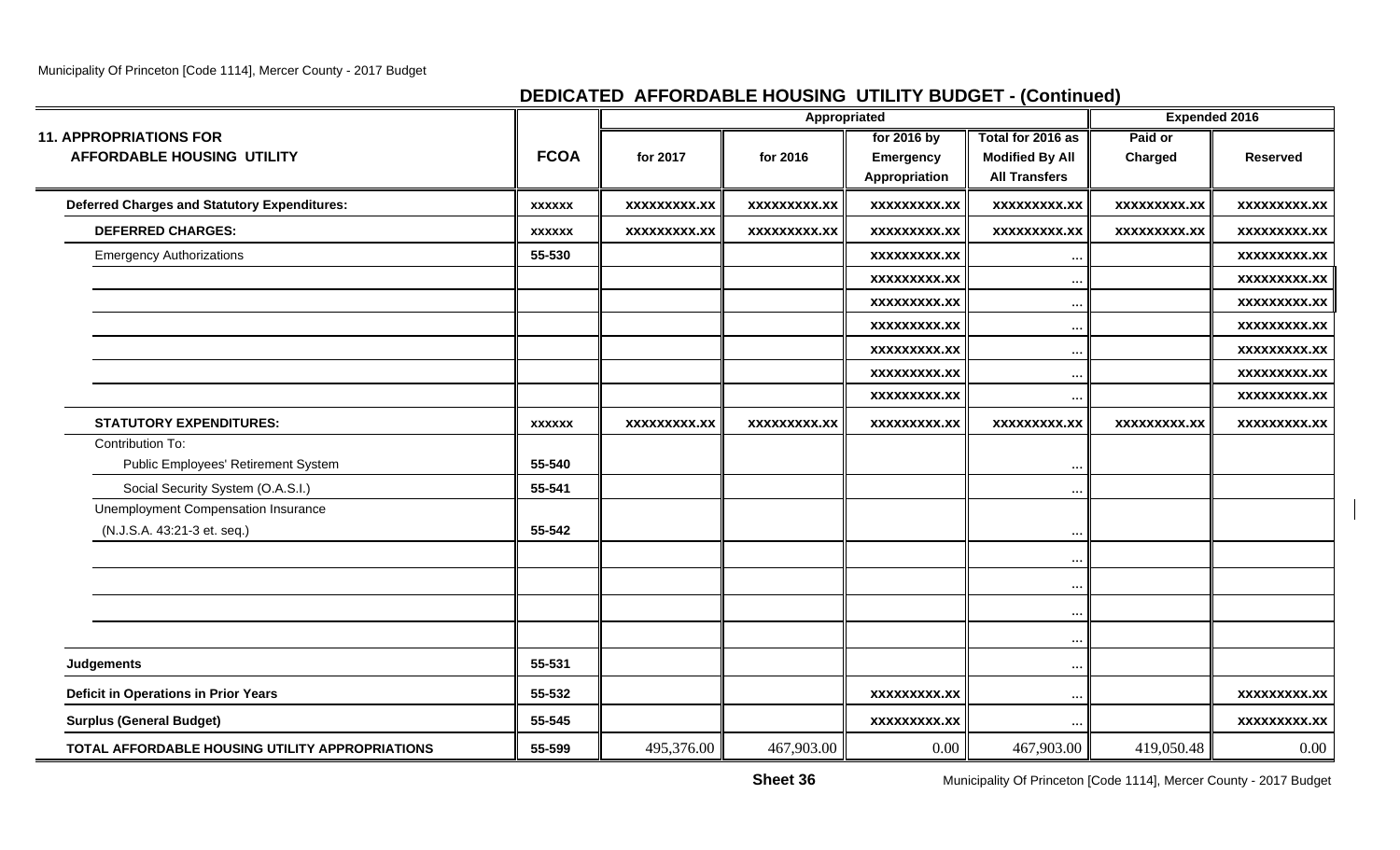# **DEDICATED PARKING UTILITY BUDGET**

| <b>10. DEDICATED REVENUES FROM</b>                                                                                  | <b>FCOA</b>   | Anticipated  |                                                                    | <b>Realized in</b>  |
|---------------------------------------------------------------------------------------------------------------------|---------------|--------------|--------------------------------------------------------------------|---------------------|
| <b>PARKING UTILITY</b>                                                                                              |               | 2017         | 2016                                                               | Cash in 2016        |
| <b>Operating Surplus Anticipated</b>                                                                                | 08-501        | 181,881.00   | 191,069.00                                                         | 191,069.00          |
| <b>Operating Surplus Anticipated with Prior Written</b><br><b>Consent of Director of Local Government Services</b>  | 08-502        |              |                                                                    |                     |
| <b>Total Operating Surplus Anticipated</b>                                                                          | 08-500        | 181,881.00   | 191,069.00                                                         | 191,069.00          |
| Parking Fees                                                                                                        |               | 3,550,243.00 | 3,446,072.00                                                       | 3,550,243.45        |
| <b>Annual Service Charge</b>                                                                                        |               | 129,978.00   | 127,559.00                                                         | 129,977.59          |
| Lease Agreements                                                                                                    |               | 356,862.00   | 353,281.00                                                         | 356,861.53          |
| Interest                                                                                                            |               | 8,465.00     | 9,245.00                                                           | 8,465.58            |
|                                                                                                                     |               |              |                                                                    |                     |
|                                                                                                                     |               |              |                                                                    |                     |
|                                                                                                                     |               |              |                                                                    |                     |
|                                                                                                                     |               |              |                                                                    |                     |
|                                                                                                                     |               |              |                                                                    |                     |
| Special Items of General Revenue Anticipated with Prior<br>Written Consent of Director of Local Government Services |               |              |                                                                    |                     |
|                                                                                                                     | <b>XXXXXX</b> | XXXXXXXXX.XX | XXXXXXXXX.XX                                                       | <b>XXXXXXXXX.XX</b> |
| <b>Reserve for Debt Service</b>                                                                                     |               | 100,000.00   | 100,000.00                                                         | 100,000.00          |
|                                                                                                                     |               |              |                                                                    |                     |
|                                                                                                                     |               |              |                                                                    |                     |
| <b>Deficit (General Budget)</b>                                                                                     | 08-549        |              |                                                                    |                     |
| <b>Total Parking Utility Revenues</b>                                                                               | 08-599        | 4,327,429.00 | 4,227,226.00                                                       | 4,336,617.15        |
| [Extra Sheet]<br>Sheet 34a                                                                                          |               |              | Municipality Of Princeton [Code 1114], Mercer County - 2017 Budget |                     |

**Use a separate set of sheets for each separate Utility.**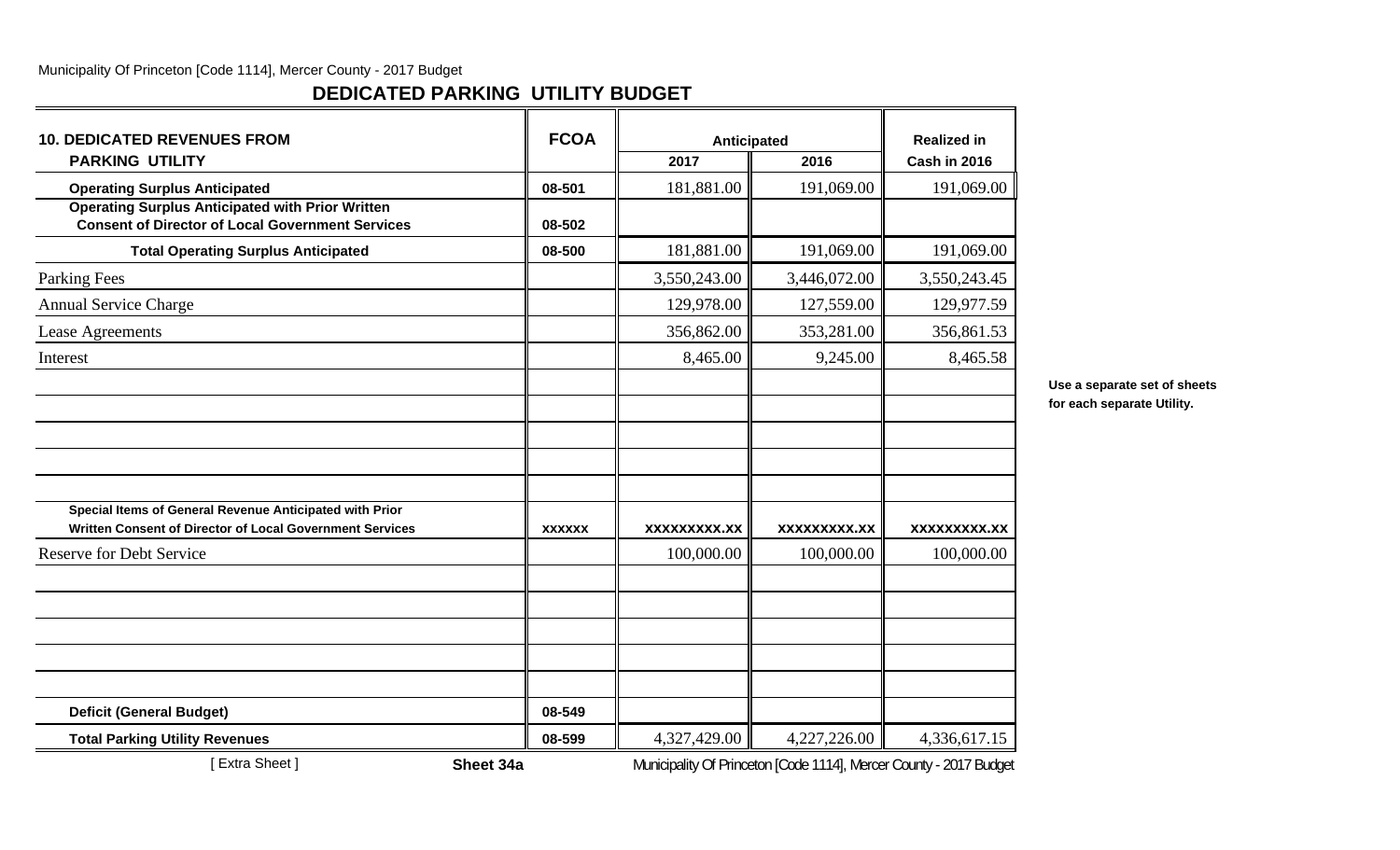# **DEDICATED PARKING UTILITY BUDGET - (Continued) And Continue and Continued The Continue of Algority** *PARKING Utility only.*

|                                                                |               |                     | Appropriated        |                                           |                                                                 | <b>Expended 2016</b> |                     |  |
|----------------------------------------------------------------|---------------|---------------------|---------------------|-------------------------------------------|-----------------------------------------------------------------|----------------------|---------------------|--|
| <b>11. APPROPRIATIONS FOR</b><br><b>PARKING UTILITY</b>        | <b>FCOA</b>   | for 2017            | for 2016            | for 2016 by<br>Emergency<br>Appropriation | Total for 2016 as<br><b>Modified By All</b><br><b>Transfers</b> | Paid or<br>Charged   | <b>Reserved</b>     |  |
| <b>Operating:</b>                                              | <b>XXXXXX</b> | <b>XXXXXXXXX.XX</b> | <b>XXXXXXXXX.XX</b> | <b>XXXXXXXXX.XX</b>                       | <b>XXXXXXXXX.XX</b>                                             | <b>XXXXXXXXX.XX</b>  | <b>XXXXXXXXX.XX</b> |  |
| Salaries & Wages                                               | 55-501        | 733,179.00          | 727,525.00          |                                           | 712,525.00                                                      | 608,083.10           | 104,441.90          |  |
| Other Expenses                                                 | 55-502        | 937,975.00          | 931,226.00          |                                           | 946,226.00                                                      | 867,018.72           | 79,207.28           |  |
|                                                                |               |                     |                     |                                           | $\cdots$                                                        |                      |                     |  |
|                                                                |               |                     |                     |                                           | $\ldots$<br>$\cdots$                                            |                      |                     |  |
|                                                                |               |                     |                     |                                           | $\ddots$                                                        |                      |                     |  |
| <b>Capital Improvements:</b>                                   | <b>XXXXXX</b> | <b>XXXXXXXXX.XX</b> | <b>XXXXXXXXX.XX</b> | <b>XXXXXXXXX.XX</b>                       | XXXXXXXXX.XX                                                    | <b>XXXXXXXXX.XX</b>  | <b>XXXXXXXXX.XX</b> |  |
| Down Payment on Improvements                                   | 55-510        |                     |                     |                                           | $\cdots$                                                        |                      |                     |  |
| Capital Improvement Fund                                       | 55-511        |                     |                     |                                           | $\cdots$                                                        |                      |                     |  |
| <b>Capital Outlay</b>                                          | 55-512        |                     |                     |                                           | $\cdots$                                                        |                      |                     |  |
|                                                                |               |                     |                     |                                           | $\ldots$                                                        |                      |                     |  |
|                                                                |               |                     |                     |                                           | $\cdots$                                                        |                      |                     |  |
|                                                                |               |                     |                     |                                           | $\cdots$                                                        |                      |                     |  |
| <b>Debt Service:</b>                                           | <b>XXXXXX</b> | <b>XXXXXXXXX.XX</b> | <b>XXXXXXXXX.XX</b> | <b>XXXXXXXXX.XX</b>                       | <b>XXXXXXXXX.XX</b>                                             | <b>XXXXXXXXX.XX</b>  | <b>XXXXXXXXX.XX</b> |  |
| Payment of Bond Principal                                      | 55-520        | 580,000.00          | 555,000.00          |                                           | 555,000.00                                                      | 555,000.00           | <b>XXXXXXXXX.XX</b> |  |
| Payment of Bond Anticipation Notes and<br><b>Capital Notes</b> | 55-521        |                     |                     |                                           | $\ddots$                                                        |                      | <b>XXXXXXXXX.XX</b> |  |
| Interest on Bonds                                              | 55-522        | 381,275.00          | 413,475.00          |                                           | 413,475.00                                                      | 395,150.00           | <b>XXXXXXXXX.XX</b> |  |
| Interest on Notes                                              | 55-523        |                     |                     |                                           | $\cdots$                                                        |                      | xxxxxxxxx.xx        |  |
|                                                                |               |                     |                     |                                           | $\cdots$                                                        |                      | <b>XXXXXXXXX.XX</b> |  |
|                                                                |               |                     |                     |                                           | $\cdots$                                                        |                      | XXXXXXXXX.XX        |  |

**Sheet 35a**[ Extra Sheet ] Municipality Of Princeton [Code 1114], Mercer County - 2017 Budget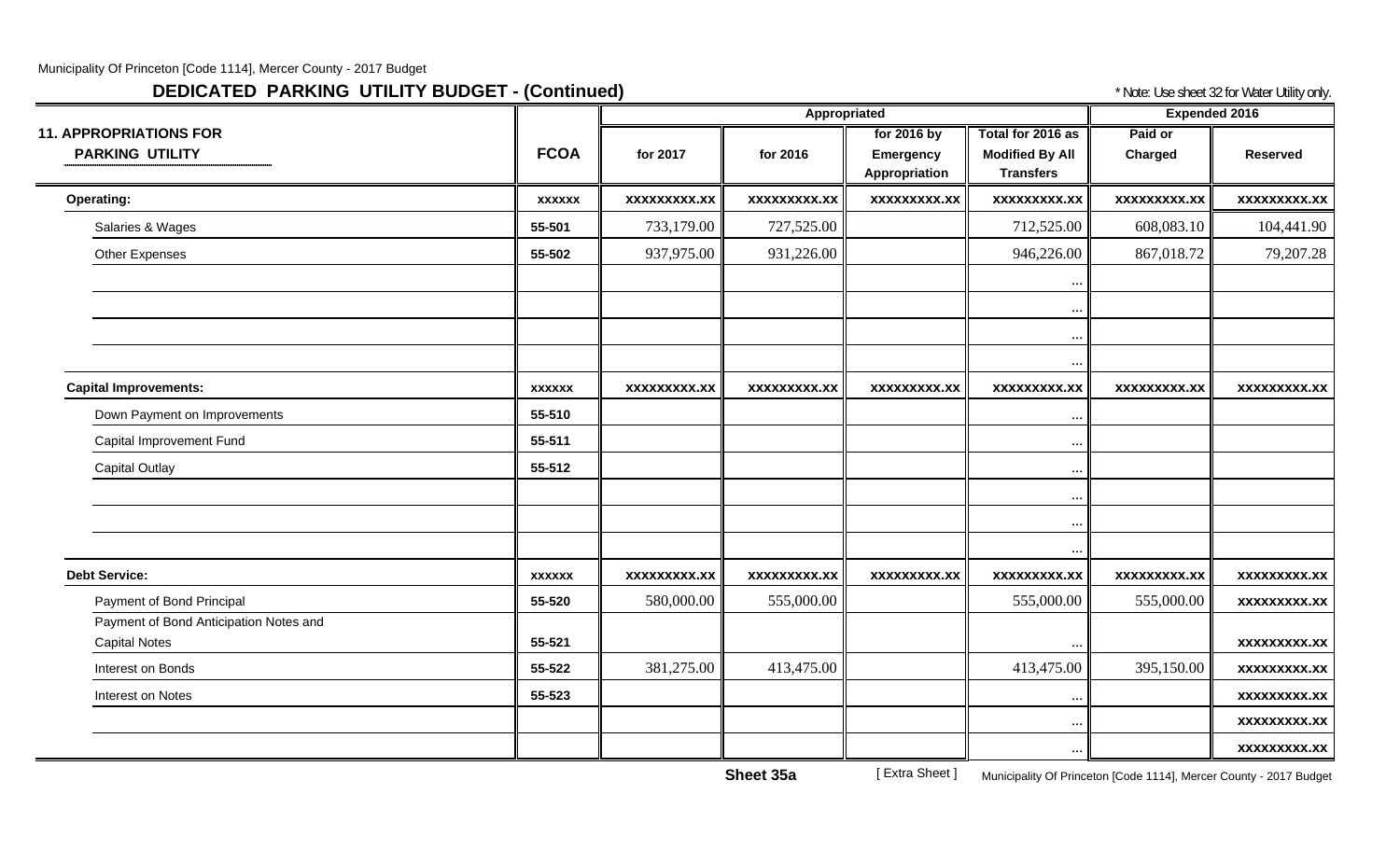# **DEDICATED PARKING UTILITY BUDGET - (Continued)**

|                                                                    |               |                     | Appropriated        |                                           |                                                                     | <b>Expended 2016</b> |                     |
|--------------------------------------------------------------------|---------------|---------------------|---------------------|-------------------------------------------|---------------------------------------------------------------------|----------------------|---------------------|
| <b>11. APPROPRIATIONS FOR</b><br><b>PARKING UTILITY</b>            | <b>FCOA</b>   | for 2017            | for 2016            | for 2016 by<br>Emergency<br>Appropriation | Total for 2016 as<br><b>Modified By All</b><br><b>All Transfers</b> | Paid or<br>Charged   | <b>Reserved</b>     |
| <b>Deferred Charges and Statutory Expenditures:</b>                | <b>XXXXXX</b> | xxxxxxxxx.xx        | <b>XXXXXXXXX.XX</b> | xxxxxxxxx.xx                              | xxxxxxxxx.xx                                                        | <b>XXXXXXXXX.XX</b>  | <b>XXXXXXXXX.XX</b> |
| <b>DEFERRED CHARGES:</b>                                           | <b>XXXXXX</b> | <b>XXXXXXXXX.XX</b> | XXXXXXXXX.XX        | <b>XXXXXXXXX.XX</b>                       | <b>XXXXXXXXX.XX</b>                                                 | <b>XXXXXXXXX.XX</b>  | XXXXXXXXX.XX        |
| <b>Emergency Authorizations</b>                                    | 55-530        |                     |                     | <b>XXXXXXXXX.XX</b>                       |                                                                     |                      | <b>XXXXXXXXX.XX</b> |
| Deferred Charge to Future Taxation Unfunded                        |               |                     |                     | XXXXXXXXX.XX                              |                                                                     |                      | XXXXXXXXX.XX        |
| Ordinance 2015-08                                                  |               | 295,000.00          | 200,000.00          | <b>XXXXXXXXX.XX</b>                       | 200,000.00                                                          | 200,000.00           | <b>XXXXXXXXX.XX</b> |
|                                                                    |               |                     |                     | <b>XXXXXXXXX.XX</b>                       |                                                                     |                      | <b>XXXXXXXXX.XX</b> |
|                                                                    |               |                     |                     | <b>XXXXXXXXX.XX</b>                       |                                                                     |                      | <b>XXXXXXXXX.XX</b> |
|                                                                    |               |                     |                     | xxxxxxxxx.xx                              |                                                                     |                      | <b>XXXXXXXXX.XX</b> |
|                                                                    |               |                     |                     | XXXXXXXXX.XX                              |                                                                     |                      | <b>XXXXXXXXX.XX</b> |
| <b>STATUTORY EXPENDITURES:</b>                                     | <b>XXXXXX</b> | <b>XXXXXXXXX.XX</b> | <b>XXXXXXXXX.XX</b> | <b>XXXXXXXXX.XX</b>                       | XXXXXXXXX.XX                                                        | <b>XXXXXXXXX.XX</b>  | XXXXXXXXX.XX        |
| Contribution To:<br>Public Employees' Retirement System            | 55-540        |                     |                     |                                           |                                                                     |                      |                     |
| Social Security System (O.A.S.I.)                                  | 55-541        |                     |                     |                                           |                                                                     |                      |                     |
| Unemployment Compensation Insurance<br>(N.J.S.A. 43:21-3 et. seq.) | 55-542        |                     |                     |                                           |                                                                     |                      |                     |
| Public Employees' Retirement System                                | 55-540        |                     |                     |                                           |                                                                     |                      |                     |
| Social Security System (O.A.S.I.)                                  | 55-541        |                     |                     |                                           |                                                                     |                      |                     |
| <b>Unemployment Compensation Insurance</b>                         |               |                     |                     |                                           |                                                                     |                      |                     |
| (N.J.S.A. 43:21-3 et. seq.)                                        | 55-542        |                     |                     |                                           |                                                                     |                      |                     |
| <b>Judgements</b>                                                  | 55-531        |                     |                     |                                           |                                                                     |                      |                     |
| <b>Deficit in Operations in Prior Years</b>                        | 55-532        |                     |                     | <b>XXXXXXXXX.XX</b>                       |                                                                     |                      | <b>XXXXXXXXX.XX</b> |
| <b>Surplus (General Budget)</b>                                    | 55-545        | 1,400,000.00        | 1,400,000.00        | <b>XXXXXXXXX.XX</b>                       | 1,400,000.00                                                        | 1,400,000.00         | <b>XXXXXXXXX.XX</b> |
| <b>TOTAL PARKING UTILITY APPROPRIATIONS</b>                        | 55-599        | 4,327,429.00        | 4,227,226.00        | 0.00                                      | 4,227,226.00                                                        | 4,025,251.82         | 183,649.18          |

[ Extra Sheet ] icipality Of Princeton [Code 1114], Mercer County - 2017 Budget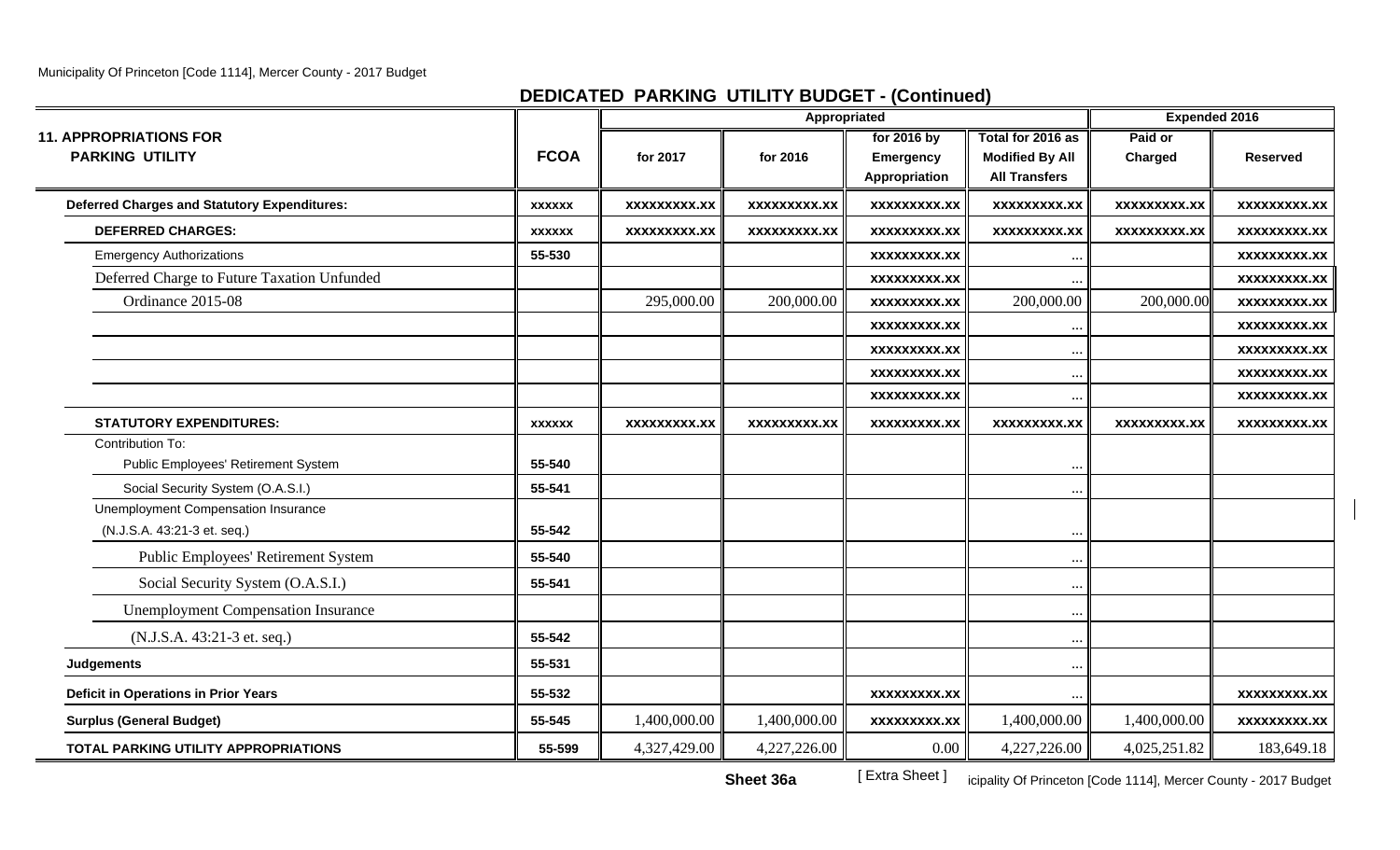# **DEDICATED ASSESSMENT BUDGET**

|                                               |             | <b>Anticipated</b> |           | <b>Realized in</b>     |
|-----------------------------------------------|-------------|--------------------|-----------|------------------------|
| <b>14. DEDICATED REVENUES FROM</b>            | <b>FCOA</b> | 2017               | 2016      | Cash in 2016           |
| <b>Assessment Cash</b>                        | 51-101      | 34,330.00          | 34,330.00 | 34,330.00              |
|                                               |             |                    |           |                        |
| <b>Deficit (General Budget)</b>               | 51-885      |                    |           |                        |
| <b>Total Assessment Revenues</b>              | 51-899      | 34,330.00          | 34,330.00 | 34,330.00              |
| <b>15. APPROPRIATIONS FOR ASSESSMENT DEBT</b> |             | Appropriated       |           | Expended 2016          |
|                                               |             | 2017               | 2016      | <b>Paid or Charged</b> |
| <b>Payment of Bond Principal</b>              | 51-920      | 34,330.00          | 34,330.00 | 34,328.52              |
| <b>Payment of Bond Anticipation Notes</b>     | 51-925      |                    |           |                        |
| <b>Total Assessment Appropriations</b>        | 51-999      | 34,330.00          | 34,330.00 | 34,328.52              |

# **DEDICATED WATER UTILITY ASSESSMENT BUDGET**

# **WATER UTILITY NOT APPLICABLE**

|                                                |             |      | <b>Anticipated</b> | <b>Realized in</b>     |
|------------------------------------------------|-------------|------|--------------------|------------------------|
| <b>14. DEDICATED REVENUES FROM</b>             | <b>FCOA</b> | 2017 | 2016               | Cash in 2016           |
| <b>Assessment Cash</b>                         | 52-101      |      |                    |                        |
|                                                |             |      |                    |                        |
| <b>Deficit Water Utility Budget</b>            | 52-885      |      |                    |                        |
| <b>Total Water Utility Assessment Revenues</b> | 52-899      | 0.00 | 0.00               | 0.00                   |
| <b>15. APPROPRIATIONS FOR ASSESSMENT DEBT</b>  |             |      | Appropriated       | Expended 2016          |
|                                                |             | 2017 | 2016               | <b>Paid or Charged</b> |
| <b>Payment of Bond Principal</b>               | 52-920      |      |                    |                        |
| <b>Payment of Bond Anticipation Notes</b>      | 52-925      |      |                    |                        |
| <b>Total Water Utility Assessment</b>          |             |      |                    |                        |
| <b>Appropriations</b>                          | 52-999      | 0.00 | 0.00               | 0.00                   |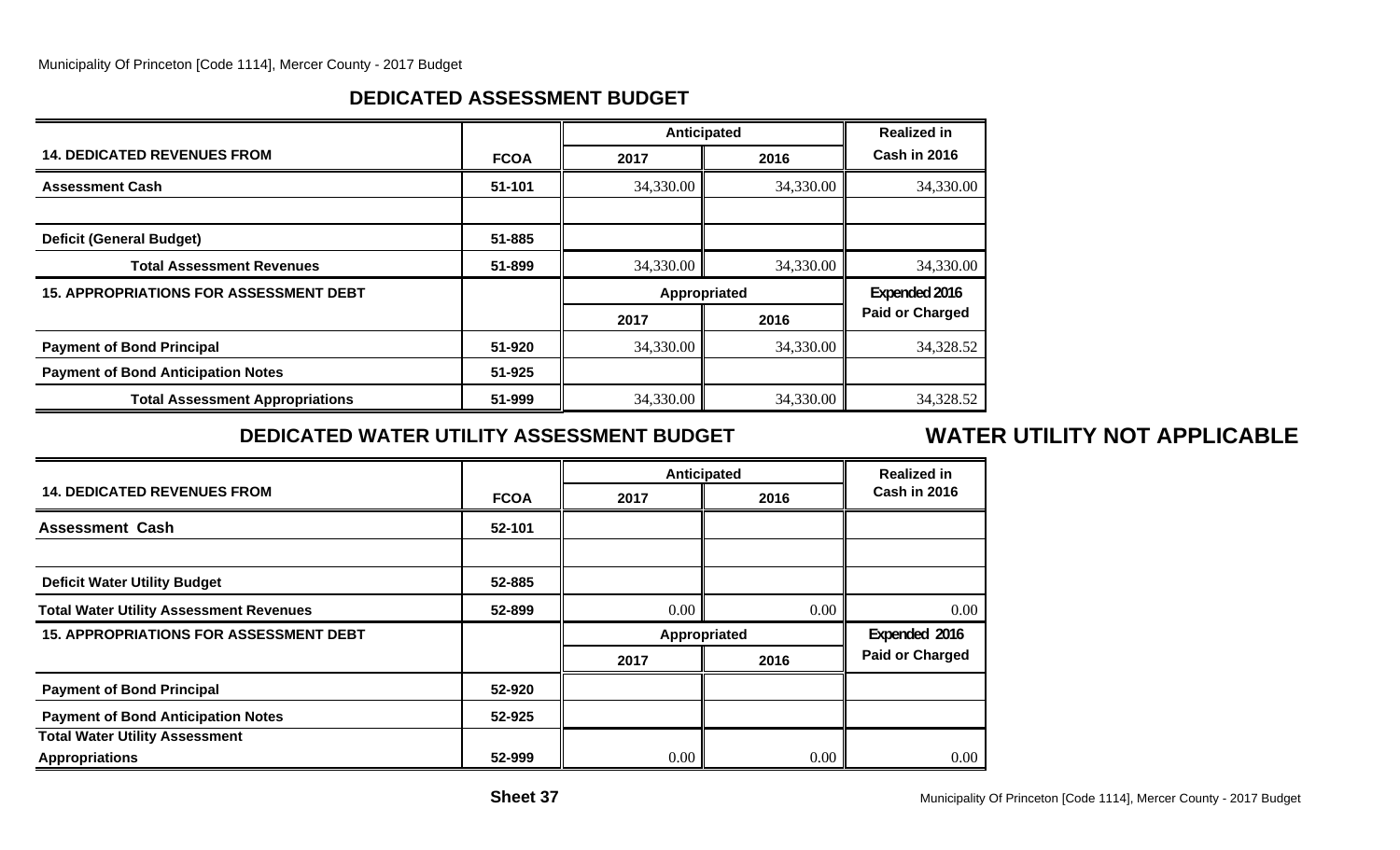# **DEDICATED ASSESSMENT BUDGET AFFORDABLE HOUSING UTILITY**

|                                                             |             | Anticipated  |      | <b>Realized in</b> |
|-------------------------------------------------------------|-------------|--------------|------|--------------------|
| <b>14. DEDICATED REVENUES FROM</b>                          | <b>FCOA</b> | 2017         | 2016 | Cash in 2016       |
| <b>Assessment Cash</b>                                      | 53-101      |              |      |                    |
|                                                             |             |              |      |                    |
| <b>Deficit (Affordable Housing Utility Budget)</b>          | 53-885      |              |      |                    |
| <b>Total Affordable Housing Utility Assessment Revenues</b> | 53-899      | 0.00         | 0.00 | $0.00\,$           |
|                                                             |             |              |      |                    |
|                                                             |             | Appropriated |      | Expended 2016      |
| <b>15. APPROPRIATIONS FOR ASSESSMENT DEBT</b>               | <b>FCOA</b> | 2017         | 2016 | Paid or Charged    |
| <b>Payment of Bond Principal</b>                            | 53-920      |              |      |                    |
| <b>Payment of Bond Anticipation Notes</b>                   | 53-925      |              |      |                    |
| <b>Total Affordable Housing Utility</b>                     |             |              |      |                    |

**Dedication by Rider - (N.J.S. 40A:4-39) "The dedicated revenues anticipated during the year 2017 from Animal Control, State or Federal Aid for Maintenance of Libraries, Bequest, Escheat; Construction Code Fees Due Hackensak Meadowlands Development Commission; Outside Employment of Off-Duty Municipal Police Officers; Unemployment Compensation Insurance; Reimbursement of Sale of Gasoline to State Automobiles; State Training Fees - Uniform Construction Code Act; Older Americans Act - Program Contributions; Municipal Alliance on Alcoholism and Drug Abuse - Program Income;** Plumbing, Elevator, Fire and Electrical Inspection Fees; Uniform Construction Code Fees; Parking Offenses Adjudication Act; Developers Escrow Fund; Municipal Open Space Tax; Accumulated Absences; Snow Removal; Donations; Mountain Lakes Nature Preserve; Recreation, Parking Offense Adjudication Act; Farmland and Historical Preservation Trust; Municipal Public Defender P.L. 1997 c256; Sales & Use Taxes P.L. 2006 c44; New Jersey Sales & Use Tax N.J.S.A 40:6a-1; Disposal of Forfeited Property (P.L. 1986 c135); and Public Safety Donations N.J.S.A. 40A:5-29, Park Maintenance, Homeless Donations, Donated Shade Trees & Latin American Task Force. **are hereby anticipated as revenue and are hereby appropriated for the purposes to which said revenue is dedicated by statute or other legal requirement."**

*(Insert additional, appropriate titles in space above when applicable, if resolution for rider has been approved by the Director)*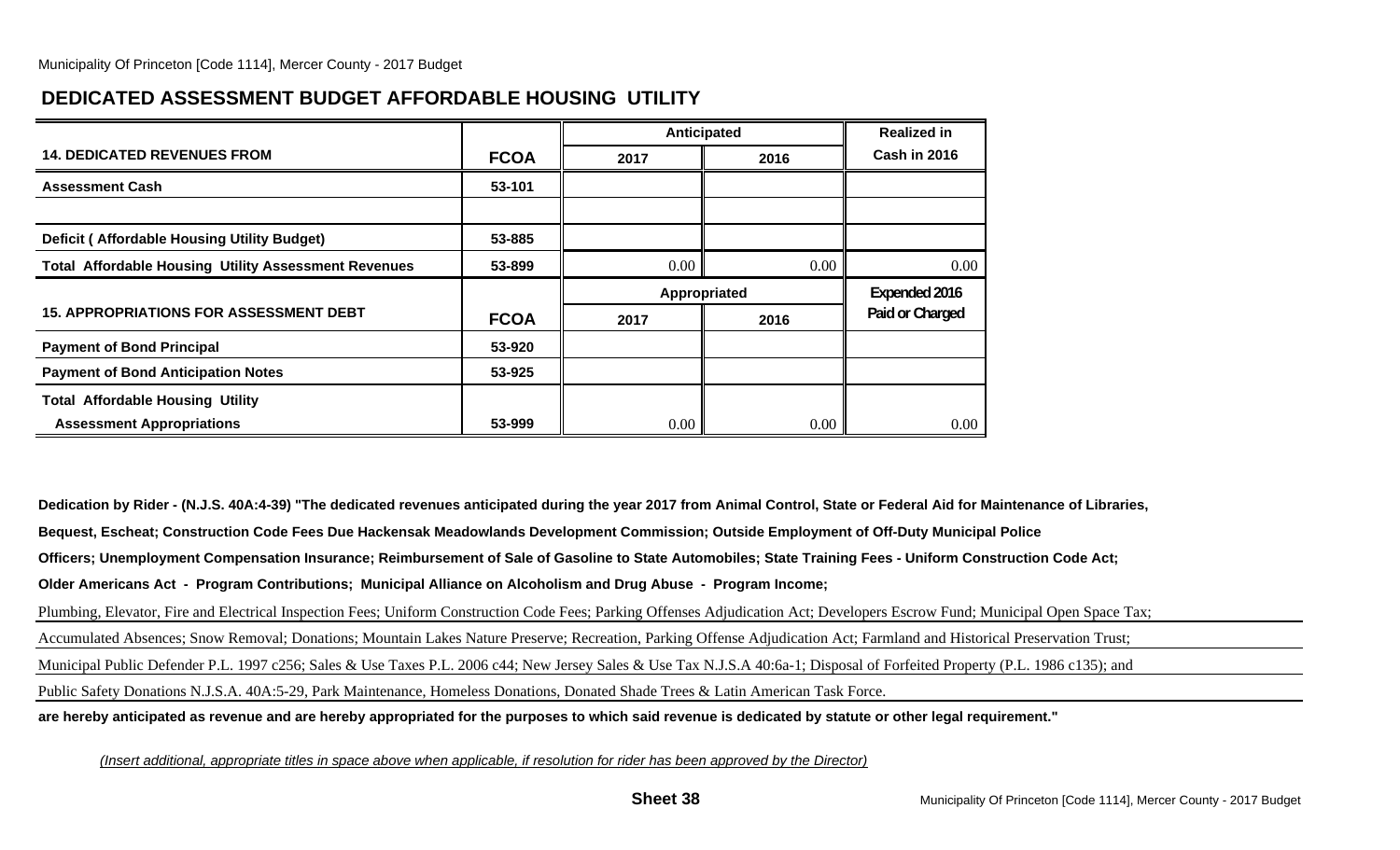# **APPENDIX TO BUDGET STATEMENTS**

## **COMPARATIVE STATEMENT OF CURRENT FUND OPERATIONS AND CHANGE IN**

### **CURRENT FUND BALANCE SHEET - DECEMBER 31, 2016 CURRENT SURPLUS**

| <b>ASSETS</b>                                                    |                |                 |                                                                              |
|------------------------------------------------------------------|----------------|-----------------|------------------------------------------------------------------------------|
| <b>Cash and Investments</b>                                      | 1110100        | 25,755,710.77   | <b>Surplus Balance, January 1st</b>                                          |
| Due from State of N.J. (c. 20, P.L. 1971)                        | 1111000        | 0.00            | <b>CURRENT REVENUE ON A CASH BASIS</b>                                       |
| <b>Federal and State Grants Receivable</b>                       | 1110200        | 0.00            | <b>Current Taxes</b><br>99.3<br>$%$ , 201<br>*(Percentage collected: 2016    |
| <b>Receivables with Offsetting Reserves:</b>                     | <b>XXXXXXX</b> | XXXXXXXX.XX     | <b>Delinquent Taxes</b>                                                      |
| <b>Taxes Receivable</b>                                          | 1110300        | 1,134,884.71    | <b>Other Revenues and Additions to Income</b>                                |
| <b>Tax Title Liens Receivable</b>                                | 1110400        | 118,379.74      | <b>Total Funds</b>                                                           |
| <b>Property Acquired by Tax Title Lien</b><br>Liquidation        | 1110500        | 634,400.00      | <b>EXPENDITURES AND TAX REQUIREMENTS:</b><br><b>Municipal Appropriations</b> |
| <b>Other Receivables</b>                                         | 1110600        | 94,158.85       | <b>School Taxes (Including Local and Reg</b>                                 |
| Deferred Charges Required to be in 2017 Budget                   | 1110700        | 483,516.00      | <b>County Taxes (Including Added Tax Am</b>                                  |
| Deferred Charges Required to be in Budgets<br>Subsequent to 2017 | 1110800        | 0.00            | <b>Special District Taxes</b>                                                |
| <b>Total Assets</b>                                              | 1110900        | 28,221,050.07   | <b>Other Expenditures and Deductions fro</b>                                 |
| <b>LIABILITIES, RESERVES AND SURPLUS</b>                         |                |                 | <b>Total Expenditures and Tax Requiremer</b>                                 |
| *Cash Liabilities                                                | 2110100        | 8,945,253.52    | Less: Expenditures to be Raised by Future                                    |
| <b>Reserves for Receivables</b>                                  | 2110200        | 1,981,823.30    | <b>Total Adjusted Expenditures and Tax Requi</b>                             |
| <b>Surplus</b>                                                   | 2110300        | 17,293,973.25   | <b>Surplus Balance - December 31st</b>                                       |
| <b>Total Liabilities, Reserves and Surplus</b>                   |                | 28, 221, 050.07 | * Nearest even percent may be used                                           |

| <b>School Tax Levy Unpaid</b>     | 2220100 |  |
|-----------------------------------|---------|--|
| <b>ILess: School Tax Deferred</b> | 2220200 |  |
| l*Balance Included in Above       |         |  |
| "Cash Liabilities"                | 2220300 |  |

| <b>ASSETS</b>                                                    |                |               |                                                           |         | <b>YEAR 2016</b> | <b>YEAR 2015</b>  |
|------------------------------------------------------------------|----------------|---------------|-----------------------------------------------------------|---------|------------------|-------------------|
| <b>Cash and Investments</b>                                      | 1110100        | 25,755,710.77 | <b>Surplus Balance, January 1st</b>                       | 2310100 | 15,489,254.69    | 15,340,855.79     |
| Due from State of N.J. (c. 20, P.L. 1971)                        | 1111000        | 0.00          | <b>CURRENT REVENUE ON A CASH BASIS</b>                    |         |                  |                   |
|                                                                  |                |               | <b>Current Taxes</b>                                      |         |                  |                   |
| <b>Federal and State Grants Receivable</b>                       | 1110200        | 0.00          | 99.3<br>%, 2015 $99.4$ %)<br>*(Percentage collected: 2016 | 2310200 | 155,891,046.70   | 153, 194, 675. 40 |
| <b>Receivables with Offsetting Reserves:</b>                     | <b>XXXXXXX</b> | XXXXXXXX.XX   | <b>Delinquent Taxes</b>                                   | 2310300 | 1,113,492.62     | 1,043,752.96      |
| <b>Taxes Receivable</b>                                          | 1110300        | 1,134,884.71  | <b>Other Revenues and Additions to Income</b>             | 2310400 | 29,697,821.01    | 26, 230, 786.69   |
| <b>Tax Title Liens Receivable</b>                                | 1110400        | 118,379.74    | <b>Total Funds</b>                                        | 2310500 | 202, 191, 615.02 | 195,810,070.84    |
| <b>Property Acquired by Tax Title Lien</b>                       |                |               | <b>EXPENDITURES AND TAX REQUIREMENTS:</b>                 |         |                  |                   |
| Liquidation                                                      | 1110500        | 634,400.00    | <b>Municipal Appropriations</b>                           | 2310600 | 61, 516, 723. 19 | 58,108,158.15     |
| <b>Other Receivables</b>                                         | 1110600        | 94,158.85     | <b>School Taxes (Including Local and Regional)</b>        | 2310700 | 74,504,606.00    | 75,521,000.00     |
| Deferred Charges Required to be in 2017 Budget                   | 1110700        | 483,516.00    | <b>County Taxes (Including Added Tax Amounts)</b>         | 2310800 | 47,689,208.62    | 45,270,934.96     |
| Deferred Charges Required to be in Budgets<br>Subsequent to 2017 | 1110800        | 0.00          | <b>Special District Taxes</b>                             | 2310900 | 1,173,055.00     | 1,161,674.49      |
| <b>Total Assets</b>                                              | 1110900        | 28,221,050.07 | <b>Other Expenditures and Deductions from Income</b>      | 2311000 | 14,048.96        | 259,048.55        |
| <b>LIABILITIES, RESERVES AND SURPLUS</b>                         |                |               | <b>Total Expenditures and Tax Requirements</b>            | 2311100 | 184,897,641.77   | 180,320,816.15    |
| *Cash Liabilities                                                | 2110100        | 8,945,253.52  | Less: Expenditures to be Raised by Future Taxes           | 2311200 | $0.00\,$         |                   |
| <b>Reserves for Receivables</b>                                  | 2110200        | 1,981,823.30  | <b>Total Adjusted Expenditures and Tax Requirements</b>   | 2311300 | 184,897,641.77   | 180,320,816.15    |
| Surplus                                                          | 2110300        | 17,293,973.25 | <b>Surplus Balance - December 31st</b>                    | 2311400 | 17,293,973.25    | 15,489,254.69     |

### **Proposed Use of Current Fund Surplus in 2017 Budget**

| <b>School Tax Levy Unpaid</b> | 2220100 | $0.00\,$ | <b>Surplus Balance December 31, 2016</b>   | 2311500 | 17,293,973.25 |
|-------------------------------|---------|----------|--------------------------------------------|---------|---------------|
|                               |         |          | <b>Current Surplus Anticipated in 2017</b> |         |               |
| Less: School Tax Deferred     | 2220200 | $0.00\,$ | <b>Budget</b>                              | 2311600 | 6,230,000.00  |
| *Balance Included in Above    |         |          |                                            |         |               |
| "Cash Liabilities"            | 2220300 | $0.00\,$ | <b>Surplus Balance Remaining</b>           | 2311700 | 1,063,973.25  |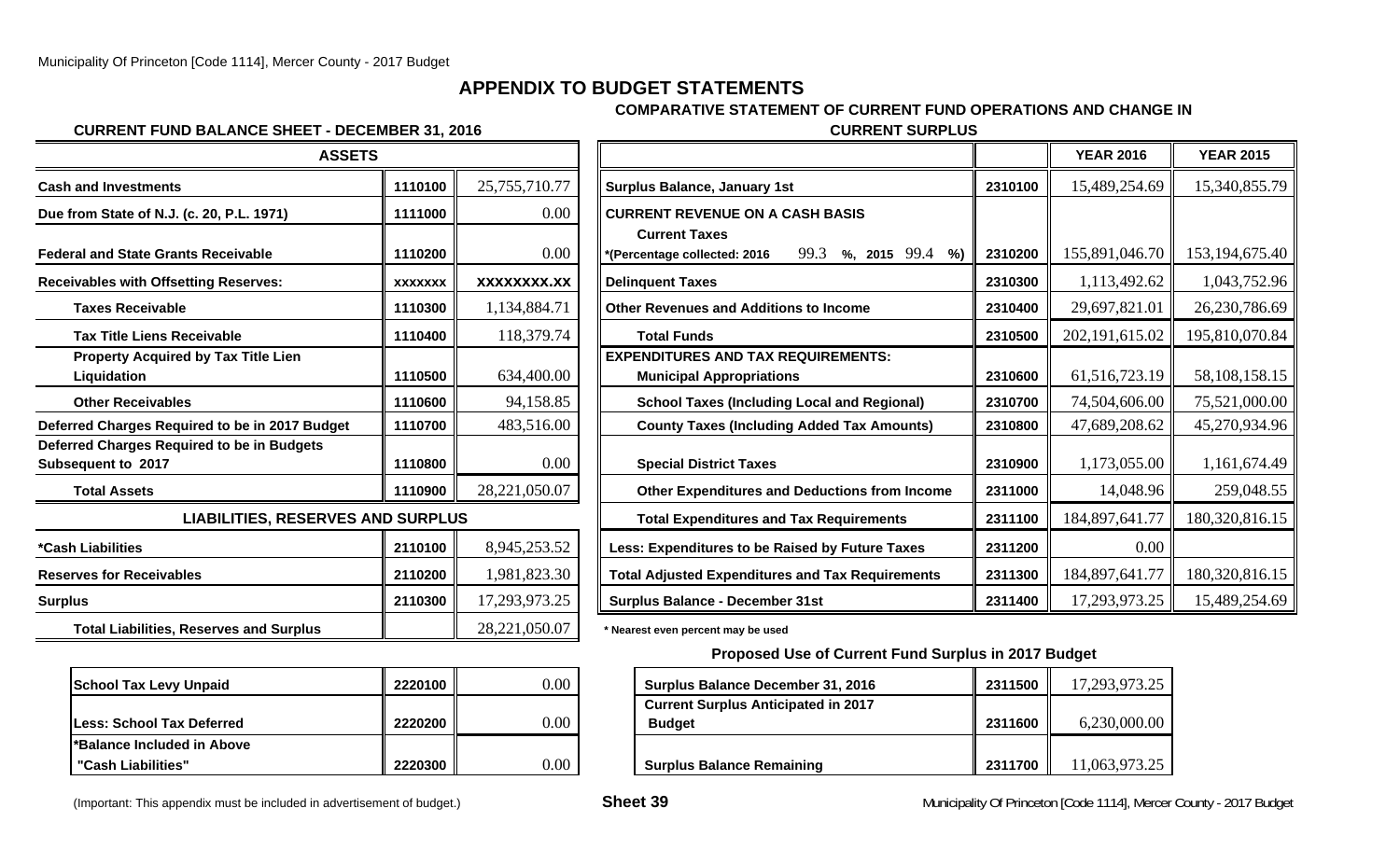### **2017CAPITAL BUDGET AND CAPITAL IMPROVEMENT PROGRAM**

 **This section is included with the Annual Budget pursuant to N.J.A.C. 5:30-4. It does not in itself confer any authorization to raise or expend funds. Rather it is a document used as part of the local unit's planning and management program. Specific authorization to expend funds for purposes described in this section must be granted elsewhere, by a separate bond ordinance, by inclusion of a line item in the Capital Improvement Section of this budget, by an ordinance taking the money from the Capital Improvement Fund, or other lawful means.**

**CAPITAL BUDGET** - A plan for all capital expenditures for the current fiscal year. If no Capital Budget is included, check the reason why:

> Total capital expenditures this year do not exceed \$25,000, including appropriations for Capital Improvement Fund, Capital Line Items and Down Payments on Improvements.



## **CAPITAL IMPROVEMENT PROGRAM** - A multi-year list of planned capital projects, including the current year.

Check appropriate box for number of years covered, including current year:





6 years. (Over 10,000 and all county governments)



years. (Exceeding minimum time period)

Check if municipality is under 10,000, has not expended more than \$25,000 annually for capital purposes in immediately previous three years, and is not adopting CIP.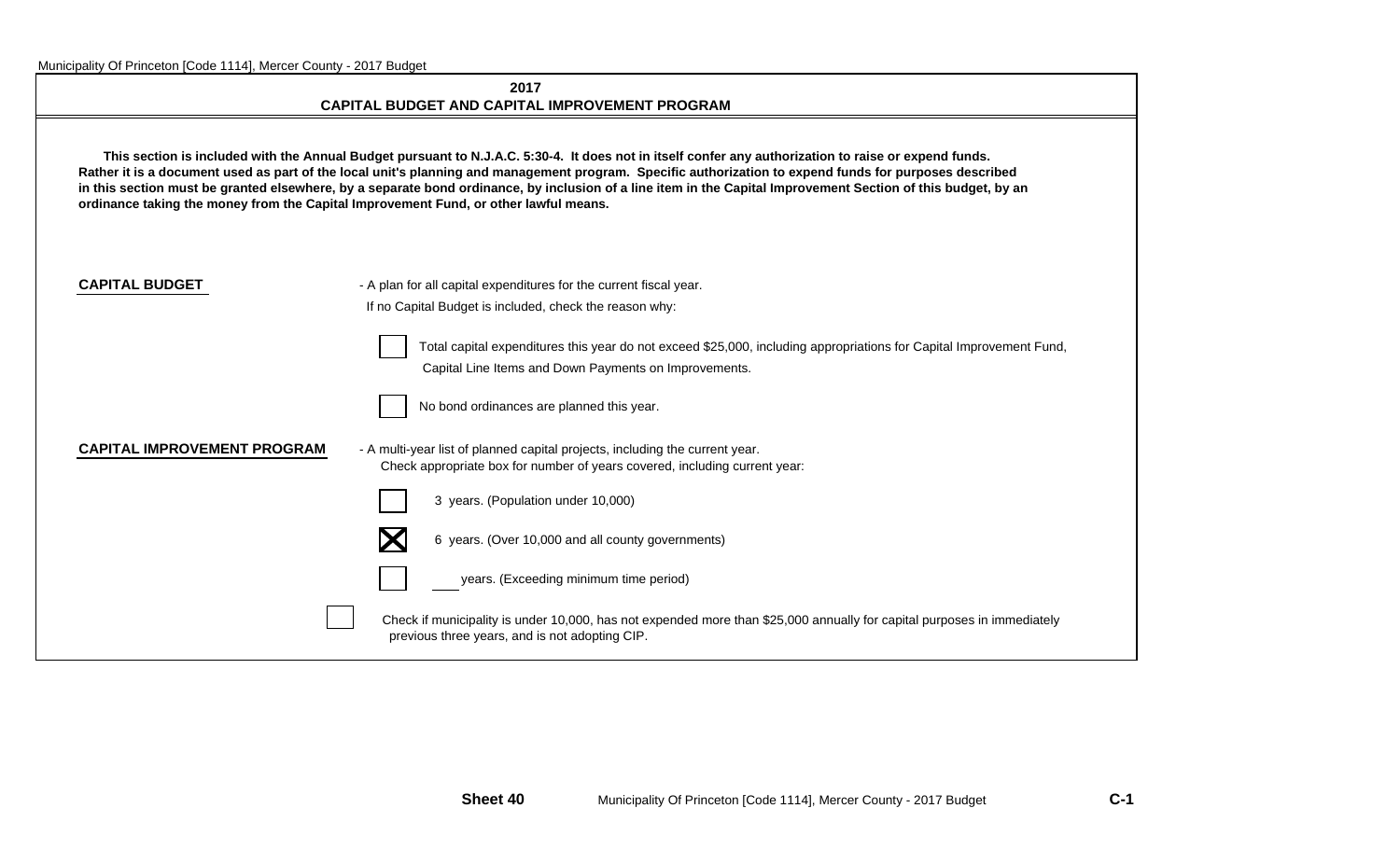**1**

## **NARRATIVE FOR CAPITAL IMPROVEMENT PROGRAM**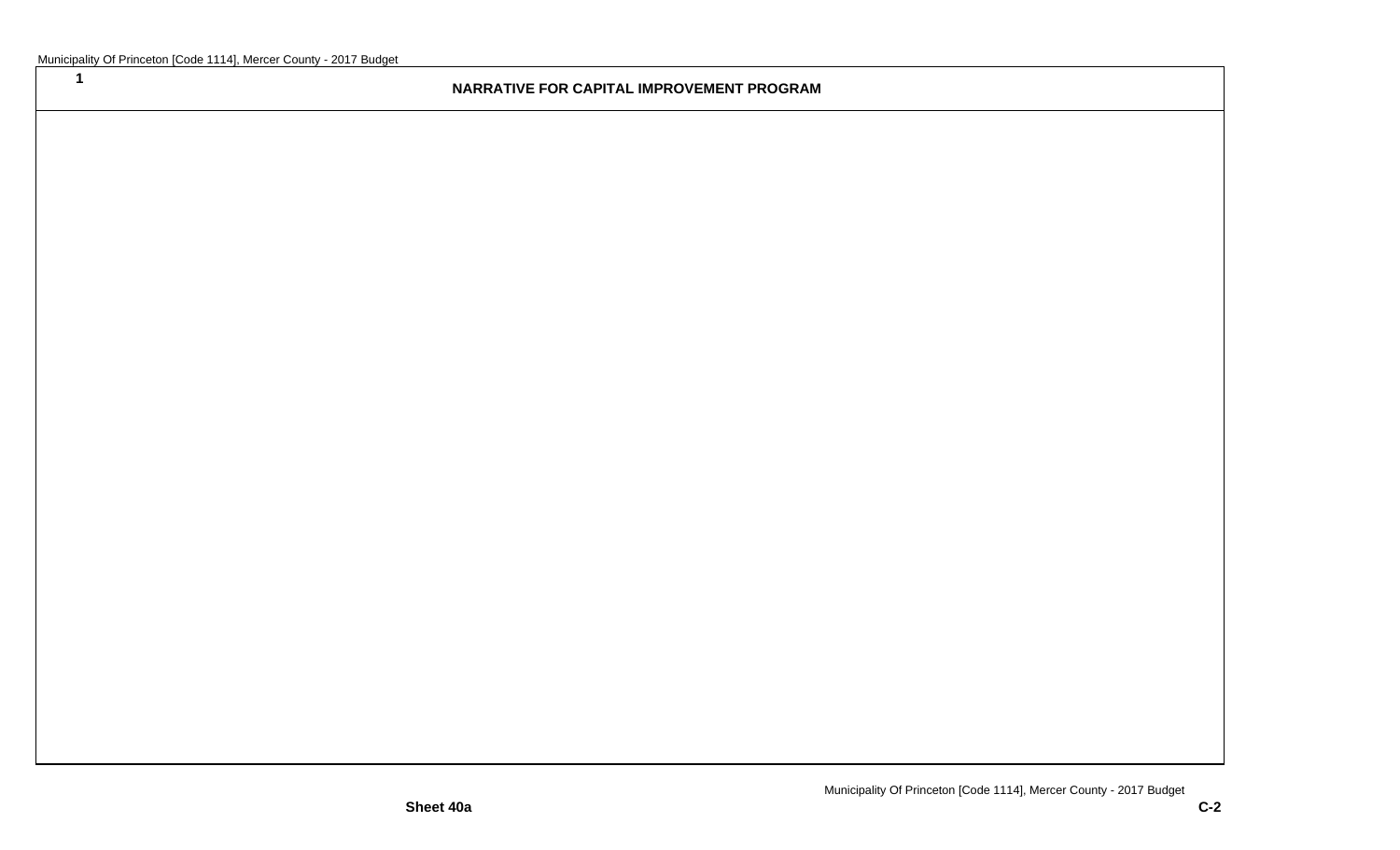**CAPITAL BUDGET (Current Year Action)**

**2017**

**Local Unit:** Municipality of Princeton **4 PLANNED FUNDING SERVICES FOR CURRENT YEAR - 2017 61 23**3 **CONTENT** AMOUNTS **5a 5b 5c 5d 5e TO BE PROJECT TITLE PROJECT ESTIMATED RESERVED 2017 Budget Capital Im- Capital Grants in Aid Debt FUNDED IN NUMBER TOTAL IN PRIOR Appropriations provement Surplus and Other Authorized FUTURE COST YEARS Fund Funds YEARS** Police **II** 1 1 || 1,134,676.00|| || || 21,600.00|| || || 410,400.00|| 702,676.00 Information Technology <sup>2</sup> 2,946,000.00 24,050.00 456,950.00 2,465,000.00 Recreation and a set of the set of the set of the set of the set of the set of the set of the set of the set of the set of the set of the set of the set of the set of the set of the set of the set of the set of the set of 3 || 913,440.00|| || || 28,000.00|| || || 531,340.00|| 354,100.00 Infrastructure and Operations <sup>4</sup> 19,870,000.00 282,550.00 5,368,450.00 14,219,000.00 Library <sup>5</sup> 1,765,411.00 40,400.00 766,761.00 958,250.00

| <b>TOTALS - ALL PROJECTS</b>   | 33-199         | 82,583,472.00 | 0.00 | 0.00 | 999,275.00 | 0.00 | $0.00$ 18,983,276.00 62,600,921.00 |                            |
|--------------------------------|----------------|---------------|------|------|------------|------|------------------------------------|----------------------------|
|                                |                |               |      |      |            |      |                                    | 0.00                       |
|                                |                |               |      |      |            |      |                                    | 0.00                       |
| Open Space Acquisition         | 17             |               |      |      |            |      |                                    | 0.00                       |
| <b>Cold Storage Facility</b>   | 16             |               |      |      |            |      |                                    | 0.00                       |
| <b>SRC-Building Renovation</b> | 15             |               |      |      |            |      |                                    | 0.00                       |
| <b>Firehouse Expansion</b>     | 14             |               |      |      |            |      |                                    | 0.00                       |
| CP South / Rec Improvements    | 13             | ,500,000.00   |      |      |            |      |                                    | 1,500,000.00               |
| <b>DPW Facility</b>            | 12             | 10,500,000.00 |      |      | 175,000.00 |      | 3,325,000.00                       | 7,000,000.00               |
| Section 20 Costs               | 11             | 1,225,000.00  |      |      | 12,500.00  |      | 237,500.00                         | 975,000.00                 |
| Corner House                   | 10             |               |      |      |            |      |                                    | 0.00                       |
| <b>Emergency Services</b>      | 9              | 282,000.00    |      |      | 1,175.00   |      | 22,325.00                          | 258,500.00                 |
| <b>Health Dept</b>             | 8              | 66,000.00     |      |      |            |      |                                    | 66,000.00                  |
| Fire                           | $\overline{7}$ | 4,619,945.00  |      |      | 57,200.00  |      | 1,085,350.00                       | 3,477,395.00               |
| Engineering                    | 6              | 37,761,000.00 |      |      | 356,800.00 |      |                                    | 6,779,200.00 30,625,000.00 |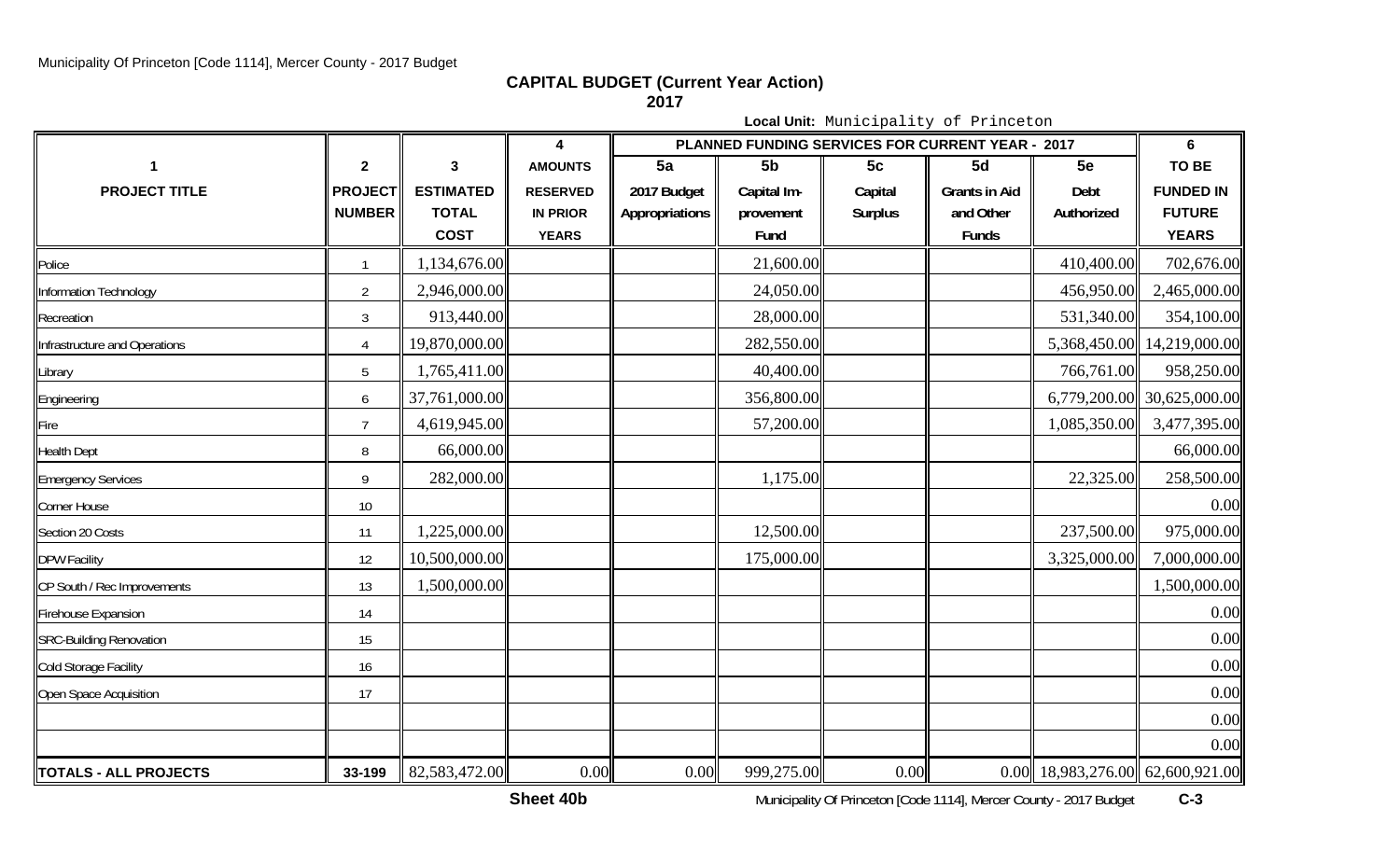# **5 YEAR CAPITAL PROGRAM 2017 - 2021**

# **Anticipated Project Schedule and Funding Requirements**

**Local Unit** Municipality of Princeton

|                                |                                                 |                                                      |                                                      |              |                        | <b>FUNDING AMOUNTS PER BUDGET YEAR</b> |              |              |                                                                                     |
|--------------------------------|-------------------------------------------------|------------------------------------------------------|------------------------------------------------------|--------------|------------------------|----------------------------------------|--------------|--------------|-------------------------------------------------------------------------------------|
| <b>PROJECT TITLE</b>           | $\mathbf{2}$<br><b>PROJECT</b><br><b>NUMBER</b> | 3<br><b>ESTIMATED</b><br><b>TOTAL</b><br><b>COST</b> | <b>ESTIMATED</b><br><b>COMPLETION</b><br><b>TIME</b> | 5a<br>2017   | 5 <sub>b</sub><br>2018 | 5 <sub>c</sub><br>2019                 | 5d<br>2020   | 5e<br>2021   | 5f<br>2022                                                                          |
| Police                         |                                                 | 1,134,676.00                                         |                                                      | 432,000.00   | 86,396.00              | 153,640.00                             | 58,640.00    | 54,000.00    | 350,000.00                                                                          |
| Information Technology         | $\overline{2}$                                  | 2,946,000.00                                         |                                                      | 481,000.00   | 386,000.00             | 539,000.00                             | 418,000.00   | 563,000.00   | 559,000.00                                                                          |
| Recreation                     | $\mathfrak{Z}$                                  | 913,440.00                                           |                                                      | 559,340.00   | 46,900.00              | 113,000.00                             | 35,500.00    | 81,000.00    | 77,700.00                                                                           |
| Infrastructure and Operations  | $\overline{4}$                                  | 19,870,000.00                                        |                                                      | 5,651,000.00 | 3,779,000.00           | 2,849,500.00                           | 2,714,500.00 | 2,620,000.00 | 2,256,000.00                                                                        |
| Library                        | 5                                               | 1,765,411.00                                         |                                                      | 807,161.00   | 538,250.00             | 125,000.00                             | 115,000.00   | 75,000.00    | 105,000.00                                                                          |
| Engineering                    | 6                                               | 37,761,000.00                                        |                                                      | 7,136,000.00 | 6,535,000.00           | 5,145,000.00                           | 5,815,000.00 | 5,515,000.00 | 7,615,000.00                                                                        |
| Fire                           | $\overline{7}$                                  | 4,619,945.00                                         |                                                      | 1,142,550.00 | 222,975.00             | 825,204.00                             | 272,457.00   | 1,884,730.00 | 272,029.00                                                                          |
| <b>Health Dept</b>             | 8                                               | 66,000.00                                            |                                                      |              | 31,000.00              |                                        |              | 35,000.00    | 0.00                                                                                |
| <b>Emergency Services</b>      | 9                                               | 282,000.00                                           |                                                      | 23,500.00    | 95,500.00              | 25,500.00                              | 30,500.00    | 78,500.00    | 28,500.00                                                                           |
| Corner House                   | 10                                              |                                                      |                                                      |              |                        |                                        |              |              | $0.00\,$                                                                            |
| Section 20 Costs               | 11                                              | 1,225,000.00                                         |                                                      | 250,000.00   | 250,000.00             | 200,000.00                             | 175,000.00   | 175,000.00   | 175,000.00                                                                          |
| <b>DPW Facility</b>            | 12                                              | 10,500,000.00                                        |                                                      | 3,500,000.00 | 3,500,000.00           | 3,500,000.00                           |              |              | 0.00                                                                                |
| CP South / Rec Improvements    | 13                                              | 1,500,000.00                                         |                                                      |              | 500,000.00             | 500,000.00                             | 500,000.00   |              | 0.00                                                                                |
| Firehouse Expansion            | 14                                              | $\cdots$                                             |                                                      |              |                        |                                        |              |              | 0.00                                                                                |
| <b>SRC-Building Renovation</b> | 15                                              | $\cdots$                                             |                                                      |              |                        |                                        |              |              | 0.00                                                                                |
| Cold Storage Facility          | 16                                              | $\ldots$                                             |                                                      |              |                        |                                        |              |              | 0.00                                                                                |
| Open Space Acquisition         | 17                                              | $\cdots$                                             |                                                      |              |                        |                                        |              |              | 0.00                                                                                |
|                                | $\ldots$                                        | $\ddots$                                             |                                                      |              |                        |                                        |              |              | 0.00                                                                                |
|                                |                                                 |                                                      |                                                      |              |                        |                                        |              |              | 0.00                                                                                |
| <b>TOTALS - ALL PROJECTS</b>   | 33-299                                          | 82,583,472.00                                        |                                                      |              |                        |                                        |              |              | 19,982,551.00 15,971,021.00 13,975,844.00 10,134,597.00 11,081,230.00 11,438,229.00 |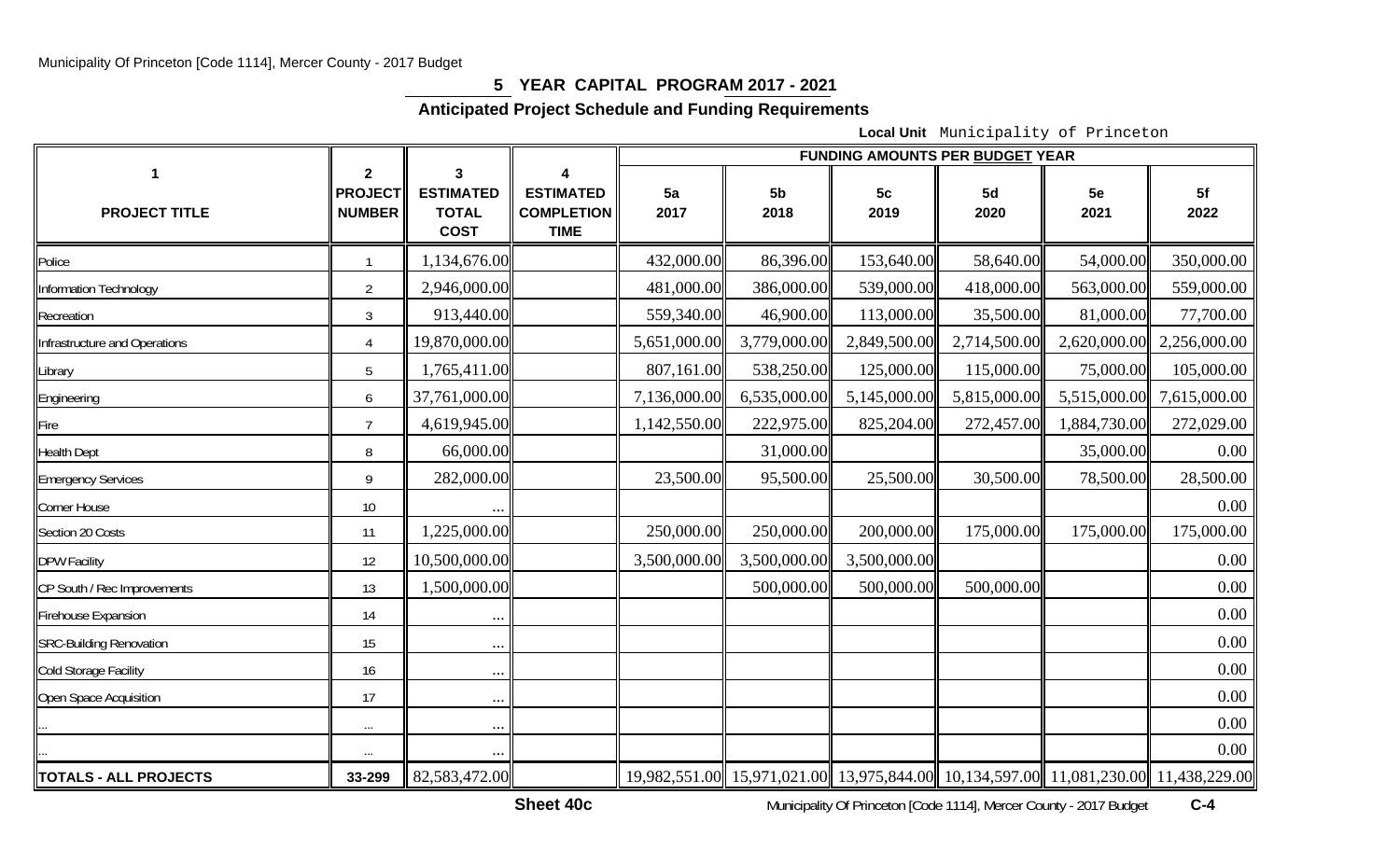# **5 YEAR CAPITAL PROGRAM 2017 - 2021 SUMMARY OF ANTICIPATED FUNDING SOURCES AND AMOUNTS**

**Local Unit:** Municipality of Princeton

|                                |                          |                     | <b>BUDGET APPROPRIATIONS</b> | 4              | $\overline{\mathbf{5}}$ | $6\phantom{1}6$    | <b>BONDS AND NOTES</b> |             |                   |               |
|--------------------------------|--------------------------|---------------------|------------------------------|----------------|-------------------------|--------------------|------------------------|-------------|-------------------|---------------|
|                                | $\mathbf{2}$             | 3a                  | 3 <sub>b</sub>               | <b>Capital</b> | Capital                 | Grants-In-         | 7a                     | 7b          | 7c                | 7d            |
| <b>Project Title</b>           | <b>Estimated</b>         | <b>Current Year</b> | <b>Future Years</b>          | Improve-       | <b>Surplus</b>          | Aid and            |                        | <b>Self</b> |                   |               |
|                                | <b>Total Cost</b>        | 2017                |                              | ment Fund      |                         | <b>Other Funds</b> | General                | Liquidating | <b>Assessment</b> | <b>School</b> |
|                                |                          |                     |                              |                |                         |                    |                        |             |                   |               |
| Police                         | 1,134,676.00             | $\ddotsc$           | 33,215.84                    |                | 56,733.80               |                    | ##########             |             |                   |               |
| Information Technology         | 2,946,000.00             | $\ddotsc$           | 86,239.47                    |                | 147,300.00              |                    | ##########             |             |                   |               |
| Recreation                     | 913,440.00               | $\cdots$            | 26,739.51                    |                | 45,672.00               |                    | 841,028.49             |             |                   |               |
| Infrastructure and Operations  | 19,870,000.00            |                     | 581,662.70                   |                | 993,500.00              |                    | ##########             |             |                   |               |
| Library                        | 1,765,411.00             | $\cdots$            | 51,679.60                    |                | 88,270.55               |                    | ##########             |             |                   |               |
| Engineering                    | 37,761,000.00            |                     | 1,105,393.31                 |                | 1,888,050.00            |                    | ##########             |             |                   |               |
| Fire                           | 4,619,945.00             | $\ddotsc$           | 135,241.55                   |                | 230,997.25              |                    | ##########             |             |                   |               |
| <b>Health Dept</b>             | 66,000.00                |                     | 1,932.05                     |                | 3,300.00                |                    | 60,767.95              |             |                   |               |
| <b>Emergency Services</b>      | 282,000.00               | $\cdots$            | 8,255.10                     |                | 14,100.00               |                    | 259,644.90             |             |                   |               |
| Corner House                   |                          | $\cdots$            |                              |                |                         |                    |                        |             |                   |               |
| Section 20 Costs               | 1,225,000.00             | $\ddotsc$           | 35,859.93                    |                | 61,250.00               |                    | ##########             |             |                   |               |
| <b>DPW Facility</b>            | 10,500,000.00            | $\ddotsc$           | 307,370.83                   |                | 525,000.00              |                    | ##########             |             |                   |               |
| CP South / Rec Improvements    | 1,500,000.00             |                     | 43,910.12                    |                | 75,000.00               |                    | ###########            |             |                   |               |
| <b>Firehouse Expansion</b>     |                          |                     |                              |                |                         |                    |                        |             |                   |               |
| <b>SRC-Building Renovation</b> | $\ddots$                 | $\ddots$            |                              |                |                         |                    |                        |             |                   |               |
| Cold Storage Facility          | $\ddotsc$                | $\ddotsc$           |                              |                |                         |                    |                        |             |                   |               |
| Open Space Acquisition         | $\ddotsc$                | $\ddots$            |                              |                |                         |                    |                        |             |                   |               |
|                                | $\ddots$                 | $\cdot\cdot$        |                              |                |                         |                    |                        |             |                   |               |
|                                |                          |                     |                              |                |                         |                    |                        |             |                   |               |
| TOTALS - ALL PROJECTS          | 33-399 $ 82,583,472.00 $ |                     | $0.00$ 2,417,500.00          |                | $0.00$ 4,129,173.60     |                    | 0.00 76,036,798.40     | 0.00        | 0.00              | $0.00\,$      |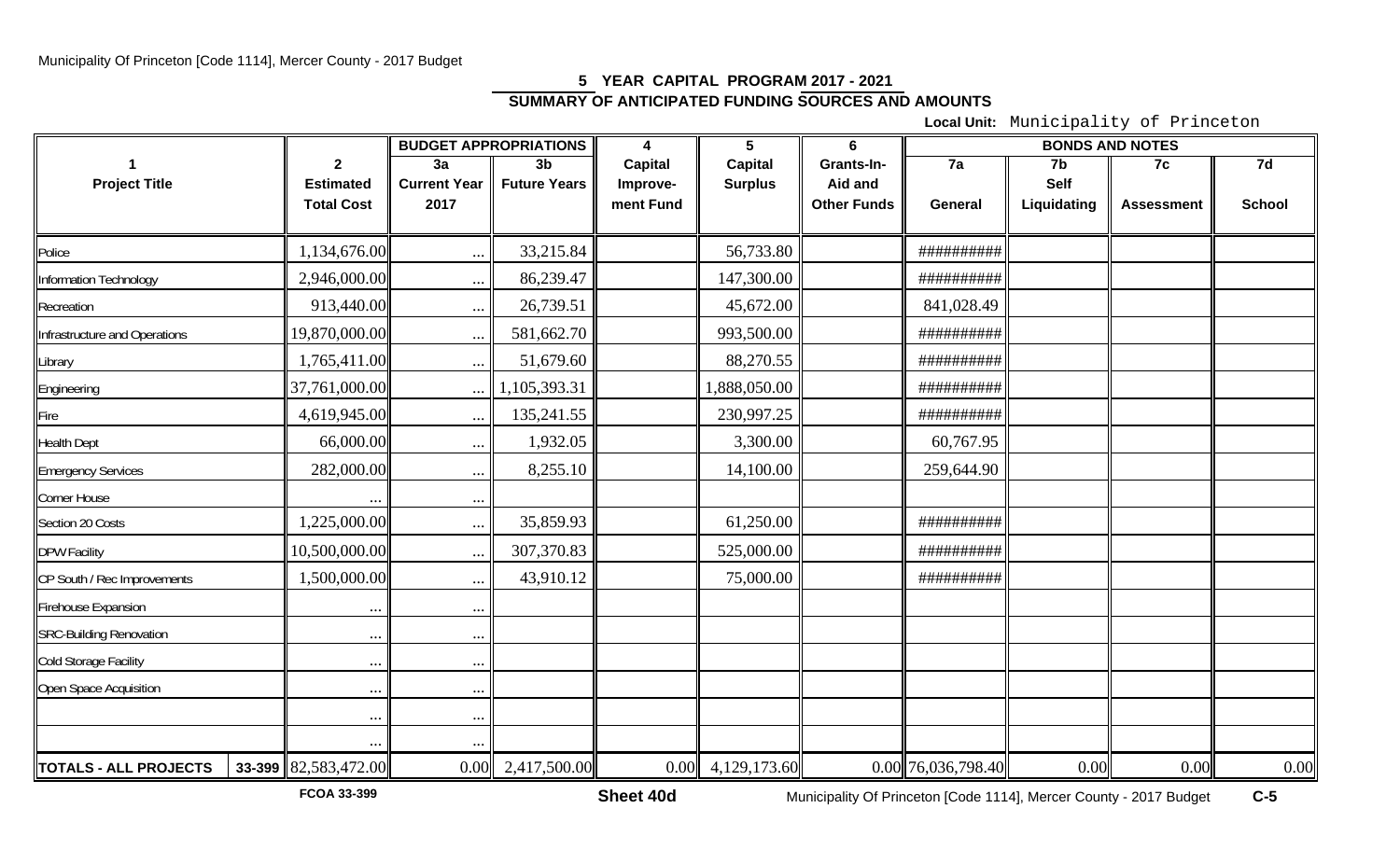## **SECTION 2 - UPON ADOPTION FOR YEAR 2017**

### **(Only to be included in the Budget as Finally Adopted)**

### **RESOLUTION**

| Be it Resolved by the Mayor and Council                                                                             |                                                                                                                                               | of the                                                                                             | Municipality     |                  |        |    |               |  |  |  |
|---------------------------------------------------------------------------------------------------------------------|-----------------------------------------------------------------------------------------------------------------------------------------------|----------------------------------------------------------------------------------------------------|------------------|------------------|--------|----|---------------|--|--|--|
| Princeton<br>οf                                                                                                     | , County of Mercer                                                                                                                            | that the budget hereinbefore set forth is hereby adopted and                                       |                  |                  |        |    |               |  |  |  |
|                                                                                                                     | shall constitute an appropriation for the purposes stated of the sums therein set forth as appropriations, and authorization of the amount of |                                                                                                    |                  |                  |        |    |               |  |  |  |
| $(a)$ \$                                                                                                            | 31,335,751.38 (Item 2 below) for municipal purposes, and                                                                                      |                                                                                                    |                  |                  |        |    |               |  |  |  |
| $(b)$ \$                                                                                                            | 0.00 (Item 3 below) for school purposes in Type I School Districts only (N.J.S. 18A:9-2) to be raised by taxation and,                        |                                                                                                    |                  |                  |        |    |               |  |  |  |
| $(c)$ \$                                                                                                            | 0.00 (Item 4 below) to be added to the certificate of amount to be raised by taxation for local school purposes in                            |                                                                                                    |                  |                  |        |    |               |  |  |  |
|                                                                                                                     | Type II School Districts only (N.J.S. 18A:9-3) and certification to the County Board of Taxation of                                           |                                                                                                    |                  |                  |        |    |               |  |  |  |
| the following summary of general revenues and appropriations.                                                       |                                                                                                                                               |                                                                                                    |                  |                  |        |    |               |  |  |  |
| $(d)$ \$                                                                                                            |                                                                                                                                               | 1,190,014.00 (Sheet 43) Open Space, Recreation, Farmland and Historic Preservation Trust Fund Levy |                  |                  |        |    |               |  |  |  |
| (e)\$                                                                                                               | 2,591,009.09 (Item 5 below) Minimum Library Levy                                                                                              |                                                                                                    |                  |                  |        |    |               |  |  |  |
|                                                                                                                     |                                                                                                                                               |                                                                                                    |                  |                  |        |    |               |  |  |  |
|                                                                                                                     | <b>Butler</b>                                                                                                                                 |                                                                                                    |                  | <b>Abstained</b> |        |    |               |  |  |  |
| <b>RECORDED VOTE</b>                                                                                                | Crumiller                                                                                                                                     |                                                                                                    |                  |                  |        |    |               |  |  |  |
| (Insert last name)                                                                                                  | Howard<br><b>Ayes</b>                                                                                                                         | <b>Nays</b>                                                                                        |                  |                  |        |    |               |  |  |  |
|                                                                                                                     | Liverman                                                                                                                                      |                                                                                                    |                  |                  |        |    |               |  |  |  |
|                                                                                                                     | Miller                                                                                                                                        |                                                                                                    |                  | <b>Absent</b>    |        |    |               |  |  |  |
|                                                                                                                     | Quinn                                                                                                                                         |                                                                                                    |                  |                  |        |    |               |  |  |  |
| 1. General Revenues                                                                                                 | <b>SUMMARY OF REVENUES</b>                                                                                                                    |                                                                                                    |                  |                  |        |    |               |  |  |  |
| <b>Surplus Anticipated</b>                                                                                          |                                                                                                                                               |                                                                                                    |                  |                  | 08-100 | \$ | 6,230,000.00  |  |  |  |
| 13-099<br><b>Miscellaneous Revenues Anticipated</b>                                                                 |                                                                                                                                               |                                                                                                    |                  |                  |        |    | 21,035,236.98 |  |  |  |
| 15-499<br><b>Receipts from Delinquent Taxes</b>                                                                     |                                                                                                                                               |                                                                                                    |                  |                  |        |    | 1,144,000.00  |  |  |  |
| 2. AMOUNT TO BE RAISED BY TAXATION FOR MUNICIPAL PURPOSES (Item 6(a), Sheet 11)                                     | 07-190                                                                                                                                        | \$                                                                                                 | 31, 335, 751. 38 |                  |        |    |               |  |  |  |
|                                                                                                                     | 3. AMOUNT TO BE RAISED BY TAXATION FOR SCHOOLS IN TYPE I SCHOOL DISTRICTS ONLY:                                                               |                                                                                                    |                  |                  |        |    |               |  |  |  |
| 0.00<br>07-195<br>Item 6, Sheet 42<br>\$                                                                            |                                                                                                                                               |                                                                                                    |                  |                  |        |    |               |  |  |  |
| \$<br>0.00<br>07-191<br>Item 6(b), sheet 11 (N.J.S. 40A:4-14)                                                       |                                                                                                                                               |                                                                                                    |                  |                  |        |    |               |  |  |  |
| Total Amount to be Raised by Taxation for Schools in Type I School Districts Only                                   |                                                                                                                                               |                                                                                                    |                  |                  |        |    |               |  |  |  |
| 4. To Be Added TO THE CERTIFICATE FOR AMOUNT TO BE RAISED BY TAXATION FOR SCHOOLS IN TYPE II SCHOOL DISTRICTS ONLY: |                                                                                                                                               |                                                                                                    |                  |                  |        |    |               |  |  |  |
| 07-191<br>Item 6(b), Sheet 11 (N.J.S. 40A:4-14)                                                                     |                                                                                                                                               |                                                                                                    |                  |                  |        |    | 0.00          |  |  |  |
| 5. AMOUNT TO BE RAISED BY TAXATION MINIMUM LIBRARY LEVY<br>07-192                                                   |                                                                                                                                               |                                                                                                    |                  |                  |        |    | 2,591,009.09  |  |  |  |
| 13-299<br><b>Total Revenues</b>                                                                                     |                                                                                                                                               |                                                                                                    |                  |                  |        |    | 62,335,997.45 |  |  |  |
|                                                                                                                     |                                                                                                                                               |                                                                                                    |                  |                  |        |    |               |  |  |  |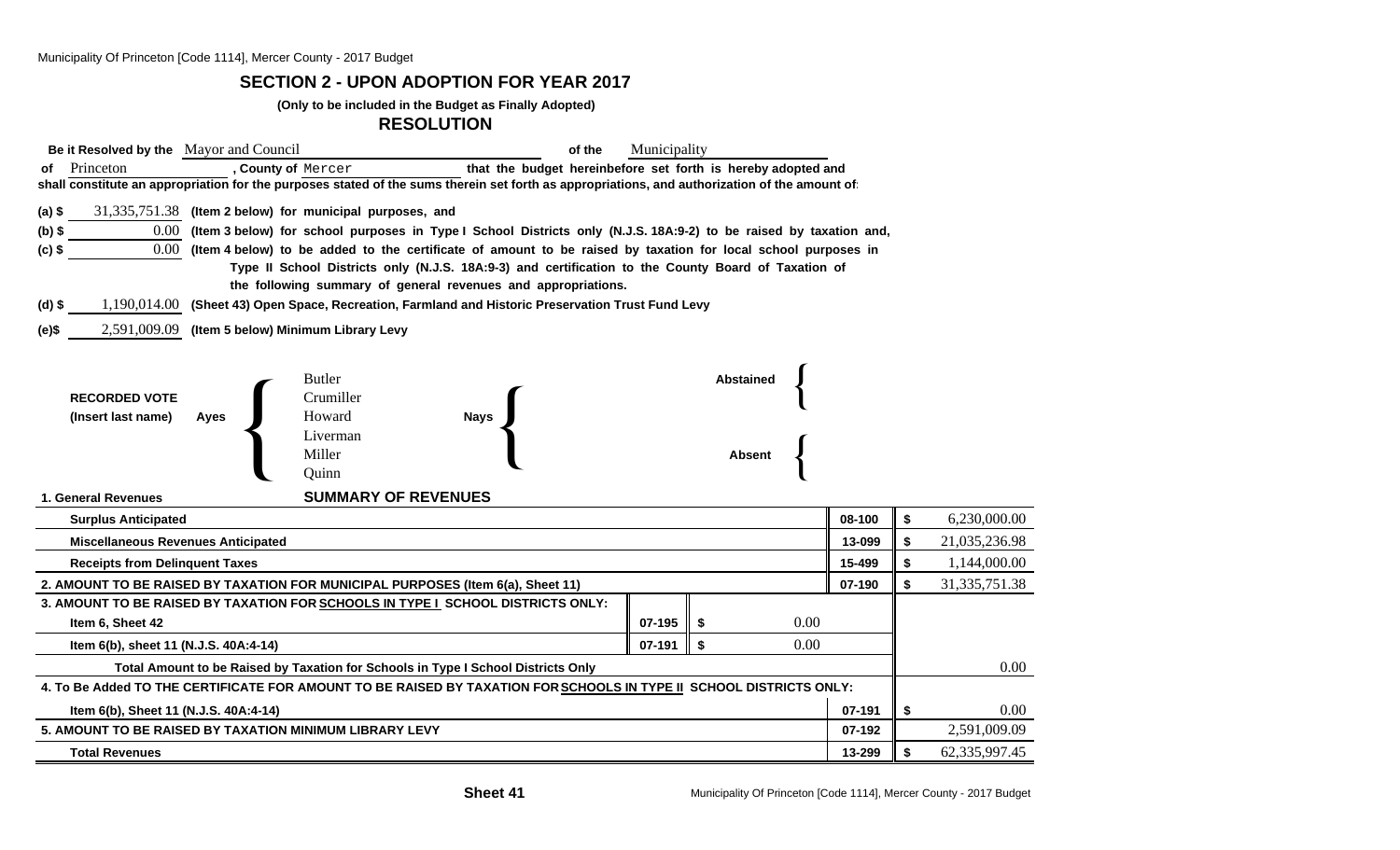# **SUMMARY OF APPROPRIATIONS**

|                                                                                           |                 | 2017                 |
|-------------------------------------------------------------------------------------------|-----------------|----------------------|
| <b>5. GENERAL APPROPRIATIONS</b>                                                          | <b>XXXXXXXX</b> | <b>XXXXXXXXXX.XX</b> |
| <b>Within "CAPS"</b>                                                                      | <b>XXXXXXXX</b> | <b>XXXXXXXXXX.XX</b> |
| (a&b) Operations Including Contingent                                                     | 34-201          | 34,001,190.75<br>\$  |
| (e) Deferred Charges and Statutory Expenditures - Municipal                               | 34-209          | 4,086,500.00<br>\$   |
| (g) Cash Deficit                                                                          | 46-885          | 0.00<br>\$           |
| <b>Excluded from "CAPS"</b>                                                               | <b>XXXXXXXX</b> | <b>XXXXXXXXXX.XX</b> |
| (a) Operations - Total Operations Excluded from "CAPS"                                    | 34-305          | 8,923,498.38<br>\$   |
| (c) Capital Improvements                                                                  | 44-999          | 350,000.00<br>\$     |
| (d) Municipal Debt Service                                                                | 45-999          | 11,376,156.91<br>\$  |
| (e) Deferred Charges - Municipal                                                          | 46-999          | 683,516.00<br>\$     |
| (f) Judgements                                                                            | 37-480          | $0.00\,$<br>\$       |
| (n) Transferred to Board of Education for Use of Local Schools (N.J.S. 40:48-17.1 & 17.3) | 29-405          | 0.00<br>\$           |
| (g) Cash Deficit                                                                          | 46-885          | $0.00\,$<br>\$       |
| (k) For Local District School Purposes                                                    | 29-410          | 0.00<br>\$           |
| (m) Reserve for Uncollected Taxes (Include Other Reserves if Any)                         | 50-899          | 2,915,135.41<br>\$   |
| 6. SCHOOL APPROPRIATIONS - TYPE I SCHOOL DISTRICTS ONLY (N.J.S. 40A:4-13)                 | 07-195          | 0.00<br>\$           |
| <b>Total Appropriations</b>                                                               | 34-499          | 62,335,997.45<br>\$  |

It is hereby certified that the within budget is a true copy of the budget finally adopted by resolution of the Governing Body on the 3rd day of April, 2017 **. It is further certified that each item of revenue and appropriation is set forth in the same amount and by the same title as appeared in the 2017 approved budget and all amendments thereto, if any, which have been previously approved by the Director of Local Government Services.**

**Certified by me this**  $3rd$  **day of**  $April$ ,  $2017$  ,  $Qil$ ,  $Qil$ ,  $Qil$ ,  $Qil$ ,  $Qil$ ,  $Qil$ ,  $Qil$ ,  $Qil$ ,  $Qil$ ,  $Qil$ ,  $Qil$ ,  $Qil$ ,  $Qil$ ,  $Qil$ ,  $Qil$ ,  $Qil$ ,  $Qil$ ,  $Qil$ ,  $Qil$ ,  $Qil$ ,  $Qil$ ,  $Qil$ ,  $Qil$ ,  $Qil$ ,  $Qil$ ,  $Qil$ ,  $Qil$ ,  $Qil$ ,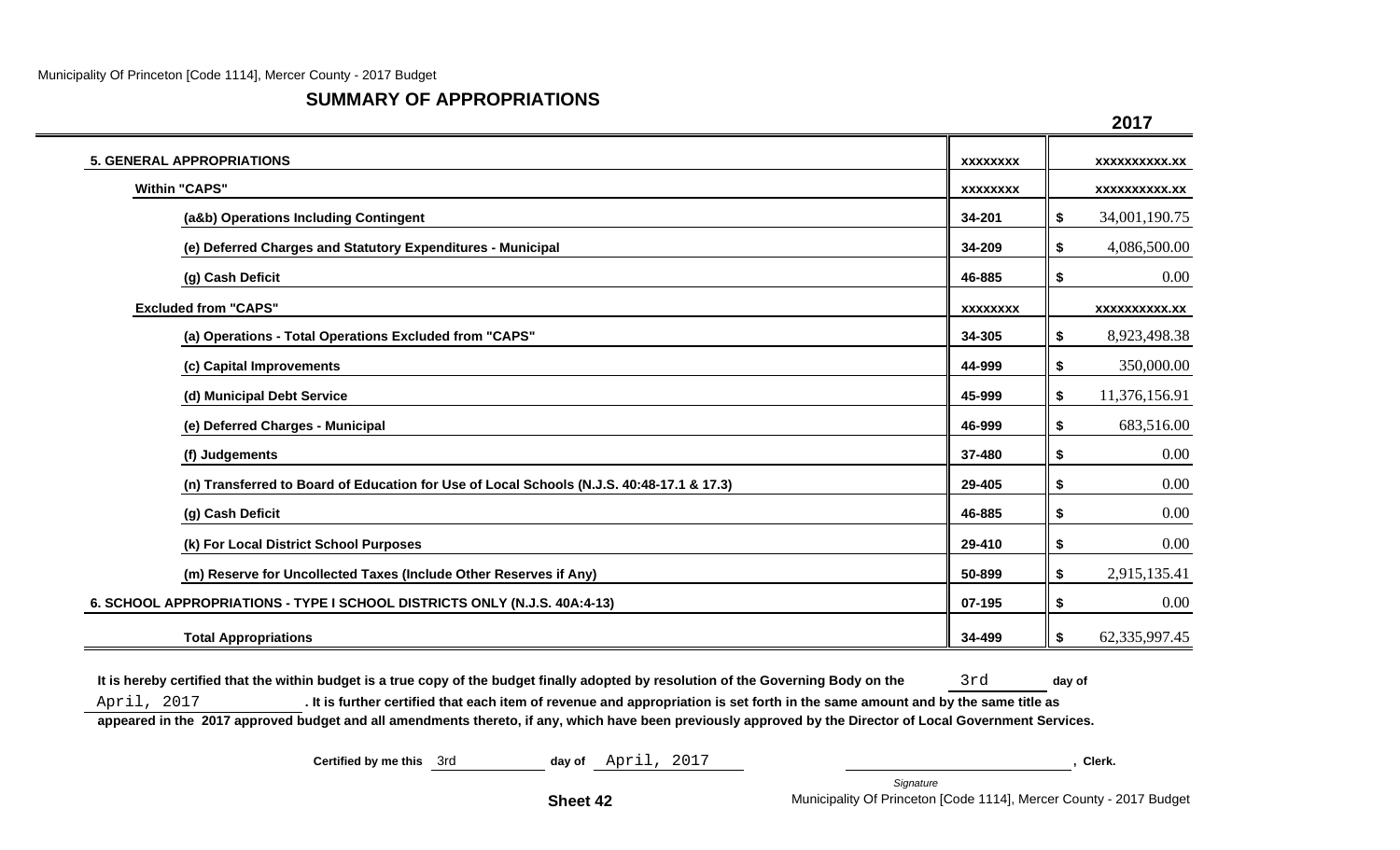#### **Local Unit: MUNICIPALITY OF PRINCETON [CODE 1**

# **MUNICIPAL OPEN SPACE, RECREATIONAL, FARMLAND AND HISTORIC PRESERVATION TRUST FUND**

|                                                        |             |                             |                                         |                                                         |                                                                        |              | Appropriated |                   | <b>Expended 2016</b> |                   |
|--------------------------------------------------------|-------------|-----------------------------|-----------------------------------------|---------------------------------------------------------|------------------------------------------------------------------------|--------------|--------------|-------------------|----------------------|-------------------|
| <b>DEDICATED REVENUES</b>                              | <b>FCOA</b> |                             | <b>Anticipated</b>                      | <b>Realized in</b>                                      | <b>APPROPRIATIONS</b>                                                  | <b>FCOA</b>  |              |                   | Paid or              |                   |
| <b>FROM TRUST FUND</b>                                 |             | 2017                        | 2016                                    | Cash in 2016                                            |                                                                        |              | for 2017     | for 2016          | Charged              | <b>Reserved</b>   |
| <b>Amount To Be Raised</b><br><b>By Taxation</b>       | 54-190      | 1,190,014.00                | 1,173,055.00                            | 1,173,055.00                                            | <b>Development of Lands for</b><br><b>Recreation and Conservation:</b> |              | XXXXXXX.XX   | XXXXXXX.XX        | XXXXXXX.XX           | XXXXXXX.XX        |
|                                                        |             |                             |                                         |                                                         | Salaries & Wages                                                       | 54-385-1     |              |                   |                      |                   |
| <b>Interest Income</b>                                 | 54-113      | 7,509.00                    | 10,000.00                               | 7,508.92                                                | Other Expenses                                                         | 54-385-2     | 80,000.00    | 80,000.00         | 80,000.00            | 0.00              |
|                                                        |             |                             |                                         |                                                         | <b>Maintenance of Lands for</b><br><b>Recreation and Conservation:</b> |              | XXXXXXX.XX   | <b>XXXXXXX.XX</b> | <b>XXXXXXX.XX</b>    | <b>XXXXXXX.XX</b> |
| <b>Reserve Funds:</b>                                  |             | 1,504,379.00                | 1,395,411.81                            | 75,637.78                                               | Salaries & Wages                                                       | 54-375-1     | 419,497.00   | 367,063.00        | 367,029.49           | 33.51             |
|                                                        |             |                             |                                         |                                                         | <b>Other Expenses</b>                                                  | 54-375-2     | 325,405.00   | 229,127.00        | 227,701.82           | 1,425.18          |
|                                                        |             |                             |                                         |                                                         | <b>Historic Preservation:</b>                                          |              | XXXXXXX.XX   | XXXXXXX.XX        | XXXXXXX.XX           | XXXXXXX.XX        |
|                                                        |             |                             |                                         |                                                         | Salaries & Wages                                                       | 54-176-1     |              |                   |                      |                   |
|                                                        |             |                             |                                         |                                                         | <b>Other Expenses</b>                                                  | 54-176-2     |              |                   |                      |                   |
|                                                        |             |                             |                                         |                                                         |                                                                        |              |              |                   |                      |                   |
|                                                        |             |                             |                                         |                                                         | <b>Acquisition of Lands for Recreation</b><br>and Conservation         | 54-915-2     |              |                   |                      |                   |
| <b>Total Trust Fund Revenues</b>                       | 54-299      | 2,701,902.00                | 2,578,466.81                            | 1,256,201.70                                            | <b>Acquisition of Farmland</b>                                         | 54-916-2     |              |                   |                      |                   |
| <b>Summary of Program</b>                              |             |                             |                                         |                                                         | Down Payments on Improvements                                          | 54-906-2     |              | <b>XXXXXXX.XX</b> |                      |                   |
| Year Referendum Passed / Implemented                   |             |                             |                                         | 11/04/2012                                              | <b>Debt Service:</b>                                                   |              | XXXXXXX.XX   | <b>XXXXXXX.XX</b> | XXXXXXX.XX           | XXXXXXX.XX        |
| (Date)<br>Rate Assessed:<br>\$                         |             |                             | 0.0170                                  | Payment of Bond Principal                               | 54-920-2                                                               | 453,000.00   | 496,611.69   | 490,551.22        | XXXXXXX.XX           |                   |
| 0.00<br><b>Total Tax Collected to date</b><br>\$.      |             |                             |                                         | Payment of Bond Anticipation<br>Notes and Capital Notes | 54-925-2                                                               |              |              |                   | <b>XXXXXXX.XX</b>    |                   |
| 0.00<br><b>Total Expended to date:</b>                 |             |                             | Interest on Bonds                       | 54-930-2                                                | 74,000.00                                                              | 84,858.70    | 84,858.70    | XXXXXXX.XX        |                      |                   |
| 0.000<br><b>Total Acreage Preserved to date</b>        |             |                             | <b>Interest on Notes</b>                | 54-935-2                                                |                                                                        |              |              | XXXXXXX.XX        |                      |                   |
| (Acres)<br>0.000<br>Recreation land preserved in 2016: |             |                             | <b>Reserve for Future Use</b>           | 54-950-2                                                | 1,350,000.00                                                           | 1,320,806.42 | 0.00         | 1,320,806.42      |                      |                   |
| Farmland preserved in 2016:                            |             | (Acres)<br>0.000<br>(Acres) | <b>Total Trust Fund Appropriations:</b> | 54-499                                                  | 2,701,902.00                                                           | 2,578,466.81 | 1,250,141.23 | 1,322,265.11      |                      |                   |